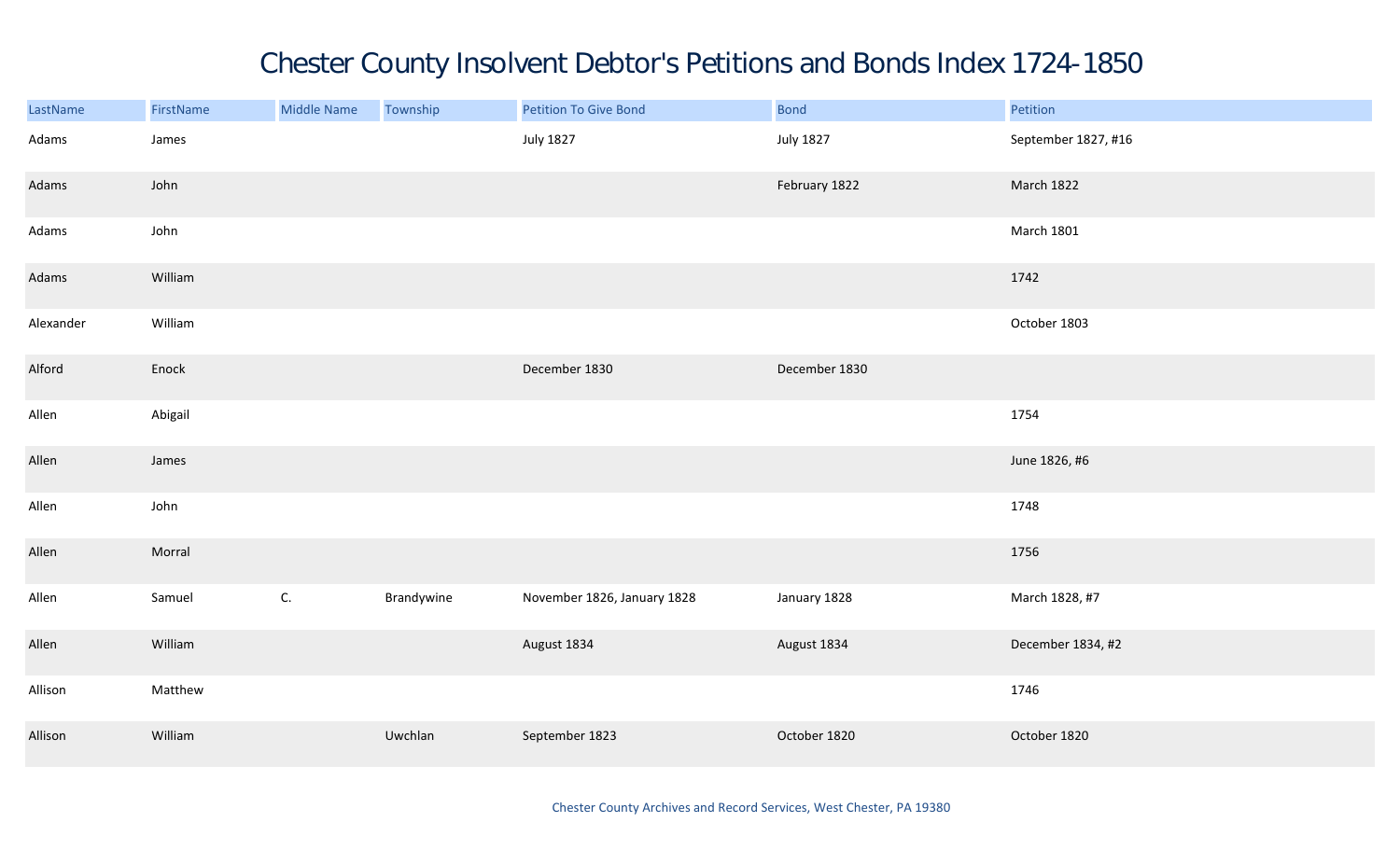| LastName         | FirstName | <b>Middle Name</b> | Township             | <b>Petition To Give Bond</b> | Bond              | Petition            |
|------------------|-----------|--------------------|----------------------|------------------------------|-------------------|---------------------|
| Allison (Alison) | Robert    |                    |                      |                              |                   | 1775                |
| Althens          | Henry     |                    |                      | April 1842                   | April 1842        |                     |
| Ames             | Joseph    |                    | <b>West Nantmeal</b> | April 1825                   | April 1825        |                     |
| Anderson         | Hugh      |                    |                      |                              |                   | February 1811       |
| Anderson         | James     |                    | Thornbury            | December 1824                | December 1824     | March 1825, #6      |
| Anderson         | Rece      |                    |                      |                              |                   | December 1822       |
| Anderson         | Robert    |                    | Charlestown          |                              |                   | June 1824, #3       |
| Andrew[S]        | James     |                    |                      |                              |                   | 1736-1737           |
| Andrews          | Ezekiel   |                    |                      |                              |                   | 1771                |
| Ankrim           | Josiah    |                    |                      | March 1840, June1840, #35    | <b>March 1840</b> |                     |
| Annis            | Caesar    |                    |                      |                              |                   | November 1812       |
| Appleton         | William   |                    |                      |                              |                   | March 1832, #5      |
| Archer           | Moses     |                    | East Caln            | January 1826                 | June 1826         | September 1826, #4  |
| Armor            | Samuel    |                    |                      |                              |                   | 1790                |
| Arms             | Abraham   |                    |                      | April 1841                   | April 1841        | September 1841, #95 |
| Armstrong        | George    | M                  |                      | August 1833                  | August 1833       | December 1833, #10  |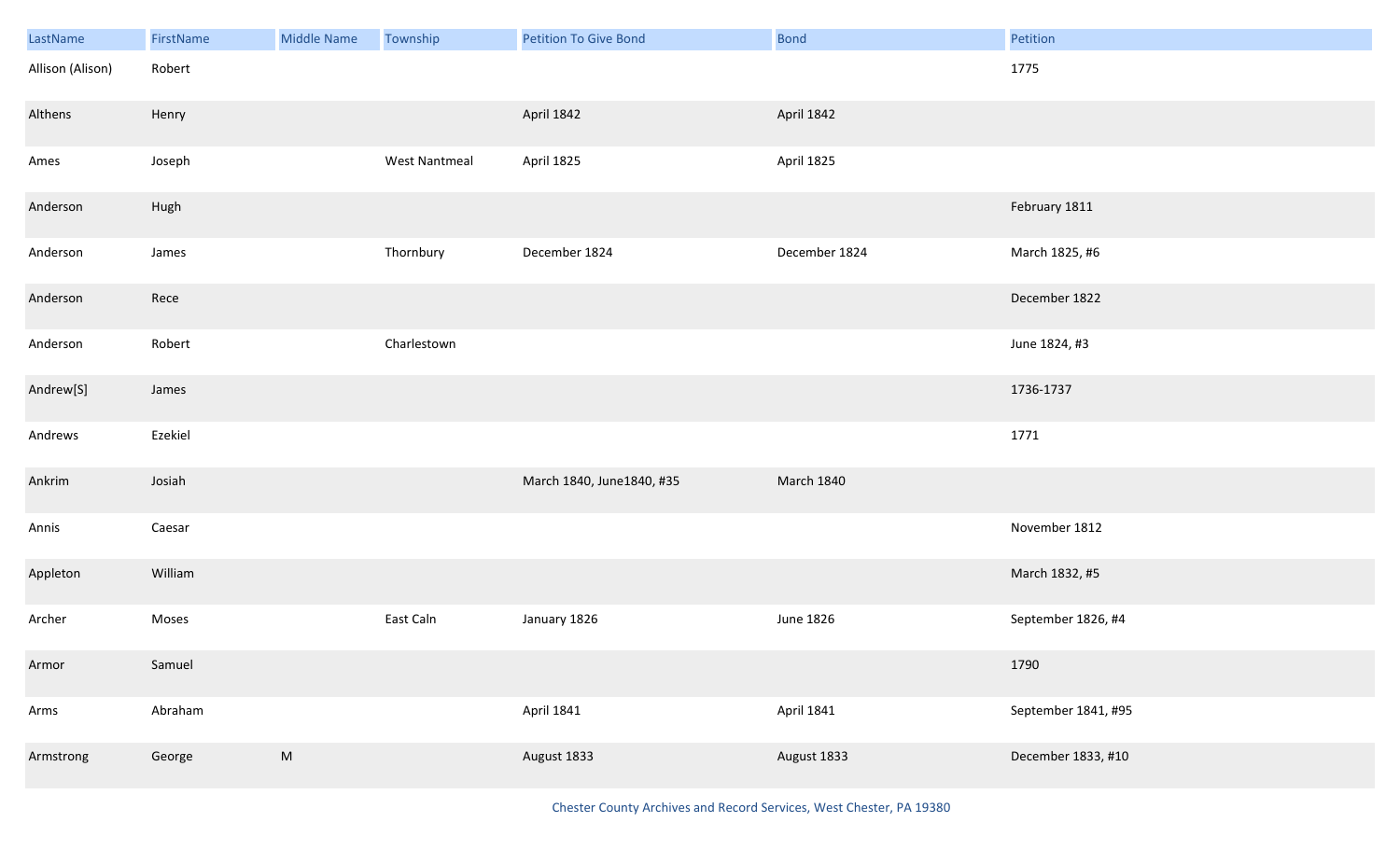| LastName  | FirstName | <b>Middle Name</b> | Township         | <b>Petition To Give Bond</b> | <b>Bond</b>      | Petition                                  |
|-----------|-----------|--------------------|------------------|------------------------------|------------------|-------------------------------------------|
| Armstrong | John      |                    | East Fallowfield |                              |                  | August 1823                               |
| Armstrong | Robert    |                    | West Fallowfield | <b>July 1823</b>             | <b>July 1823</b> | September 1823                            |
| Armstrong | Thomas    |                    |                  |                              |                  | June 1824, #17, March 1825, #2, June 1825 |
| Armstrong | William   |                    |                  |                              |                  | October 1803                              |
| Armstrong | William   |                    | Schuylkill       | October 1839                 | October 1839     | December 1839, #15                        |
| Armstrong | William   |                    | Honeybrook       | September 1833               | September 1833   | December 1833, #9                         |
| Arnis     | Abraham   |                    |                  |                              |                  | June 1841, #72                            |
| Arters    | Charles   |                    |                  |                              |                  | December 1801                             |
| Arters    | John      |                    | West Bradford    | October 1824                 | October 1824     | December 1824                             |
| Arters    | William   |                    |                  | October 1827                 | October 1827     | December 1827, #5                         |
| Artis     | Tarvor    |                    |                  |                              |                  | 1732-1733                                 |
| Ashbridge | Thos.     |                    |                  | October 1837                 | October 1837     | December 1837, #54                        |
| Ashby     | William   |                    |                  | <b>July 1833</b>             | <b>July 1833</b> | September 1833, #3                        |
| Ashton    | Richard   |                    |                  |                              | September 1822   | November 1822                             |
| Ashton    | Richard   |                    |                  |                              |                  | 1733/4                                    |
| Askwith   | William   |                    |                  | May 1835                     | May 1835         | September 1835, #3                        |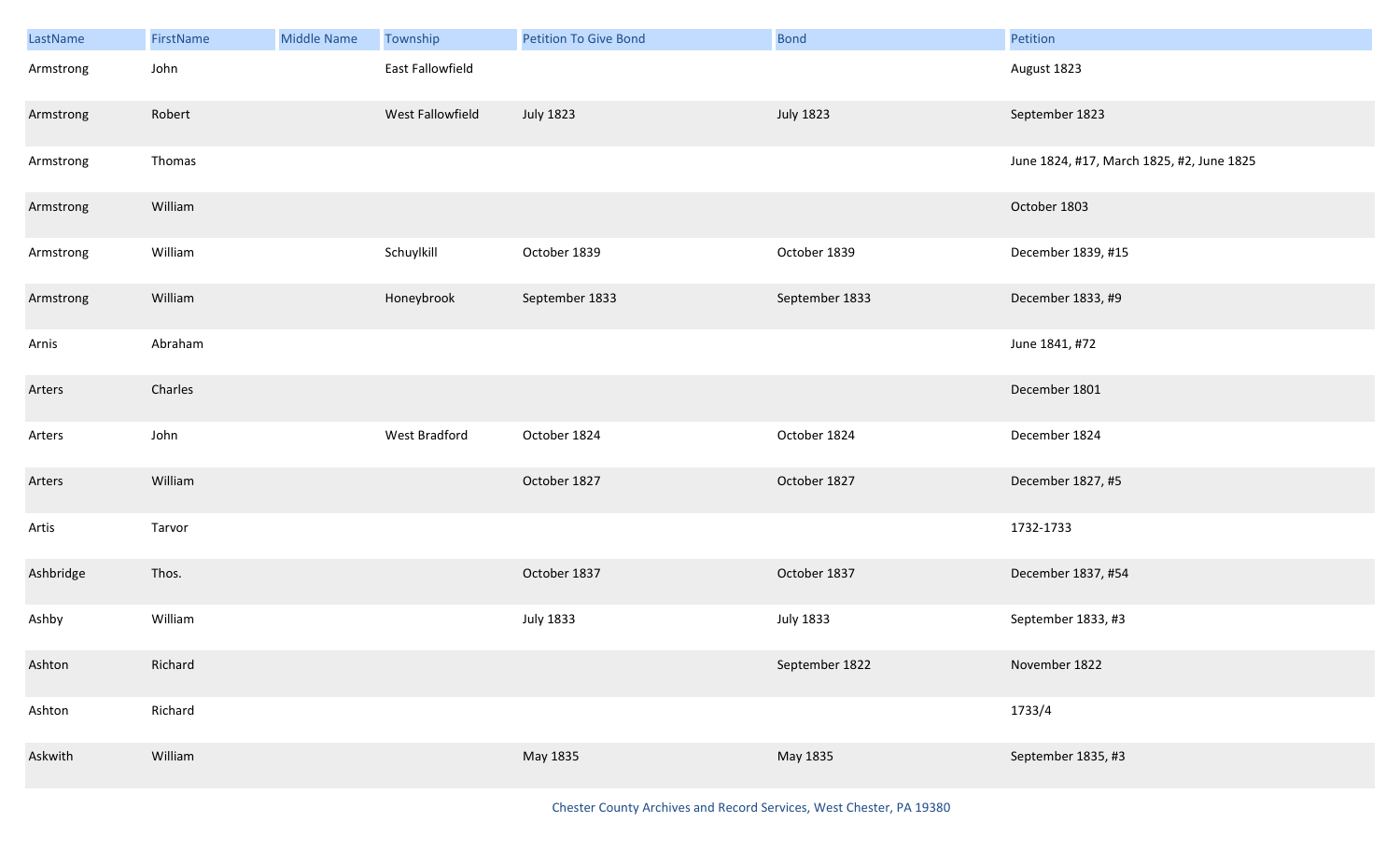| LastName                 | FirstName      | <b>Middle Name</b> | Township         | <b>Petition To Give Bond</b>     | <b>Bond</b>                      | Petition                           |
|--------------------------|----------------|--------------------|------------------|----------------------------------|----------------------------------|------------------------------------|
| Aston                    | Owen           |                    |                  |                                  |                                  | 1769                               |
| Asxemphill               | James          |                    |                  | December 1835                    | December 1835                    |                                    |
| Atherton                 | William        |                    |                  |                                  |                                  | 1747                               |
| Atkins                   | Edward         |                    |                  | April 1833, June 1833, July 1833 | April 1833, June 1833, July 1833 | June 1833, #7, September 1833, #9  |
| Atkinson                 | Michael        |                    |                  |                                  |                                  | 1726                               |
| Austin [Oyston]          | John           |                    |                  |                                  |                                  | March 1824                         |
| Badson                   | Thomas         |                    |                  |                                  |                                  | December 1849, #20                 |
| <b>Baetzel</b> [Beatzel] | Georg [George] |                    |                  |                                  |                                  | December 1832, #9                  |
| <b>Baggs</b>             | Richard        |                    |                  |                                  |                                  | 1744/5                             |
| Bailey                   | Nathan         |                    |                  |                                  |                                  | November 1803                      |
| Bailiff                  | William        |                    |                  |                                  |                                  | 1800                               |
| Baily                    | David          |                    |                  |                                  |                                  | September 1827, #4                 |
| Baily                    | Elisha         |                    | Newlin           |                                  | March 1825                       | June 1825, #17                     |
| Baily                    | James          | $\mathsf T$        |                  | September 1841                   | September 1841                   |                                    |
| Baily                    | Jeremiah       |                    | East Marlborough |                                  |                                  | June 1824                          |
| Baily                    | Joel           | $\mathsf C$        |                  | <b>June 1828</b>                 | June 1828                        | September 1828, December 1828, #35 |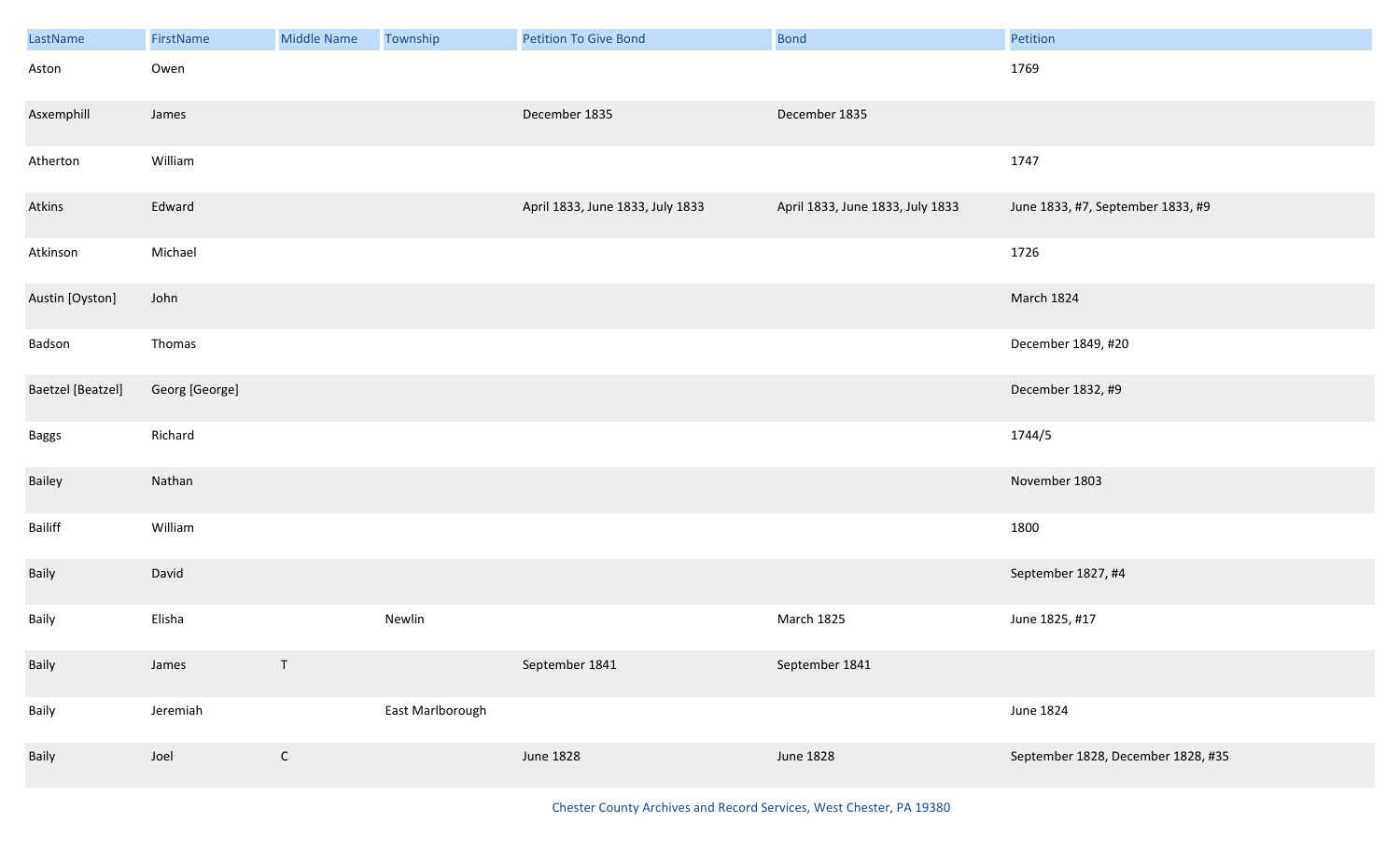| LastName                          | FirstName    | <b>Middle Name</b>       | Township         | <b>Petition To Give Bond</b> | <b>Bond</b>       | Petition                 |
|-----------------------------------|--------------|--------------------------|------------------|------------------------------|-------------------|--------------------------|
| Baily                             | Joshua       |                          | West Caln        | August 1822                  | August 1822       | November 1822            |
| Baily                             | Pennock      |                          |                  | October 1831                 | October 1831      |                          |
| <b>Baily [Bailey]</b>             | William      |                          | Kennett          |                              | January 1822      | January 1822, March 1822 |
| <b>Baily [Bailey]</b><br>[Doctor] | Abraham      |                          |                  |                              | November 1809     |                          |
| Baily [Belay or<br>Bayley]        | William      |                          | Oxford           |                              |                   | 1726-1769                |
| Baker                             | Abisha       |                          |                  | November 1829                | November 1829     | December 1829, #40       |
| Baker                             | Levi         |                          | West Marlborough | June 1830                    | June 1830         | September 1830, #11      |
| Baker                             | Nathan       | Hagy                     |                  |                              |                   | February 1822            |
| Baker                             | Samuel       |                          |                  |                              | October 1820      | October 1820             |
| Baldwin                           | Hiram        |                          | Sadsbury         | May 1838                     | May 1838          | June 1838, #71           |
| Baldwin                           | $\mathsf T$  | F.H.                     |                  | May 1835                     |                   |                          |
| Baldwin                           | Thomas       |                          |                  |                              |                   | 1745                     |
| Baldwin                           | Thomas       | $\overline{\phantom{a}}$ |                  | <b>March 1830</b>            | <b>March 1830</b> | June 1830, #5            |
| Baldwin                           | William, Jr. |                          |                  |                              |                   | May 1809                 |
| <b>Balets</b>                     | Lawrence     |                          | Charlestown      |                              | August 1823       | September 1823           |
| Bane                              | Abner        |                          | West Goshen      | <b>July 1829</b>             | <b>July 1829</b>  | September 1829, #31      |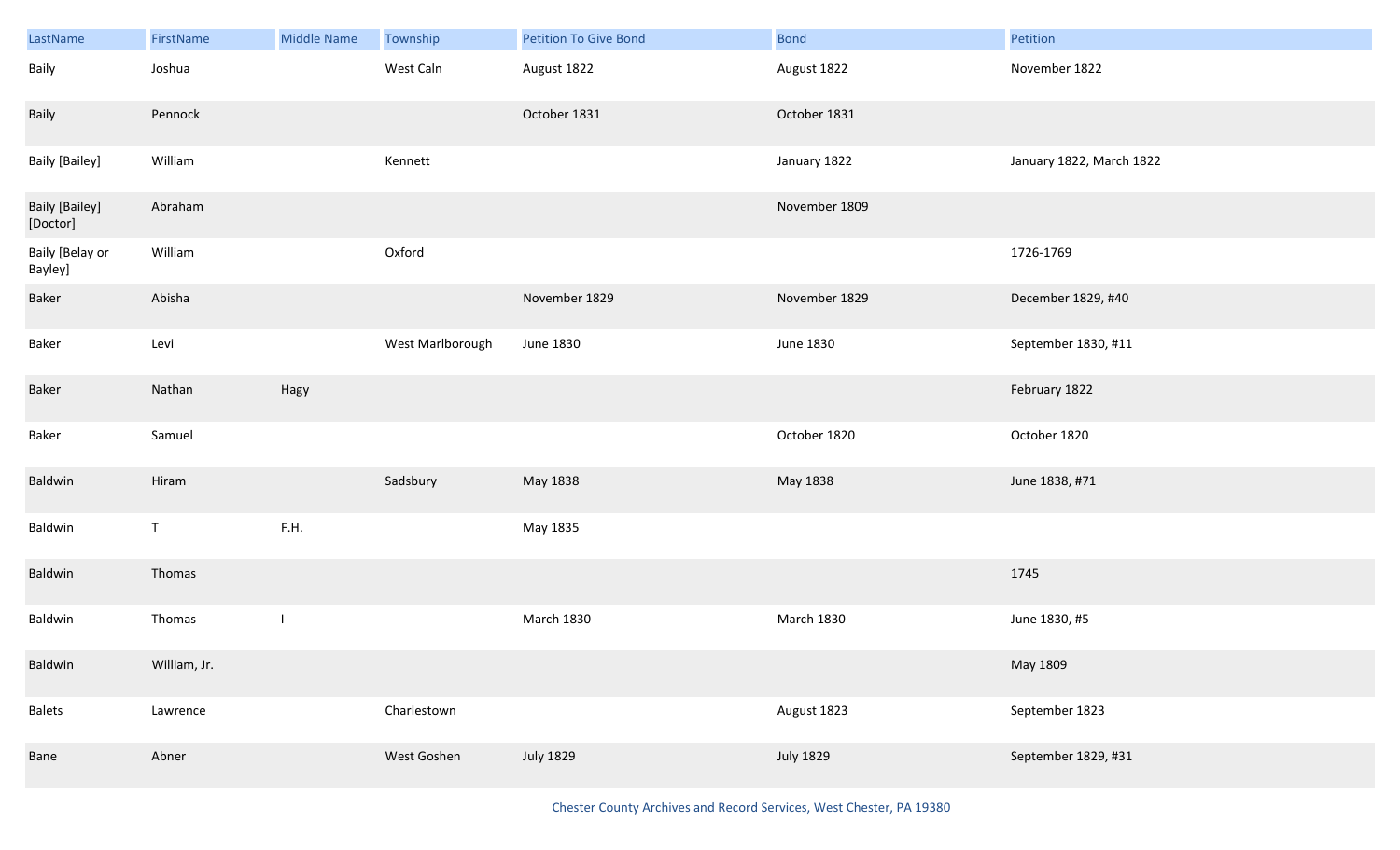| LastName     | FirstName   | <b>Middle Name</b> | Township      | Petition To Give Bond | <b>Bond</b>               | Petition                          |
|--------------|-------------|--------------------|---------------|-----------------------|---------------------------|-----------------------------------|
| Bane         | Abner       |                    | West Bradford | March 1825            | December 1820, March 1825 | June 1825, #10                    |
| Barber       | John        |                    | West Chester  | March 1833            | March 1833                |                                   |
| Barber       | William     |                    |               | August 1832           | August 1832               | December 1832                     |
| Barber       | William     |                    |               | <b>July 1834</b>      | <b>July 1834</b>          | September 1834                    |
| Barclay      | George      |                    |               |                       |                           | 1766                              |
| Barlow       | Thomas      |                    |               |                       |                           | 1769                              |
| Barnard      | Sampson     |                    | Newlin        | <b>June 1828</b>      | June 1828                 | June 1828 #15, September 1828 #19 |
| Barnt        | Elijah      |                    | East Vincent  | November 1833         | November 1833             | March 1834                        |
| Barr         | Hugh        |                    |               | October 1809          | October 1809              |                                   |
| Barreck      | Philip, Jr. |                    | West Caln     |                       | <b>July 1821</b>          | September 1821                    |
| Barret[t]    | John        |                    |               |                       |                           | 1795                              |
| Barrett      | Elijah      |                    |               |                       |                           | December 1845, #14                |
| Barry        | John        |                    |               |                       |                           | September 1801                    |
| Bartlett     | James       |                    |               |                       |                           | December 1817                     |
| Bartons      | Abraham     |                    |               |                       |                           | 1738/9                            |
| <b>Bates</b> | Benj.       |                    |               | August 1836           |                           |                                   |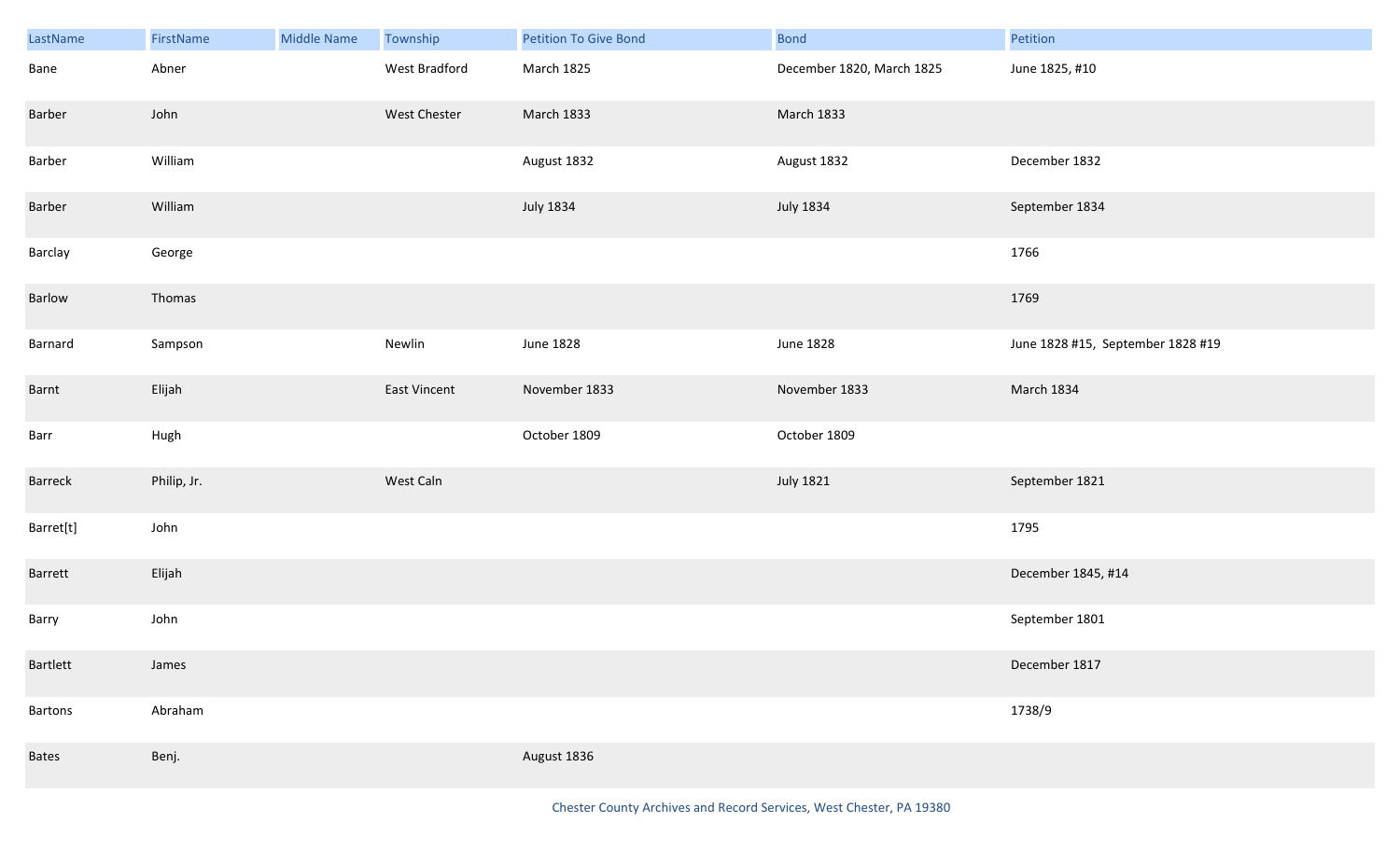| LastName        | FirstName    | Middle Name | Township    | <b>Petition To Give Bond</b> | <b>Bond</b>      | Petition           |
|-----------------|--------------|-------------|-------------|------------------------------|------------------|--------------------|
| Batter          | Phineas      |             |             |                              |                  | March 1835, #13    |
| Battin          | Marshall     |             |             | May 1836, December 1840      |                  |                    |
| Battin [Batten] | George       |             | Kennett     | April 1827                   | April 1827       | June 1827, #3      |
| Baum            | Daniel       |             |             |                              |                  | October 1809       |
| Baylits         | Robert       |             | Charlestown |                              |                  | September 1823     |
| Baynard         | Leven        |             |             |                              | <b>July 1820</b> | <b>July 1820</b>   |
| Baytits         | Robert       |             | Schuylkill  | October 1839                 | October 1839     | December 1839, #16 |
| Beachtel        | Jonas        |             |             | September 1836               | September 1836   | December 1836, #19 |
| Beals           | Robert       |             |             | December 1838                | December 1838    | March 1839, #94    |
| Beard           | George       |             |             | January 1836                 | January 1836     |                    |
| Beard           | George       |             |             | October 1834                 |                  |                    |
| Beatty          | Abraham, Sr. |             |             |                              |                  | May 1807           |
| Beatty          | Miles        |             |             |                              | October 1820     | October 1820       |
| Beatty          | Thomas       |             |             |                              |                  | March 1835, #2     |
| Beaty           | James        |             |             |                              |                  | 1746/7             |
| Beaumont        | Norris       |             |             |                              | February 1822    | March 1822         |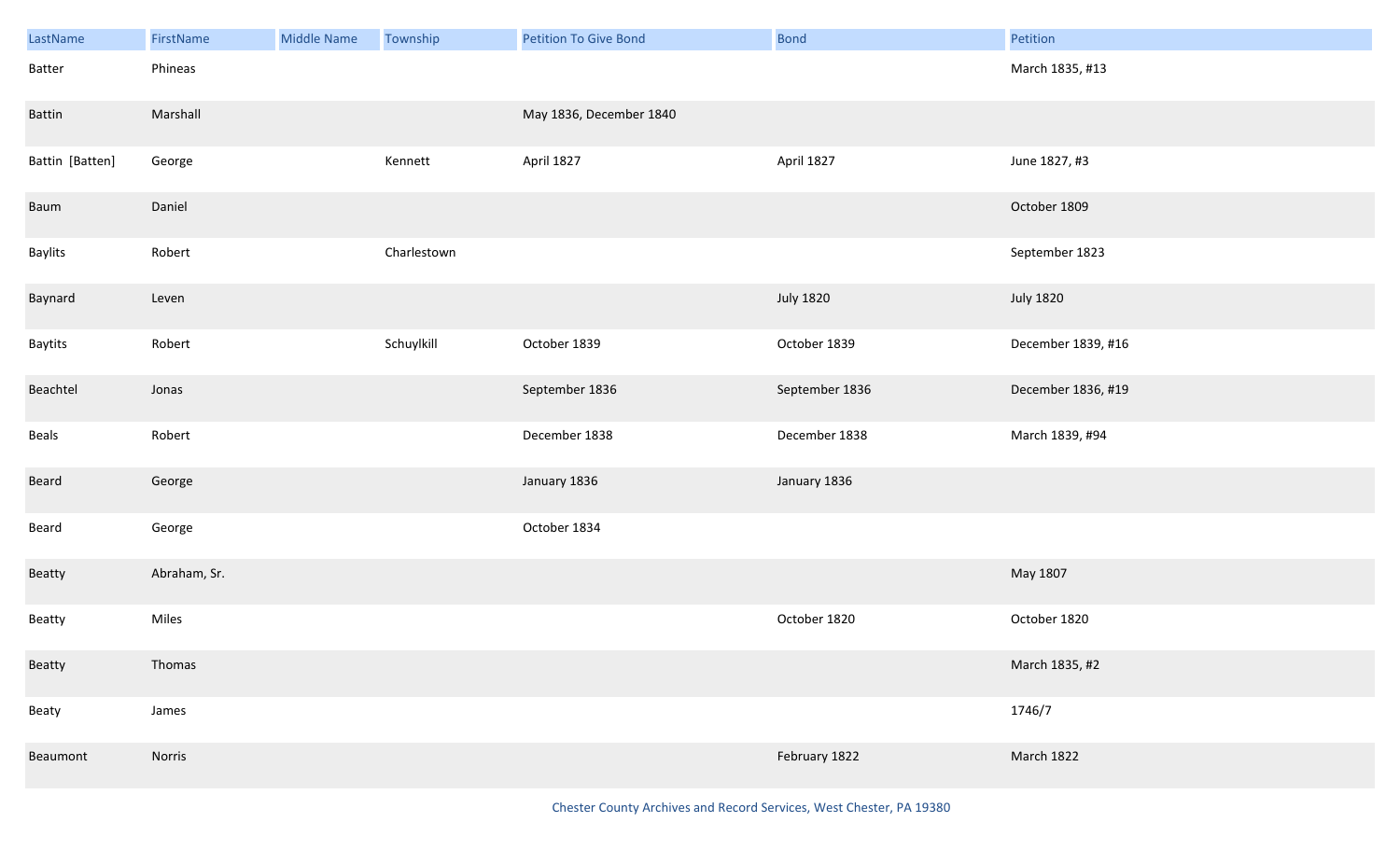| LastName  | FirstName      | <b>Middle Name</b> | Township     | <b>Petition To Give Bond</b> | <b>Bond</b>      | Petition                          |
|-----------|----------------|--------------------|--------------|------------------------------|------------------|-----------------------------------|
| Beaumount | Jacob          |                    |              |                              |                  | 1787                              |
| Bechtel   | Charles        |                    |              | November 1839                | November 1839    | December 1839, #30                |
| Beck      | Alexander      |                    | East Vincent | September 1839               |                  | December 1839, #29                |
| Beck      | Bourk [Borick] |                    |              |                              |                  | 1752                              |
| Beecher   | Benjamin       |                    | West Caln    | August 1831                  | August 1831      | December 1831, #10                |
| Beeler    | Daniel         |                    | Coventry     |                              | May 1821         | June 1821                         |
| Benner    | Elhanan        | W.                 | Pikeland     | April 1834                   | April 1834       | June 1834, #6, September 1834, #5 |
| Benner    | Jonathan       |                    | Honeybrook   |                              | <b>July 1820</b> | <b>July 1820</b>                  |
| Bennett   | Abraham        |                    | Pennsbury    | <b>July 1839</b>             | <b>July 1839</b> | September 1839, #1                |
| Bennett   | Imla           | $J_{\star}$        | West Chester | September 1831               | September 1831   | December 1831, #18                |
| Bennett   | John           |                    | West Caln    | <b>July 1826</b>             |                  | September 1826, #24               |
| Bennett   | Titus          |                    |              | November 1836                | November 1836    | December 1836                     |
| Benson    | John           |                    |              |                              |                  | 1769                              |
| Bentley   | Ellis          |                    |              |                              |                  | 1786                              |
| Berry     | John           |                    |              |                              |                  | 1753                              |
| Berry     | Mathew         |                    |              |                              |                  | 1807                              |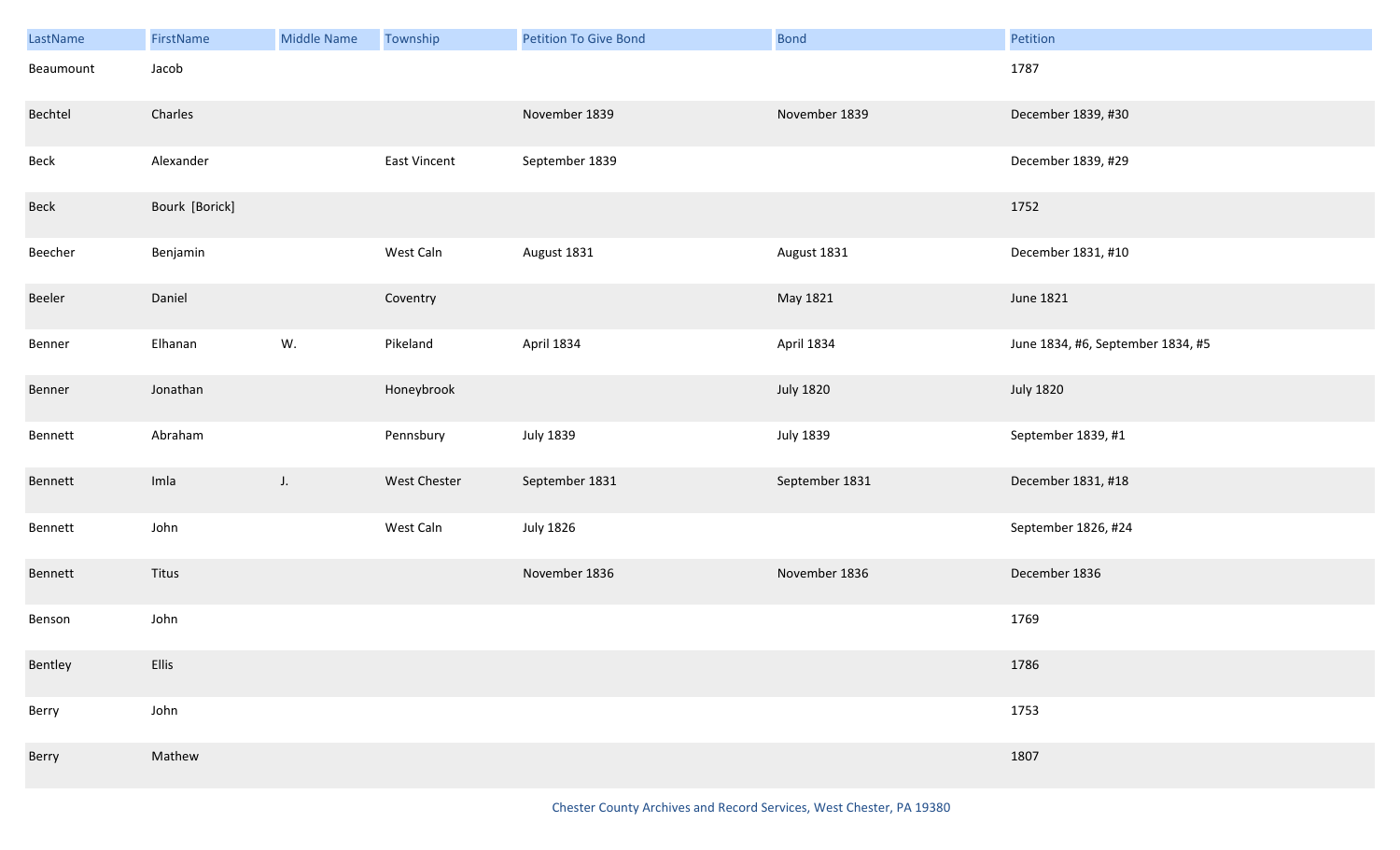| LastName              | FirstName | <b>Middle Name</b> | Township         | <b>Petition To Give Bond</b> | <b>Bond</b>      | Petition                         |  |
|-----------------------|-----------|--------------------|------------------|------------------------------|------------------|----------------------------------|--|
| Best                  | Benjamin  |                    | West Fallowfield | October 1828                 | October 1828     | December 1828, #43               |  |
| Bewley                | Cornelius |                    | East Caln        | April 1832                   | April 1832       | June 1832, #5                    |  |
| <b>Bewley [Buley]</b> | Jesse     |                    | West Whiteland   | December 1823                | December 1823    | February 1824                    |  |
| <b>Bicking</b>        | Charles   |                    |                  | <b>July 1833</b>             | <b>July 1833</b> | September 1833, #14              |  |
| Bicking               | Frederick |                    | West Fallowfield |                              |                  | September 1826, #15              |  |
| Bicking               | Samuel    |                    | Brandywine       | July 1832 [3]                | July [3]         | September 1832, #10 October 1832 |  |
| Bicking               | Samuel    |                    | West Caln        | September 1833               | September 1833   |                                  |  |
| Biggart               | Thomas    |                    |                  |                              |                  | 1784                             |  |
| <b>Biggs</b>          | James     |                    |                  |                              |                  | 1800                             |  |
| <b>Billings</b>       | John      |                    | West Chester     | October 1832                 | October 1832     | December 1832, #8                |  |
| <b>Billins</b>        | John      |                    |                  |                              |                  | 1766                             |  |
| Binder                | Bishop    |                    |                  | September 1822               | September 1822   | December 1822                    |  |
| Bingman               | John      |                    | Delaware County  | August 1825                  | August 1825      | September 1825, #7               |  |
| Bisbing [Bisbin]      | Peter     |                    | East Nantmeal    |                              | March 1825       | June 1825, #6                    |  |
| Bixby                 | Daniel    |                    |                  |                              |                  | November 1805                    |  |
| Black                 | Edward    |                    | West Vincent     | November 1839                | November 1839    | December 1839, #14               |  |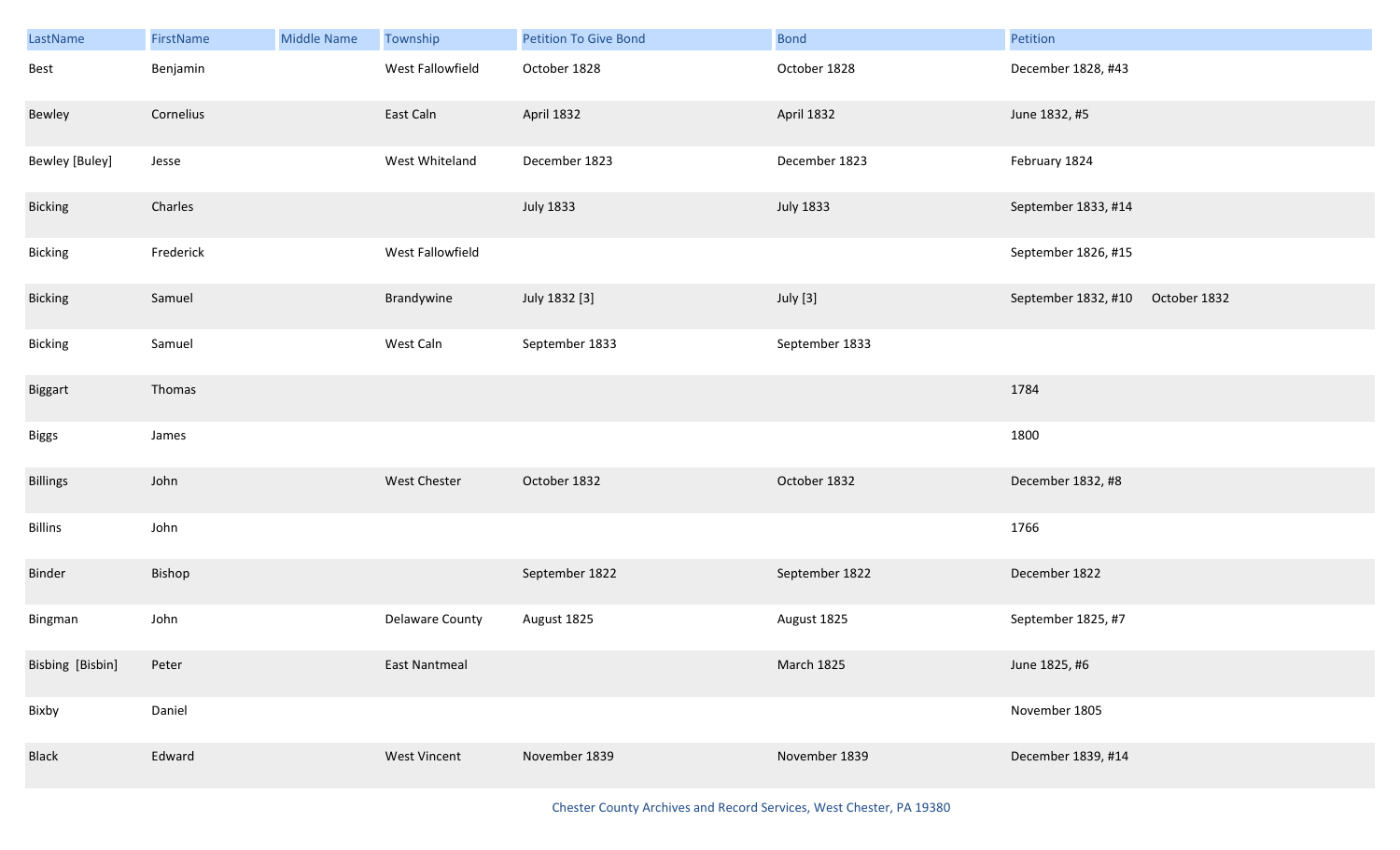| LastName                | FirstName | <b>Middle Name</b> | Township    | <b>Petition To Give Bond</b> | Bond                       | Petition         |
|-------------------------|-----------|--------------------|-------------|------------------------------|----------------------------|------------------|
| Black                   | John      |                    |             |                              |                            | May 1823         |
| Black                   | John      |                    |             |                              |                            | 1783             |
| Black                   | Joseph    |                    |             |                              |                            | February 1811    |
| Black                   | William   |                    | Sadsbury    | January 1826                 | January 1826               | June 1826        |
| Blake                   | Henry     |                    |             |                              |                            | May 1823         |
| <b>Blakes</b> [Bleakes] | Thomas    |                    |             |                              |                            | <b>June 1802</b> |
| Blanfort                | Thomas    |                    |             |                              |                            | 1731             |
| Bodley                  | William   |                    | Charlestown | March 1822                   | March 1822                 | <b>June 1822</b> |
| Boggs                   | William   |                    |             |                              |                            | 1763             |
| Bolton                  | Thomas    |                    |             |                              |                            | 1756             |
| Bond                    | Benjamin  |                    |             | August 1855, December 1855   | August 1855, December 1855 | December 1854    |
| <b>Bond</b>             | Benjamin  |                    | Willistown  | December 1829                | December 1829              | March 1830, #1   |
| Bond                    | Mathias   |                    | Pikeland    | November 1832                | November 1832              | March 1833       |
| Bond                    | Samuel    |                    |             |                              |                            | December 1818    |
| Bones                   | William   |                    |             |                              | <b>July 1820</b>           | <b>July 1820</b> |
| Bonnell                 | Jacob     |                    |             |                              |                            | 1769             |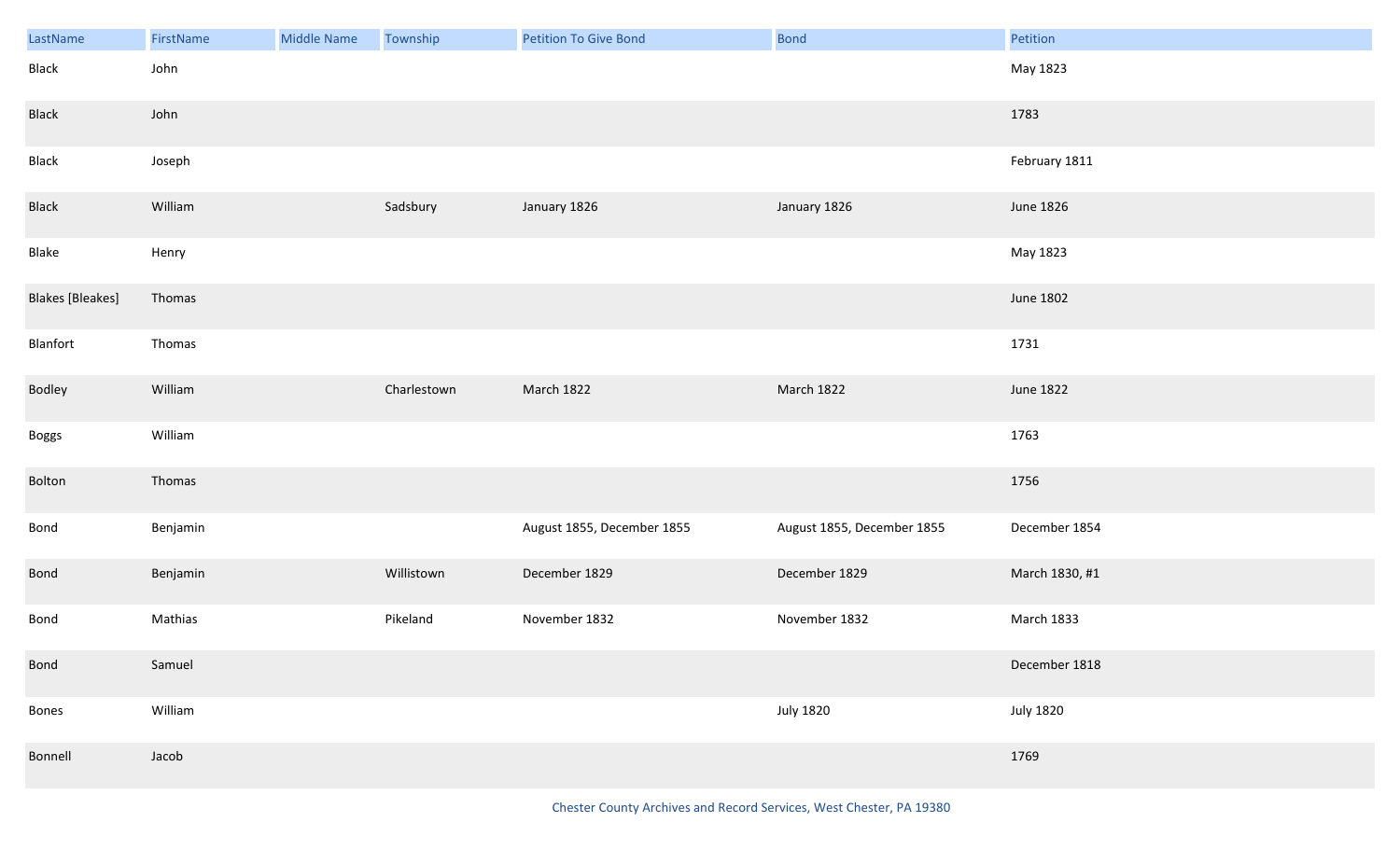| LastName                       | FirstName   | <b>Middle Name</b> | Township       | <b>Petition To Give Bond</b> | <b>Bond</b>                | Petition                          |
|--------------------------------|-------------|--------------------|----------------|------------------------------|----------------------------|-----------------------------------|
| Booth                          | John        |                    |                |                              |                            | August 10, 1863                   |
| Booth                          | William     |                    |                |                              |                            | 1766                              |
| Boozer                         | Henry       |                    |                | November 1835                | November 1835              |                                   |
| Boozer                         | Richard Jr. |                    |                | October 1832                 | October 1832               | December 1832, #3                 |
| Bourhill                       | Robert      |                    |                |                              |                            | June 1841, #23                    |
| Bowen                          | Edward      |                    |                | January 1837                 | January 1837               | March 1837, #27                   |
| Bowen                          | Ezekiel     |                    |                |                              |                            | 1767                              |
| Boyd                           | David       |                    |                | February 1837                | February 1837              | March 1837, #34                   |
| Boyd                           | George      |                    | East Bradford  | January 1826, October 1830   | January 1826, October 1830 | March 1826, #8, December 1830, #7 |
| Boyd                           | James       |                    | Westtown       | January 1840, March 1860     | January 1840, June 1860    | December 1839                     |
| Boyd                           | John        |                    | West Chester   |                              |                            | 1823                              |
| Boyd                           | John        |                    | East Bradford  | September 1825               | September 1825             | December 1825, #8                 |
| Boyd                           | John        |                    | West Whiteland | September 1833               | September 1833             | December 1833, #6                 |
| Boyer                          | Benjamin    |                    |                |                              |                            | June 1824, September 1824         |
| Brackenridge<br>[Blackenridge] | Samuel      |                    |                |                              |                            | December 1818                     |
| Bradley                        | John        |                    | Uwchlan        | December 1828                | December 1828              | March 1829, #2                    |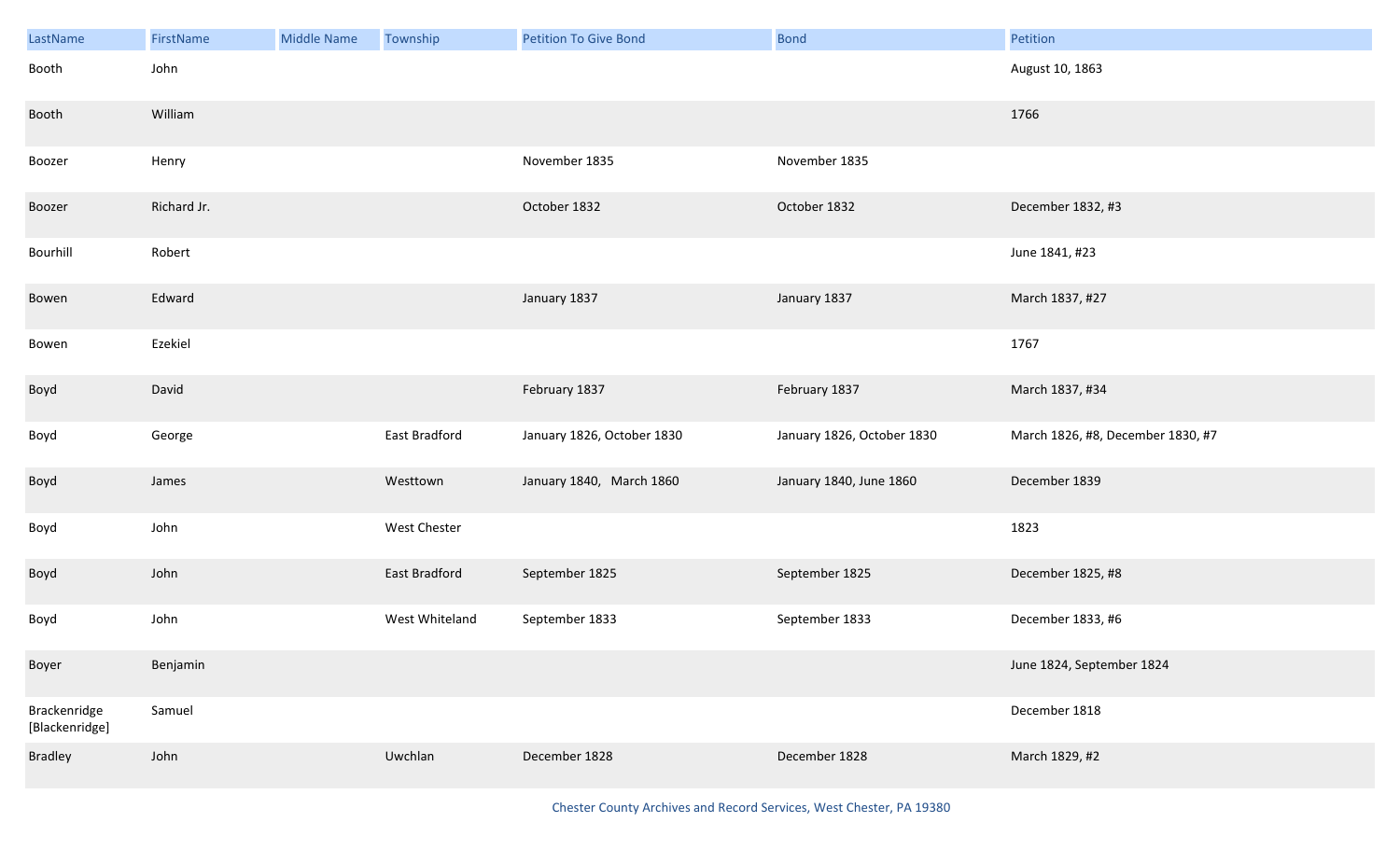| LastName         | FirstName | Middle Name | Township         | <b>Petition To Give Bond</b> | <b>Bond</b>             | Petition                             |
|------------------|-----------|-------------|------------------|------------------------------|-------------------------|--------------------------------------|
| <b>Bradly</b>    | John      |             |                  |                              |                         | 1738                                 |
| <b>Brannan</b>   | Peter     |             |                  |                              |                         | December 1837                        |
| Brannan          | Peter     |             |                  | September 1837               | September 1837          |                                      |
| Branon [Branan]  | James     |             | Lower Merion     |                              |                         | 1758                                 |
| Bricker          | Samuel    |             |                  | April 1833                   | April 1833              | June 1833, #18                       |
| Brinholtz        | Frederick |             |                  |                              |                         | March 1822                           |
| Britton          | John      |             |                  |                              |                         | Case discharged September 12, 1821   |
| Britton          | Robert    |             |                  |                              |                         | September 1831, #6 December 1831, #4 |
| Britton [Briten] | John      |             |                  |                              | August - September 1821 | September 1821                       |
| Brockerman       | John      |             |                  |                              |                         | September 1841, #83                  |
| Brockman         | Samuel    |             | East Marlborough | September 1834               | September 1834          | December 1834, #9                    |
| Brogan           | James     |             |                  |                              |                         | February 1811, April 1811            |
| Brogan           | John      |             |                  |                              |                         | April 1804                           |
| Brogden          | Susanna   |             |                  |                              |                         | 1771                                 |
| Bronte           | John      |             |                  |                              |                         | December 1822                        |
| Brooke           | Samuel    |             | East Whiteland   |                              |                         | June 1824, #14                       |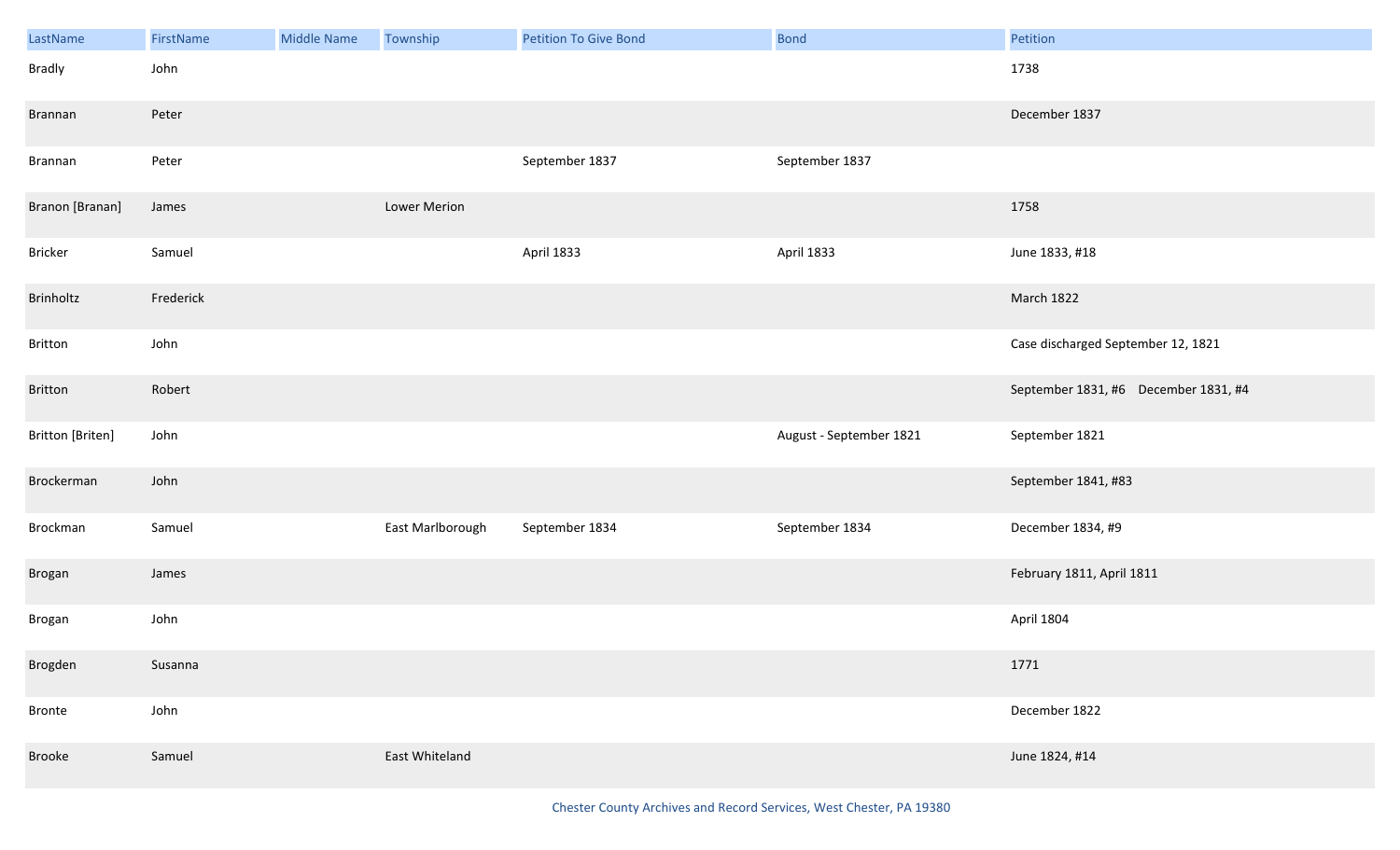| LastName       | FirstName | <b>Middle Name</b> | Township     | <b>Petition To Give Bond</b> | <b>Bond</b>                          | Petition                                   |
|----------------|-----------|--------------------|--------------|------------------------------|--------------------------------------|--------------------------------------------|
| Brooks         | David     |                    |              |                              |                                      | 1737                                       |
| Broom          | Samuel    |                    |              |                              |                                      | 1745                                       |
| Broomall       | John      |                    |              |                              |                                      | 1732/3                                     |
| Broomell       | Daniel    |                    |              | September 1830               |                                      | December 1835, #17                         |
| <b>Brosius</b> | Isaac     |                    |              | January 1832                 | January 1832                         | March 1832, #9                             |
| <b>Brower</b>  | Henry     |                    | Coventry     |                              | November 1820                        | November 1820                              |
| Brower         | Henry     |                    | West Caln    | February 1825                | February 1825                        | June 1825, #9                              |
| Brown          | Andrew    |                    |              |                              |                                      | 1746/7                                     |
| Brown          | Edward    |                    |              |                              |                                      | 1771/2                                     |
| Brown          | Forrester |                    |              | March 1822, July 1830        | March 1822                           | August 1817, June 1822, September 1830, #3 |
| Brown          | James     |                    | Kennett      |                              |                                      | 1732/3                                     |
| Brown          | James     | F.                 | East Goshen  | June 1822, June 1827         | June 1822, June 1827                 | September 1822 September 1827, #3          |
| Brown          | John      |                    |              | April 1830                   | <b>April 1830</b>                    | June 1830, #3                              |
| Brown          | John      |                    |              | <b>July 1838</b>             | <b>July 1838</b>                     | September 1838, #72                        |
| Brown          | John      |                    | West Chester | June 1832, June 1832         | December 1831, June 1832, April 1832 |                                            |
| Brown          | John      |                    |              | <b>March 1830</b>            | <b>March 1830</b>                    |                                            |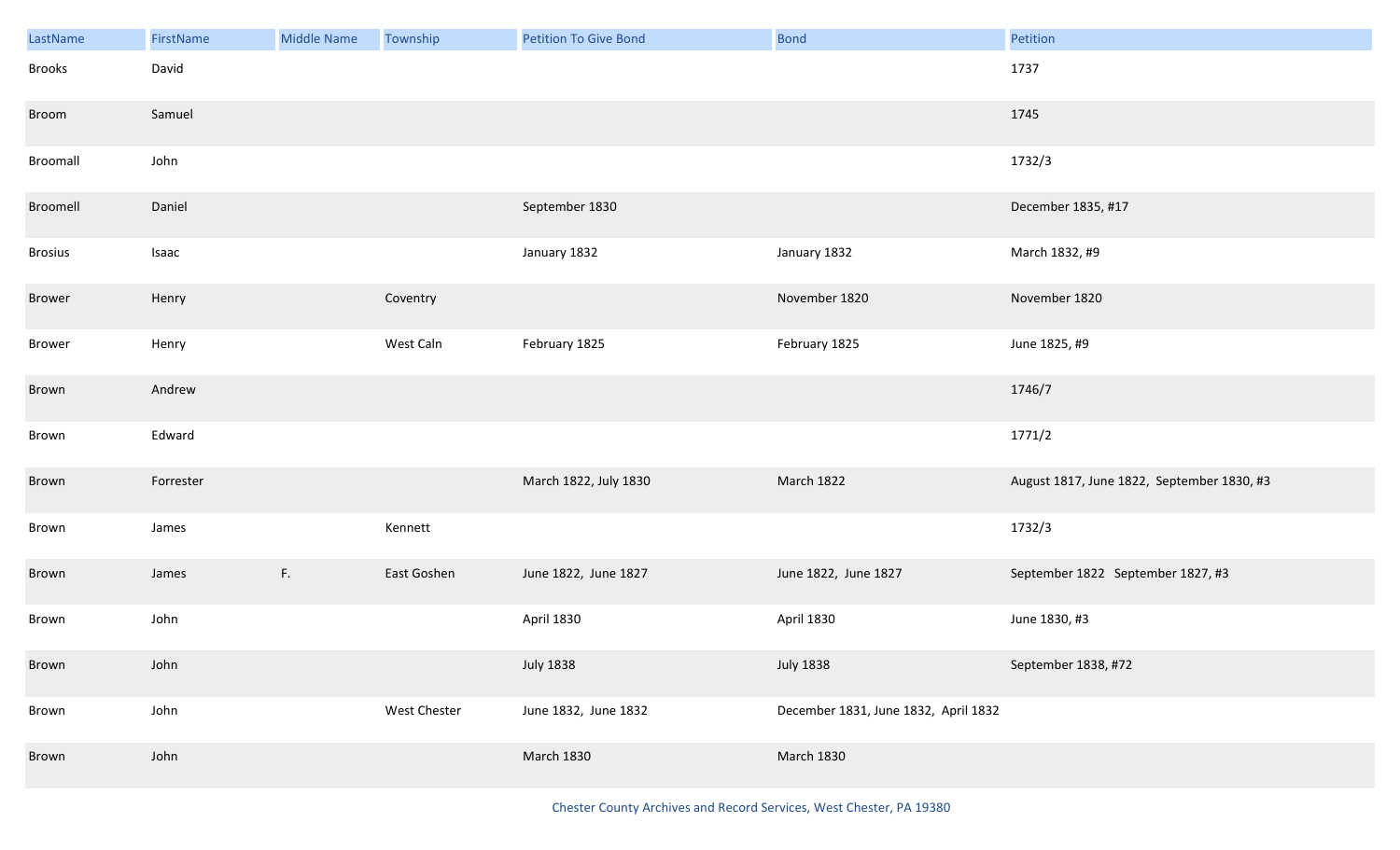| LastName        | FirstName | <b>Middle Name</b> | Township     | <b>Petition To Give Bond</b> | <b>Bond</b>             | Petition                               |
|-----------------|-----------|--------------------|--------------|------------------------------|-------------------------|----------------------------------------|
| Brown           | John      | $\mathsf{F}.$      | West Caln    | October 1831                 | October 1831            | December 1831, #9                      |
| Brown           | John Jr.  |                    | West Chester | July 1830, October 1830      | July 1830, October 1830 | September 1830, #10 December 1830, #13 |
| Brown           | Noble     |                    |              |                              |                         | August 1807                            |
| Brown           | Peter     |                    |              |                              |                         | 1774                                   |
| Brown           | Richard   |                    | Westtown     | July 1821, July 1823         | July 1821, July 1823    | September 1823                         |
| Brown           | Samuel    |                    |              |                              |                         | 1759                                   |
| Brown           | Samuel    |                    |              | December 1840                | December 1840           | March 1841, #63, March 1835            |
| Brown           | Thomas    |                    |              |                              |                         | July 30, 1851                          |
| Brown           | William   |                    |              |                              |                         | September 1846, #16                    |
| Brown           | William   |                    |              |                              |                         | 1798                                   |
| Brownback       | Edward    |                    |              | August 1829                  | August 1829             | September 1829, #32                    |
| <b>Bruce</b>    | Emmor     |                    |              | March 1836                   | May 1836                |                                        |
| <b>Bruce</b>    | William   |                    |              |                              |                         | 1755                                   |
| <b>Brunan</b>   | John      |                    |              |                              |                         | 1755                                   |
| Bryan           | Henry     |                    |              |                              |                         | 1789                                   |
| Bryson [Brison] | John      |                    | Sadsbury     | June 1824                    | June 1824               | September 1824                         |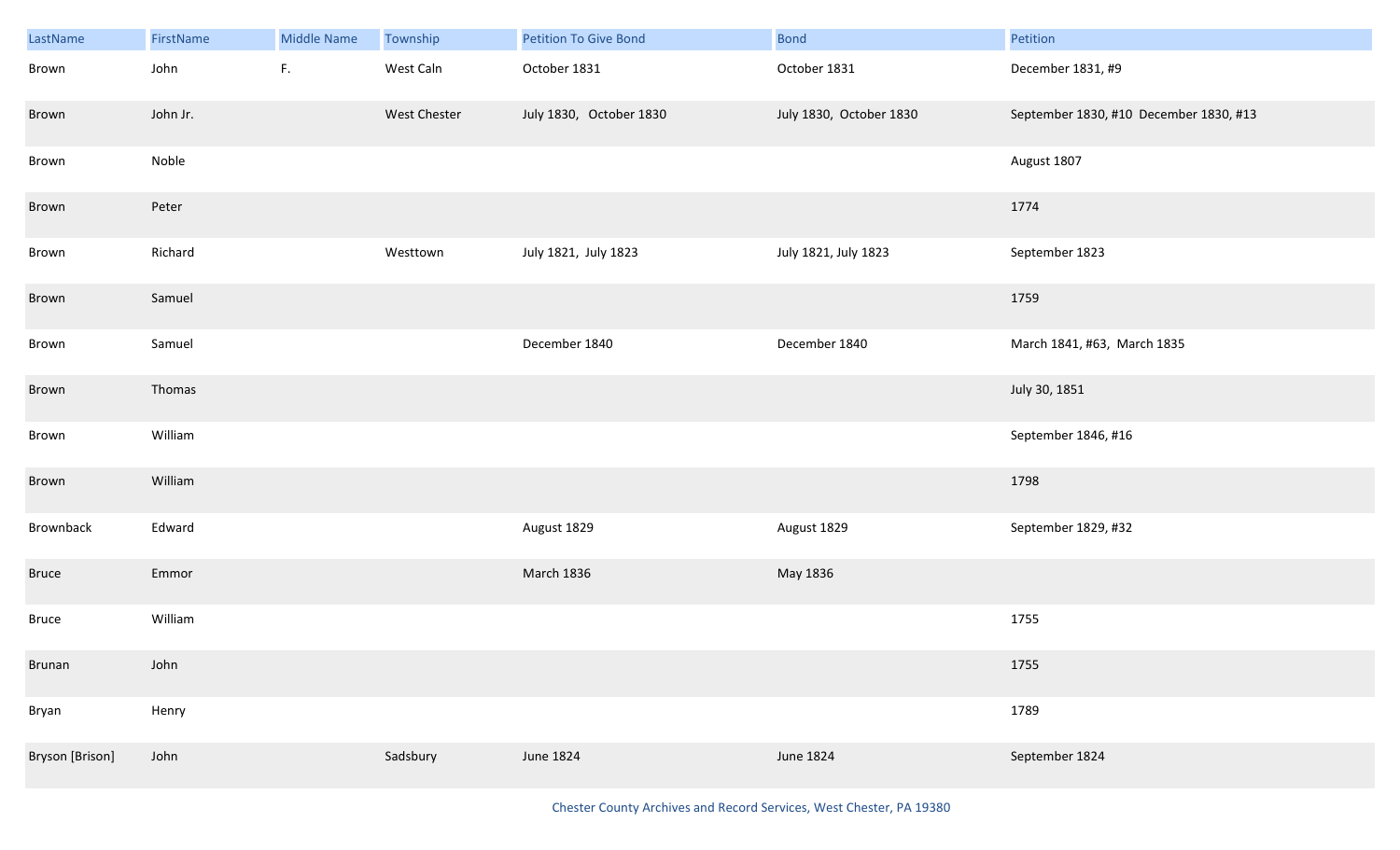| LastName                | FirstName      | <b>Middle Name</b> | Township    | <b>Petition To Give Bond</b> | <b>Bond</b>   | Petition                        |
|-------------------------|----------------|--------------------|-------------|------------------------------|---------------|---------------------------------|
| Buchanan                | John           |                    |             |                              |               | 1775                            |
| Buchanan                | Thomas         |                    |             | October 1830                 | October 1830  | December 1830, #12              |
| Buckiman                | $\mathbf{I}$ . | ${\sf H}.$         |             |                              |               | September 1841, #83             |
| Buffington              | Jesse          |                    |             |                              |               | December 1837                   |
| Buffington              | Jesse          |                    |             | January 1822, May 1828       | January 1822  | March 1823, September 1828, #27 |
| Buffington              | Jesse          |                    |             | <b>July 1842</b>             | July 1842     | September 1842, #1              |
| Buffington              | Joseph         |                    |             |                              |               | 1767                            |
| Bufser                  | Henry          |                    |             |                              |               | December 1835, #15              |
| Bull                    | Richard        |                    |             |                              |               | 1732-1737/8                     |
| Buller                  | Sarah          |                    |             |                              |               | 1796                            |
| Bunting                 | James          |                    |             | April 1827                   |               |                                 |
| <b>Bunting [Bunton]</b> | William        |                    |             |                              |               | 1786                            |
| Buntung                 | William        |                    |             |                              |               | 1899-1800                       |
| <b>Burk</b>             | James          |                    |             |                              |               | 1747                            |
| Burk                    | Rowland        |                    |             |                              |               | 1774                            |
| Burnett                 | Aaron          |                    | East Goshen | February 1831                | February 1831 | June 1831, #3                   |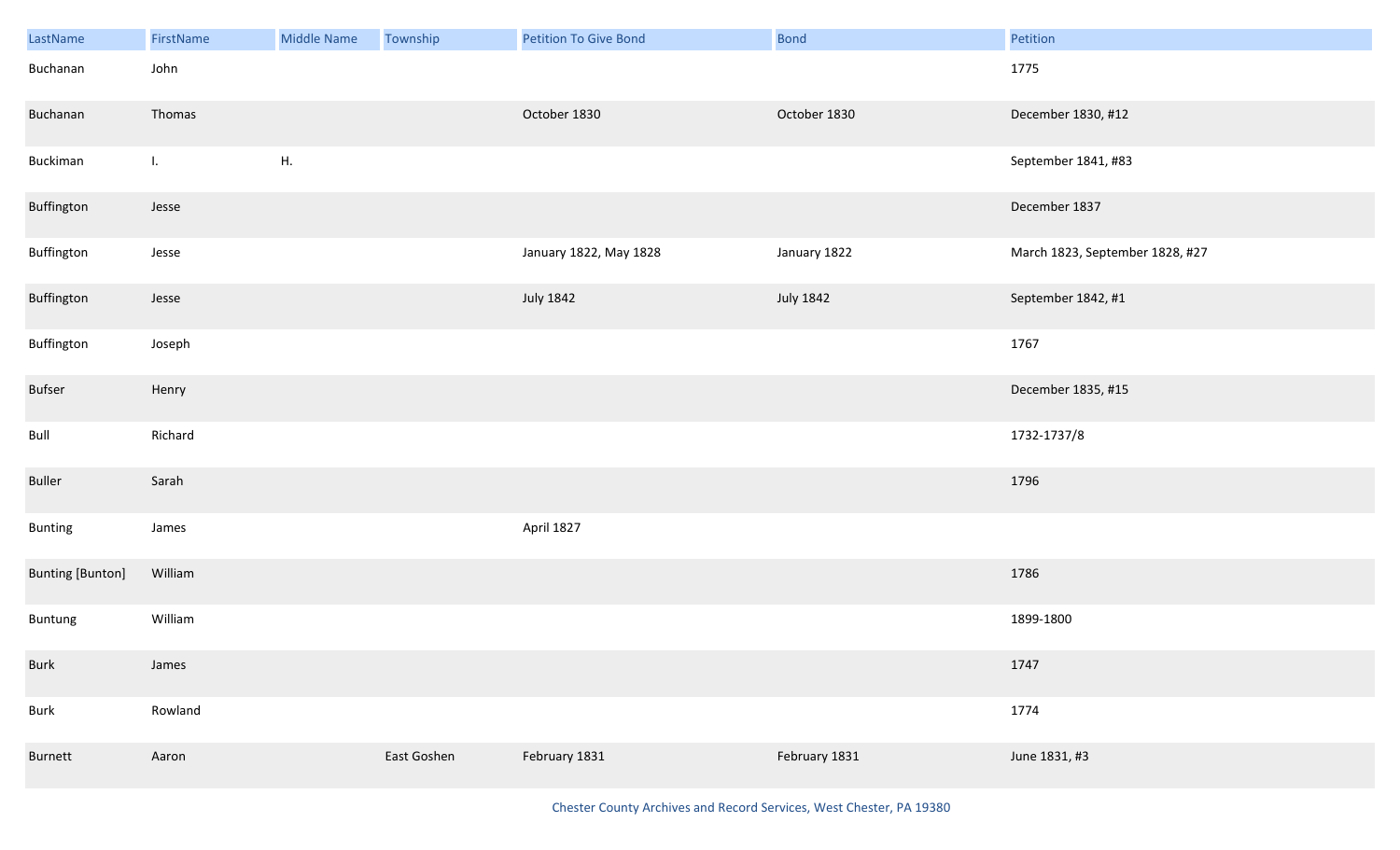| LastName                | FirstName | <b>Middle Name</b> | Township             | <b>Petition To Give Bond</b> | <b>Bond</b>      | Petition                       |
|-------------------------|-----------|--------------------|----------------------|------------------------------|------------------|--------------------------------|
| Burnett                 | John      |                    |                      |                              |                  | 1786                           |
| <b>Burns</b>            | Israel    |                    |                      | June 1842                    |                  |                                |
| Burns                   | John      |                    |                      |                              | January 1821     | January 1821                   |
| <b>Burns</b>            | Samuel    |                    |                      | June 1835                    | June 1835        | September 1835, #4             |
| Burnwood                | Frederick |                    | Coventry             | January 1826                 | January 1826     | March 1826, #12                |
| Burroughs               | Samuel    |                    |                      |                              |                  | 1785                           |
| Bush                    | John      |                    |                      | April 1826                   | April 1826       | June 1828, #7                  |
| Buthruem<br>[Bythuram]  | John      |                    |                      |                              |                  | 1742                           |
| Butler                  | Curtis    |                    | Thornbury            |                              | <b>July 1821</b> | September 1821                 |
| Butler                  | Thomas    |                    | <b>East Nantmeal</b> | <b>March 1827</b>            | March 1827       | June 1827, #5                  |
| Buzzard                 | John      |                    |                      | June 1836                    | June 1835        | September 1836, #11            |
| <b>Buzzard</b>          | John      |                    | East Vincent         | March 1833, January 1834     | January 1834     | June 1833, #16, March 1834, #6 |
| Buzzard                 | John      |                    |                      | May 1830                     | May 1830         |                                |
| <b>Buzzard</b> [Buzard] | John      | W.                 | Charlestown          |                              | November 1820    | November 1820                  |
| Byers                   | John      |                    |                      |                              |                  | 1784                           |
| Cahill [Cahil]          | James     |                    | Tredyffrin           | October 1833                 |                  | December 1833, #17             |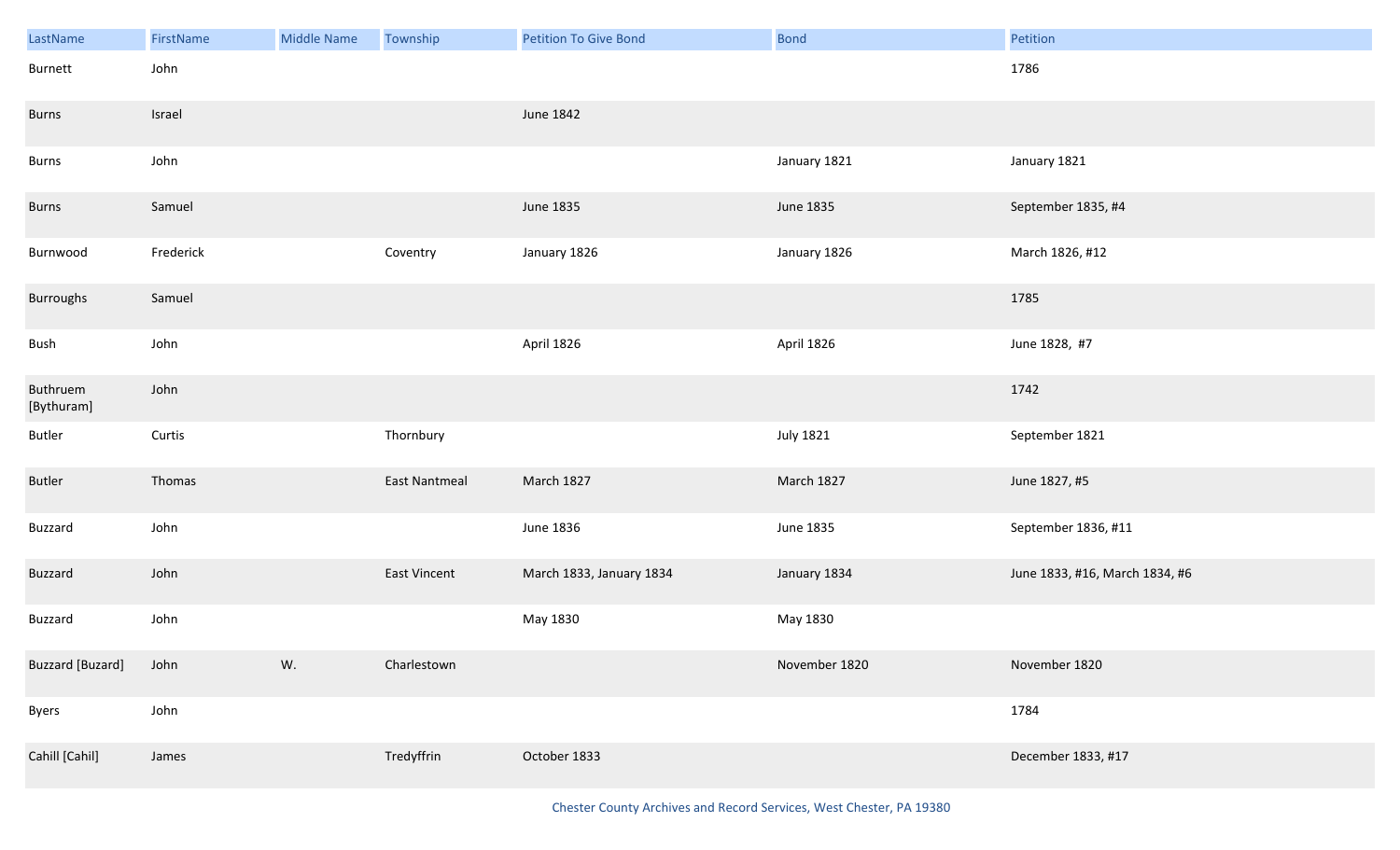| LastName    | FirstName | <b>Middle Name</b> | Township  | Petition To Give Bond  | <b>Bond</b>            | Petition            |
|-------------|-----------|--------------------|-----------|------------------------|------------------------|---------------------|
| Cain        | James     |                    |           | August 1838            | August 1838            | December 1838       |
| Cain        | Roger     |                    |           |                        |                        | 1755                |
| Caine       | Thomas    |                    |           |                        |                        | 1742                |
| Cairns      | Robert    |                    |           |                        |                        | 1736                |
| Caldwall    | John      |                    | West Caln | May 1824               | May 1824               | June 1824, #10      |
| Caldwell    | Thomas    |                    |           |                        |                        | 1745/6              |
| Calvert     | Daniel    |                    |           |                        |                        | 1771                |
| Campbell    | Edward    |                    |           |                        |                        | 1754                |
| Campbell    | James     |                    |           |                        |                        | 1764                |
| Campbell    | James     |                    |           |                        |                        | 1755                |
| Campbell    | Thomas    |                    |           |                        |                        | 1800                |
| Campbell    | William   |                    |           |                        |                        | 1754                |
| Canders     | Robert    |                    | Thornbury | June 1828, August 1828 | June 1828, August 1828 | September 1828, #20 |
| Carl        | John      |                    |           |                        |                        | 1762                |
| Carmalt Jr. | Jonathan  |                    |           |                        |                        | June 1804           |
| Carnes      | James     |                    |           |                        |                        | 1743                |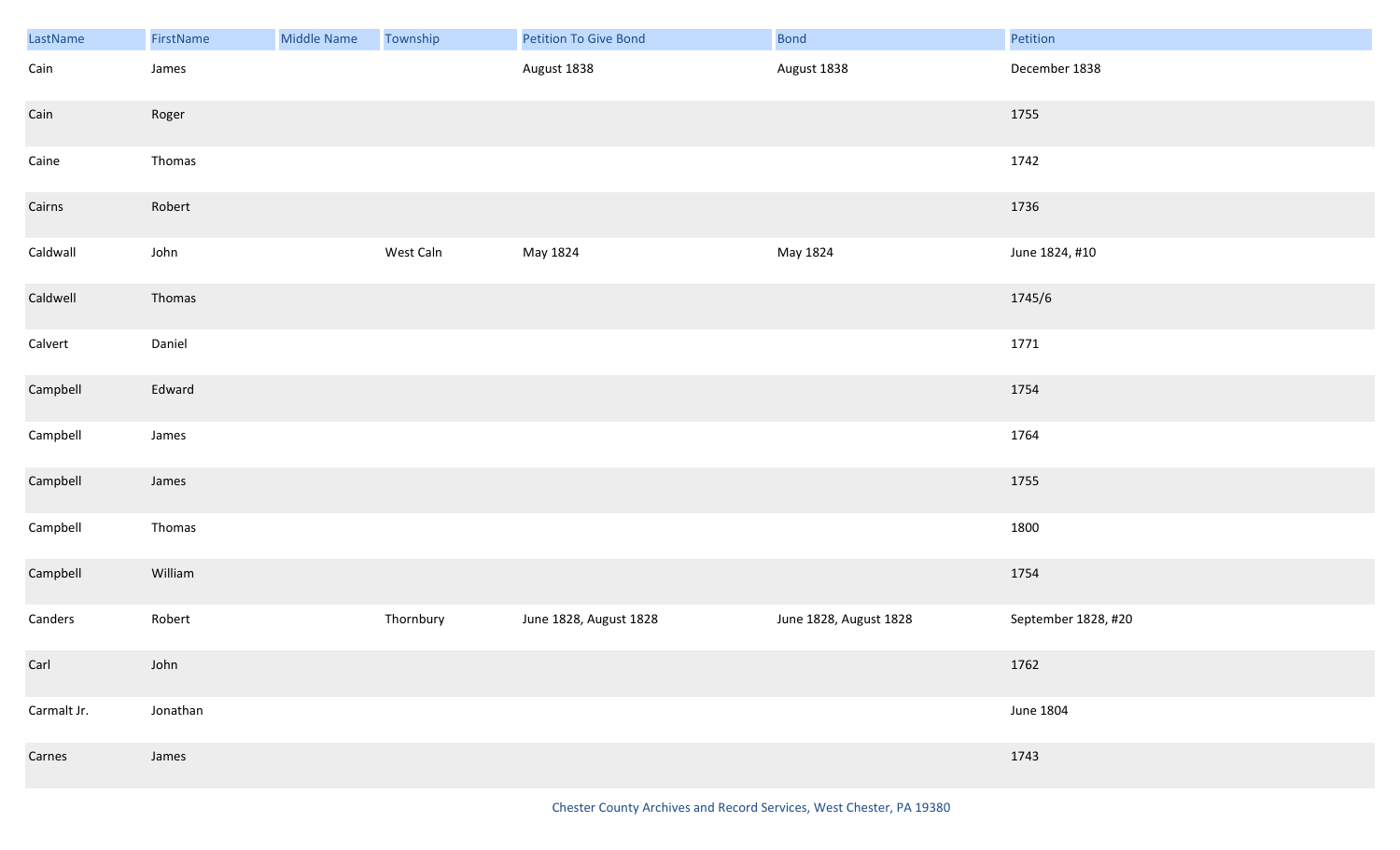| LastName  | FirstName | Middle Name | Township                      | <b>Petition To Give Bond</b>      | <b>Bond</b>             | Petition                                                                     |
|-----------|-----------|-------------|-------------------------------|-----------------------------------|-------------------------|------------------------------------------------------------------------------|
| Carpenter | Cyrus     |             | West Bradford [E<br>Bradford] | July 1821, July 1823              | July 1821, July 1823    | July 1816, December 1818, September 1823, November 1823,<br>December 1825 #3 |
| Carpenter | Junius    |             | West Chester                  | July 1837, January 1840, May 1840 | July 1834, January 1840 | September 1837, #49                                                          |
| Carpenter | Powell    |             | West Chester                  | October 1833                      | October 1833            | December 1833, #4                                                            |
| Carpenter | Thomas    |             |                               |                                   |                         | 1789                                                                         |
| Carr      | David     |             | Birmingham                    | <b>June 1821</b>                  | June 1821               | September 1821                                                               |
| Carr      | Henry     |             |                               |                                   |                         | 1743                                                                         |
| Carr      | Hugh      |             |                               | <b>July 1835</b>                  | <b>July 1835</b>        | September 1835, #5                                                           |
| Carr      | William   |             |                               |                                   |                         | January 1820                                                                 |
| Carter    | George    |             |                               |                                   | [August] 1809           | [August] 1809                                                                |
| Carter    | Joseph    |             |                               | August 1828                       | August 1828             |                                                                              |
| Casey     | James     |             |                               |                                   |                         | 1744                                                                         |
| Caughorn  | William   |             |                               |                                   |                         | 1756                                                                         |
| Cave      | Joseph    |             | West Bradford                 | May 1823                          | May 1823                | August 1823                                                                  |
| Cave      | Joseph    |             | West Chester                  | October 1827                      | October 1827            | December 1827, #4                                                            |
| Chalfant  | Joseph    |             |                               |                                   |                         | 1763                                                                         |
| Chalfant  | Robert    |             | West Chester                  |                                   |                         | September 1832, #11                                                          |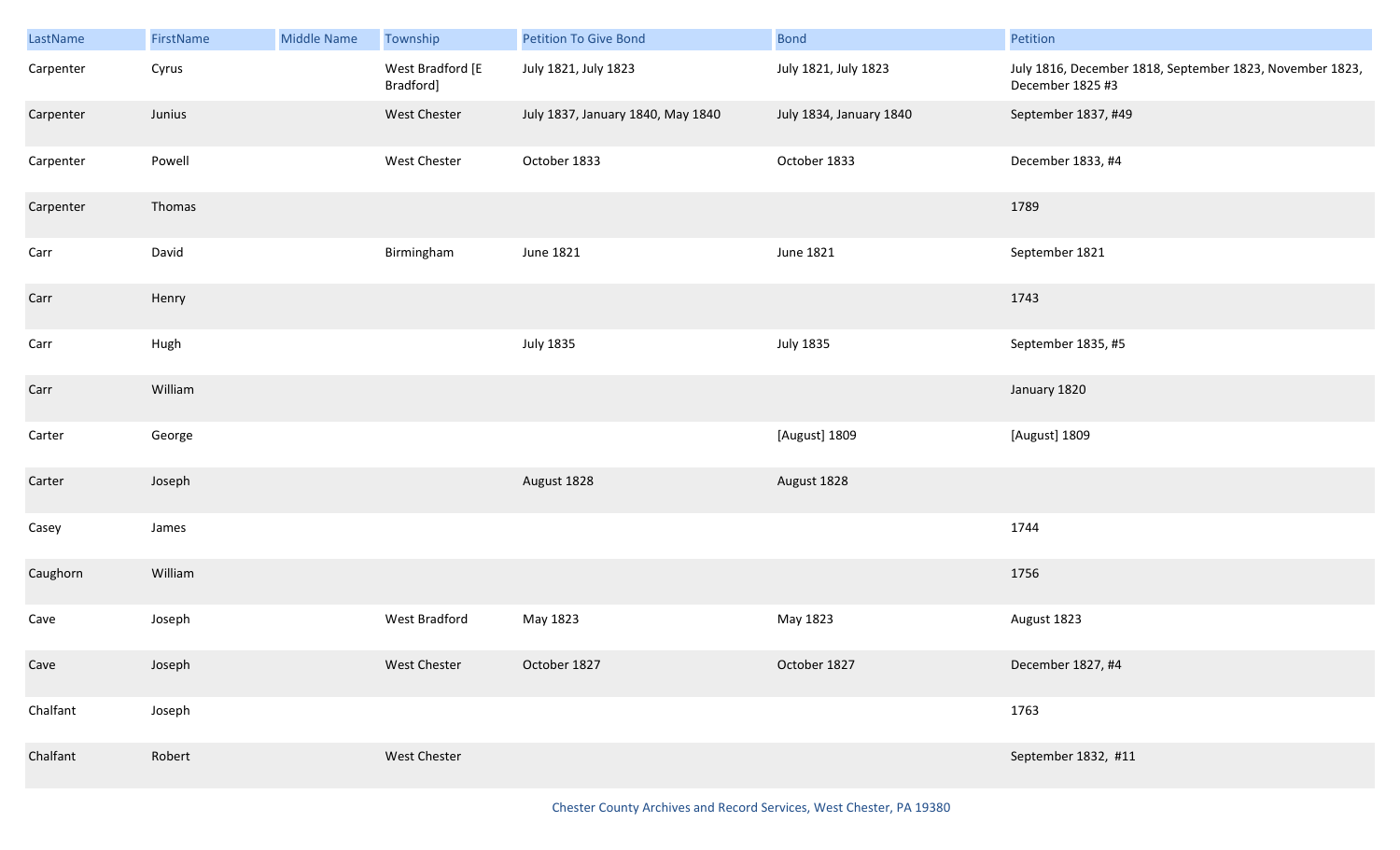| LastName    | FirstName | <b>Middle Name</b> | Township      | <b>Petition To Give Bond</b> | <b>Bond</b>                  | Petition                 |
|-------------|-----------|--------------------|---------------|------------------------------|------------------------------|--------------------------|
| Chamberlain | James     |                    |               |                              |                              | 1799                     |
| Chamberlain | Joseph    |                    | West Chester  |                              | November 1820                | June 1819, November 1820 |
| Chambers    | Alexander |                    |               |                              | May 1809                     | May 1809                 |
| Chandler    | George    |                    |               |                              |                              | 1742                     |
| Chandler    | George    |                    |               | September 1841               | September 1841               | December 1841, #97       |
| Chandler    | John      |                    |               |                              |                              | 1773                     |
| Chandler    | Joseph    |                    |               |                              |                              | 1784                     |
| Channell    | Samuel    |                    |               | December 1821                | December 1821                | March 1822               |
| Chapman     | James     |                    | East Bradford | September 1827, October 1827 | September 1827, October 1827 | December 1827, #2        |
| Chase       | Ezra      |                    |               |                              |                              | January 1821             |
| Chase       | William   | F.                 |               |                              | April - May 1821             |                          |
| Christy     | John      |                    |               |                              |                              | 1767                     |
| Christy     | John      |                    |               | June 1829                    | June 1829                    | September 1829, #21      |
| Clapton     | Robert    |                    |               | May 1835                     | May 1835                     | September 1835, #2       |
| Clark       | Abram     |                    | West Bradford |                              | June 1821                    | September 1821           |
| Clark       | Allen     |                    |               |                              |                              | June 1833, #6            |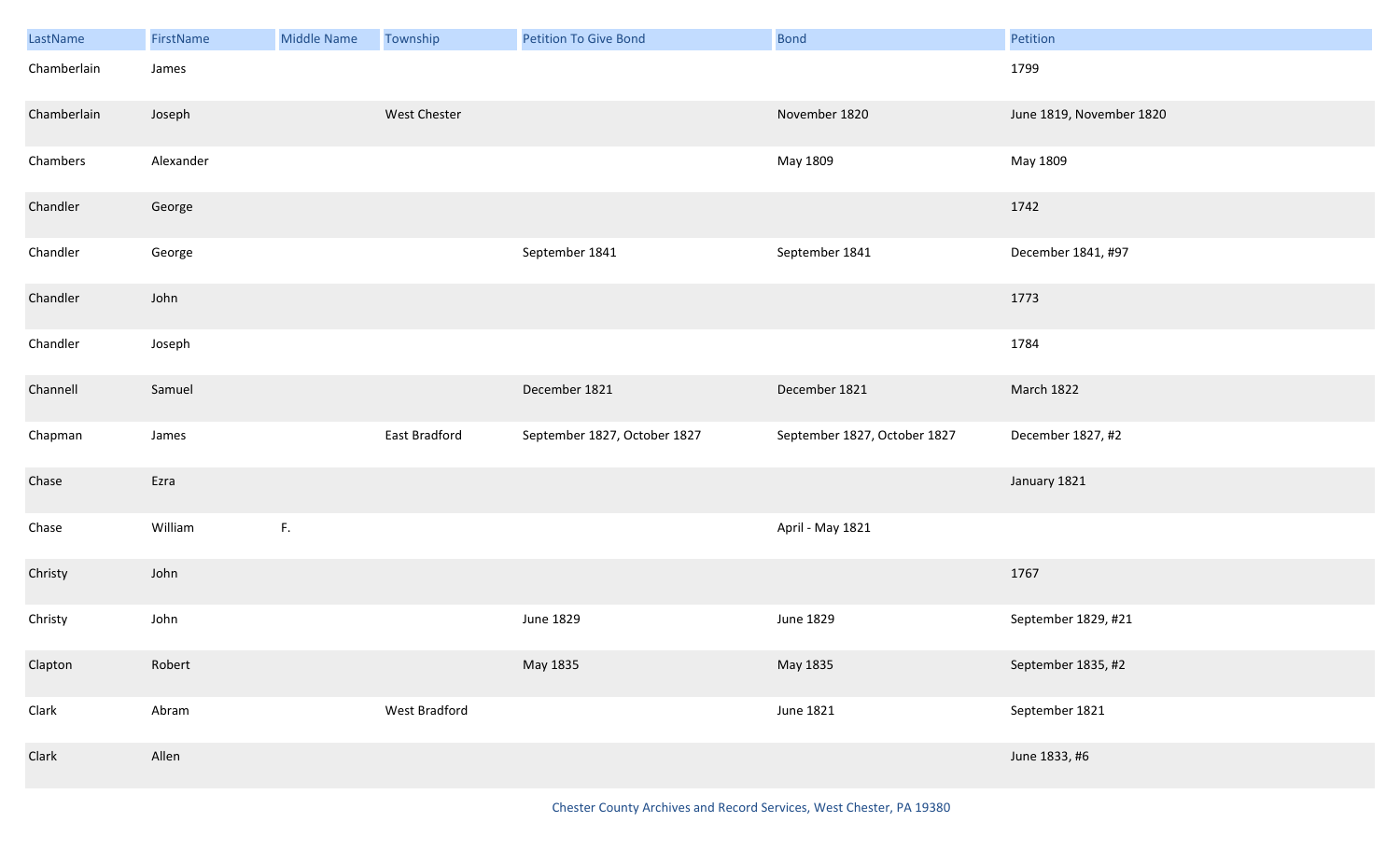| LastName | FirstName | <b>Middle Name</b> | Township         | <b>Petition To Give Bond</b> | <b>Bond</b>            | Petition                          |
|----------|-----------|--------------------|------------------|------------------------------|------------------------|-----------------------------------|
| Clark    | Emmor     |                    |                  |                              |                        | June 1833, #5                     |
| Clark    | Frances   |                    |                  |                              |                        | 1767                              |
| Clark    | Jacob     |                    | West Bradford    | August 1827                  | June 1821, August 1827 | September 1821, December 1827, #1 |
| Clark    | James     |                    |                  |                              | January 1809           | January 1809                      |
| Clark    | James     |                    |                  | May 1827                     | May 1827               | June 1827, #2                     |
| Clark    | John      |                    |                  |                              |                        | <b>July 1816</b>                  |
| Clark    | Mark      |                    |                  |                              | <b>March 1801</b>      | <b>March 1801</b>                 |
| Clark    | Samuel    |                    | West Nottingham  |                              | August 1808            | August 1808                       |
| Clark    | Thomas    |                    | East Marlborough |                              |                        | September 1825, #3                |
| Clark    | Townsend  |                    | East Marlborough | October 1835                 | October 1835           | December 1835, #24                |
| Clark    | Walter    |                    |                  |                              |                        | 1756                              |
| Clark    | William   |                    |                  |                              | November 1820          | November 1820                     |
| Clark[e] | William   |                    |                  |                              |                        | 1729-1730                         |
| Clayton  | James     |                    | West Bradford    | September 1825               | September 1825         | December 1825, #1                 |
| Clayton  | John      |                    | East Marlborough | November 1838                | October 1830           | March 1839, #105                  |
| Cleer    | Peter     |                    |                  |                              |                        | 1789                              |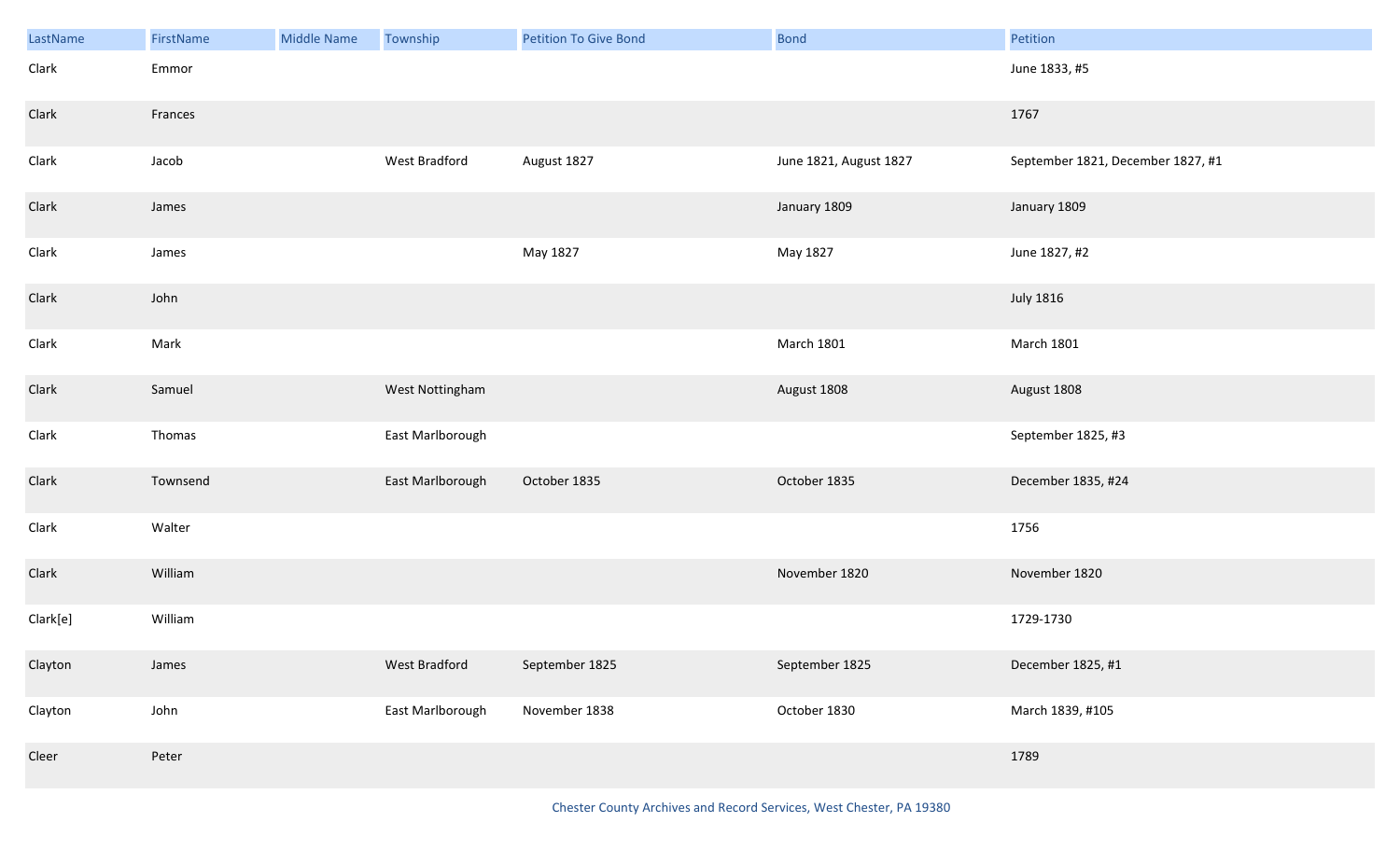| LastName                 | FirstName   | <b>Middle Name</b> | Township     | <b>Petition To Give Bond</b> | <b>Bond</b>               | Petition                         |
|--------------------------|-------------|--------------------|--------------|------------------------------|---------------------------|----------------------------------|
| Clemens                  | Jacob       |                    | Vincent      |                              | April 1822                | June 1822                        |
| Cloud                    | Joshua      |                    |              |                              |                           | 1800                             |
| Cloud                    | Samuel      |                    |              |                              |                           | June 1817                        |
| Cloud                    | Thomas      |                    |              | October 1829                 | October 1829              | December 1829, #44               |
| Cloude                   | Ruth        |                    |              |                              |                           | 1730                             |
| Coates [Coats]           | Amos        |                    | East Caln    |                              | December 1820             | February 1821                    |
| Coffman                  | Isaac       |                    | West Vincent | February 1833                | February 1833             | June 1833 #13, September 1833 #1 |
| Coffman                  | Isaac       |                    |              | <b>July 1835</b>             | <b>July 1835</b>          | September 1835, #12              |
| Coffman [Cauffman] Isaac |             |                    |              | September 1831, January 1832 | January 1832              | December 1831 #15, March 1832 #4 |
| Cohen                    | Moses       |                    |              |                              |                           | December 1841, #103              |
| Cole                     | James       |                    |              |                              |                           | 1767                             |
| Coleman                  | Bartholomew |                    |              |                              |                           | 1784                             |
| Coleman                  | Thomas      |                    |              | July 1830, September 1830    | July 1830, September 1830 | September 1830, #13              |
| Coleman                  | Timothy     |                    |              |                              |                           | 1748                             |
| Collis                   | William     |                    |              |                              |                           | 1763                             |
| Colwell                  | Daniel      |                    |              | September 1838               | September 1838            | December 1838, #80               |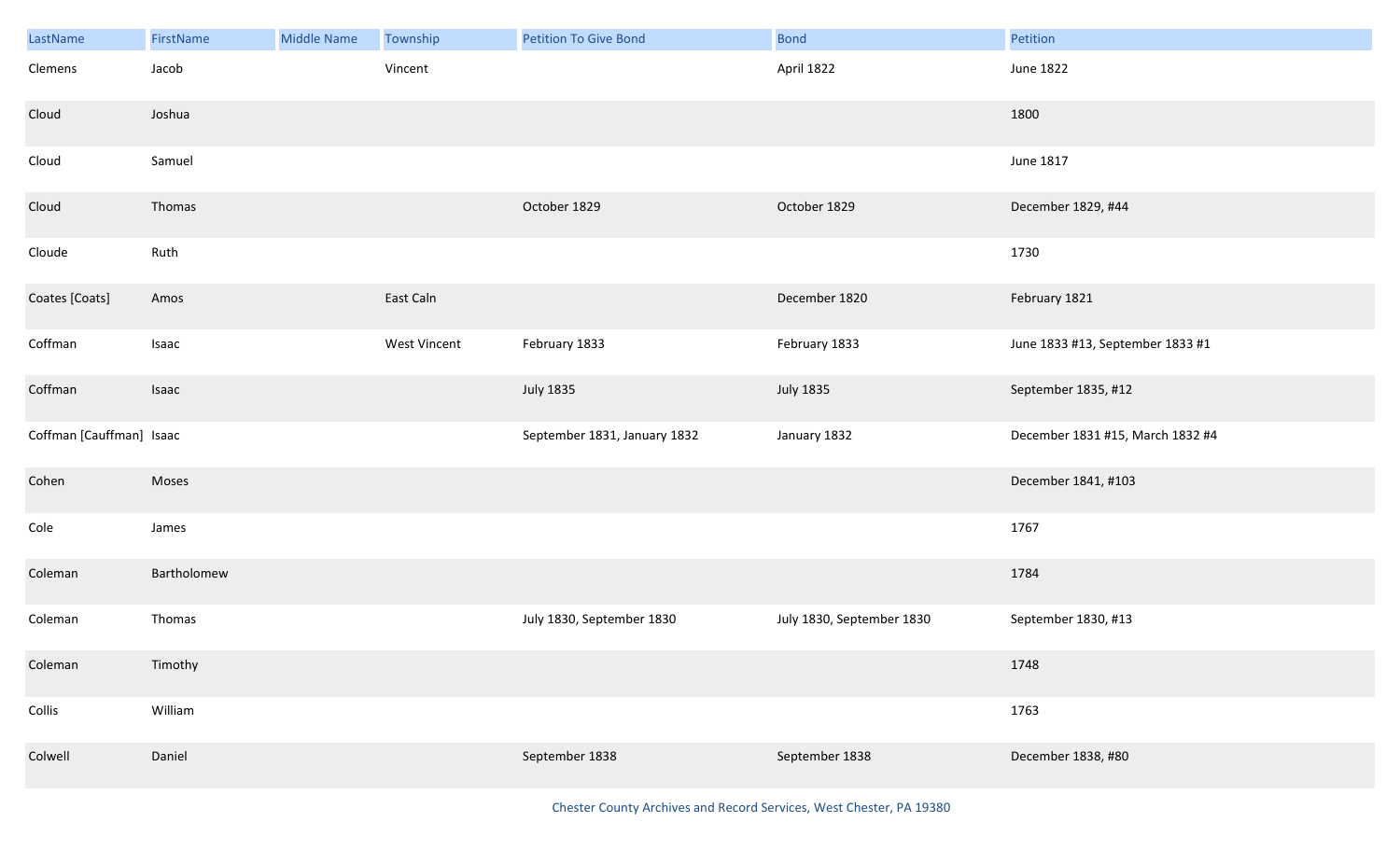| LastName              | FirstName | <b>Middle Name</b> | <b>Township</b>  | <b>Petition To Give Bond</b> | <b>Bond</b>    | Petition           |
|-----------------------|-----------|--------------------|------------------|------------------------------|----------------|--------------------|
| Commons               | John      |                    | East Marlborough |                              |                | 1798-1800          |
| Commons               | William   |                    |                  | September 1829               | September 1829 | December 1829, #38 |
| Compton               | Thomas    |                    | Tredyffrin       | December 1824                | December 1824  | March 1825 #8      |
| Conaway [Conway] John |           |                    |                  |                              |                | 1754               |
| Congdon               | Daniel    |                    | East Bradford    | September 1839               | September 1839 | December 1838, #24 |
| Congo                 | James     |                    |                  | October 1836                 | October 1836   | December 1836, #15 |
| Conlin                | Joseph    |                    | Pennsbury        | February 1825                | February 1825  | March 1825 #4      |
| Connell               | Isaac     |                    |                  |                              |                | January 1821       |
| Connelley             | John      |                    |                  | February 1833                |                |                    |
| Conner                | Caleb     |                    |                  |                              | February 1805  | February 1805      |
| Conner                | Charles   |                    |                  |                              |                | 1732/3             |
| Conner                | Joseph    |                    | East Marlborough | November 1833                | November 1833  | December 1833, #13 |
| Conner                | Margaret  |                    |                  |                              |                | 1729               |
| Conningham            | Charles   |                    |                  | March 1836                   | March 1836     | June 1836, #3      |
| Conrad                | Matthew   |                    | Lower Oxford     | September 1825               | September 1825 | December 1825, #13 |
| Conron [Conran]       | James     |                    |                  |                              |                | 1755               |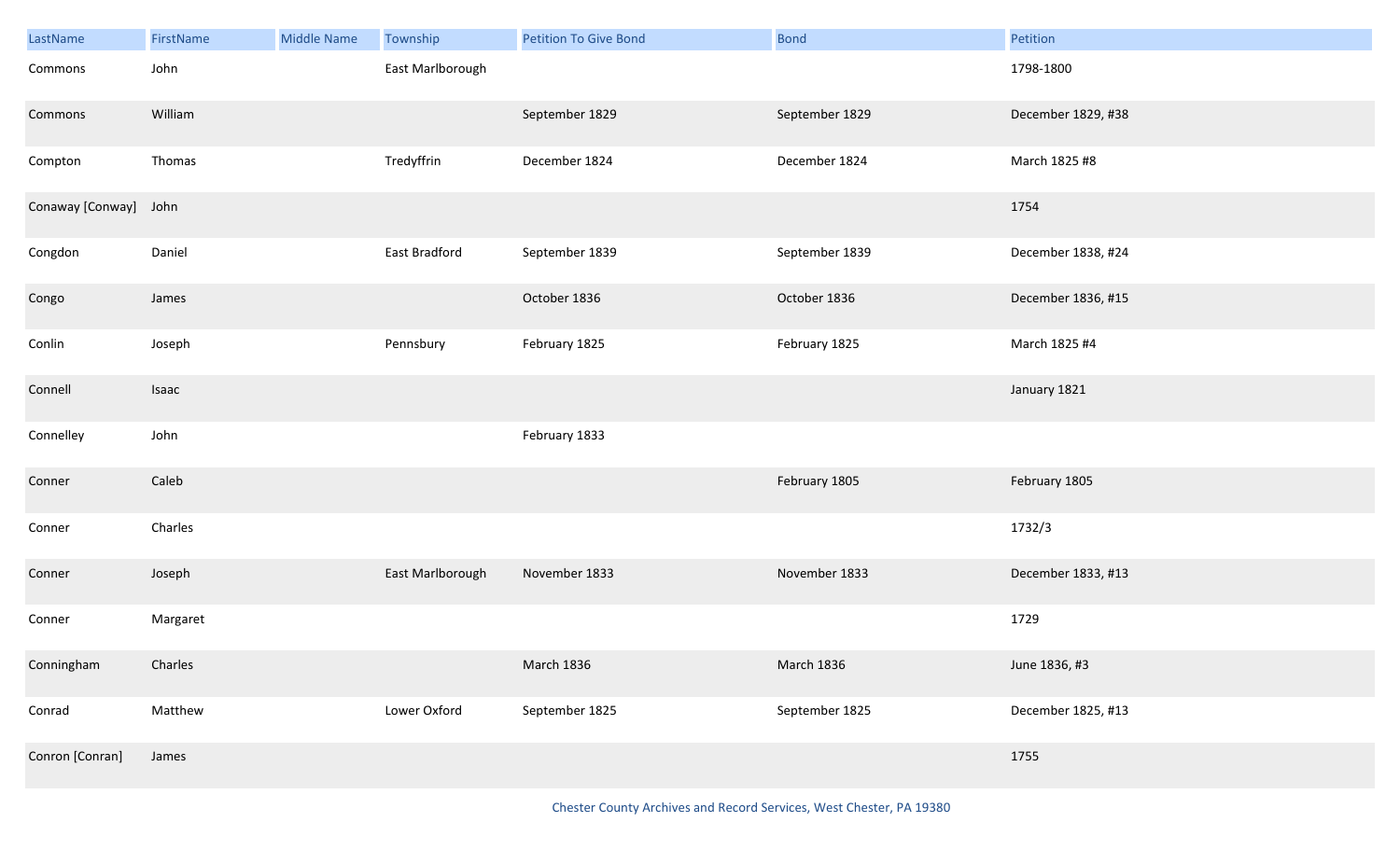| LastName  | FirstName | Middle Name | Township     | <b>Petition To Give Bond</b> | <b>Bond</b>    | Petition            |
|-----------|-----------|-------------|--------------|------------------------------|----------------|---------------------|
| Conway    | Joseph    |             |              | September 1832               | September 1832 | December 1832, #6   |
| Cook      | Daniel    |             | New Garden   | June 1830                    | June 1830      | September 1830, #1  |
| Cook      | Mires     |             |              |                              |                | September 1823      |
| Cook      | Stephen   |             | London Grove |                              |                | 1799-1800           |
| Cook      | William   |             |              |                              |                | 1799                |
| Cookson   | Thomas    |             |              |                              |                | 1771                |
| Cooper    | Andrew    |             |              |                              | April 1810     | April 1810          |
| Cooper    | Armstrong |             |              |                              |                | December 1835, #17  |
| Cooper    | J. [John] | ${\sf W}$   |              | October 1841                 | October 1841   | December 1841       |
| Cooper    | Levi      |             |              | <b>March 1841</b>            |                | June 1841, #74      |
| Cooper    | William   |             |              | March 1822                   | March 1822     | June 1822           |
| Copeland  | Joshua    |             | New London   |                              |                | 1800                |
| Corker    | Rorert    |             |              |                              |                | 1753                |
| Corlies   | Jacob     |             |              |                              |                | September 1840, #47 |
| Corlies   | Jacob     |             |              |                              |                | March 1841, #64     |
| Cornelius | James     |             |              |                              |                | 1784/5              |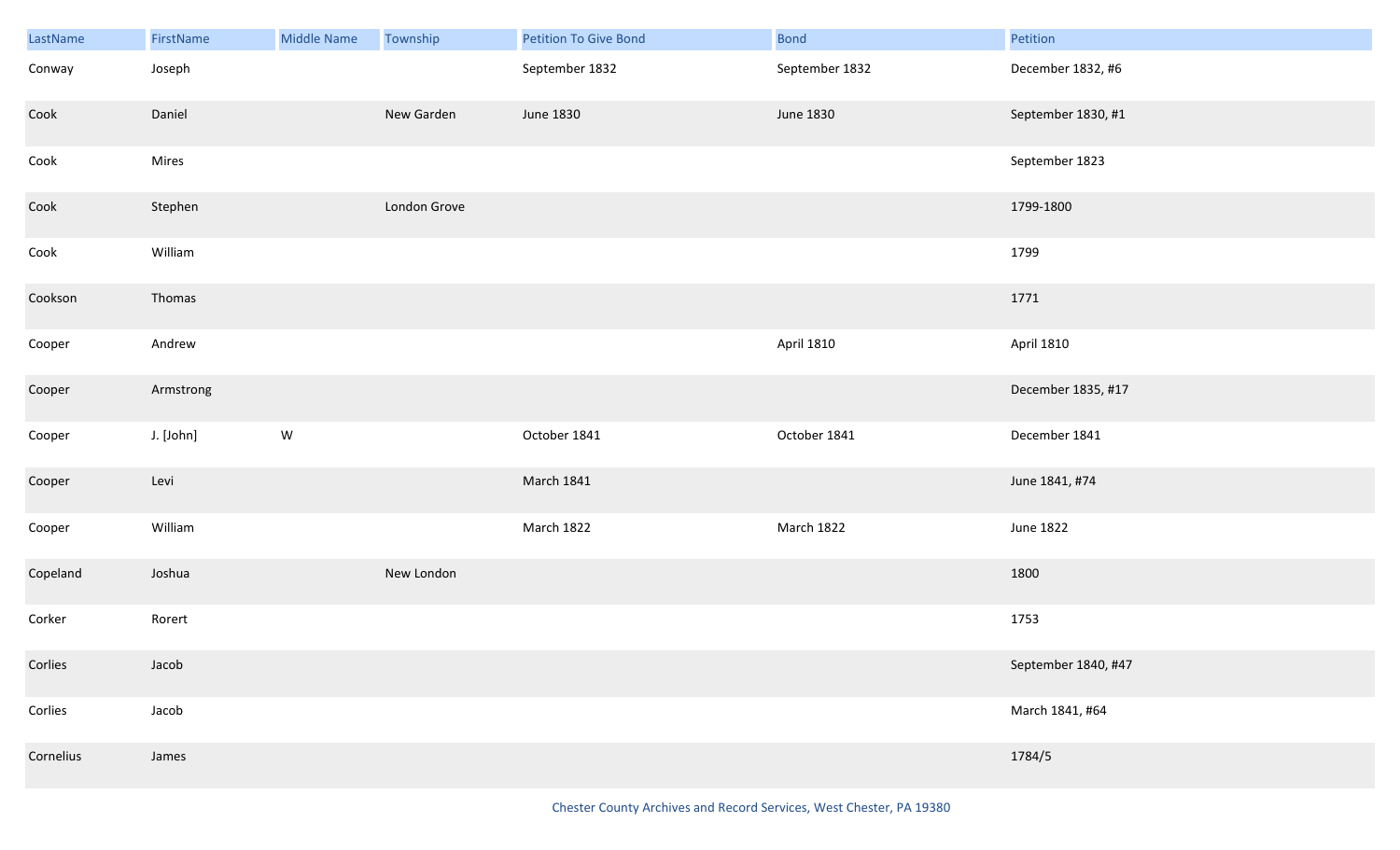| LastName      | FirstName | <b>Middle Name</b> | Township     | <b>Petition To Give Bond</b> | <b>Bond</b>      | Petition             |
|---------------|-----------|--------------------|--------------|------------------------------|------------------|----------------------|
| Cornelly      | Dennis    |                    |              |                              |                  | May 1802, March 1803 |
| Cosgrove      | Michael   |                    |              |                              |                  | 1788                 |
| Cosgrove      | Thomas    |                    |              |                              |                  | December 1849, #27   |
| Court         | George    |                    |              | September 1839               | September 1839   | December 1839, #18   |
| Courtney      | William   |                    |              | <b>July 1840</b>             | <b>July 1840</b> | September 1840, #46  |
| Cover [Covar] | John      |                    |              |                              |                  | <b>April 1811</b>    |
| Cowen         | Henry     |                    |              |                              |                  | 1734                 |
| Cowick        | Francis   |                    | Kennett      | September 1832               | September 1832   | December 1832        |
| Cox           | Andrew    |                    |              |                              |                  | 1792/4               |
| Cox           | Benjamin  |                    |              | December 1841, April 1836    | December 1841    | March 1842, #108     |
| Cox           | Jonathan  |                    |              |                              |                  | 1767/8               |
| Crawford      | John      |                    |              |                              |                  | 1794                 |
| Crawford      | Thomas    |                    |              |                              |                  | 1789                 |
| Creswell      | John      |                    | Upper Oxford |                              |                  | September 1822       |
| Criley        | Joseph    |                    |              |                              |                  | December 1835, #23   |
| Crosby        | John      |                    |              |                              |                  | 1791                 |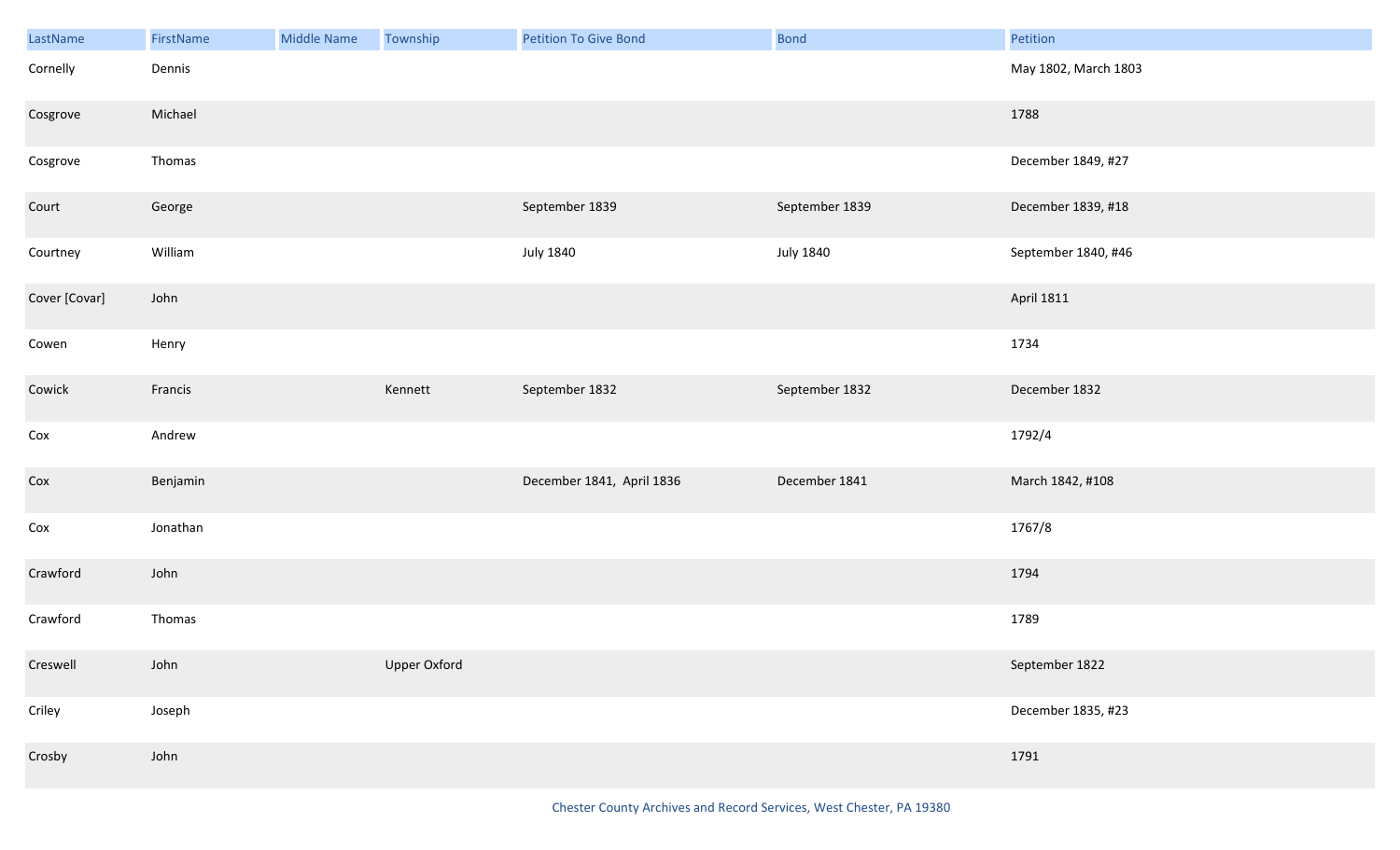| LastName             | FirstName | <b>Middle Name</b> | Township      | <b>Petition To Give Bond</b> | <b>Bond</b>          | Petition            |
|----------------------|-----------|--------------------|---------------|------------------------------|----------------------|---------------------|
| Crosley              | John      |                    |               |                              |                      | 1753                |
| Cross                | Thomas    |                    |               | October 1841                 | October 1841         | December 1841, #98  |
| Cross                | William   |                    |               |                              |                      | 1796                |
| Crout                | Jacob     |                    | East Nantmeal | March 1826                   |                      | June 1826, #12      |
| Crow                 | James     |                    | Brandywine    | <b>July 1837</b>             | <b>July 1837</b>     | September 1837, #48 |
| Crowley [Crawley]    | Henry     |                    | West Bradford | October 1822                 | October1822          | December 1822       |
| Croxon               | Thomas    |                    |               |                              |                      | 1737                |
| Culin                | William   |                    |               |                              |                      | 1769                |
| Cullipher            | William   |                    |               |                              |                      | 1769                |
| Cumming              | John      |                    | New London    | August 1832                  | August 1832          | September 1832, #14 |
| Cummins              | William   |                    |               |                              |                      | October 1821        |
| Cummins<br>[Commins] | Ezra      |                    |               | June 1826, July 1839         | June 1826, July 1839 | September 1826, #1  |
| Cunnins              | Phillip   |                    |               |                              |                      | May 1803            |
| Curran [Curren]      | Thomas    |                    |               |                              |                      | 1746                |
| Curren               | James     |                    |               |                              |                      | 1788                |
| Curry                | Jonathan  |                    |               |                              | November 1820        | November 1820       |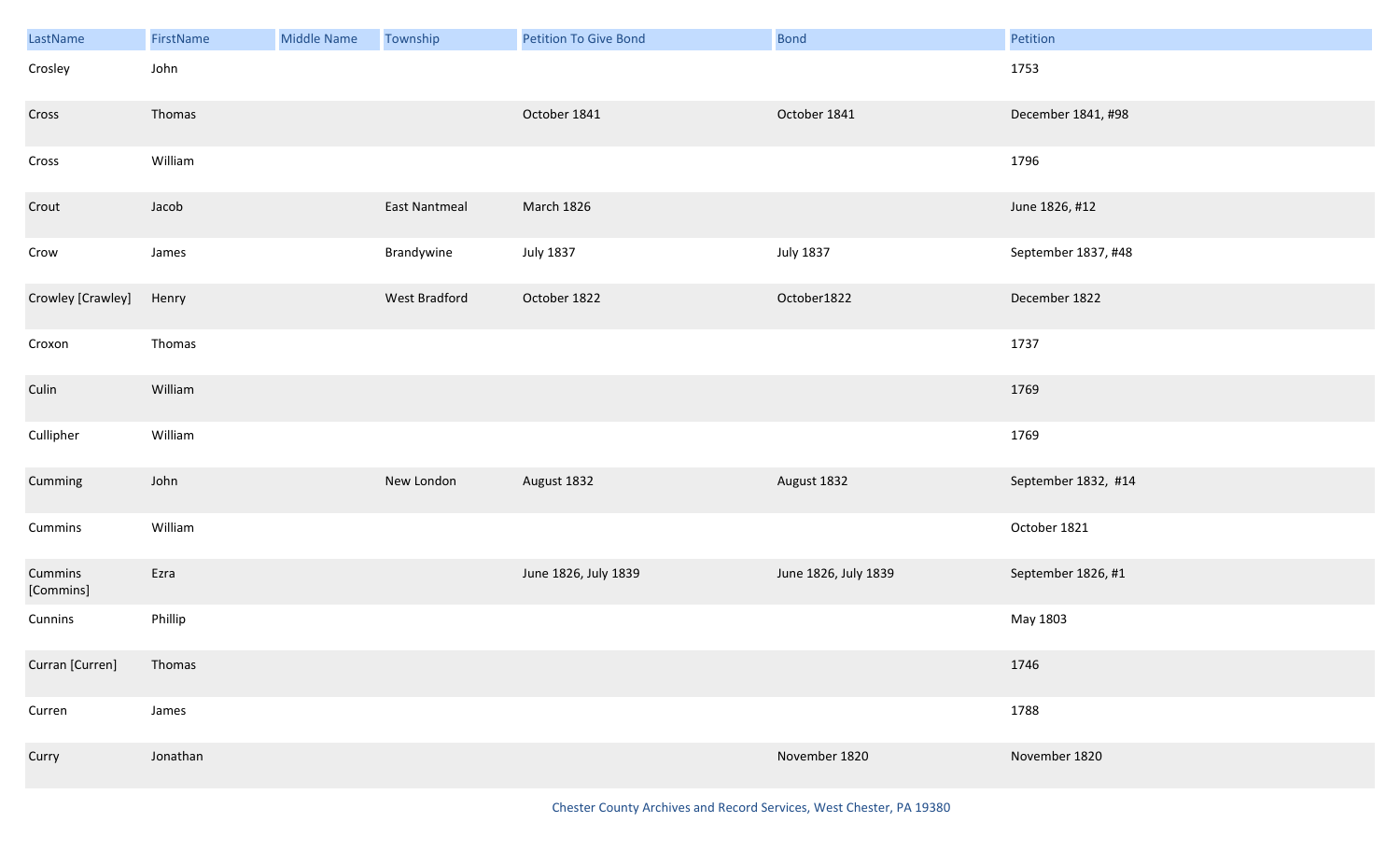| LastName       | FirstName | <b>Middle Name</b> | Township       | <b>Petition To Give Bond</b> | <b>Bond</b>                   | Petition                      |
|----------------|-----------|--------------------|----------------|------------------------------|-------------------------------|-------------------------------|
| Curry [Cury]   | William   |                    | East Nantmeal  |                              | April - May 1821              | July 1821, September 1827, #5 |
| Custer         | William   |                    | Vincent        |                              | <b>July 1822</b>              | September 1822                |
| Cutchlin       | John      |                    | Vincent        |                              | August - September 1821       | September 1821                |
| Cuthbert       | John      |                    |                |                              |                               | 1792                          |
| Dailey [Daily] | William   |                    | Birmingham     |                              |                               | March 1832, #10               |
| Daisy          | Martin    |                    |                |                              |                               | March 1836, #4                |
| Daisy          | Martin    |                    |                |                              |                               | March 1836, #4                |
| Daisy          | Martin    |                    |                |                              |                               | June 1836, #1                 |
| Danfield       | Conrad    |                    | West Caln      |                              | October 1820                  | October 1820                  |
| Davidson       | Samuel    |                    |                | October 1838                 | October 1838                  | December 1838, #82            |
| Davis          | Benjamin  |                    |                | February 1840                | February 1840                 | June 1840, #36                |
| Davis          | Edward    | S. [L]             | Pikeland       |                              | May 1825, August 1825         | September 1825, #5            |
| Davis          | Elias     |                    |                |                              |                               | December 1817                 |
| Davis          | Enoch     |                    | East Whiteland | August 1822, September 1823  | August 1822                   | November 1822, September 1823 |
| Davis          | Hezekiah  |                    | West Caln      | March1823                    | March 1823                    |                               |
| Davis          | Isaac     |                    | Charlestown    |                              | September 1823, December 1823 | December 1823, February 1824  |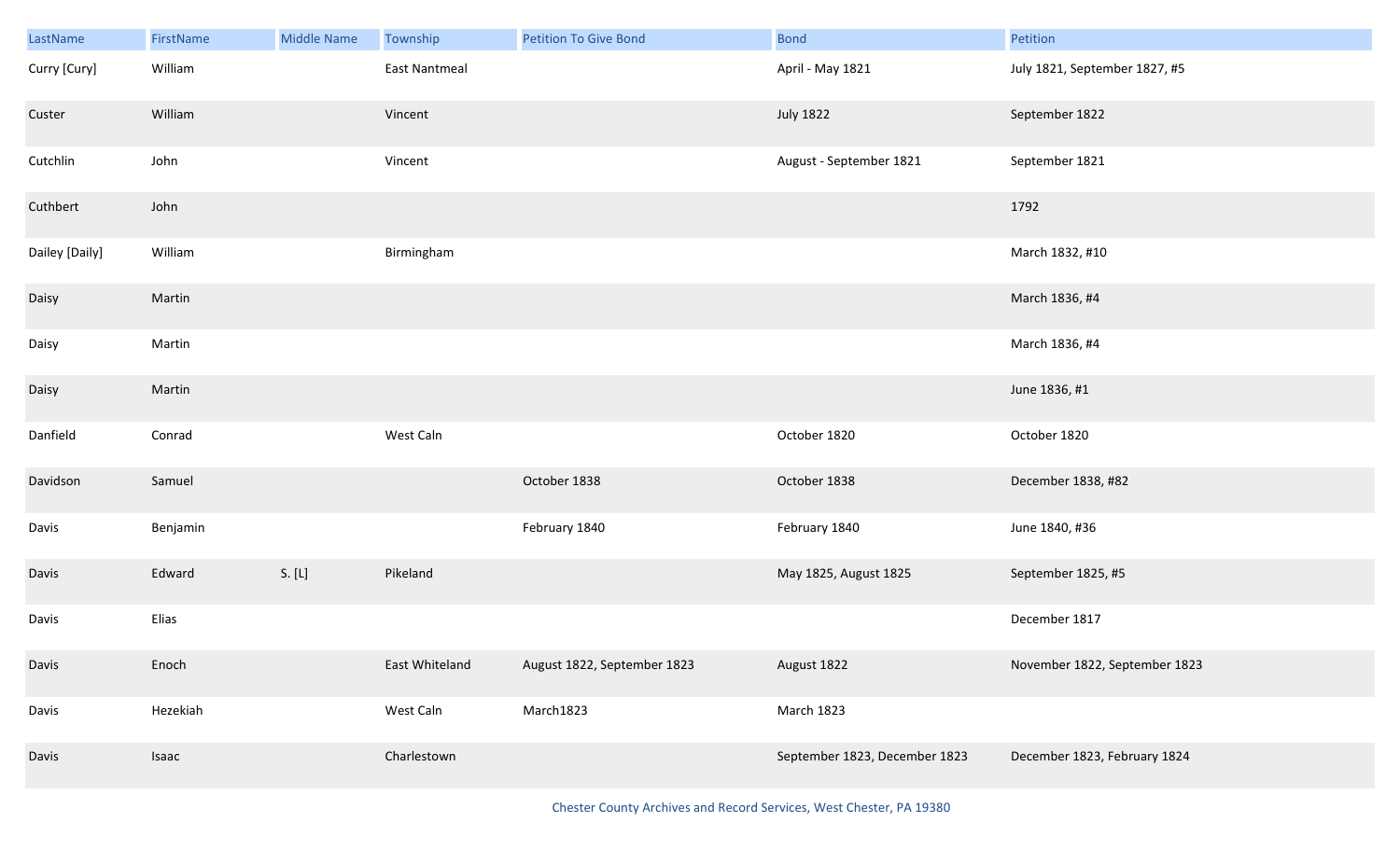| LastName | FirstName  | <b>Middle Name</b>        | Township    | <b>Petition To Give Bond</b>          | <b>Bond</b>            | Petition                                                                      |
|----------|------------|---------------------------|-------------|---------------------------------------|------------------------|-------------------------------------------------------------------------------|
| Davis    | Isaac      |                           |             | December 1829                         | December 1829          | March 1830, #14                                                               |
| Davis    | Israel     |                           |             |                                       |                        | 1768                                                                          |
| Davis    | James      |                           |             |                                       |                        | 1753                                                                          |
| Davis    | James      |                           | Willistown  | October 1841                          | October 1841           | December 1841, #99                                                            |
| Davis    | James      |                           |             | September 1831                        | September 1831         | December 1831, #2                                                             |
| Davis    | James, Jr. |                           | Charlestown |                                       | June 1824              | September 1824                                                                |
| Davis    | Jermon     |                           |             | December 1835                         | December 1835          | March 1836, #2                                                                |
| Davis    | John       |                           |             |                                       |                        | June 1817                                                                     |
| Davis    | John       | P.                        |             | <b>July 1826</b>                      | <b>July 1826</b>       |                                                                               |
| Davis    | Sampson    |                           |             | August 1832                           | August 1832            | December 1832                                                                 |
| Davis    | Samuel     | $\boldsymbol{\mathsf{H}}$ |             | August 1829                           | August 1829            | September 1829, #23                                                           |
| Davis    | Samuel     | ${\sf N}$                 |             | March 1829, April 1829                | March 1829, April 1829 | June 1829,#14, June 1829, #16                                                 |
| Davis    | Thomas     |                           |             |                                       |                        | 1788                                                                          |
| Davis    | Thomas     |                           |             |                                       |                        | 1755                                                                          |
| Davis    | Thomas     |                           | Uwchlan     | April 1833                            | April 1833             | June 1833, #15                                                                |
| Davis    | William    |                           |             | January 1835, July 1833, October 1840 |                        | January 1835, July 1835, October 1840 September 1835, #20, December 1840, #55 |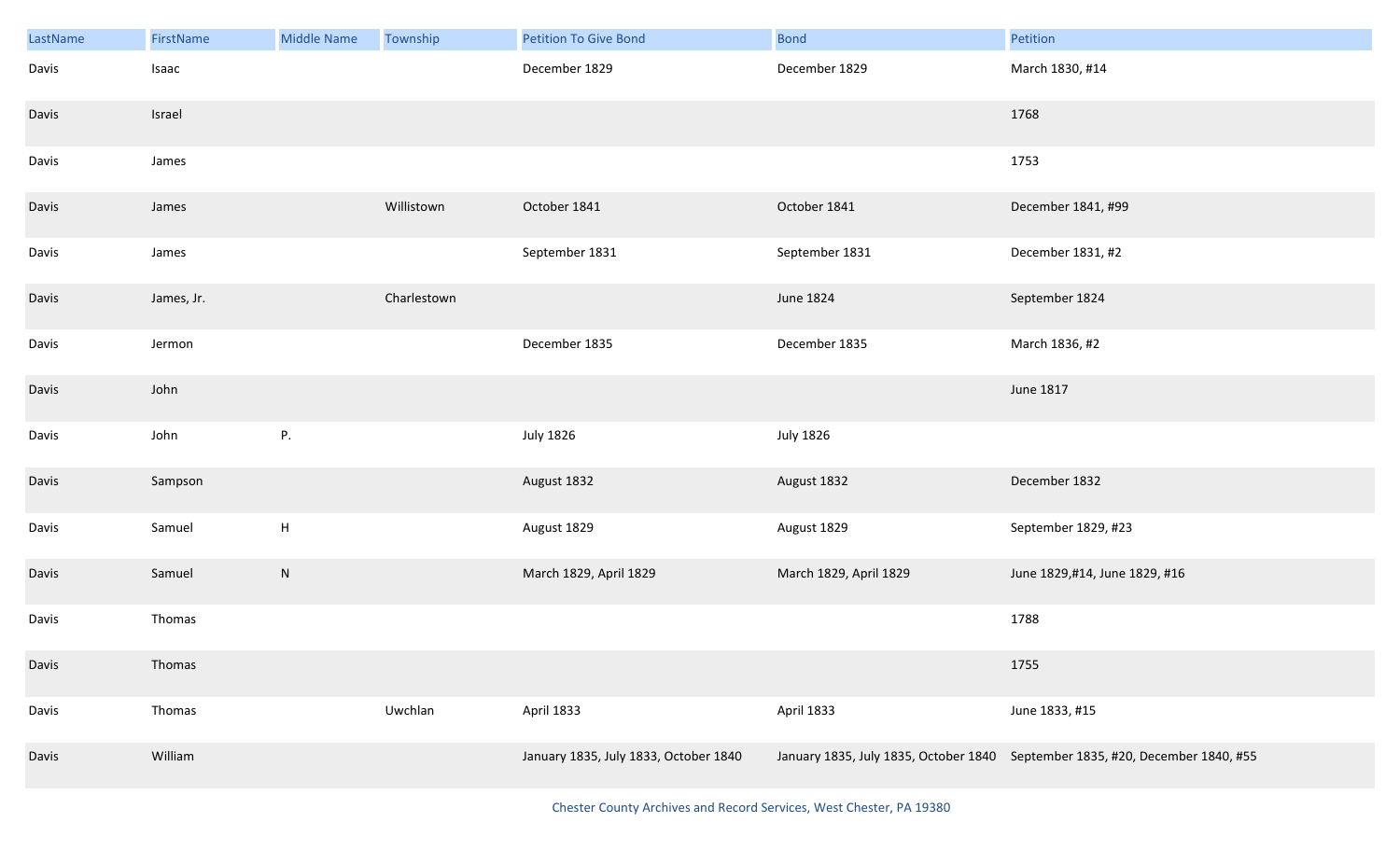| LastName   | FirstName | <b>Middle Name</b> | Township       | <b>Petition To Give Bond</b> | <b>Bond</b>      | Petition            |
|------------|-----------|--------------------|----------------|------------------------------|------------------|---------------------|
| Davis      | William   |                    |                | <b>July 1826</b>             | <b>July 1826</b> |                     |
| Davis      | William   |                    | Charlestown    | May 1831, June 1832          | May 1831         | September 1831, #4  |
| Day        | John      |                    |                |                              |                  | 1763                |
| Dean       | John      |                    | Tredyffrin     | February 1833                | February 1833    | June 1833, #11      |
| Dean       | Thomas    |                    | East Whiteland | February 1833                | February 1833    | June 1833, #12      |
| Deeble     | George    |                    |                |                              |                  | 1744                |
| Defrain    | John      |                    |                |                              |                  | 1754                |
| DeGersy    | Henry     |                    |                |                              |                  | 1770                |
| Dehaven    | Andrew    |                    |                |                              |                  | 1788                |
| Dehaven    | Jonathon  |                    |                | August 1835                  | August 1835      | September 1835, #21 |
| Denker     | John      | Julius             |                |                              |                  | 1770                |
| Denning    | John      |                    |                |                              |                  | August 1802         |
| Dennis     | Jonathan  |                    |                | November 1837                | November 1837    | December 1837, #60  |
| Derrickson | Jacob     |                    |                |                              |                  | June 1835, #10      |
| Derry      | Sampson   |                    |                |                              |                  | <b>June 1803</b>    |
| Devinge    | Aron      |                    |                |                              | 1740             |                     |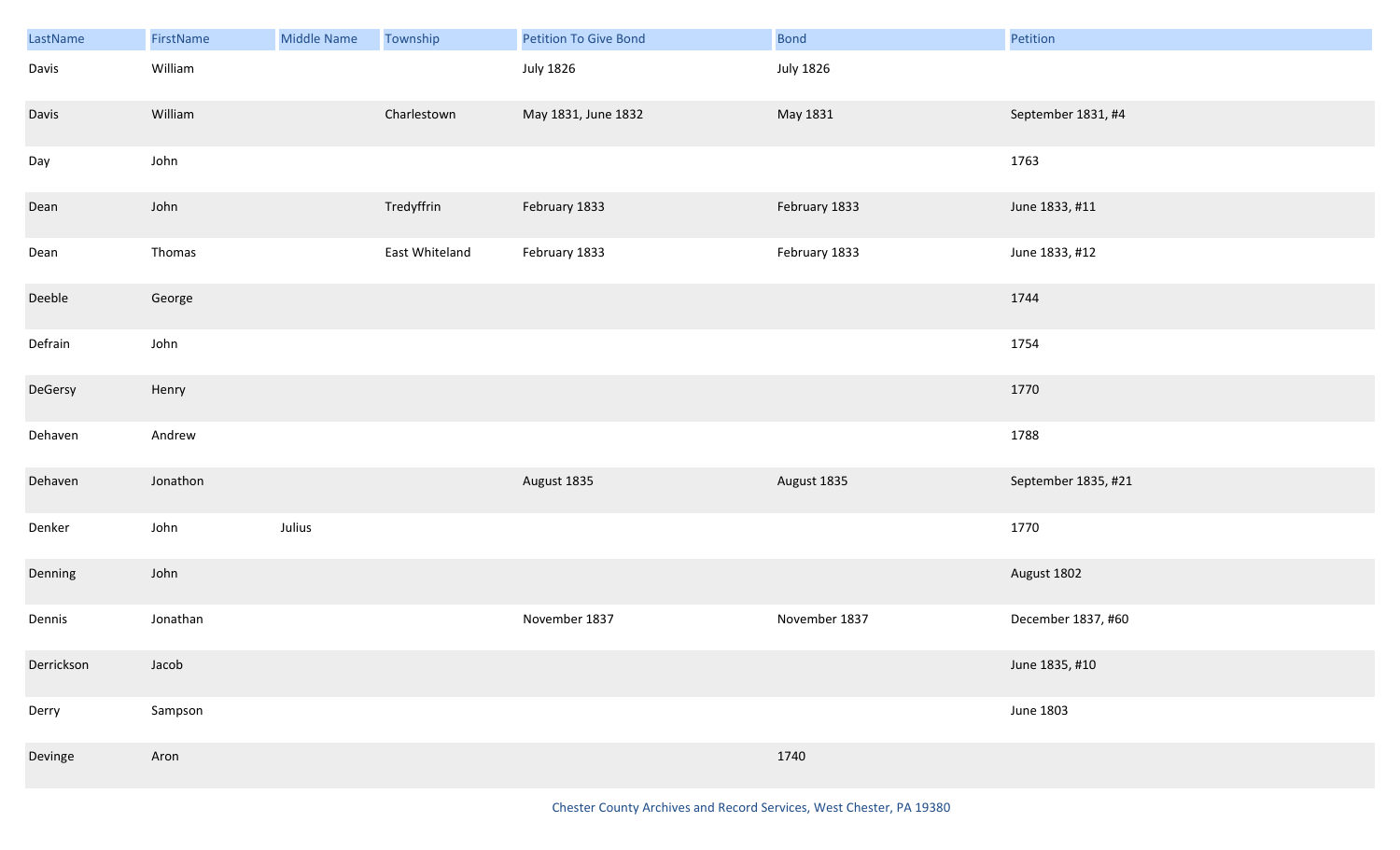| LastName                 | FirstName | <b>Middle Name</b> | Township         | <b>Petition To Give Bond</b> | <b>Bond</b>      | Petition                                |
|--------------------------|-----------|--------------------|------------------|------------------------------|------------------|-----------------------------------------|
| Dewees                   | Thomas    |                    |                  |                              | 1799             |                                         |
| Dewees                   | Waters    |                    | East Fallowfield | August 1823                  | June 1823        | August 1823, September 1823             |
| Dick                     | Jonathon  |                    |                  |                              |                  | December 1835, #14                      |
| Dickey                   | James     |                    |                  |                              |                  | 1768                                    |
| Dickey                   | William   |                    | Sadsbury         | <b>July 1824</b>             | <b>July 1824</b> | September 1824                          |
| <b>Dicks</b>             | Job       |                    |                  |                              |                  | 1788                                    |
| Diggan                   | William   |                    |                  |                              |                  | 1790                                    |
| Dilworth                 | Samuel    |                    | Birmingham       |                              |                  | 1799                                    |
| Dilworth                 | William   |                    |                  | October 1839, May 1841       | October 1839     | December 1839, #19, September 1841, #84 |
| Dimond                   | Thomas    |                    |                  |                              |                  | 1796                                    |
| Dimpsey                  | John      |                    |                  |                              |                  | 1769                                    |
| Dimpsey [Dempsey] Dennis |           |                    |                  |                              |                  | 1788                                    |
| Dittecline               | Samuel    |                    |                  | June 1836                    | June 1836        | September 1836, #9                      |
| Dixon                    | Jacob     |                    |                  | April 1835                   | April 1835       | June 1835, #13                          |
| Dixon                    | John      |                    |                  | February 1831                | February 1831    | June 1831, #6                           |
| Doan                     | Joseph    |                    |                  |                              |                  | February 1806                           |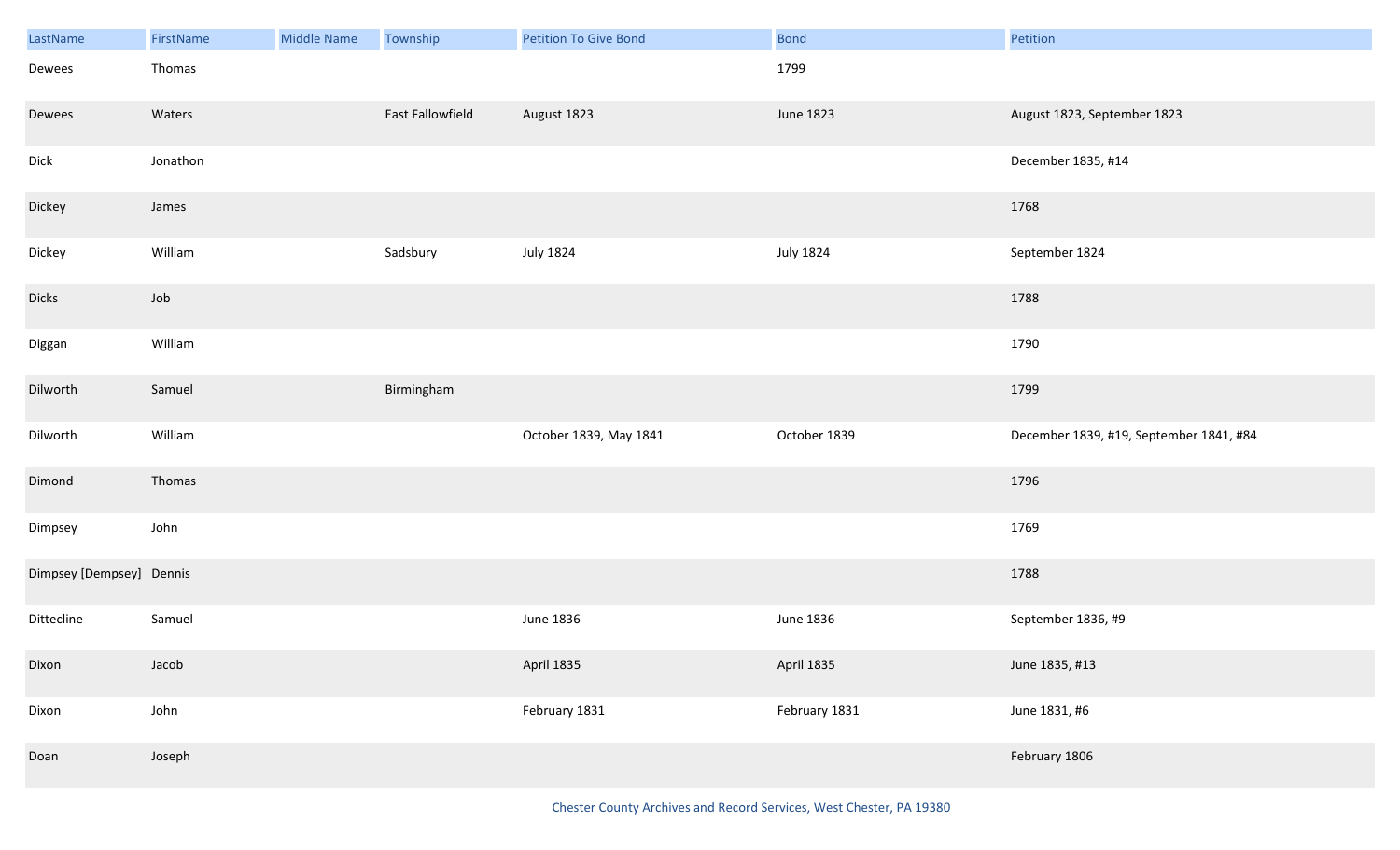| LastName               | FirstName | <b>Middle Name</b> | Township | <b>Petition To Give Bond</b> | <b>Bond</b>   | Petition                     |
|------------------------|-----------|--------------------|----------|------------------------------|---------------|------------------------------|
| Dobbins                | Thomas    |                    |          |                              |               | 1771                         |
| Dobbons [Dobbins] John |           |                    |          |                              |               | 1794                         |
| Dodson                 | Thomas    |                    |          |                              |               | 1746                         |
| Dolby                  | John      |                    | Uwchlan  |                              |               | 1783                         |
| Doll                   | Issaac    |                    |          | March 1836                   |               |                              |
| Donelly [Donley]       | Alexander |                    | Sadsbury | June 1833                    | June 1833     | September 1833, #5           |
| Donnelly               | John      | R.                 |          |                              |               | December 1849, #26           |
| Donnelly               | Matthew   |                    |          |                              |               | December 1849, #25           |
|                        |           |                    |          |                              |               |                              |
| Donnely [Donley]       | John      |                    | Westtown |                              | November 1823 | December 1823, February 1824 |
| Donohue                | Daniel    |                    |          | <b>June 1838</b>             | June 1838     |                              |
| Dorland                | John      |                    |          |                              | May 1809      | May 1809                     |
| Dorland                | Samuel    |                    |          |                              |               | November 1818                |
| Doud                   | Owen      |                    |          |                              |               | 1746                         |
| Dougharty              |           |                    |          |                              |               | 1738/9                       |
| Dougherty              | Robert    |                    |          |                              |               | 1750                         |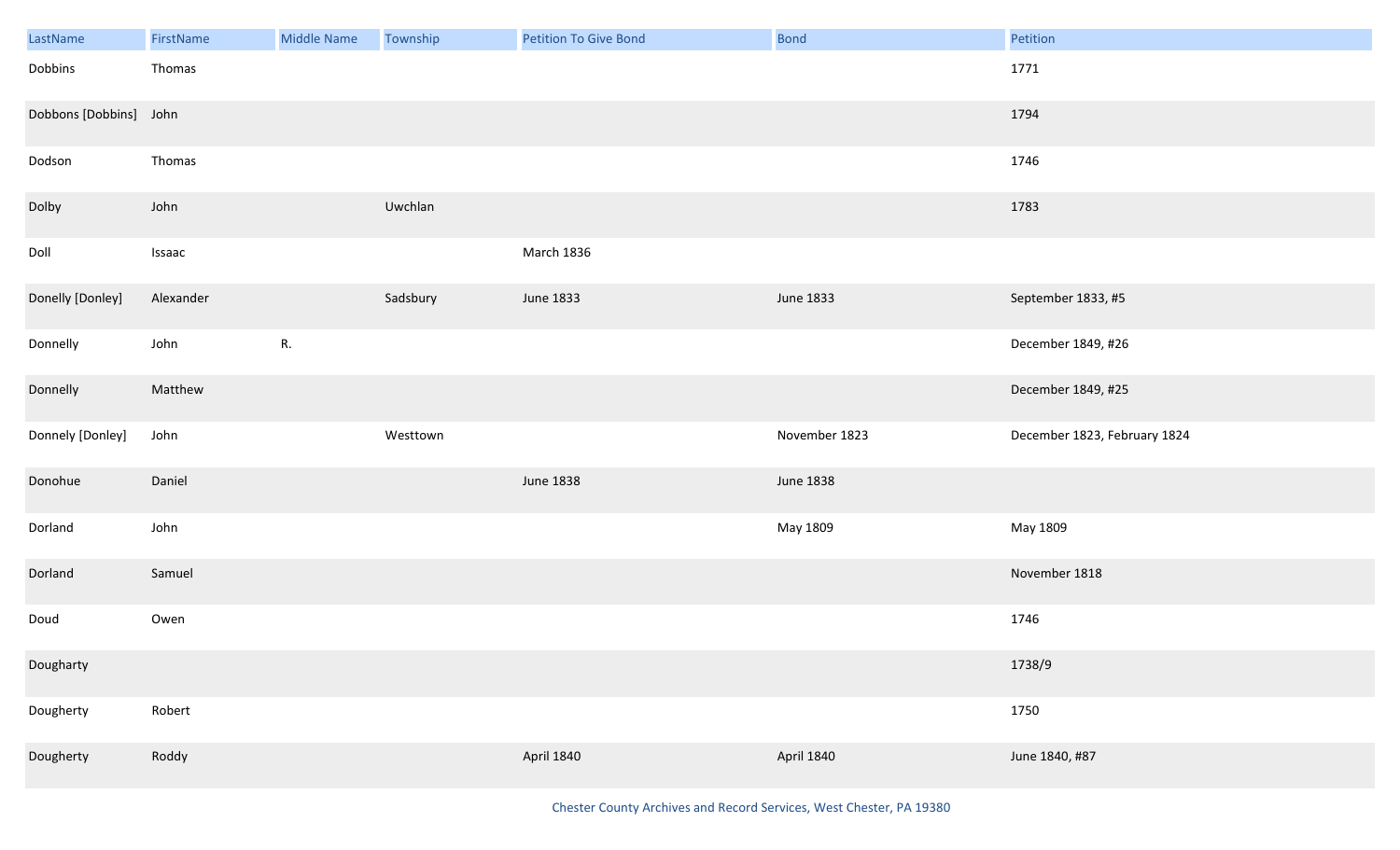| LastName | FirstName | <b>Middle Name</b> | Township                      | <b>Petition To Give Bond</b> | <b>Bond</b>             | Petition                     |
|----------|-----------|--------------------|-------------------------------|------------------------------|-------------------------|------------------------------|
| Douglas  | William   |                    |                               |                              |                         | 1787                         |
| Dowdall  | William   |                    | East Bradford                 | December 1829                | December 1829           | March 1830, #8               |
| Dowell   | Alexander |                    |                               |                              | June 1819               | June 1819                    |
| Dowlar   | Joseph    |                    |                               |                              |                         | 1791                         |
| Downing  | David     |                    |                               |                              |                         | <b>June 1819</b>             |
| Dugan    | John      |                    |                               |                              |                         | November 1818, December 1818 |
| Dunlap   | Enoch     |                    | West Nantmeal or<br>West Caln | <b>July 1823</b>             | <b>July 1823</b>        | September 1823               |
| Dunlap   | Gilbert   |                    |                               | June 1826                    | June 1826               | September 1826, #10          |
| Dunlap   | John      |                    |                               |                              |                         | <b>July 1811</b>             |
| Dunlap   | John      |                    | West Caln                     | <b>July 1823</b>             | <b>July 1823</b>        | September 1823               |
| Dunlap   | William   |                    |                               | December 1840                | December 1840           | March 1841, #65              |
| Dunn     | Thomas    |                    |                               |                              |                         | 1772                         |
| Durborow | Edwin     |                    | East Whiteland                | October 1834                 | October 1834            | December 1834, #3            |
| Durnall  | William   |                    | East Marlborough              |                              | August - September 1821 | October 1821                 |
| Dutton   | David     |                    |                               |                              |                         | 1774                         |
| Dyson    | Isaiah    |                    |                               |                              |                         | March 1835, #9               |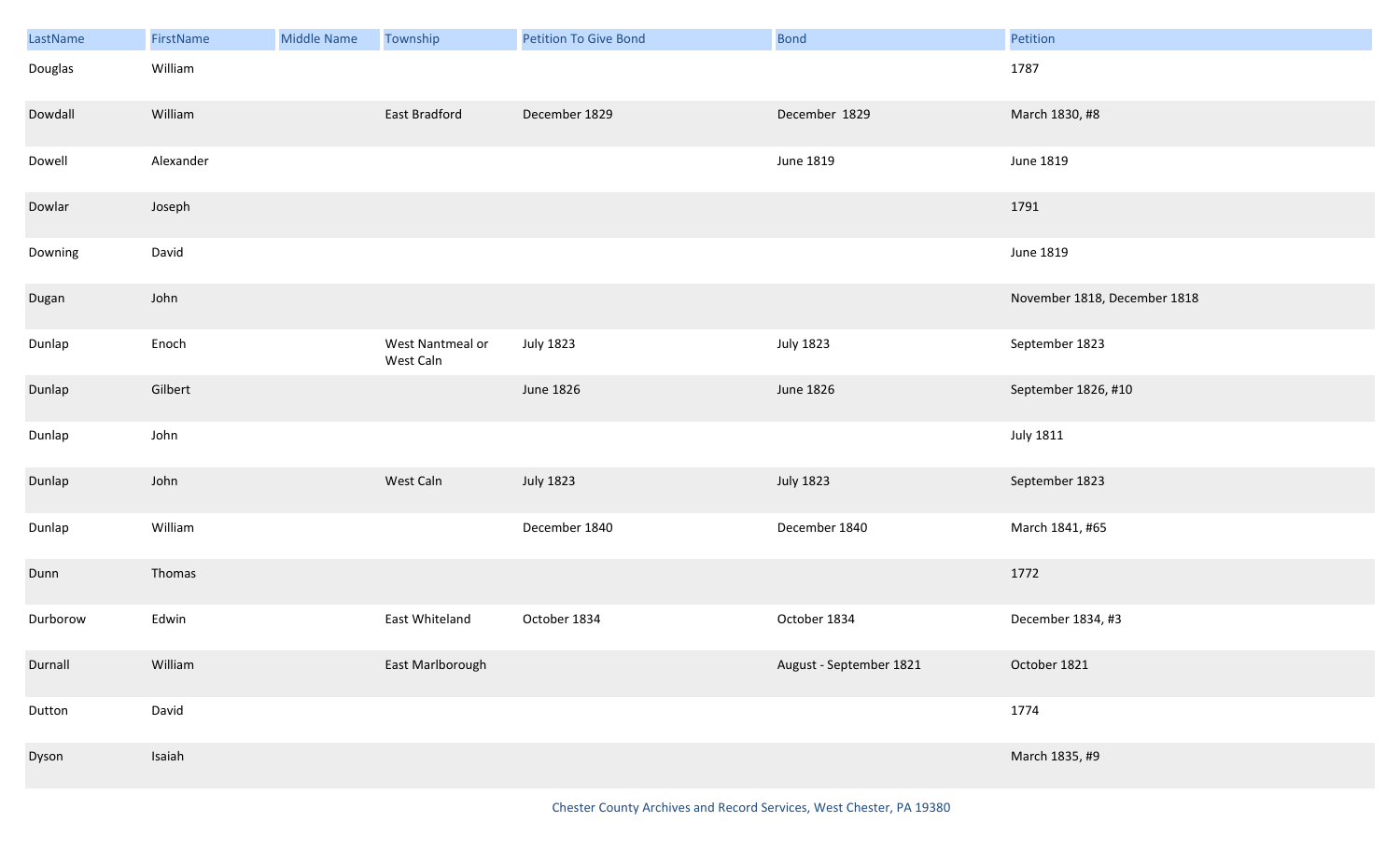| LastName         | FirstName | <b>Middle Name</b> | Township             | <b>Petition To Give Bond</b> | <b>Bond</b>           | Petition                          |
|------------------|-----------|--------------------|----------------------|------------------------------|-----------------------|-----------------------------------|
| Dyson            | Isaiah    |                    | Birmingham           | December 1834                | December 1834         |                                   |
| Eachus           | John      |                    | <b>East Nantmeal</b> | May 1827                     | May 1827              | June 1827, #1                     |
| Eachus           | William   |                    |                      | August 1832                  | August 1832           | September 1832, #8                |
| Eaton            | Daniel    |                    |                      |                              |                       | May 1809                          |
| Ecoff            | Joshua    |                    |                      | August 1841                  | August 1841           | December 1841, #100               |
| Edgar            | Thomas    |                    |                      |                              |                       | 1749                              |
| Edwards          | James     |                    | Vincent              |                              | November 1820         | November 1820                     |
| Edwards          | John      |                    |                      |                              |                       | March 1822                        |
| Edwards          | John      |                    |                      |                              |                       | 1741                              |
| Edwards          | William   |                    |                      |                              |                       | 1769                              |
| Egbert           | John      |                    | Uwchlan              |                              |                       | December 1827, #3                 |
| Elliot           | James     |                    |                      |                              |                       | 1747-1748                         |
| Elliot [Elliott] | James     |                    | Sadsbury             | September 1825               | September 1825        | December 1825, #11                |
| Elliott          | James     |                    | West Caln            | June 1835                    | June 1835             |                                   |
| Elliott          | William   |                    | East Marlborough     | March 1833, June 1833        | March 1833, June 1833 | June 1833, #8, September 1833, #2 |
| Ellwood          | Richard   |                    |                      |                              |                       | 1746                              |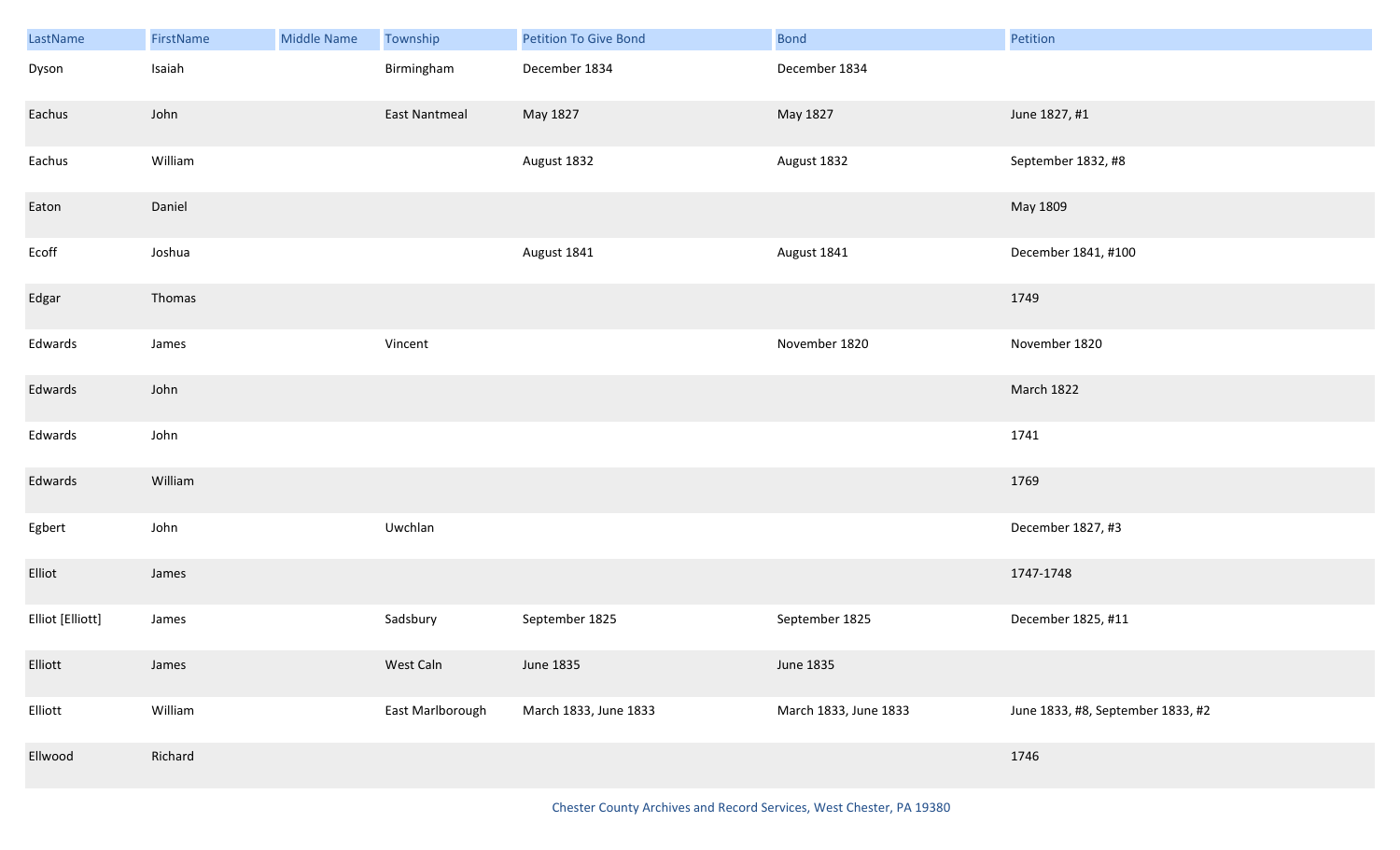| LastName  | FirstName | <b>Middle Name</b> | Township      | <b>Petition To Give Bond</b> | <b>Bond</b>                  | Petition                                               |
|-----------|-----------|--------------------|---------------|------------------------------|------------------------------|--------------------------------------------------------|
| Ellwood   | Richard   |                    |               |                              |                              | 1732                                                   |
| Emery     | Christian |                    | Pikeland      | September 1835, January 1839 | September 1835, January 1839 | December 1835, #5, September 1835, #7, March 1839, #95 |
| Emery     | Henry     |                    |               |                              |                              | June 1835, #3                                          |
| Emery     | Henry     |                    |               | February 1835                |                              | September 1835, #26                                    |
| Emery     | John      |                    | East Pikeland | December 1838                | December 1838                | September 1839, #4, June 1839, #107                    |
| England   | Joseph    |                    | West Bradford | December 1829                | December 1829                | March 1830, #2                                         |
| English   | David     |                    |               |                              |                              | December 1818                                          |
| Entrekin  | Reuben    |                    | Brandywine    | <b>June 1822</b>             | June 1822                    | September 1822                                         |
| Entrenkin | William   |                    | East Caln     | June 1839                    | June 1839                    | September 1838, #2                                     |
| Entrikin  | James     |                    |               |                              |                              | 1787                                                   |
| Entrikin  | Osborne   |                    | East Bradford | <b>June 1828</b>             | <b>June 1828</b>             | September 1828, #33                                    |
| Entrikin  | Thomas    |                    |               | April 1834                   | April 1834                   | June 1834, #7                                          |
| Entrikin  | Vernon    |                    |               |                              |                              | March 1826, #2                                         |
| Essick    | Jacob     |                    | Coventry      |                              |                              | December 1825, #4                                      |
| Essick    | Samuel    |                    |               |                              |                              | December 1821                                          |
| Esworthy  | Joseph    |                    | West Caln     | November 1824                | November 1824                | March 1825, #5                                         |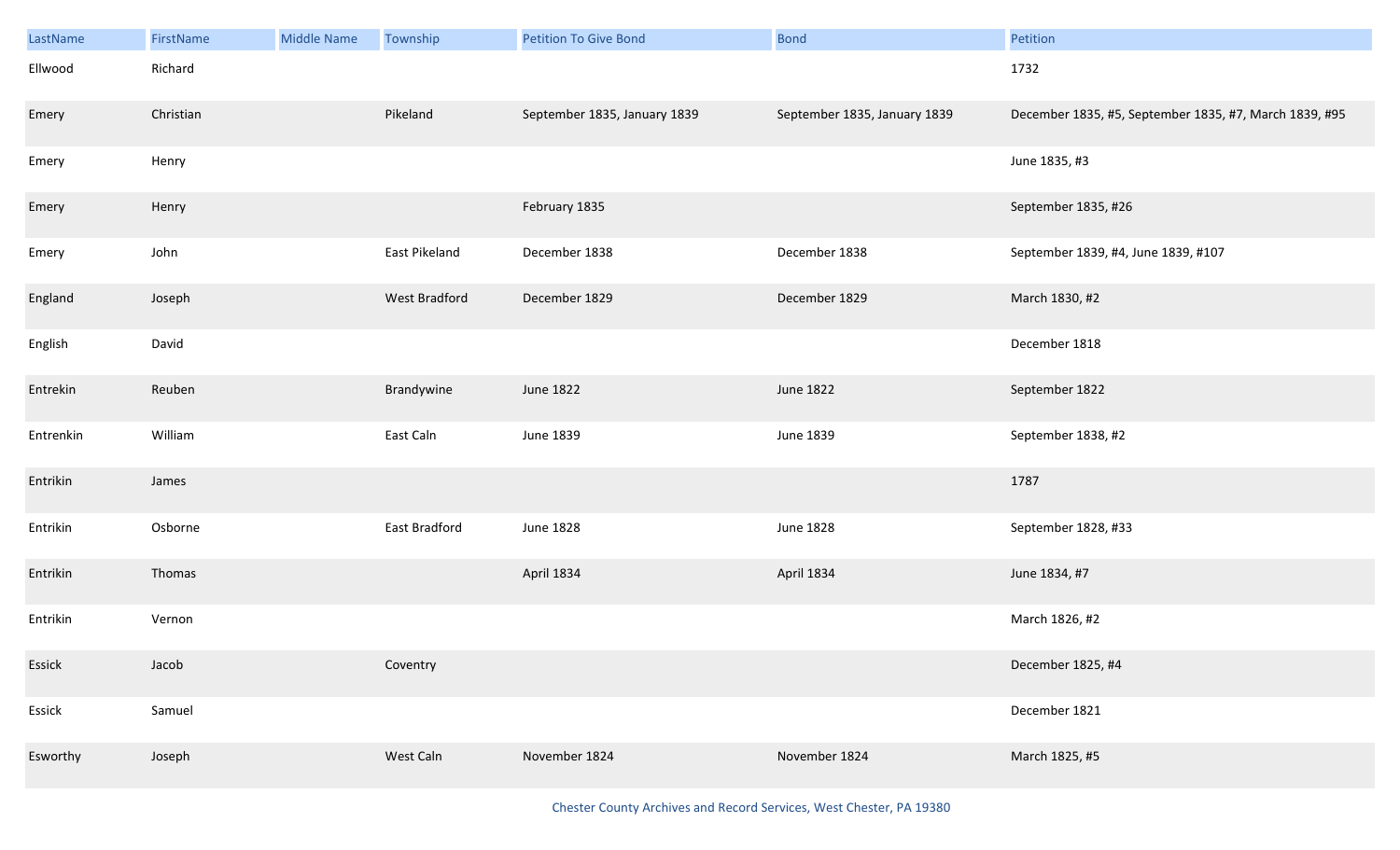| LastName       | FirstName | <b>Middle Name</b> | Township    | Petition To Give Bond | <b>Bond</b>       | Petition            |
|----------------|-----------|--------------------|-------------|-----------------------|-------------------|---------------------|
| Esworthy       | Thomas    |                    | East Goshen |                       | November 1823     | December 1823       |
| Evan           | Morris    |                    |             |                       |                   | 1758                |
| Evans          | Daniel    |                    |             |                       |                   | 1753                |
| Evans          | David     |                    |             | June 1841             | June 1841         | September 1841, #85 |
| Evans          | John      |                    |             |                       |                   | 1746                |
| Evans          | Joseph    |                    |             | December 1836         | December 1836     | March 1837, #28     |
| Evans          | Moses     |                    | Tredyffrin  |                       | February 1822     | February 1822       |
| Evans          | Randal    |                    |             |                       | September 1823    |                     |
| Evans          | Thomas    |                    |             |                       |                   | 1754                |
| Everley        | Aaron     |                    | East Caln   | June 1827             | June 1827         | September 1827, #13 |
| Ewing          | David     |                    |             | November 1835         |                   |                     |
| Ewing          | James     |                    | Honeybrook  | May 1840              | May 1840          | September 1841, #86 |
| Fallon[Fellon] | Festus    |                    |             |                       |                   | April 1805          |
| Famous         | Nathan    |                    |             | March 1832            | March 1832        | June 1832, #4       |
| Famous         | William   |                    |             |                       | <b>March 1810</b> | <b>March 1810</b>   |
| Farr           | Joseph    |                    |             |                       |                   | August 1813         |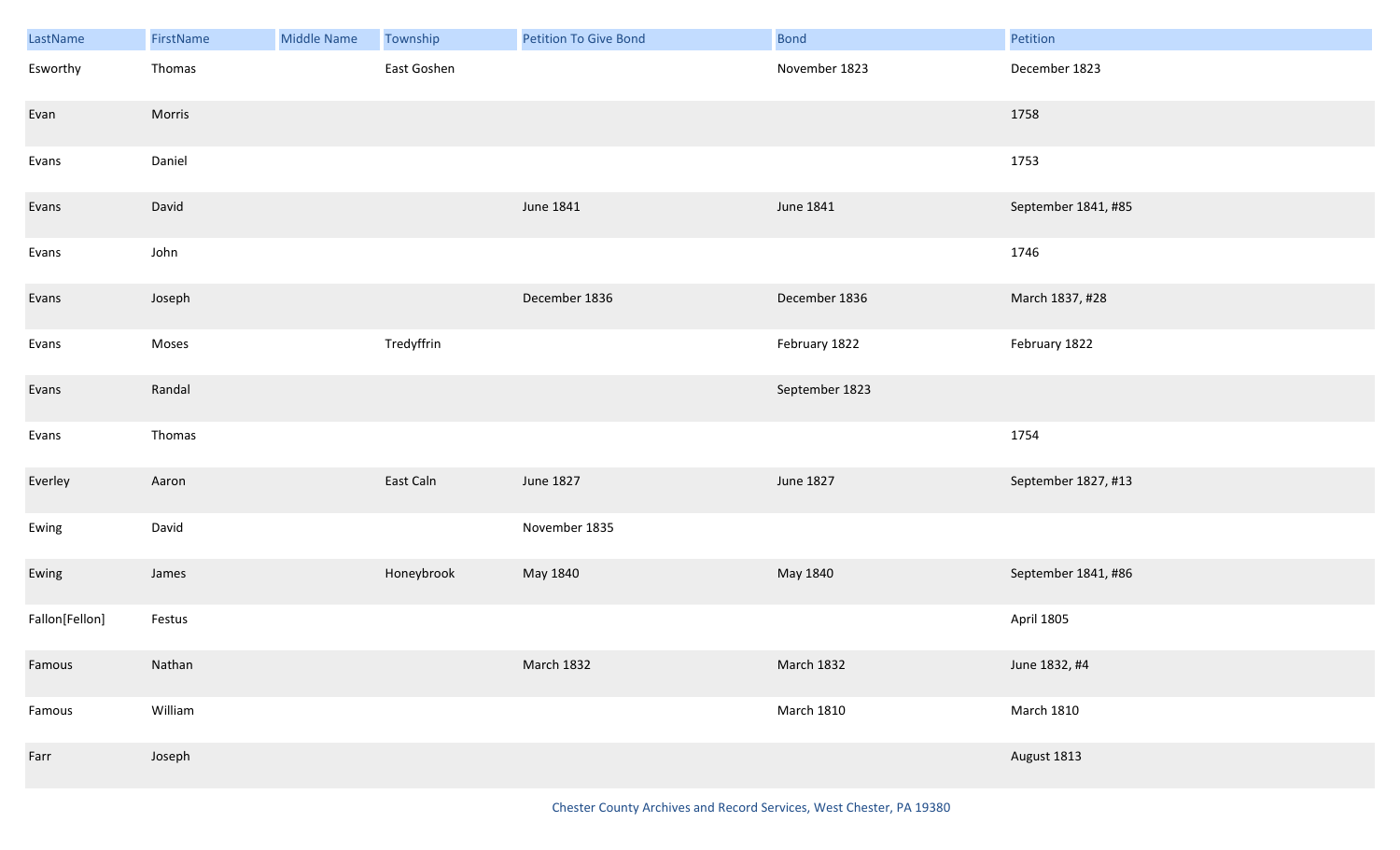| LastName          | FirstName | <b>Middle Name</b> | Township            | <b>Petition To Give Bond</b>                      | <b>Bond</b>                        | Petition                                            |
|-------------------|-----------|--------------------|---------------------|---------------------------------------------------|------------------------------------|-----------------------------------------------------|
| Farr              | Joseph    |                    |                     |                                                   |                                    | 1799                                                |
| Faucett           | Emmor     |                    | Kennett             | February 1830                                     | February 1830                      | June 1830, #1                                       |
| Felty             | John      |                    | <b>West Chester</b> | September 1833                                    | September 1833                     | December 1833, #14                                  |
| Feltz [Felty]     | John      |                    | West Chester        | May 1829, July 1829, February 1830, April<br>1830 | May 1829, July 1829, February 1830 | September 1829, #36, March 1830, #71, June 1830, #4 |
| Ferguson          | Hugh      |                    | Newlin              | June 1829                                         | June 1829                          | September 1829, #16                                 |
| Ferrell           | William   |                    | West Bradford       | <b>July 1826</b>                                  | <b>July 1826</b>                   | September 1826, #3                                  |
| Ferrile [Ferrell] | Andrew    |                    | West Whiteland      |                                                   | August - September 1821            | September 1821                                      |
| Few               | Isaac     |                    | West Whiteland      |                                                   |                                    | December 1818                                       |
| Few               | Jane      |                    | Newlin              |                                                   |                                    | 1788                                                |
| Fields            | Elihu     |                    |                     | <b>March 1831</b>                                 | <b>March 1831</b>                  | June 1831, #5                                       |
| Finch             | William   |                    |                     | June 1855, September 1855, April 1855             | April 1855                         |                                                     |
| Finkhiner         | Jacob     |                    |                     | <b>July 1840</b>                                  | <b>July 1840</b>                   | September 1840, #49                                 |
| Fisher            | Samuel    |                    |                     | February 1838                                     | February 1838                      | March 1838, #65                                     |
| Fisher            | Samuel    |                    | West Goshen         | March 1827                                        | March 1827                         | June 1827, #11                                      |
| Fite              | Emanuel   |                    | West Caln           |                                                   | April - May 1821                   | April 1821                                          |
| Fitzgibbons       | Phillip   |                    |                     |                                                   |                                    | 1755                                                |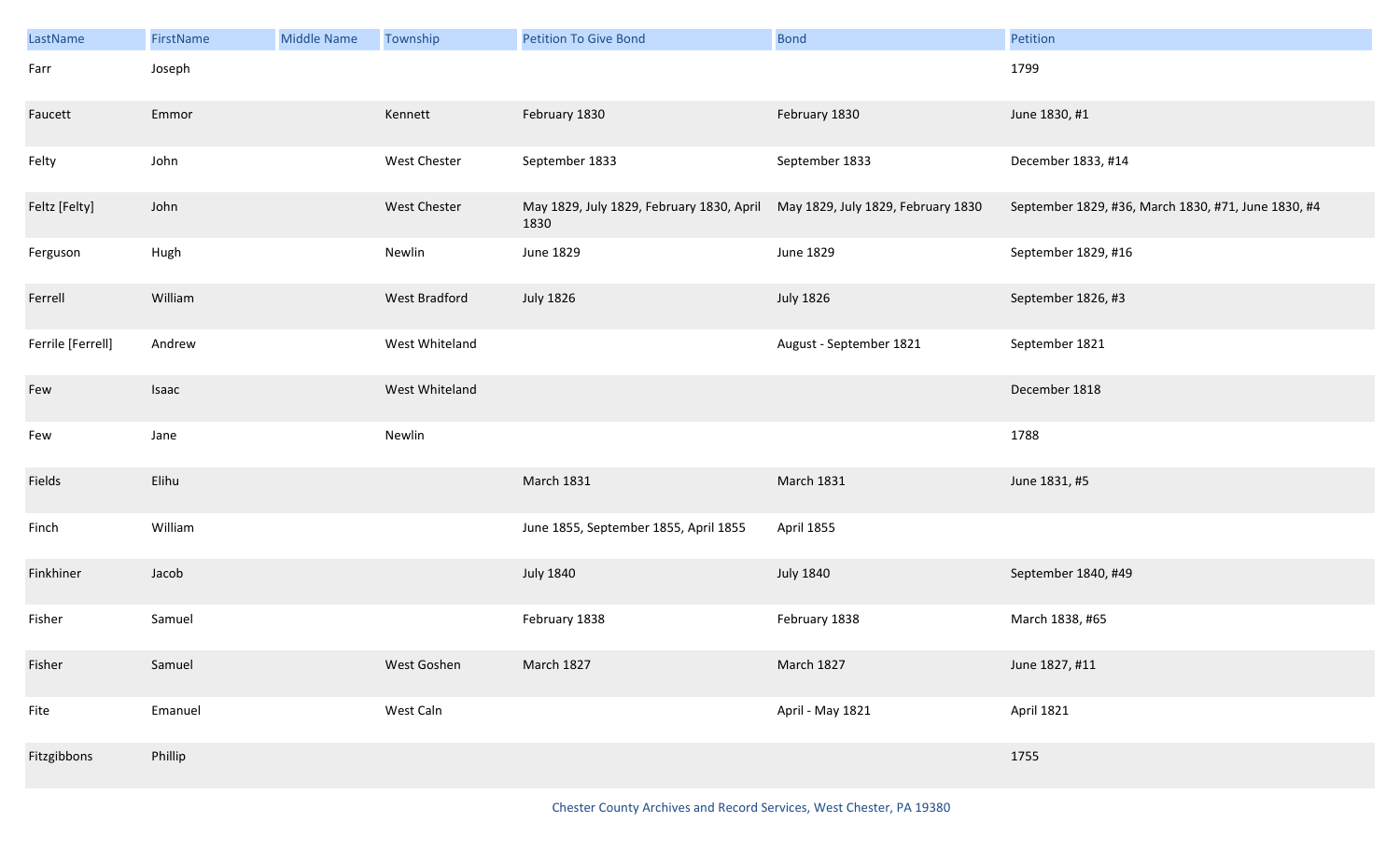| LastName          | FirstName | <b>Middle Name</b> | Township       | <b>Petition To Give Bond</b> | <b>Bond</b>            | Petition            |
|-------------------|-----------|--------------------|----------------|------------------------------|------------------------|---------------------|
| Fitzsimmons       | James     |                    |                |                              |                        | December 1833, #19  |
| Fleck             | Samuel    |                    |                | <b>July 1832</b>             | <b>July 1832</b>       | September 1832, #2  |
| Fleming           | James     |                    | Sadsbury       |                              | November 1820          | November 1820       |
| Fleming           | John      |                    |                | <b>July 1835</b>             | <b>July 1835</b>       | September 1835, #17 |
| Flowers           | Prime     |                    | West Whiteland | July 1829, August 1837       | July 1829, August 1837 | September 1829, #28 |
| Fols [Fulls]      | Frederick |                    |                |                              |                        | 1770                |
| Foote             | James     |                    |                |                              |                        | June 1821           |
| Forbert [Torbert] | Alexander |                    |                |                              |                        | May 1812            |
| Forbes            | John      |                    |                |                              |                        | 1732-1733           |
| Forbes            | Thomas    |                    |                |                              |                        | 1744                |
| Force             | Henry     |                    |                | February 1832                |                        | June 1832, #2       |
| Force             | Jonathan  |                    |                |                              |                        | January 1814        |
| Ford              | Benjamin  |                    | Newlin         | <b>July 1821</b>             | <b>July 1821</b>       | September 1821      |
| Ford              | James     |                    | Willistown     |                              | September 1823         | September 1823      |
| Ford              | John      | В.                 | Sadsbury       | December 1829                | December 1829          | March 1830, #7      |
| Ford              | Nehemiah  |                    |                | January 1835                 | January 1835           | March 1835, #8      |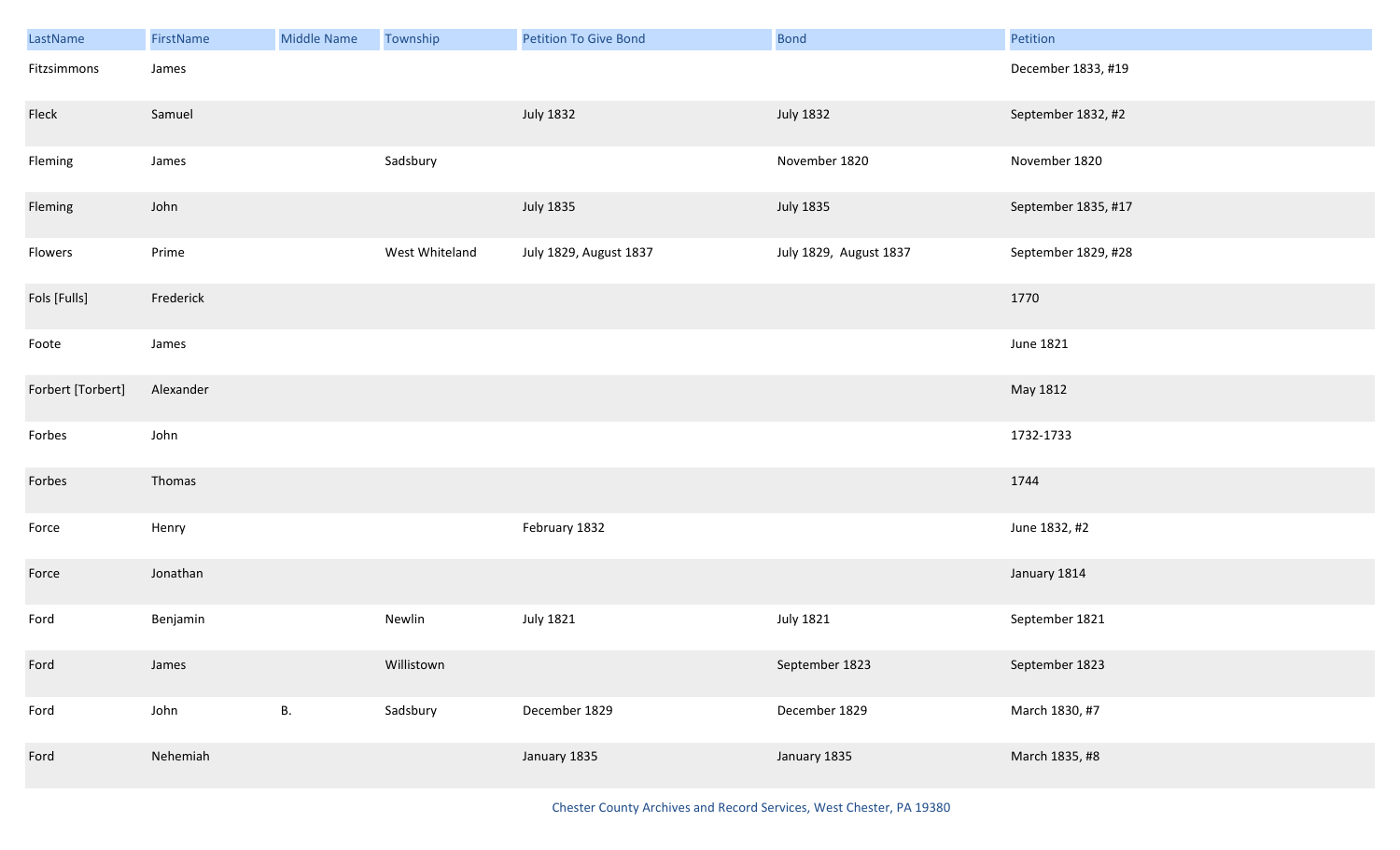| LastName     | FirstName   | <b>Middle Name</b> | Township         | Petition To Give Bond | <b>Bond</b>                  | Petition            |
|--------------|-------------|--------------------|------------------|-----------------------|------------------------------|---------------------|
| Ford         | Philip      |                    |                  | September 1836        | September 1835, October 1835 | December 1835, #19  |
| Ford         | William     |                    |                  |                       |                              | 1736                |
| Foreman      | Isaac       |                    | Brandywine       | August 1834           | August 1834                  | September 1834, #17 |
| Foreman      | John        |                    |                  |                       | November 1823                | December 1823       |
| Fortune      | John        |                    |                  |                       |                              | May 1813            |
| Foulke       | Daniel      |                    |                  |                       |                              | 1787                |
| Fox          | Maylon      |                    |                  | August 1837           | August 1837                  |                     |
| Frame        | Samuel      |                    |                  | <b>April 1841</b>     | <b>April 1841</b>            | June 1841, #75      |
| Frame        | William     |                    |                  |                       |                              | 1787                |
| Francis      | John        |                    |                  |                       |                              | 1733                |
| Francis      | John        |                    |                  | May 1839              | May 1839                     |                     |
| Frank        | Isaac       |                    |                  |                       |                              | 1787                |
| Frederick    | Benjamin    |                    | Coventry         | August 1824           | August 1824                  | September 1824      |
| Free         | John        |                    |                  |                       |                              | 1794                |
| Free [Freel] | James       |                    | East Marlborough | August 1830           | August 1830                  | December 1830, #15  |
| Freed        | George, Jr. |                    |                  | September 1831        | September 1831               | December 1831, #13  |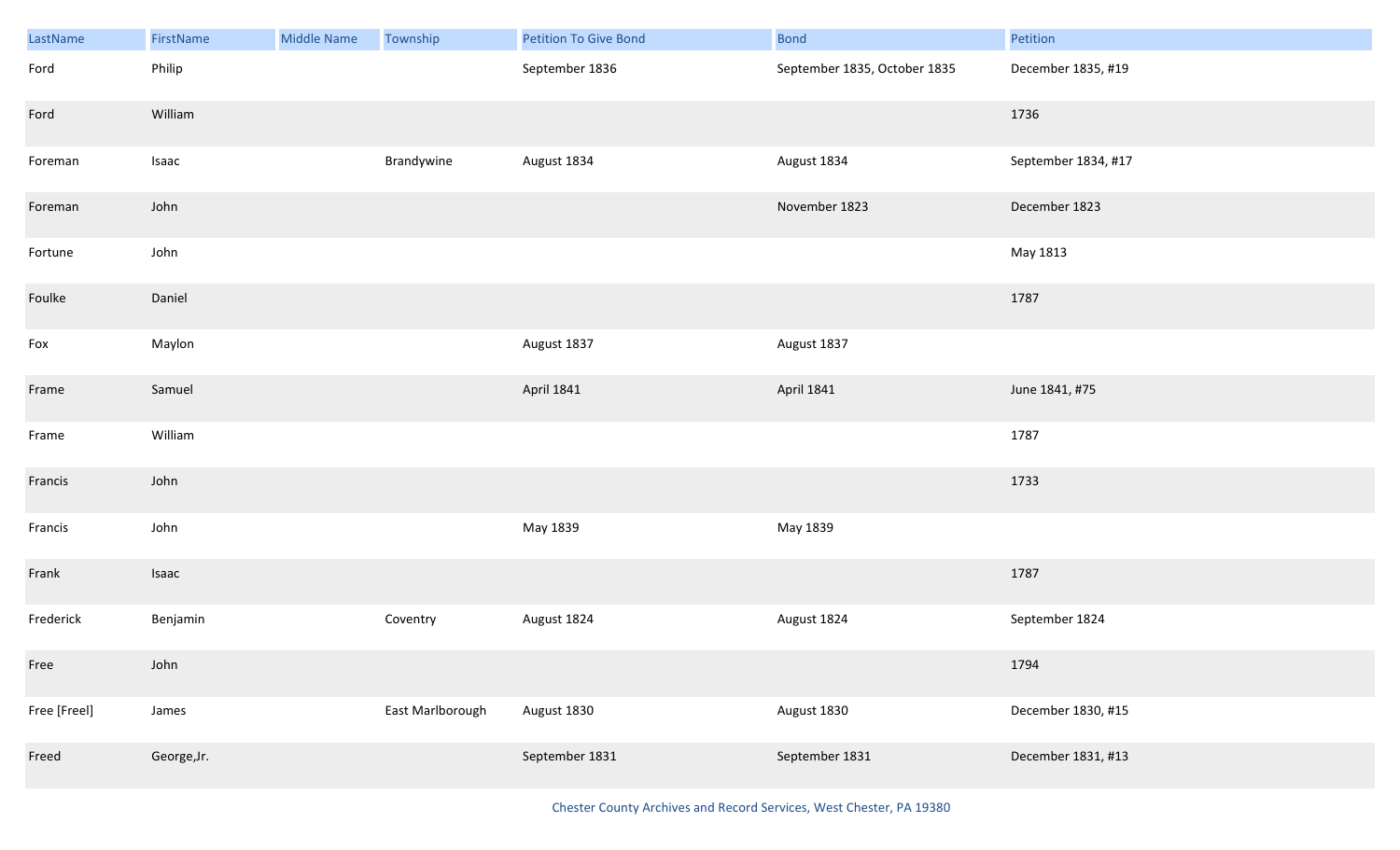| LastName      | FirstName | Middle Name | Township      | <b>Petition To Give Bond</b> | <b>Bond</b>            | Petition            |
|---------------|-----------|-------------|---------------|------------------------------|------------------------|---------------------|
| Freeman       | Nathaniel |             |               |                              |                        | 1754                |
| Frey          | John      |             |               |                              |                        | 1794                |
| Frick         | Benjamin  |             | Coventry      |                              | April - May 1821       | June 1821           |
| Friederici    | Ernest    |             | West Chester  | February 1824                | December 1823          | February 1824       |
| Fritz         | John      |             |               | June 1842                    | June 1842              | September 1842, #2  |
| Fry           | Henry     |             |               |                              | <b>March 1810</b>      | <b>March 1810</b>   |
| Fullerton     | William   |             | East Nantmeal |                              |                        | March 1824          |
| Fulmer        | Henry     |             |               | July 1840, August 1840       | July 1840, August 1840 | September 1840, #48 |
| Funderwhite   | John      |             | Charlestown   | May 1835                     | May 1835               | June 1835, #12      |
| Funk          | Christian |             | Vincent       |                              | August 1825            | September 1825, #12 |
| Funk          | Fredrick  |             |               |                              |                        | 1753                |
| Fury          | Joseph    |             |               |                              |                        | April 1806          |
| Fury          | Joseph    |             |               |                              |                        | 1769                |
| Fussell       | William   |             |               |                              |                        | <b>March 1823</b>   |
| Fuster        | Henry     |             |               | December 1839                | December 1839          | December 1839, #32  |
| Gails [Gales] | Benjamin  |             |               | September 1823               | September 1823         |                     |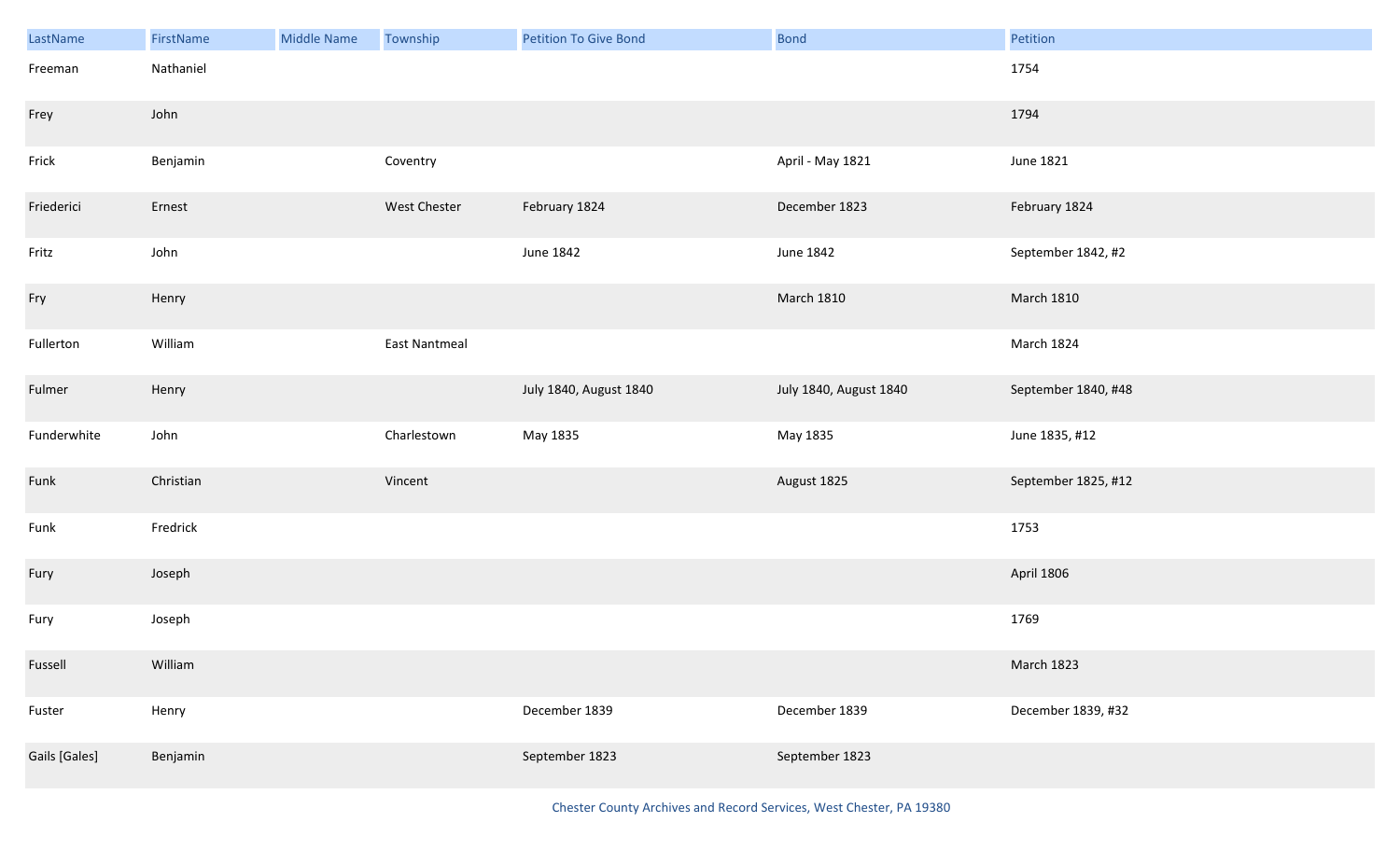| LastName          | FirstName | <b>Middle Name</b> | Township     | <b>Petition To Give Bond</b>                                  | <b>Bond</b>      | Petition           |
|-------------------|-----------|--------------------|--------------|---------------------------------------------------------------|------------------|--------------------|
| Galbreath         | John      |                    |              |                                                               |                  | 1769               |
| Gallagher         | George    |                    |              |                                                               |                  | 1799               |
| Gallagher         | George    |                    |              |                                                               |                  | 1798               |
| Galloway          | John      |                    | Vincent      |                                                               |                  | 1772               |
| Gallwey           | James     |                    |              |                                                               |                  | 1742               |
| Gamble            | James     |                    | Westtown     |                                                               |                  | 1808               |
| Gamble            | James     |                    | Tredyffrin   | June 1822                                                     | <b>June 1822</b> | September 1822     |
| Ganger            | Joseph    |                    |              |                                                               |                  | 1805               |
| Garner            | Jacob     |                    |              | September 1827, March 1841, June 1841, June 1841<br>June 1842 |                  | June 1841, #77     |
| Garratt           | John      |                    |              |                                                               |                  | 1736               |
| Garrett           | Abel      |                    | Brandywine   | December 1827                                                 | December 1827    | March 1828, #1828  |
| Garrett           | Bennett   |                    |              |                                                               |                  | December 1828, #47 |
| Garrett           | John      |                    | Philadelphia | May 1834                                                      |                  | September 1834, #4 |
| Garrett [Garratt] | Thomas    |                    | East Goshen  | January 1825                                                  | January 1825     | March 1825, #10    |
| Garris            | Augustus  |                    | Sadsbury     |                                                               |                  | December 1830, #14 |
| Garrisson         | Thomas    |                    |              | December 1826                                                 | December 1826    | March 1827, #3     |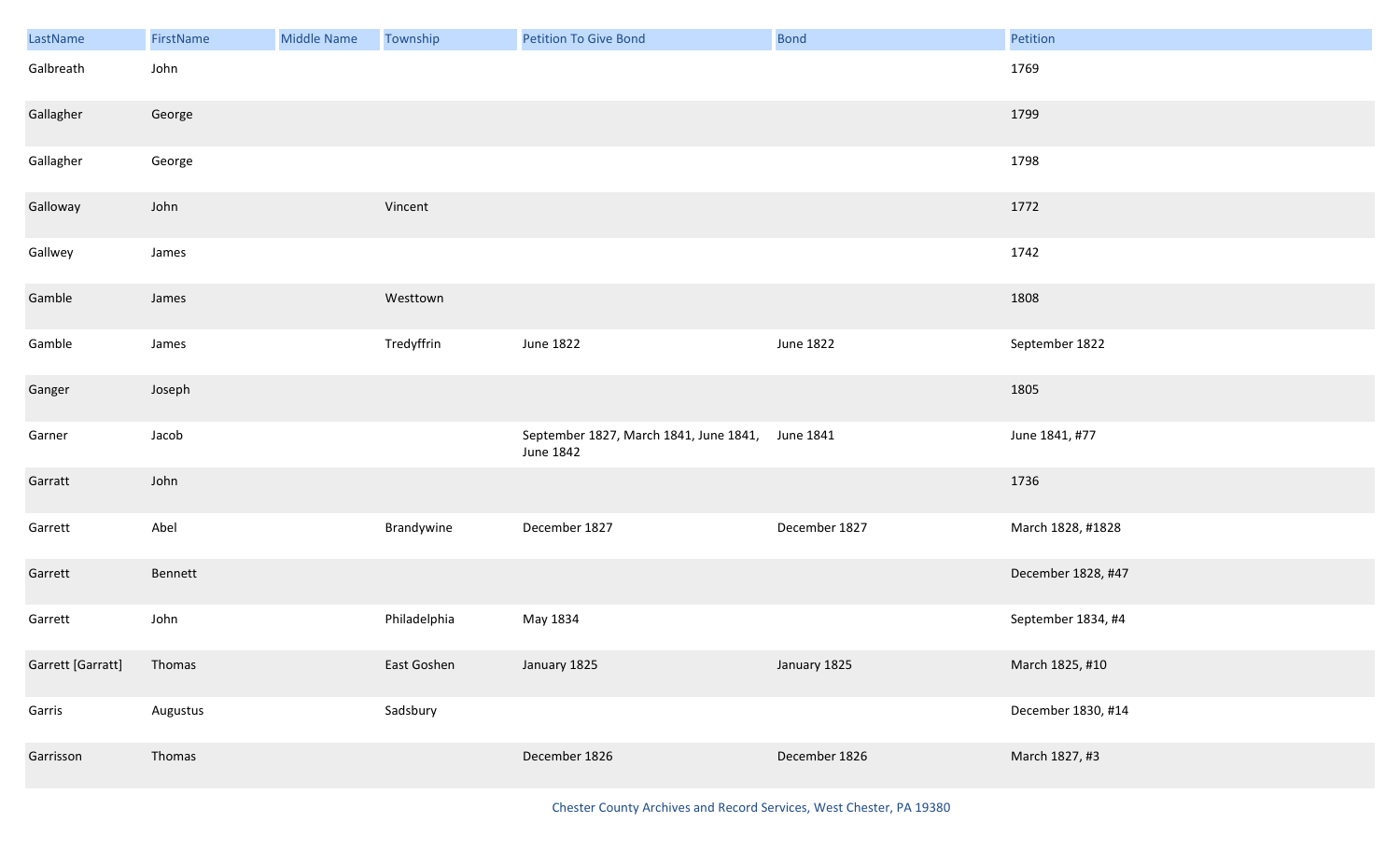| LastName | FirstName | <b>Middle Name</b> | Township       | Petition To Give Bond                        | <b>Bond</b>                                   | Petition                           |
|----------|-----------|--------------------|----------------|----------------------------------------------|-----------------------------------------------|------------------------------------|
| Gause    | Samuel    |                    | West Bradford  | August 1824                                  | August 1824                                   | December 1824                      |
| Gavin    | William   |                    |                |                                              |                                               | 1753                               |
| Geard    | John      |                    |                | January 1833                                 | January 1833                                  | June 1833, #1                      |
| Geist    | Richard   |                    | North Coventry |                                              |                                               | June 1841, #76                     |
| George   | Israel    |                    | Westtown       | April 1833                                   | April 1833                                    | June 1833, #14                     |
| Gheen    | Nathan    |                    |                |                                              |                                               | 1787                               |
| Gibbons  | Philip    |                    |                |                                              |                                               | 1800                               |
| Gibson   | George    |                    |                |                                              |                                               | February 1838                      |
| Gibson   | Phineas   |                    |                | March 1842                                   | March 1842                                    |                                    |
| Gibson   | William   |                    |                |                                              |                                               | June 1821                          |
| Gilbert  | Benjamin  |                    |                |                                              |                                               | June 1819                          |
| Gilkey   | William   |                    |                |                                              |                                               | 1771-1772                          |
| Gilkey   | William   |                    |                |                                              |                                               | 1756                               |
| Gill     | Henry     |                    | West Chester   | November 1828, December 1833,<br>January1834 | November 1828, December 1833,<br>January 1834 | December 1828, #44, March 1834, #9 |
| Gill     | James     |                    |                |                                              |                                               | 1768                               |
| Gill     | John      |                    |                |                                              |                                               | 1764                               |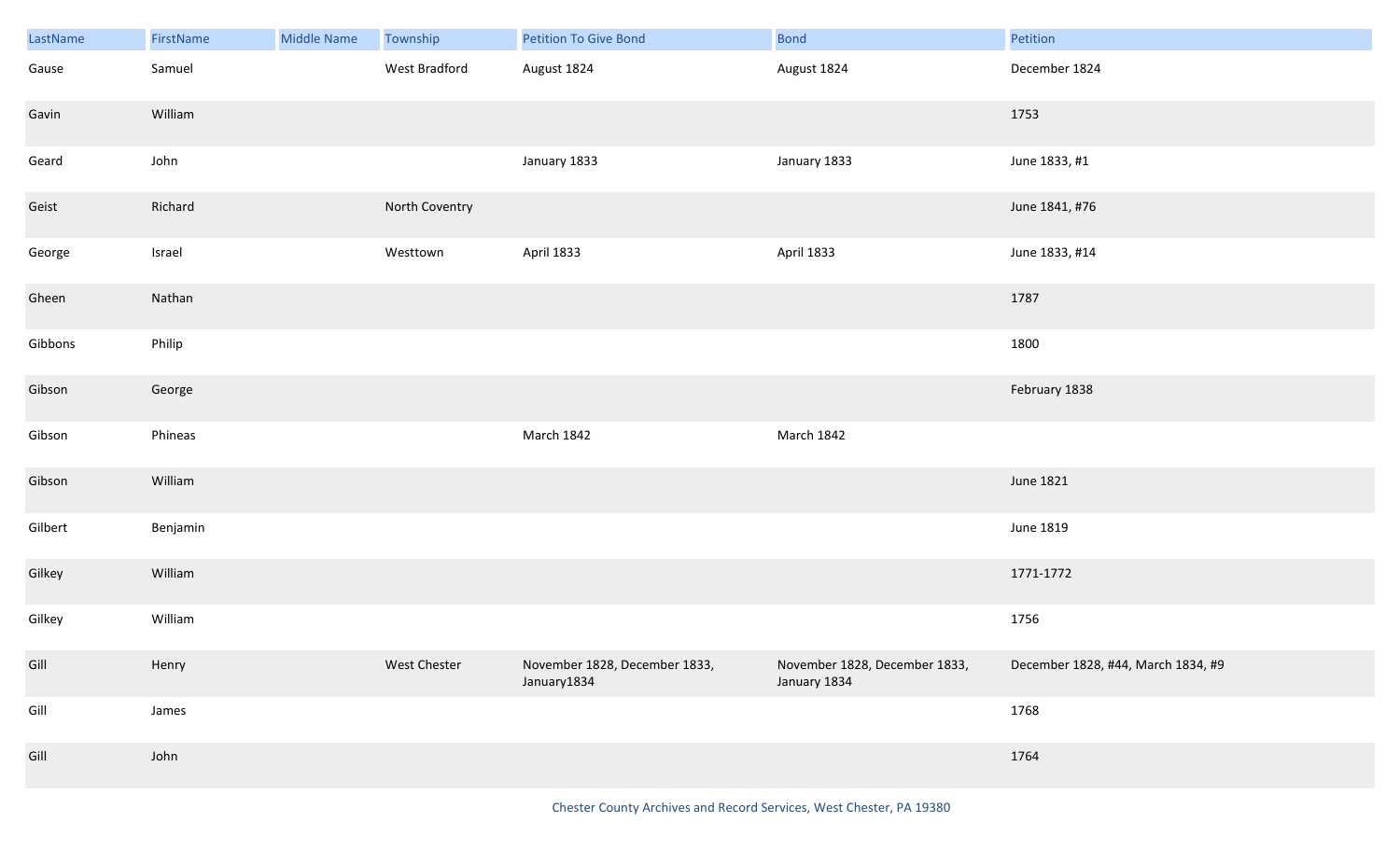| LastName        | FirstName | Middle Name | Township         | <b>Petition To Give Bond</b> | <b>Bond</b>   | Petition                        |
|-----------------|-----------|-------------|------------------|------------------------------|---------------|---------------------------------|
| Gill            | Thomas    |             |                  |                              |               | 1744                            |
| Gillams [Gilam] | William   |             |                  |                              |               | 1735                            |
| Gillingham      | John      |             | Philadelphia     | March 1827                   | March 1827    | June 1827, #8                   |
| Gillingham      | Stacy     |             | West Marlborough | January 1830                 | January 1830  | March 1830, #5                  |
| Gillstrap       | John      |             |                  |                              |               | 1752                            |
| Gilpin          | Moses     |             |                  |                              |               | 1746                            |
| Ginkin          | John      |             |                  |                              |               | 1767                            |
| Githens         | James     |             |                  | October 1822                 | October 1822  | December 1822                   |
| Glasby          | Lewis     |             | Sadsbury         | January 1839                 | January 1839  | March 1839, #96                 |
| Glasgow         | Jacob     |             |                  | January 1825                 | January 1825  | March 1825, #12, June 1825, #15 |
| Glendining      | John      |             | West Caln        | August 1822                  | August 1822   | November 1822                   |
| Glenn           | John      |             |                  |                              |               | 1749                            |
| Glisson         | Caleb     |             |                  | April 1860                   | February 1860 |                                 |
| Gloss           | Benjamin  |             |                  |                              | January 1810  | January 1810                    |
| Godfrey         | William   |             |                  |                              |               | 1746                            |
| Goff            | Thomas    |             |                  |                              |               | 1754-1755                       |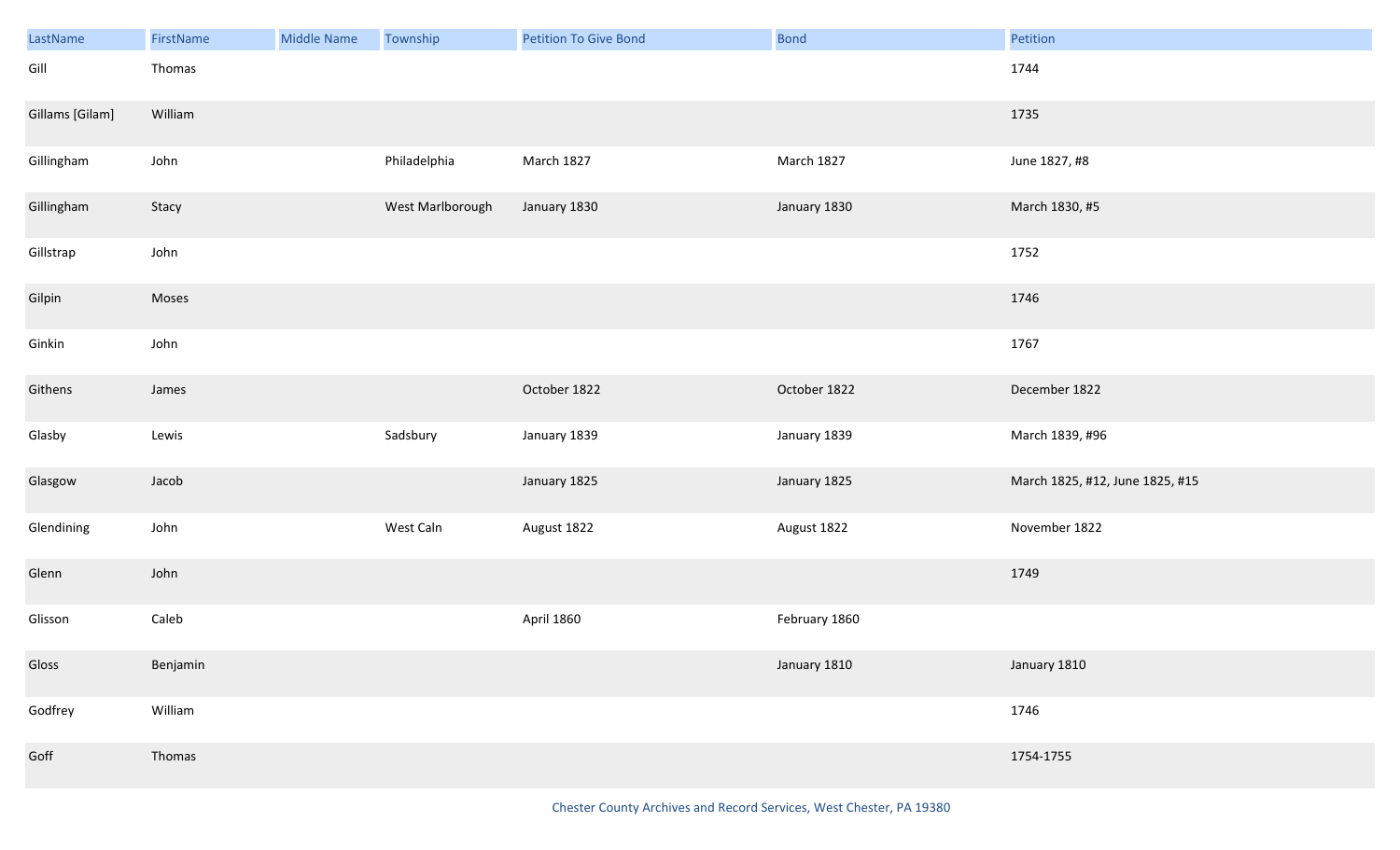| LastName        | FirstName | <b>Middle Name</b> | Township      | <b>Petition To Give Bond</b> | <b>Bond</b>               | Petition                                                |
|-----------------|-----------|--------------------|---------------|------------------------------|---------------------------|---------------------------------------------------------|
| Gohoun          | Patrick   |                    |               |                              |                           | 1755                                                    |
| Goodman         | Charles   |                    |               |                              |                           | January 1815                                            |
| Goodwin         | Ross      |                    |               | June 1835                    | June 1835                 | September 1835, #8                                      |
| Gooseberry      | Charles   |                    | New Garden    | July 1841                    | <b>July 1841</b>          | September 1841, #87                                     |
| Gordan [Gordon] | Jacob     |                    | Vincent       | May 1826, June1827           | September 1822, June 1827 | December 1822, September 1826, #19, September 1827, #14 |
| Gorden [Jordan] | Jacob     |                    |               | August 1830, October 1830    | August 1830, October 1830 | December 1830, #8, December 1830, #16                   |
| Gordon          | James     |                    |               | January 1842                 | January 1842              | March 1842, #110                                        |
| Gordon          | Robert    | D.                 |               | February 1832                | February 1832             | June 1832, #8                                           |
| Goucher         | Henry     |                    |               |                              |                           | 1766                                                    |
| Gougler         | Samuel    |                    | Pennsbury     | July 1842                    |                           | September 1842, #3                                      |
| Gouren          | Michael   |                    |               |                              |                           | March 1835, #12                                         |
| Gouven          | Michael   |                    |               |                              |                           | December 1835, #11                                      |
| Goven           | Michael   |                    |               |                              |                           | December 1839, #20                                      |
| Gover           | William   |                    | Pennsbury     | September 1839               | September 1839            |                                                         |
| Grace           | George    |                    | West Bradford | <b>July 1829</b>             | <b>July 1829</b>          | September 1829, #29                                     |
| Grace           | John      |                    |               |                              |                           | 1748                                                    |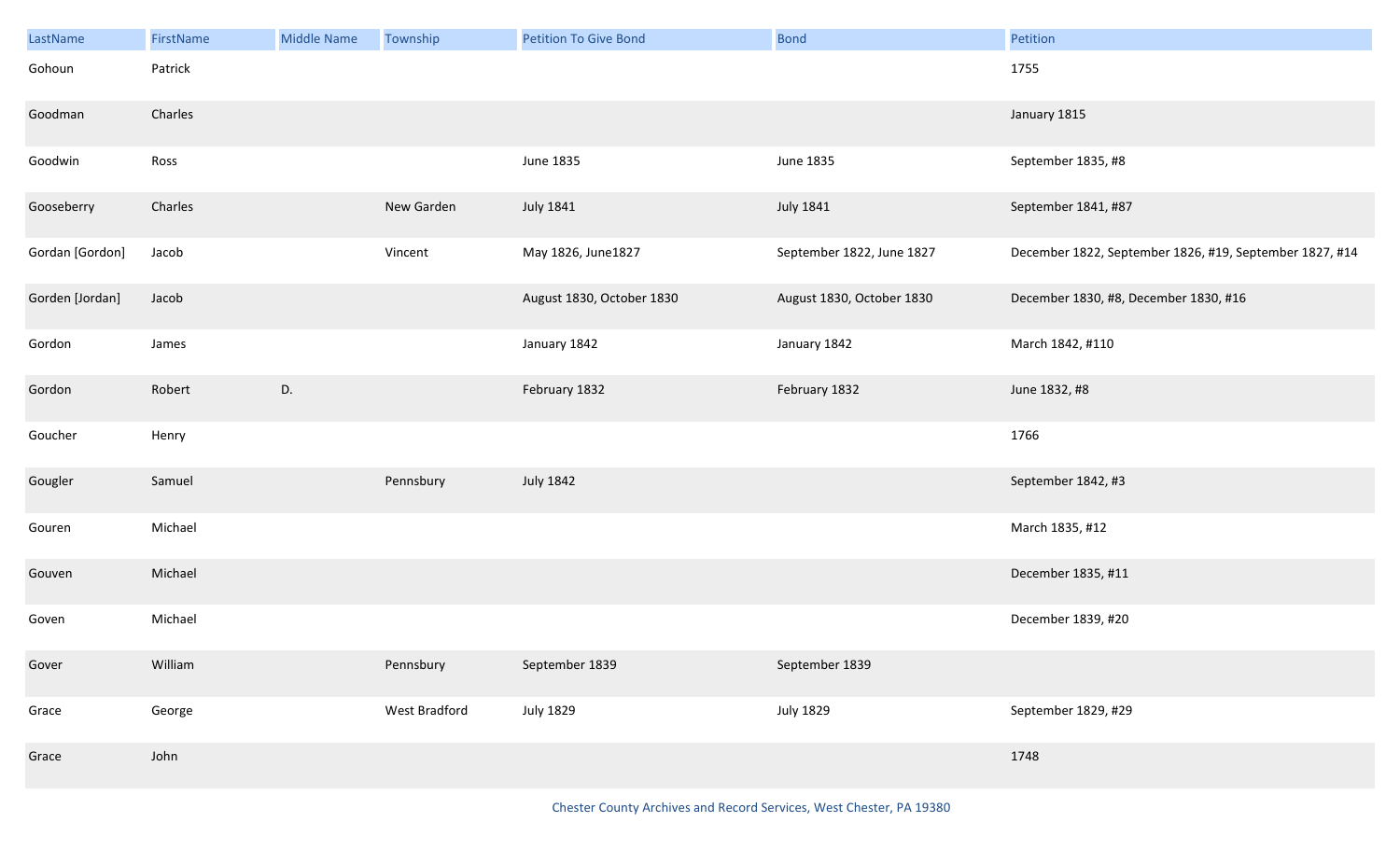| LastName   | FirstName | <b>Middle Name</b> | Township      | <b>Petition To Give Bond</b> | <b>Bond</b>      | Petition            |
|------------|-----------|--------------------|---------------|------------------------------|------------------|---------------------|
| Graham     | Daniel    |                    |               |                              |                  | 1787                |
| Graham     | Eber      |                    |               |                              |                  | September 1830, #4  |
| Graham     | Eber      |                    | West Chester  | September 1832               | September 1832   |                     |
| Graham     | Francis   |                    | Philadelphia  |                              |                  | 1799                |
| Graham     | Job       |                    |               | December 1832                |                  | March 1833, #1      |
| Graham     | John      |                    |               | June 1826                    | June 1826        | September 1826, #16 |
| Graham     | William   |                    |               | <b>July 1825</b>             |                  | September 1825, #17 |
| Graham Jr. | Alexander |                    | East Bradford |                              | <b>July 1821</b> | September 1821      |
| Granger    | John      |                    |               |                              |                  | 1799                |
| Granger    | Joseph    |                    | Pennsbury     | September 1835, October 1835 |                  | December 1835, #4   |
| Gray       | Archibald |                    |               |                              |                  | 1796                |
| Gray       | David     |                    |               |                              |                  | 1799                |
| Gray       | Isaac     |                    |               | October 1828                 | October 1828     | December 1828,#36   |
| Gray       | James     |                    | East Bradford | September 1824               | September 1824   | December 1824       |
| Gray       | Joshua    |                    | East Bradford | December 1824                | December 1824    | March 1825, #3      |
| Gray       | Thomas    |                    | West Bradford | June 1827                    | June 1827        | September 1827, #11 |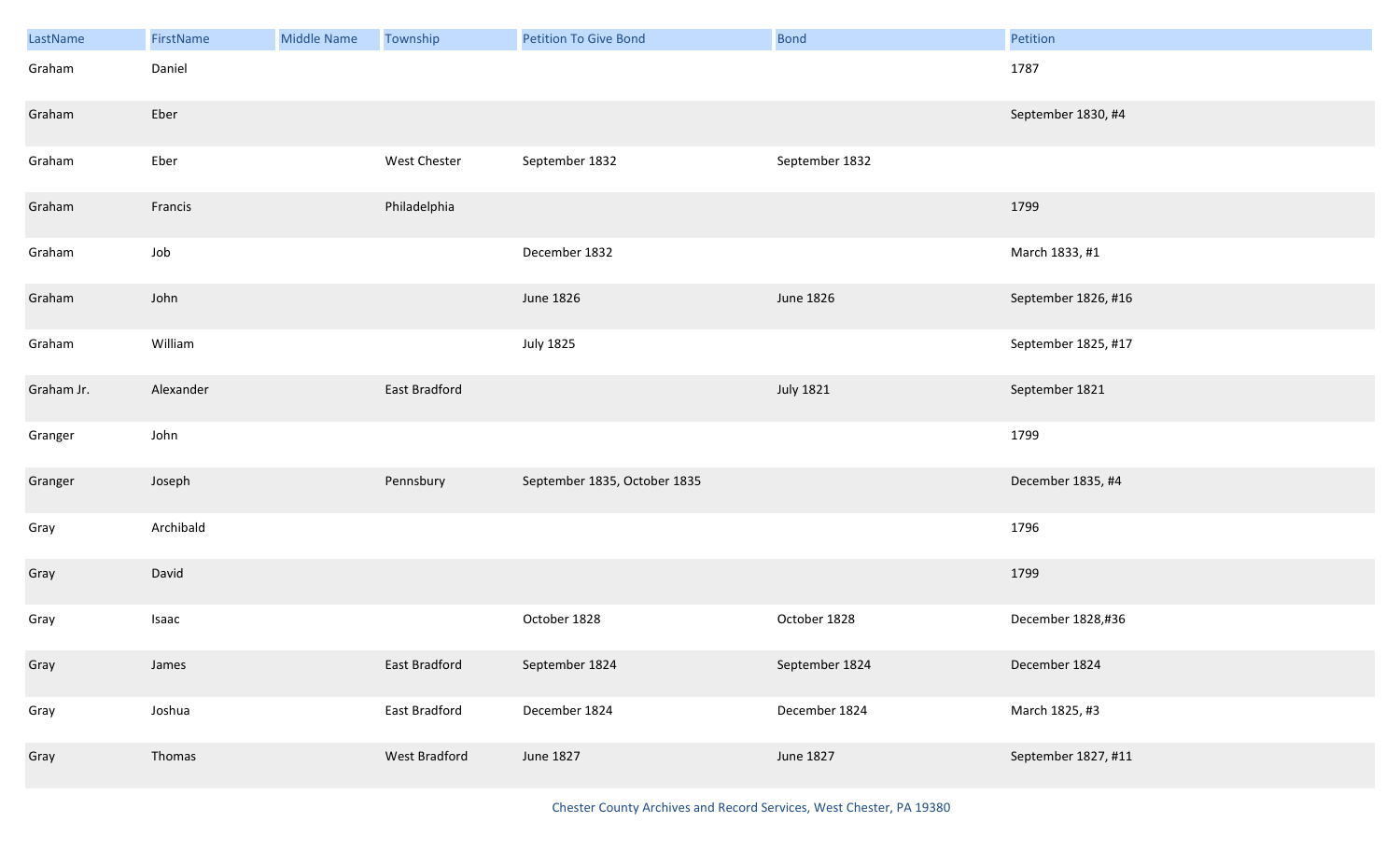| LastName    | FirstName  | <b>Middle Name</b> | Township             | <b>Petition To Give Bond</b> | <b>Bond</b>      | Petition                                                          |
|-------------|------------|--------------------|----------------------|------------------------------|------------------|-------------------------------------------------------------------|
| Gray        | Washington | $\mathsf T$        |                      |                              |                  | December 1834, #7                                                 |
| Gray        | William    |                    | West [East] Bradford | April 1824                   | April 1824       | June 1824, #1, June 1824, #7                                      |
| Gray [Grey] | Chaney     |                    |                      |                              |                  | September 1829, #26                                               |
| Green       | John       |                    |                      |                              |                  | June 1824, #12                                                    |
| Green       | Joseph     |                    | East Bradford        | August 1829                  | August 1829      | September 1829, #34                                               |
| Green       | Patrick    |                    |                      |                              |                  | 1772 - Moved to RG4000.002 - Petitions for release from<br>prison |
| Green       | Peter      |                    |                      |                              |                  | June 1817                                                         |
| Green       | Robert     |                    |                      | October 1835                 | October 1835     | December 1835, #13                                                |
| Green       | Samuel     |                    |                      | <b>July 1829</b>             | <b>July 1829</b> | September 1829, #37                                               |
| Green       | Samuel     | C.                 | West Chester         | October 1832                 | October 1832     | December 1832, #7                                                 |
| Green       | Thomas     |                    |                      |                              |                  | 1787                                                              |
| Green       | Thomas     |                    |                      |                              |                  | 1768                                                              |
| Greer       | James      |                    |                      | January 1839                 | January 1839     |                                                                   |
| Greer       | James      |                    |                      | <b>July 1839</b>             | <b>July 1839</b> | September 1839, #5                                                |
| Gregg       | Jesse      |                    | Kennett              | August 1824                  | August 1824      |                                                                   |
| Gregg       | Thomas     |                    | Kennett              |                              |                  | June 1823                                                         |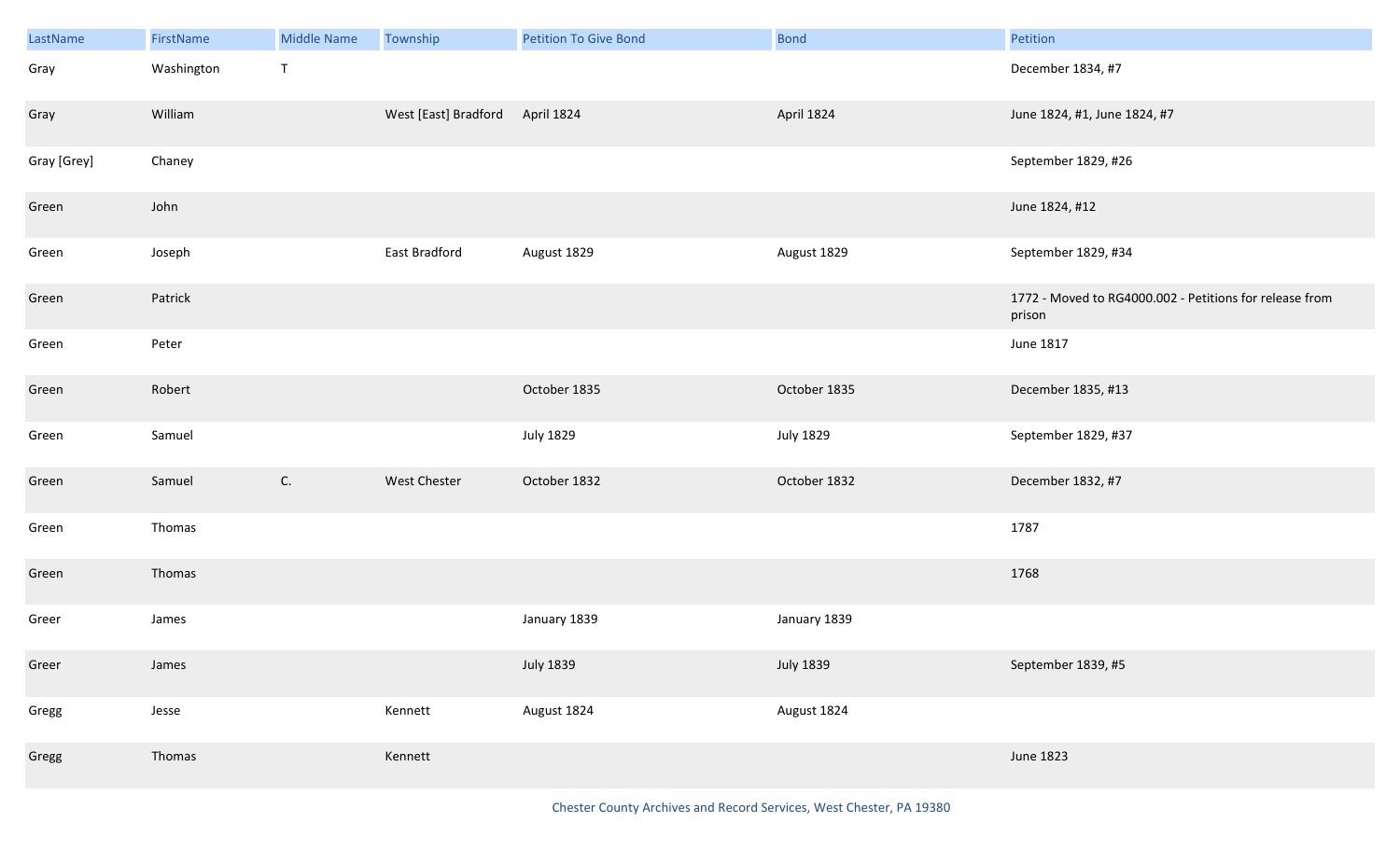| LastName   | FirstName | <b>Middle Name</b> | Township      | <b>Petition To Give Bond</b> | <b>Bond</b>                | Petition            |
|------------|-----------|--------------------|---------------|------------------------------|----------------------------|---------------------|
| Gregor     | John      |                    |               | July 1835, January 1836      | January 1836               | March 1836, #8      |
| Gregory    | Alexander |                    | Charlestown   | March 1824                   |                            | June 1824           |
| Gregory    | William   |                    | Newlin        | October 1831                 | October 1831               | December 1831, #12  |
| Greps      | John      |                    | West Pikeland | <b>July 1840</b>             | <b>July 1840</b>           | September 1840, #50 |
| Grey [Guy] | Jonathan  | Bliss              |               |                              |                            | 1768                |
| Gribell    | John      |                    |               |                              |                            | 1738                |
| Griffin    | Samuel    |                    |               | August 1835, November 1857   | August 1835, November 1857 | September 1835, #22 |
| Griffith   | David     |                    |               |                              |                            | November 1803       |
| Griffith   | John      |                    | West Chester  |                              | December 1829              | December 1829       |
| Griffith   | John      |                    |               |                              |                            | 1793                |
| Griffith   | Thomas    |                    | Sadsbury      | <b>March 1831</b>            | <b>March 1831</b>          | June 1831, #4       |
| Griffith   | William   |                    |               | June 1842                    |                            |                     |
| Grimes     | Daniel    |                    |               |                              |                            | 1790                |
| Grimes     | George    |                    |               | January 1842                 | 1842                       | March 1842, #109    |
| Grimes     | John      |                    |               |                              |                            | 1772                |
| Groff      | Jacob     |                    | Coventry      |                              | August 1823                | September 1823      |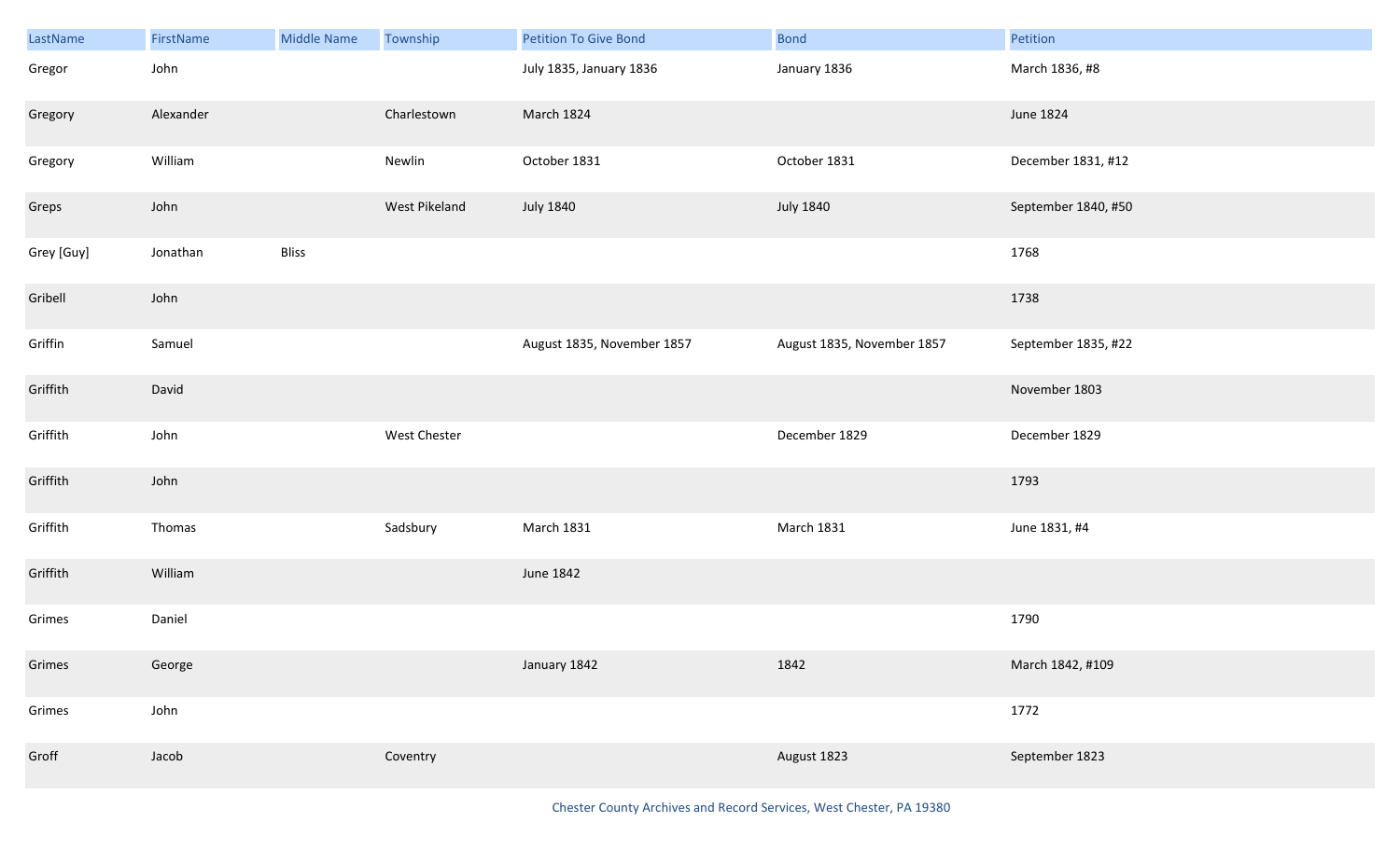| LastName       | FirstName       | <b>Middle Name</b> | Township      | <b>Petition To Give Bond</b> | <b>Bond</b>               | Petition            |
|----------------|-----------------|--------------------|---------------|------------------------------|---------------------------|---------------------|
| Groff          | Samuel          |                    | Coventry      |                              | March 1825                |                     |
| Guest          | Albin           |                    |               |                              |                           | August 1817         |
| Gunn           | Thomas          |                    |               |                              |                           | 1770                |
| Guthery        | Archibald       |                    |               |                              |                           | 1751                |
| Guthrey        | Alexander       |                    |               | October 1833                 | October 1833              | December 1833, #7   |
| Guthrie        | John            |                    |               | September 1829               | September 1829            | December 1829, #46  |
| Guy [Grey]     | William         |                    |               |                              |                           | 1755                |
| Hackett        | Andrew          |                    | Birmingham    | June 1829                    | June 1829                 | September 1829, #25 |
| Hackett        | Patrick         |                    |               |                              |                           | 1788                |
| Hadley         | Edward          |                    | Brandywine    | September 1823               | August 1823               | September 1823      |
| Hadley         | William         |                    | Brandywine    | <b>July 1830</b>             | <b>July 1830</b>          |                     |
| Haines [Hanes] | Andrew          |                    | Uwchlan       | October 1832                 |                           |                     |
| Hall           | Asa             |                    |               |                              | July 1822, September 1822 | September 1822      |
| Hall           | Elwood          |                    |               |                              |                           | October 29, 1861    |
| Hall           | Gervas [Jarvis] |                    |               |                              |                           | May 1787, 1808      |
| Hall           | James           | P.                 | East Bradford | October 1827                 |                           | December 1827, #10  |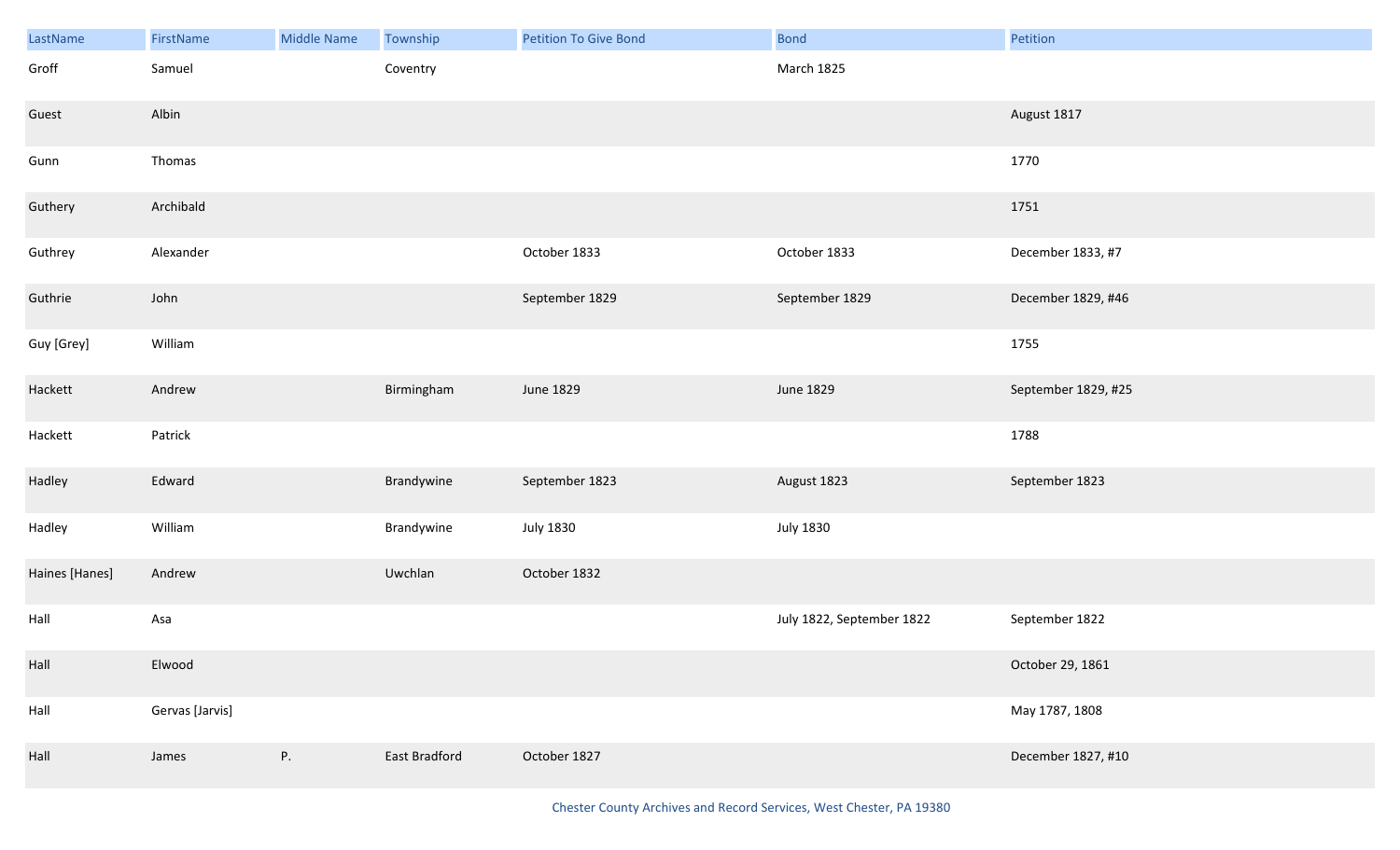| LastName                   | FirstName     | <b>Middle Name</b> | Township      | <b>Petition To Give Bond</b> | <b>Bond</b>    | Petition                      |
|----------------------------|---------------|--------------------|---------------|------------------------------|----------------|-------------------------------|
| Hall                       | John          |                    | West Chester  |                              |                | March 1826, #4                |
| Hall                       | John          |                    |               | March 1828                   | March 1828     | June 1828, #18                |
| Hall                       | Joseph        |                    | East Goshen   | March 1826                   | March 1826     | June 1826, #38                |
| Hall                       | Joseph        |                    |               | October 1836                 | October 1836   | December 1836                 |
| Hall                       | Samuel        |                    |               |                              |                | June 1819                     |
| Hallis                     | Henry         |                    |               |                              |                | 1751                          |
| Hallman<br>[Halman/Holman] | Philip        |                    | Vincent       |                              | February 1821  | February 1821                 |
| Halman                     | Isaac         |                    |               | September 1827               | September 1827 | December 1827,#8              |
| Hamager                    | Henry         |                    |               |                              |                | December 1836, #20            |
| Hamelton                   | Thomas        |                    |               |                              |                | 1767                          |
| Hamer                      | Thomas        |                    |               |                              |                | 1769                          |
| Hamilton                   | William       |                    |               |                              |                | 1757-1758                     |
| Hammayer                   | Henry         |                    |               | August 1836                  | August 1836    |                               |
| Hampton                    | Davis [David] |                    | West Bradford | August 1823, August 1824     | August 1824    | September 1824, December 1824 |
| Hampton                    | Ephrain       |                    |               | August 1835                  | August 1835    | December 1835, #2             |
| Hampton                    | George        |                    | Tredyffrin    | December 1830                | December 1830  | March 1831, #1                |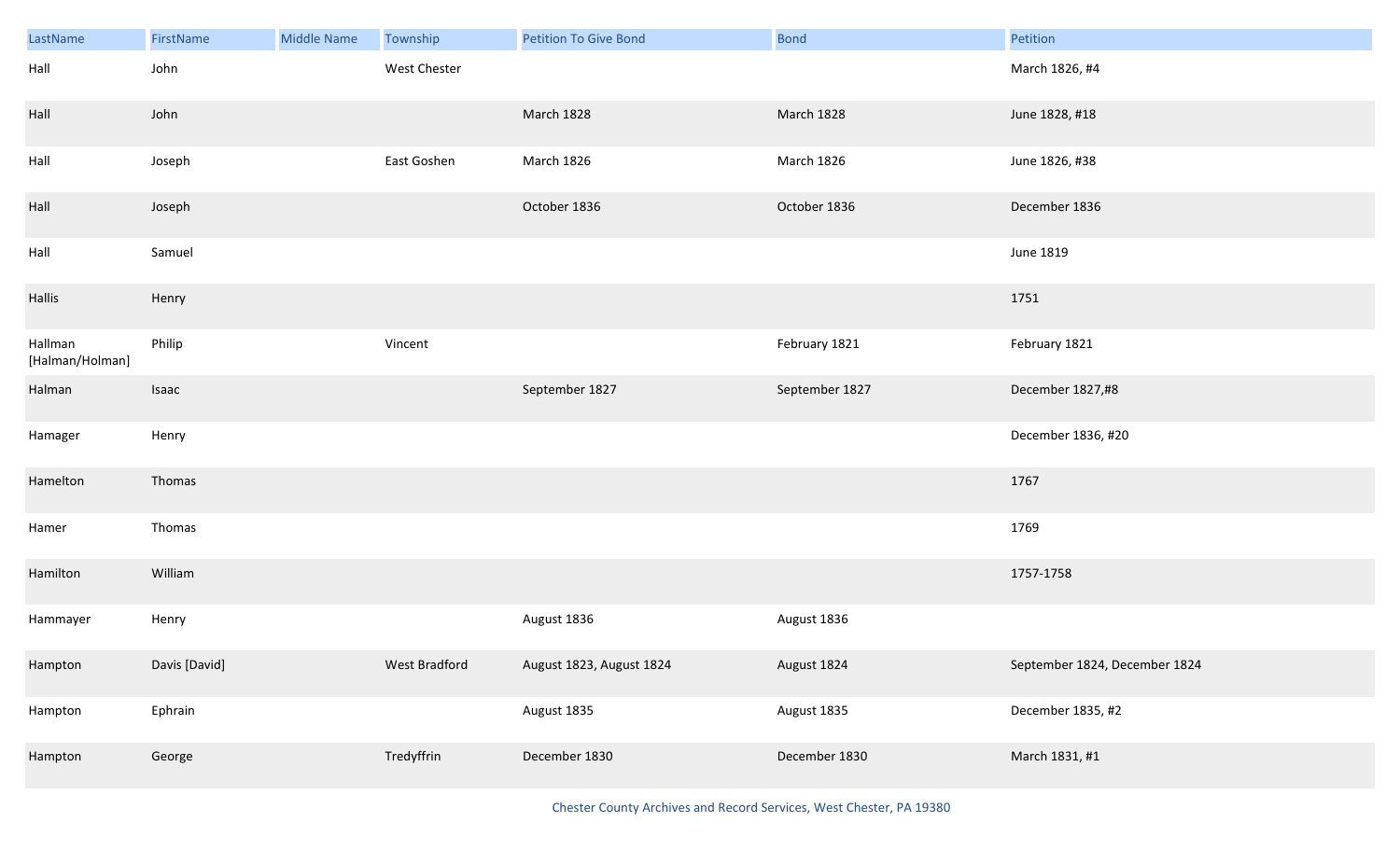| LastName  | FirstName | Middle Name | Township        | Petition To Give Bond | <b>Bond</b>      | Petition                               |
|-----------|-----------|-------------|-----------------|-----------------------|------------------|----------------------------------------|
| Hampton   | Jeremiah  |             |                 | August 1834           | August 1834      | September 1834, #23                    |
| Hampton   | Joseph    |             | Charlestown     |                       | October 1820     | October 1820                           |
| Hamsher   | John      |             |                 |                       |                  | September 1826, #20, December 1826, #9 |
| Hance     | Benjamin  |             |                 |                       |                  | 1763                                   |
| Hancock   | Isaac     |             |                 |                       |                  | 1767                                   |
| Hanington | William   |             |                 |                       |                  | March 1837, #24                        |
| Hann      | Stephen   |             |                 |                       |                  | June 1836, #7                          |
| Hannas    | Robert    |             |                 |                       |                  | 1786                                   |
| Hanning   | John      |             |                 |                       |                  | 1783                                   |
| Hannings  | John      |             |                 |                       |                  | 1773                                   |
| Hannum    | Thomas    |             |                 |                       |                  | June 1829, #15                         |
| Hannum    | Thomas    |             | West Nottingham | May 1838              | May 1838         | June 1838, #69                         |
| Hannum[s] | Otho      |             | Brandywine      |                       | April 1821       | <b>April 1821</b>                      |
| Hanson    | John      |             | Brandywine      | June 1824             |                  | September 1824, December 1824          |
| Hare      | John      |             |                 | <b>July 1830</b>      | <b>July 1830</b> | December 1830, #2                      |
| Harkins   | Thomas    |             |                 | November 1839         | November 1839    | December 1839, #22                     |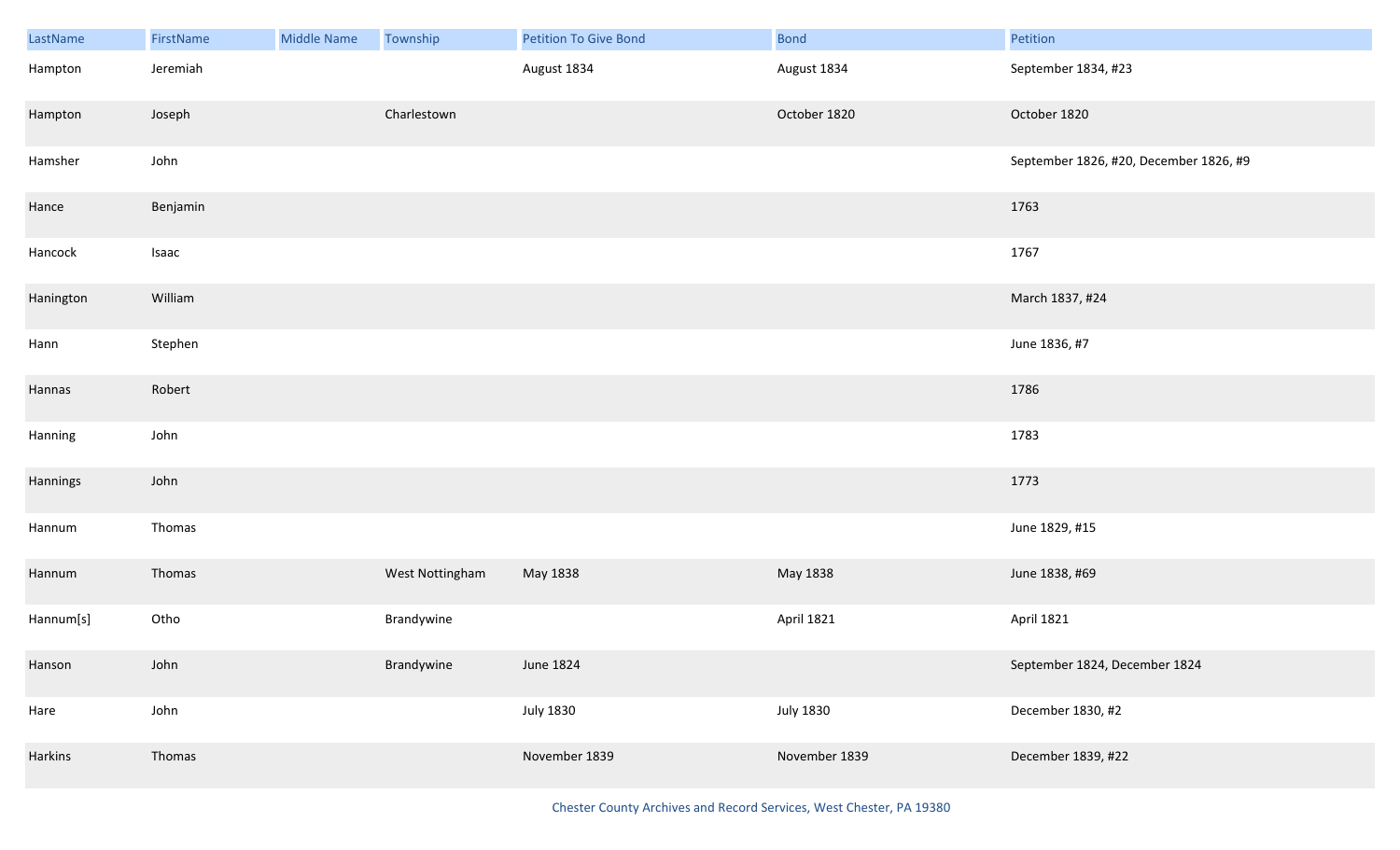| LastName   | FirstName | <b>Middle Name</b> | Township         | <b>Petition To Give Bond</b> | <b>Bond</b>    | Petition            |
|------------|-----------|--------------------|------------------|------------------------------|----------------|---------------------|
| Harlan     | Edward    |                    |                  |                              |                | December 1840, #50  |
| Harlan     | George    |                    |                  |                              |                | 1799                |
| Harlan     | George    |                    | West Marlborough |                              |                | 1798                |
| Harlan     | Jesse     |                    |                  |                              |                | August 1808         |
| Harlan     | John      |                    | Brandywine       | September 1826               | September 1826 | December 1836, #3   |
| Harlan     | Samuel    |                    | West Chester     | March 1826                   | March 1826     | June 1826, #9       |
| Harlan     | Soloman   |                    |                  | March 1825                   | March 1825     |                     |
| Harlan     | Stephen   |                    | Honeybrook       | August 1824                  | August 1825    |                     |
| Harlan     | Stephen   |                    |                  | August 1835                  | August 1835    | September 1825, #27 |
| Harley     | Abraham   |                    | Charlestown      |                              |                | March 1825, #7      |
| Harper     | John      |                    |                  |                              |                | 1733                |
| Harper     | Lecky     |                    |                  |                              |                | <b>June 1803</b>    |
| Harper     | Oliver    | В.                 |                  | August 1834                  |                |                     |
| Harple     | John      |                    |                  |                              |                | October 29, 1861    |
| Harrington | Daniel    |                    |                  |                              |                | 1774                |
| Harrington | William   |                    |                  | November 1836                | November 1836  |                     |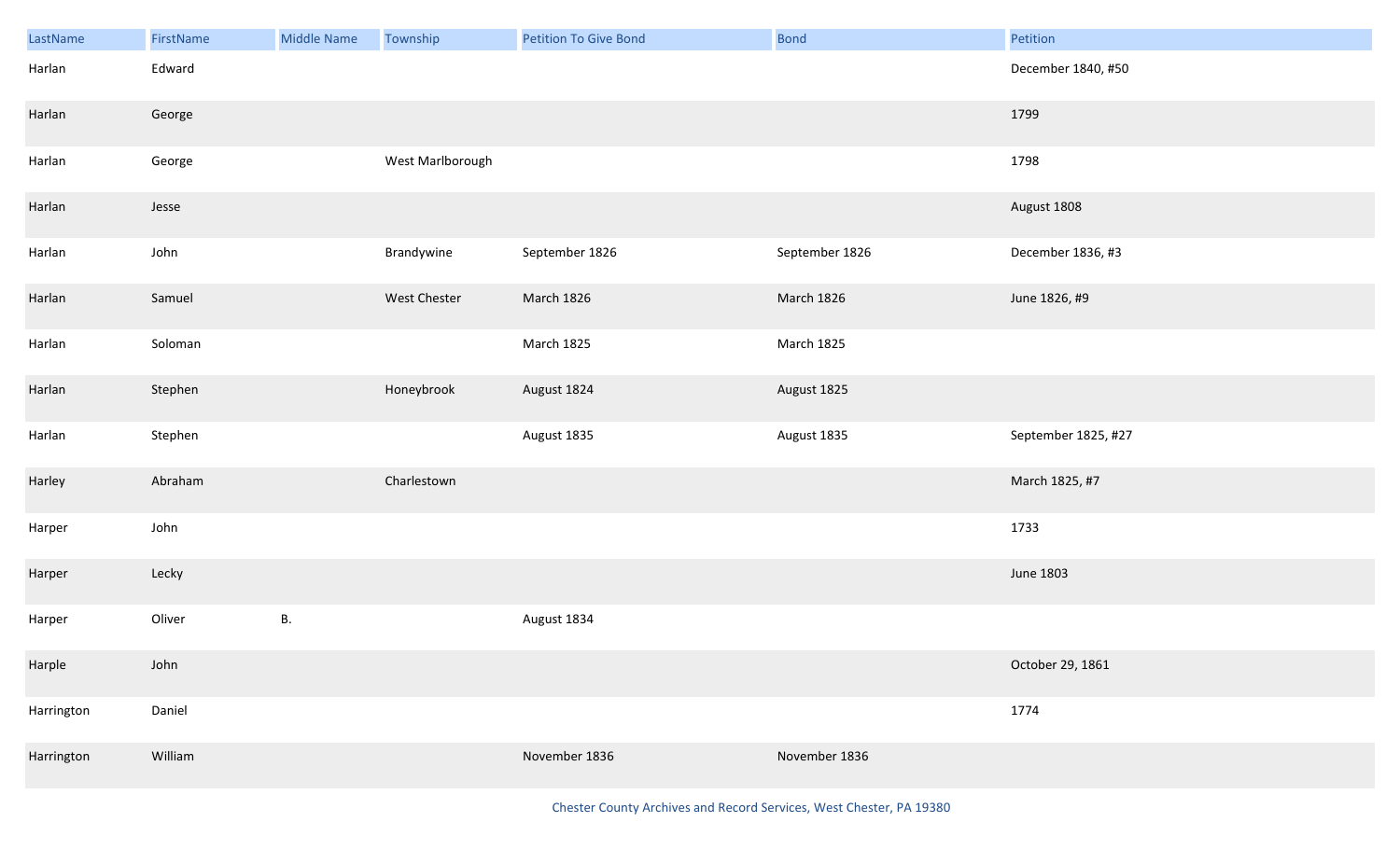| LastName | FirstName | Middle Name | Township | Petition To Give Bond | <b>Bond</b>      | Petition                           |
|----------|-----------|-------------|----------|-----------------------|------------------|------------------------------------|
| Harris   | Samuel    |             |          | <b>July 1835</b>      | <b>July 1835</b> | September 1835, #15                |
| Harry    | Silas     |             |          |                       |                  | 1788                               |
| Hart     | Daniel    |             |          |                       |                  | December 1818, May 1819            |
| Hart     | David     |             |          |                       |                  | November 1811                      |
| Hart     | James     |             |          |                       |                  | September 1826, #13                |
| Hartley  | Ezekiel   |             |          |                       |                  | 1782                               |
| Harvey   | Abner     |             |          |                       |                  | October 1821                       |
| Harvey   | Abner     |             |          |                       |                  | 1800                               |
| Harvey   | Isaac     |             |          |                       |                  | 1800                               |
| Harvey   | Job       |             |          |                       |                  | 1743/4                             |
| Harvey   | Josiah    |             |          |                       |                  | 1732/3                             |
| Harvey   | Thomas    |             |          | April 1824            | April 1824       | June 1824, #8, September 1833, #16 |
| Hasilton | William   |             |          |                       |                  | 1749/50                            |
| Hastings | Jacob     |             |          | November 5, 1835      | November 5, 1835 | December 1835, #10                 |
| Hatch    | Jonathan  |             |          | April 1838            |                  | June 1838, #68                     |
| Hatton   | William   |             |          |                       |                  | 1753                               |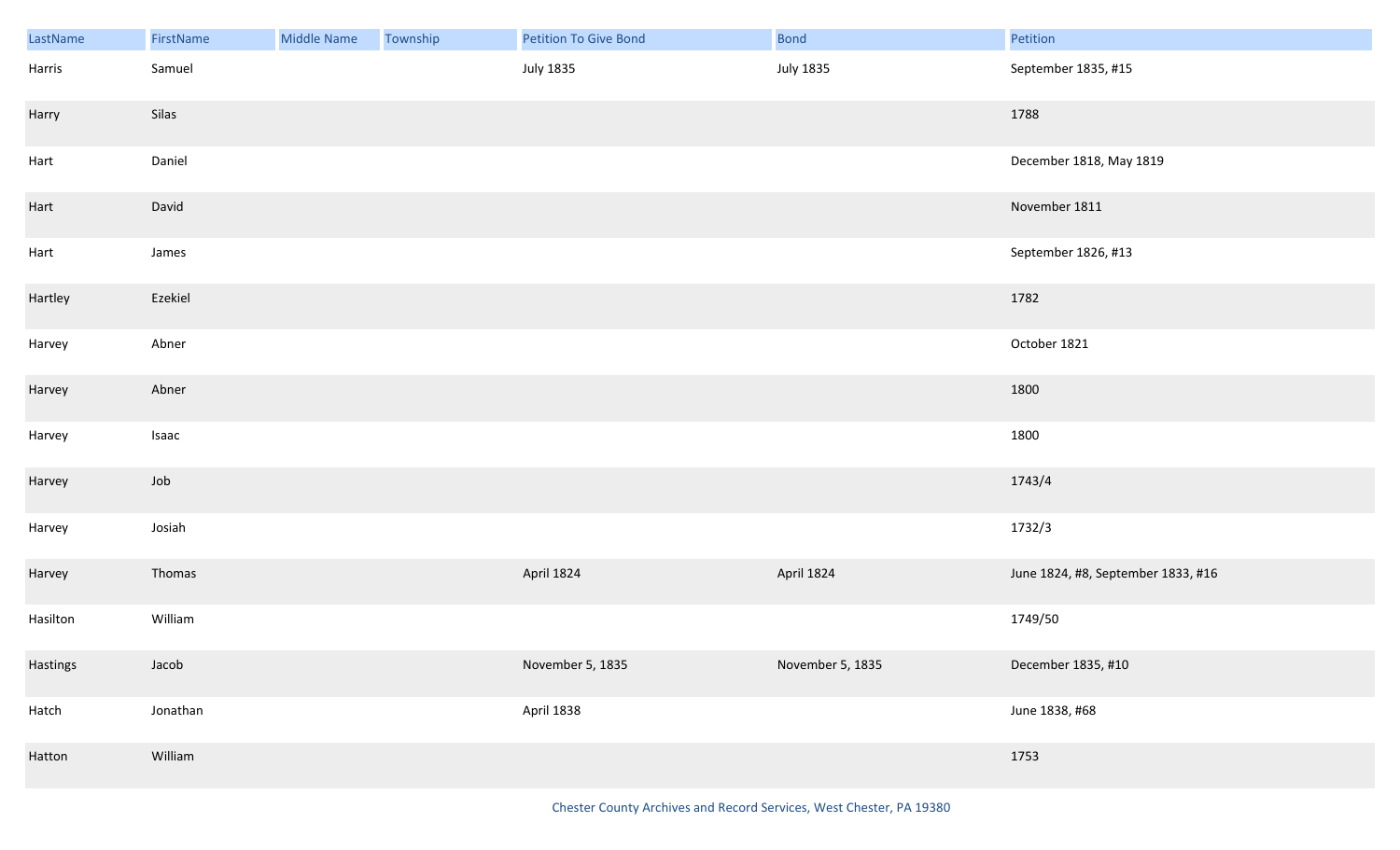| LastName                 | FirstName       | <b>Middle Name</b> | Township        | <b>Petition To Give Bond</b> | <b>Bond</b>              | Petition                 |
|--------------------------|-----------------|--------------------|-----------------|------------------------------|--------------------------|--------------------------|
| Hause                    | Daniel          |                    |                 |                              |                          | 1820                     |
| Hause                    | Thomas          |                    |                 | March 1836                   |                          | June 1836, #2            |
| Hause [Haws]             | Abraham [Abram] |                    | Vincent         |                              | December 1817, July 1820 | December 1817, July 1820 |
| Hawk                     | John            |                    |                 |                              |                          | 1783                     |
| Hawkins                  | George          |                    |                 | September 1826               | September 1826           | December 1826, #4        |
| Hawless                  | Henry           |                    |                 |                              |                          | 1735                     |
| Hayes                    | Ferdinand       |                    |                 |                              |                          | June 1850, #29           |
| Hayes                    | Jacob           |                    |                 | November 1833                | November 1833            | March 1834, #5           |
| Hayes<br>[see:Wollaston] | Job             |                    |                 |                              |                          | 1799                     |
| Hayhurst                 | John            |                    |                 | September 1839               | September 1839           | December 1839, #21       |
| Haynes [Haines]          | Edward          |                    |                 |                              |                          | October 1810             |
| Heale                    | John            |                    |                 |                              |                          | 1755                     |
| Hearn                    | Mary            |                    | East Nottingham |                              |                          | November 1806            |
| Heart                    | Matthew         |                    |                 |                              |                          | 1750                     |
| Hebener                  | George          |                    | Newlin          | January - June 1824          | January 1824             | March 1824               |
| Hebner                   | George          |                    |                 |                              |                          | 1800                     |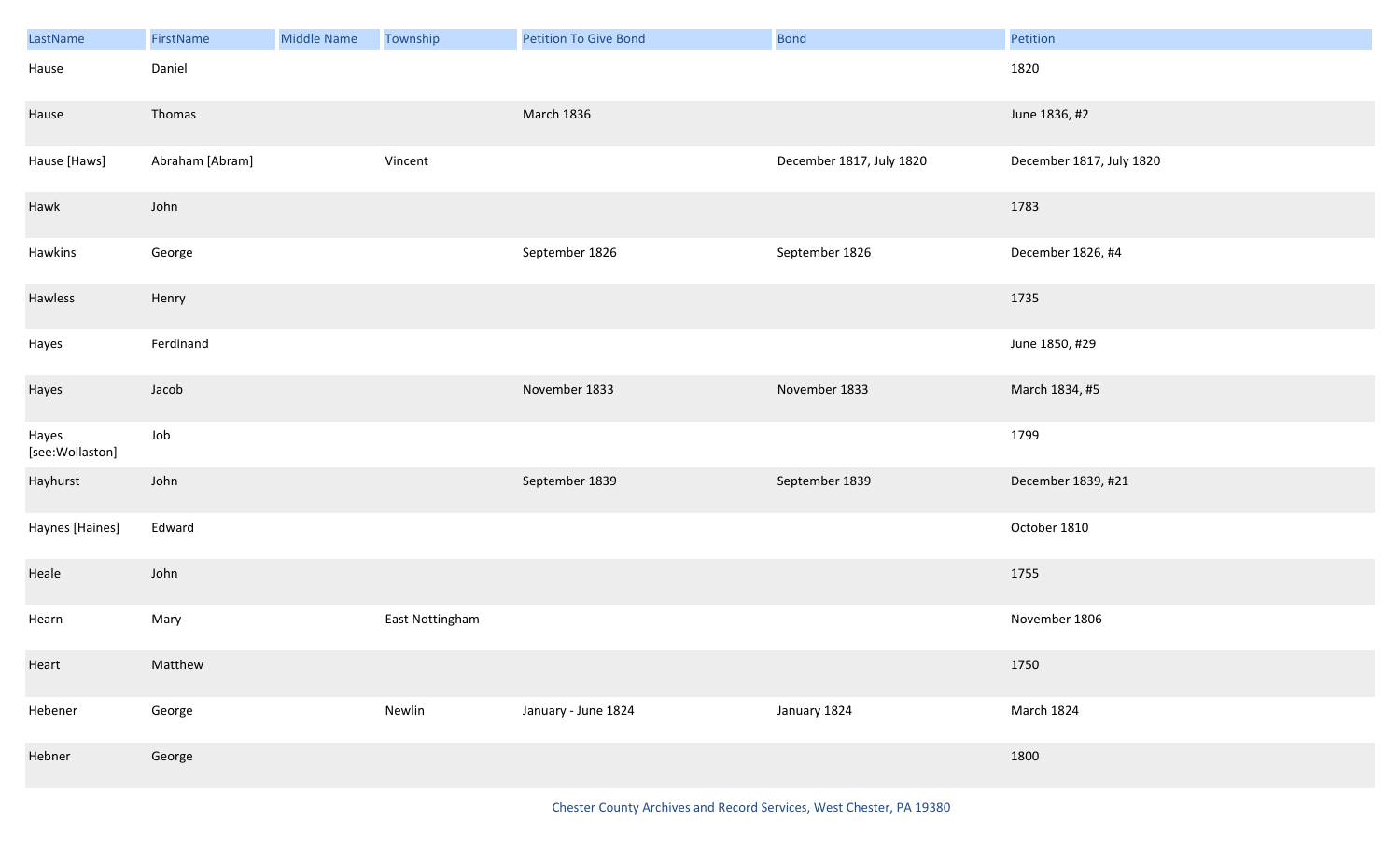| LastName                      | FirstName | <b>Middle Name</b> | Township     | Petition To Give Bond | <b>Bond</b>  | Petition            |
|-------------------------------|-----------|--------------------|--------------|-----------------------|--------------|---------------------|
| Heck                          | John      |                    |              |                       |              | <b>June 1822</b>    |
| Heckman                       | Benjamin  |                    |              |                       |              | September 1841, #88 |
| Hefflebown [?]                | David     |                    |              |                       |              | April 1804          |
| Heilman                       | John      |                    |              |                       |              | 1754                |
| Heinz [Himes]                 | George    |                    | West Chester | January 1830          | January 1830 |                     |
| Heiter                        | Benjamin  |                    |              |                       |              | 1800                |
| Helsby                        | Ralph     |                    |              |                       |              | 1753                |
| Hemphill                      | Stephen   | Girard             |              | February 1842         |              |                     |
| Henderson                     | Edward    |                    |              |                       |              | June 1824, #13      |
| Henderson                     | John      |                    |              |                       |              | 1769                |
| Henderson                     | William   |                    |              |                       |              | June 1824, #9       |
| Henson                        | John      |                    |              | August 1838           | August 1838  | December 1838, #83  |
| Hercules                      | Perry     |                    |              | <b>July 1833</b>      |              | December 1833, #1   |
| Hessin                        | William   |                    | London Grove |                       | January 1809 | January 1809        |
| Heth                          | George    |                    |              | June 1833             | June 1833    | September 1833, #7  |
| Heyborn [Hayburn] Christopher |           |                    | Sadsbury     | June 1824             | June 1824    | September 1824      |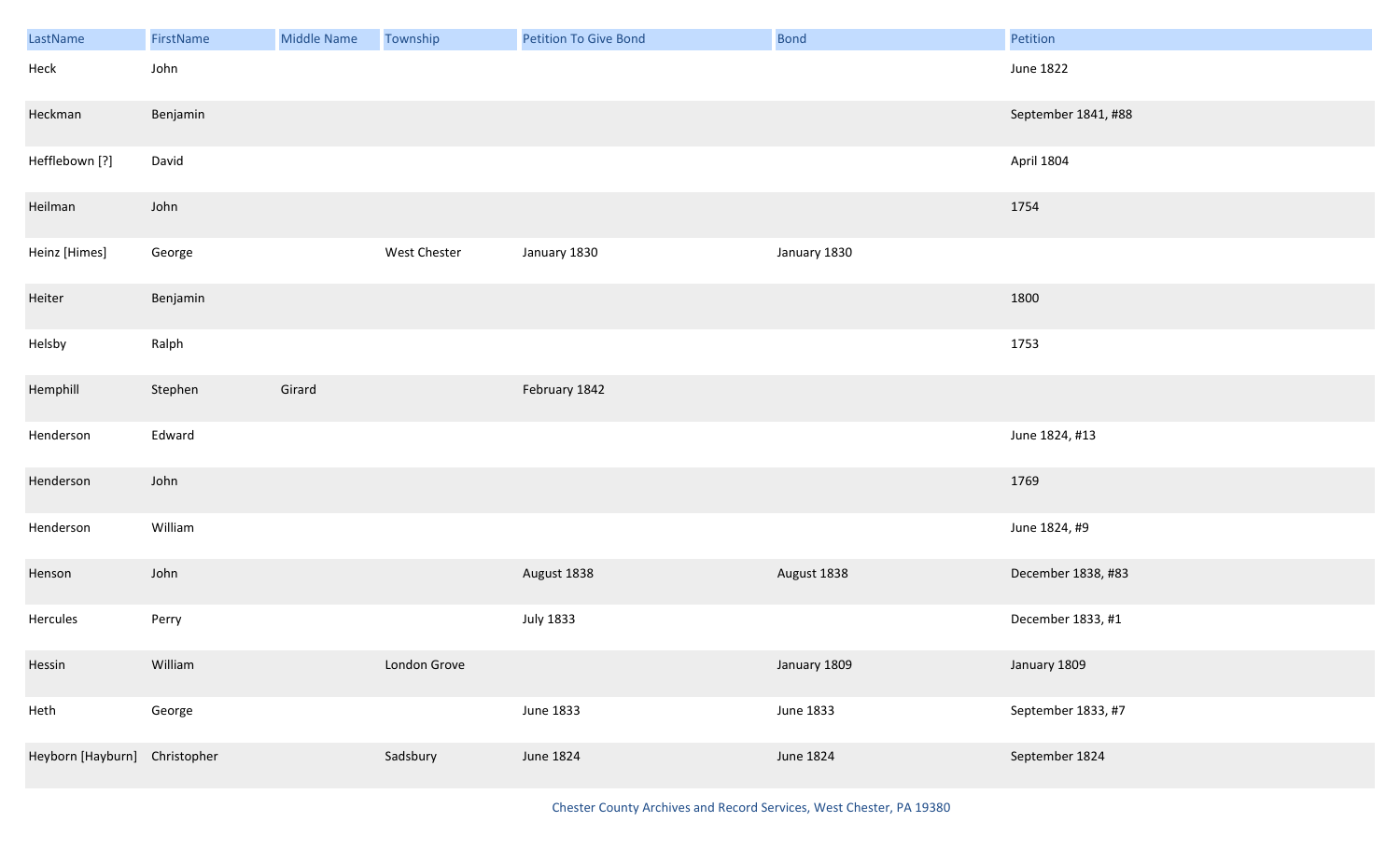| LastName                     | FirstName   | <b>Middle Name</b> | Township             | <b>Petition To Give Bond</b> | <b>Bond</b>      | Petition                                  |
|------------------------------|-------------|--------------------|----------------------|------------------------------|------------------|-------------------------------------------|
| Heyney                       | Samuel      |                    |                      |                              |                  | 1787                                      |
| Hibner [Hubner]              | George      |                    |                      | May 1834                     | May 1834         | September 1834, #13                       |
| Hickman                      | Benjamin    |                    |                      | <b>July 1841</b>             | <b>July 1841</b> | September 1841, #88                       |
| Hickman                      | Federick    |                    | <b>West Nantmeal</b> |                              |                  | December 1817                             |
| Hickman                      | John        |                    | East Bradford        | June 1824                    | <b>June 1824</b> | September 1824                            |
| Hickman                      | John        |                    | Vincent              | October 1828                 | October 1828     | December 1828, #37                        |
| Hickman                      | Moses       | $J_{\star}$        |                      | May 1823                     | May 1823         | November 1818, December 1818, August 1823 |
| Hicks                        | Christopher |                    | Goshen               |                              |                  | 1744                                      |
| Higgs                        | Mahlon      |                    |                      | December 1830                | December 1830    | March 1831, #5                            |
| Higgs                        | Mahlon      |                    |                      | November 1835                | November 1835    | November 1835, March 1836, #3             |
| Highfield                    | John        |                    |                      |                              |                  | 1800                                      |
| Highfield                    | John        |                    |                      |                              |                  | 1786                                      |
| Highfield                    | John        |                    |                      | October 1834                 | October 1834     | December 1834, #8                         |
| Highfield                    | Richard     |                    | Kennett              | May 1823                     | May 1823         | August 1823                               |
| Hilaman                      | Albert      |                    |                      | May 1840                     |                  | June 1840, #38                            |
| $\ensuremath{\mathsf{Hill}}$ | Jacob       |                    | Westtown             | <b>June 1824</b>             | June 1824        | September 1824                            |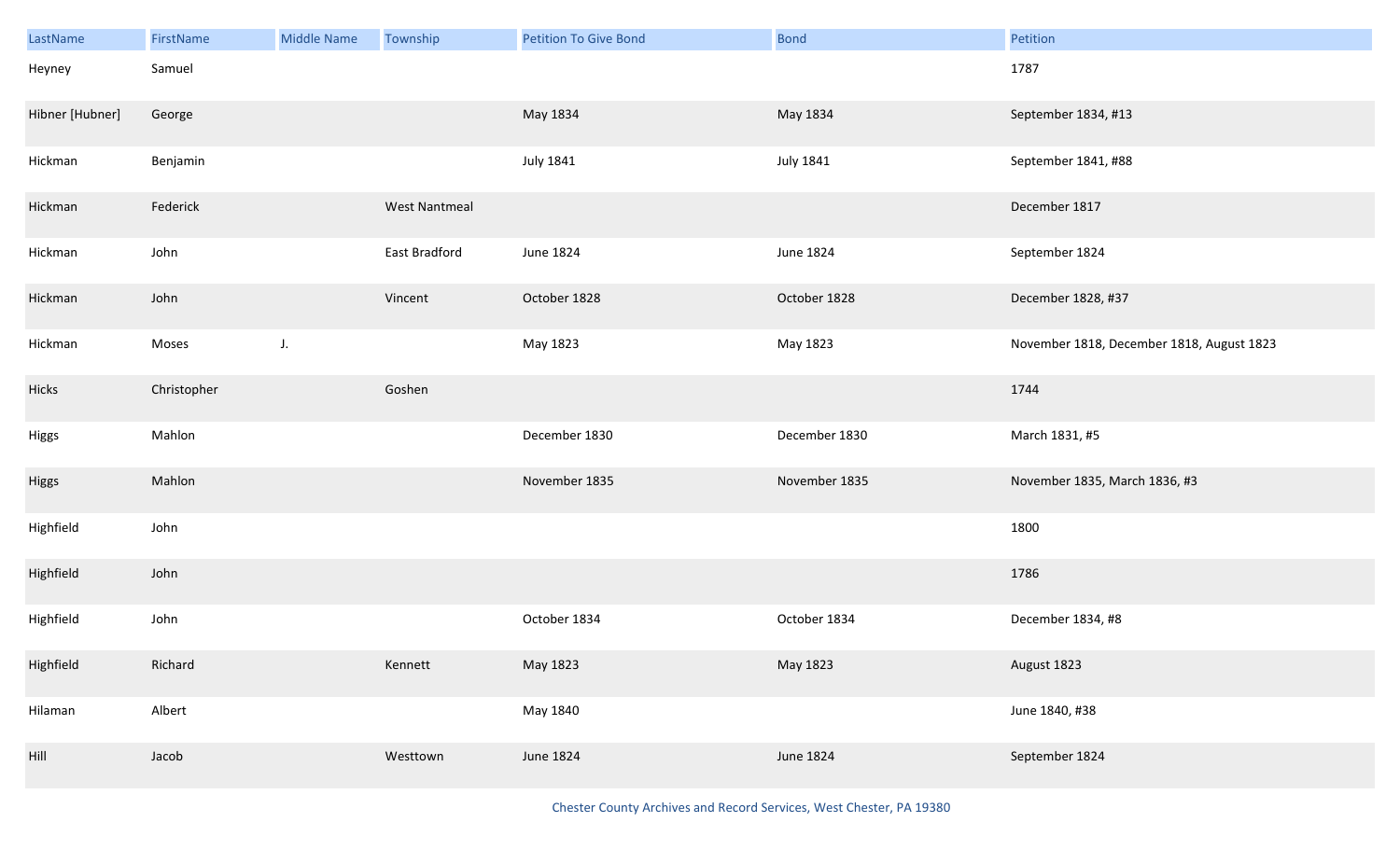| LastName                    | FirstName   | <b>Middle Name</b> | Township     | <b>Petition To Give Bond</b> | <b>Bond</b>  | Petition                   |
|-----------------------------|-------------|--------------------|--------------|------------------------------|--------------|----------------------------|
| Hill                        | James       |                    | West Caln    | June 1824                    | June 1824    | September 1824             |
| $\ensuremath{\mathsf{Hil}}$ | Levi        |                    |              |                              |              | September 1826,#11         |
| Hill                        | Moses       |                    |              |                              |              | 1763                       |
| $\ensuremath{\mathsf{Hil}}$ | Simon       | Pennock            |              |                              |              | September 1831, #7         |
| Hilton                      | John        |                    |              |                              |              | 1762                       |
| Himes [Heines]              | George      |                    | West Chester | August 1831                  | August 1831  | September 1831, #11        |
| Himple [Fimple]             | Samuel      |                    | West Goshen  | June 1829                    | June 1829    | September 1829, #30        |
| Hinson                      | John        |                    |              |                              |              | December 1854, #33         |
| Hinton                      | James       |                    |              | January 1831                 | January 1831 | March 1831, #4             |
| Hipp                        | John        |                    |              | January 1837                 | January 1837 | March 1837, #26            |
| Hoffman                     | Henry       |                    |              |                              |              | February 1811, May 1812    |
| Hoggins                     | David       |                    | Willistown   | June 1831                    |              |                            |
| Holland                     | Joseph      |                    |              |                              |              | 1766                       |
| Holles                      | Henry       |                    |              |                              |              | 1743                       |
| Hollighan                   | Martin      |                    |              |                              |              | 1789                       |
| Hollingsworth               | Christopher |                    | West Chester |                              | August 1808  | February 1807, August 1808 |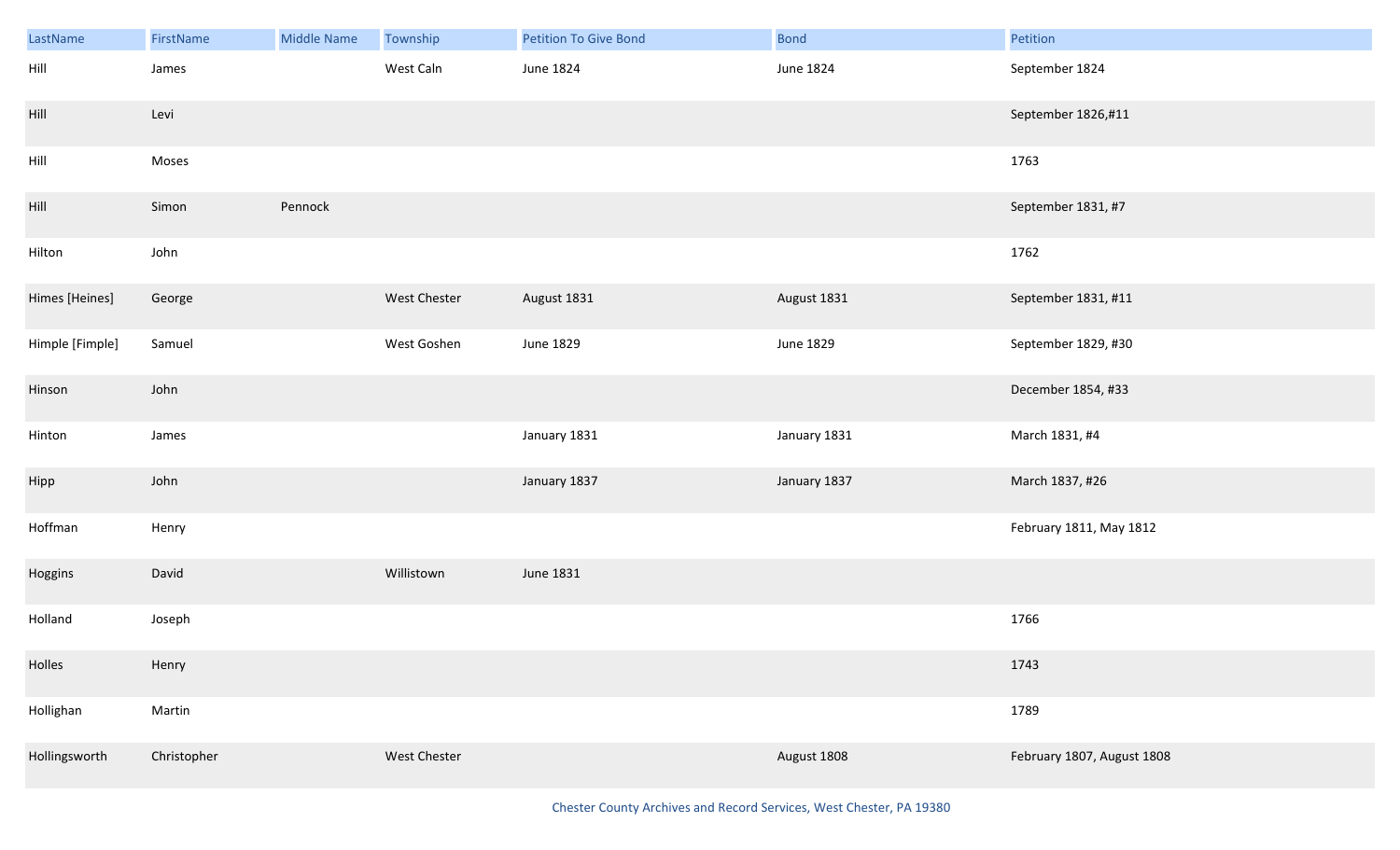| LastName      | FirstName                        | <b>Middle Name</b> | Township       | <b>Petition To Give Bond</b> | <b>Bond</b>               | Petition            |
|---------------|----------------------------------|--------------------|----------------|------------------------------|---------------------------|---------------------|
| Hollingsworth | $J_{\star}$                      | <b>B.</b>          |                |                              |                           | October 1814        |
| Hollingsworth | Samuel                           |                    |                | November 1833                | November 1833             | December 1833, #16  |
| Hollingsworth | William                          |                    |                |                              | May 1809                  | May 1809            |
| Hood          | John                             |                    |                |                              |                           | August 1813         |
| Hood          | John                             |                    | London Grove   | December 1841, March 1842    | December 1841, March 1842 | March 1845, #112    |
| Hood          | Samuel                           |                    |                | June 1832                    | June 1832                 |                     |
| Hood          | Samuel                           |                    |                | June 1837                    | June 1837                 |                     |
| Hook          | Piecefer [Percifer]              |                    | East Bradford  | March 1829                   | March 1829                | June 1829, #11      |
| Hoopes        | $\mathsf{E}\mathsf{I}\mathsf{i}$ |                    |                |                              |                           | <b>July 1839</b>    |
| Hoopes        | Emmor                            |                    |                |                              |                           | 1798                |
| Hoopes        | Jeffrey                          |                    | Sadsbury       |                              |                           | May 1823            |
| Hoopes        | Joel                             |                    |                |                              |                           | 1797                |
| Hoopes        | Joel                             |                    | New Garden     | September 1830               | September 1830            | December 1830, #6   |
| Hoopes        | John                             |                    | West Chester   | <b>July 1832</b>             | <b>July 1832</b>          | September 1832, #13 |
| Hoopes        | Kersey                           |                    | West Whiteland | <b>June 1832</b>             | June 1832                 | September 1832, #1  |
| Hoopes        | Marshall                         |                    | East Whiteland |                              |                           | March 1826, #10     |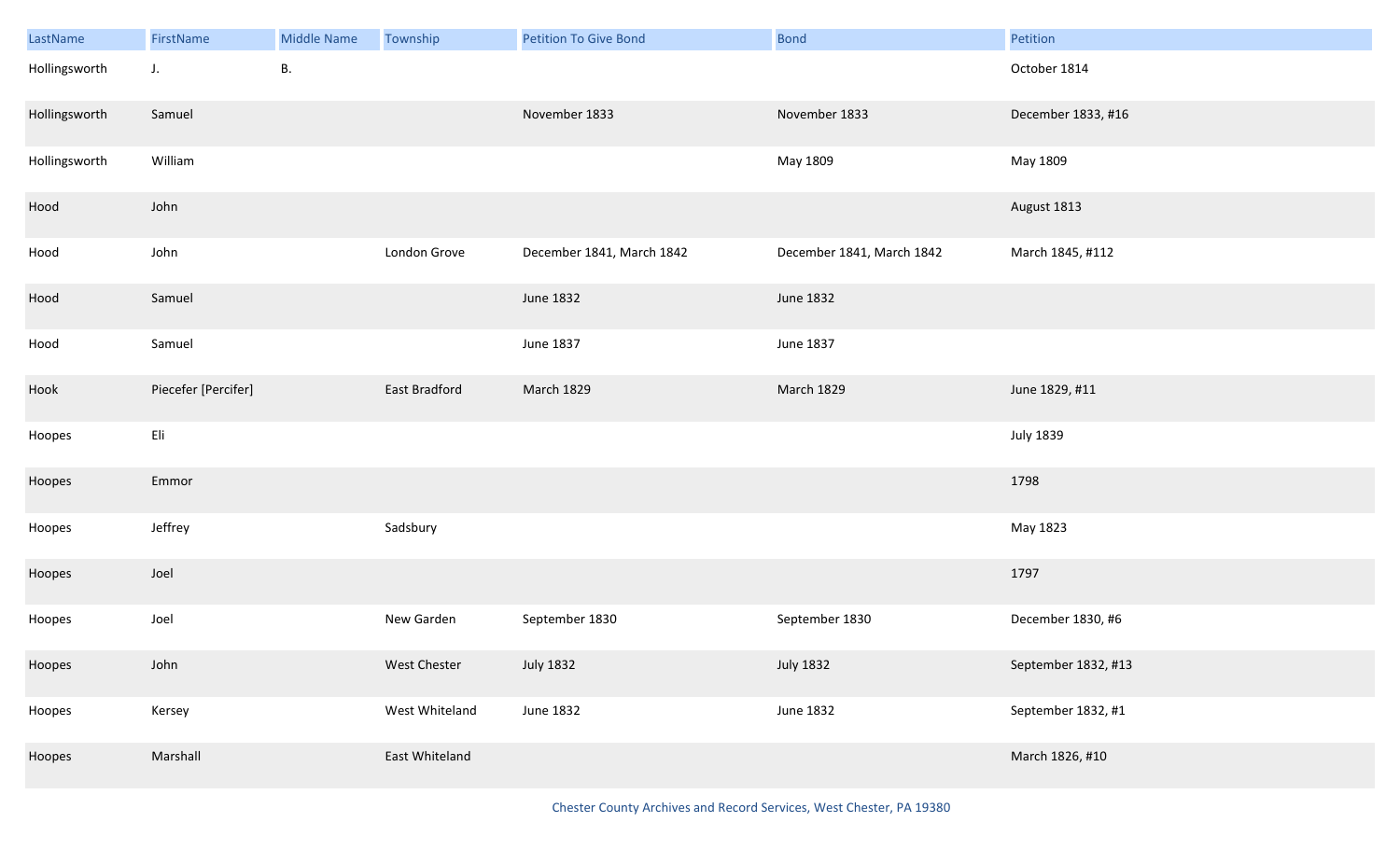| LastName     | FirstName | <b>Middle Name</b> | Township            | <b>Petition To Give Bond</b>                                   | <b>Bond</b>                                     | Petition                       |
|--------------|-----------|--------------------|---------------------|----------------------------------------------------------------|-------------------------------------------------|--------------------------------|
| Hoopes       | Stephen   |                    |                     |                                                                |                                                 | December 1838, #84             |
| Hoopes       | Stephen   |                    | West Goshen         | August 1838, September 1831                                    | August 1838, September 1831                     | December 1831, #7              |
| Hoopes       | William   |                    |                     | August 1838                                                    | August 1838                                     | June 1830, September 1838, #73 |
| Hopes        | William   |                    |                     |                                                                |                                                 | 1785                           |
| Hopper       | James     |                    |                     |                                                                |                                                 | May 1817                       |
| Hopton       | Joseph    |                    | <b>Upper Oxford</b> | March 1824                                                     | March 1824                                      | June 1824, #4                  |
| Hoskins      | George    |                    |                     | June 1821                                                      | June 1821                                       | November 1820, April 1821      |
| Hoskins      | William   |                    |                     |                                                                |                                                 | <b>April 1816</b>              |
| Hotz         | William   |                    |                     | February 1835, November 1835,<br>December 1835, September 1839 | February 1835, December 1835,<br>September 1839 | June 1835, #6                  |
| Hoult [Holt] | Thomas    |                    | Nantmeal            |                                                                |                                                 | 1738/9                         |
| House        | James     |                    |                     |                                                                |                                                 | 1737                           |
| Howard       | John      |                    |                     |                                                                |                                                 | 1770                           |
| Hudhes       | Samuel    |                    | West Goshen         | September 1827                                                 | September 1827, December 1827                   | December 1827,#9               |
| Hudson       | Jonathan  |                    |                     |                                                                | August 1825                                     | September 1825, #6             |
| Huey         | James     |                    |                     |                                                                |                                                 | 1787                           |
| Hughes       | Humphrey  |                    |                     |                                                                |                                                 | 1800                           |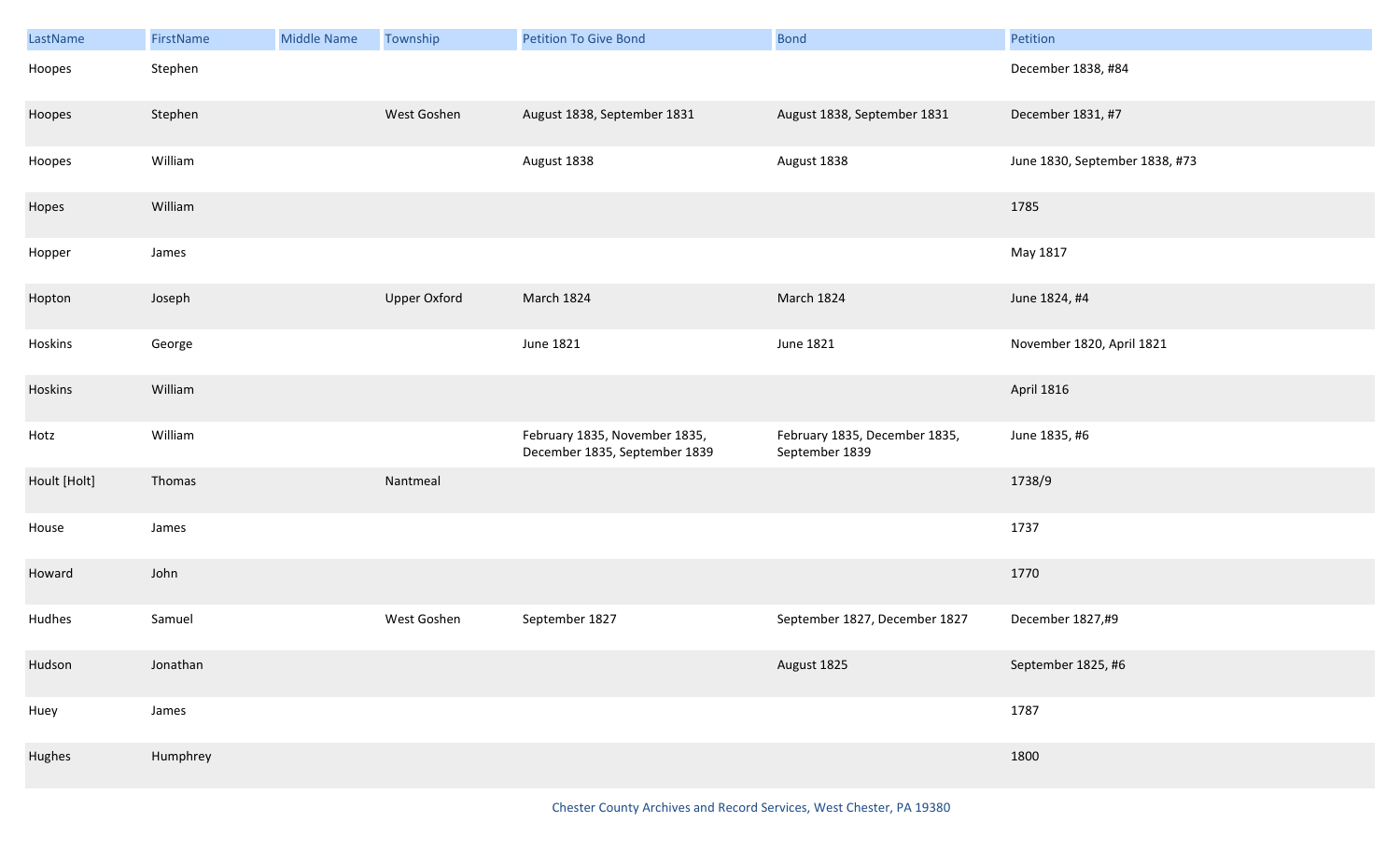| LastName   | FirstName        | <b>Middle Name</b> | Township            | <b>Petition To Give Bond</b> | <b>Bond</b>   | Petition            |
|------------|------------------|--------------------|---------------------|------------------------------|---------------|---------------------|
| Hughes     | John             |                    |                     |                              |               | 1745/6              |
| Hughes     | Martin           |                    |                     |                              |               | 1794                |
| Hughes     | Matthew [Mathew] |                    |                     |                              |               | 1751                |
| Hughes     | Samuel           |                    |                     |                              |               | September 1839, #6  |
| Hughston   | Aaron            | <b>B.</b>          | Schuylkill          |                              |               | March 1839, #97     |
| Humes      | James            |                    |                     |                              |               | June 1825 #12       |
| Humes      | Samuel           |                    |                     |                              | October 1820  | October 1820        |
| Hummel     | John             |                    | East Nantmeal       | May 1826                     | June 1826     | September 1826, #21 |
| Humphreys  | James            |                    |                     | <b>July 1834</b>             | July 1834     | September 1834, #9  |
| Hunn       | Stephen          |                    |                     |                              |               | March 1836, #5      |
| Hunt       | William          |                    |                     |                              |               | 1768                |
| Husbands   | Robert           |                    |                     |                              |               | 1755                |
| Husted     | Daniel           |                    | <b>West Chester</b> | December 1832                | December 1832 | March 1833, #5      |
| Huston     | John             |                    |                     | 1841                         | November 1841 | March 1842, #111    |
| Hutchinson | James            |                    |                     | August 1839                  | August 1839   | September 1837, #47 |
| Hutton     | Isaac            |                    |                     |                              |               | November 1806       |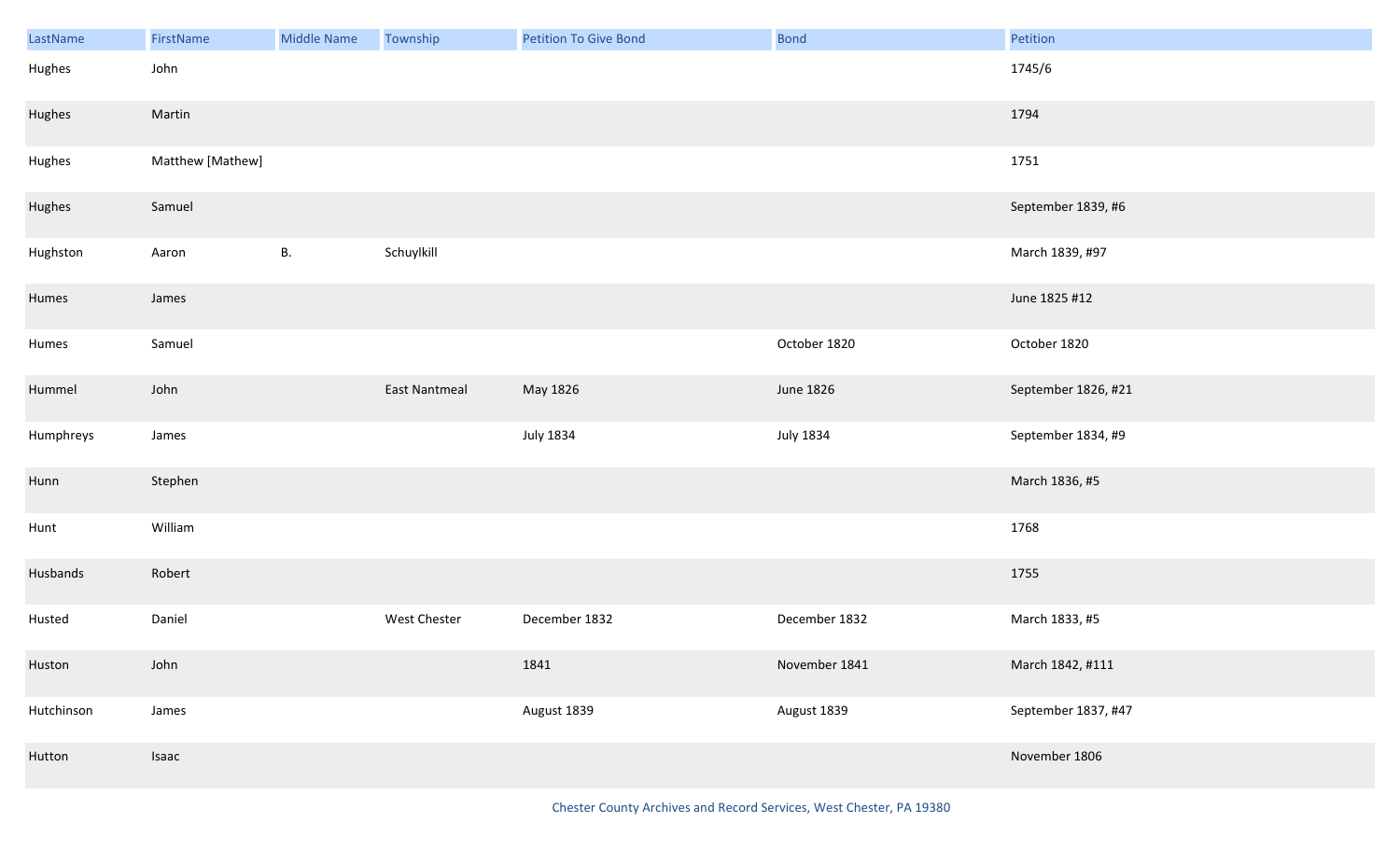| LastName  | FirstName | <b>Middle Name</b> | Township             | <b>Petition To Give Bond</b> | <b>Bond</b>            | Petition                                       |
|-----------|-----------|--------------------|----------------------|------------------------------|------------------------|------------------------------------------------|
| Huzzard   | Isaac     |                    |                      | May 1833                     | May 1837               |                                                |
| Hyleman   | Leonard   |                    | Union [Berks County] |                              |                        | 1782                                           |
| Hyson     | Henry     |                    |                      |                              |                        | 1796                                           |
| Iddings   | Lewis     |                    | West Chester         | January 1827                 | January 1827           | March 1827, #1                                 |
| Ingelhart | George    |                    |                      | May 1840                     |                        | June 1840, #39                                 |
| Ingram    | Benjamin  | H.                 | West Chester         | July 1826, August 1826       | July 1826, August 1826 | September 1826, #7                             |
| Ingram    | John      |                    |                      |                              |                        | 1766                                           |
| Ingram    | John      |                    | West Chester         | December 1832                | June 1833              | March 1833, #4, June 1833, September 1833, #10 |
| Ingram    | Lathem    |                    | East Bradford        |                              | November 1820          | November 1820                                  |
| Irwin     | Nathaniel |                    |                      |                              |                        | 1800                                           |
| Irwin     | William   |                    |                      | December 1840                | December 1840          | March 1841, #67                                |
| Jack      | Robert    |                    |                      |                              |                        | 1764                                           |
| Jackson   | Henry     |                    |                      |                              |                        | 1748                                           |
| Jackson   | John      |                    |                      |                              |                        | 1800                                           |
| Jackson   | John      |                    |                      |                              |                        | 1740/1                                         |
| Jackson   | Joseph    |                    | West Bradford        | <b>July 1829</b>             | <b>July 1829</b>       | September 1829, #19                            |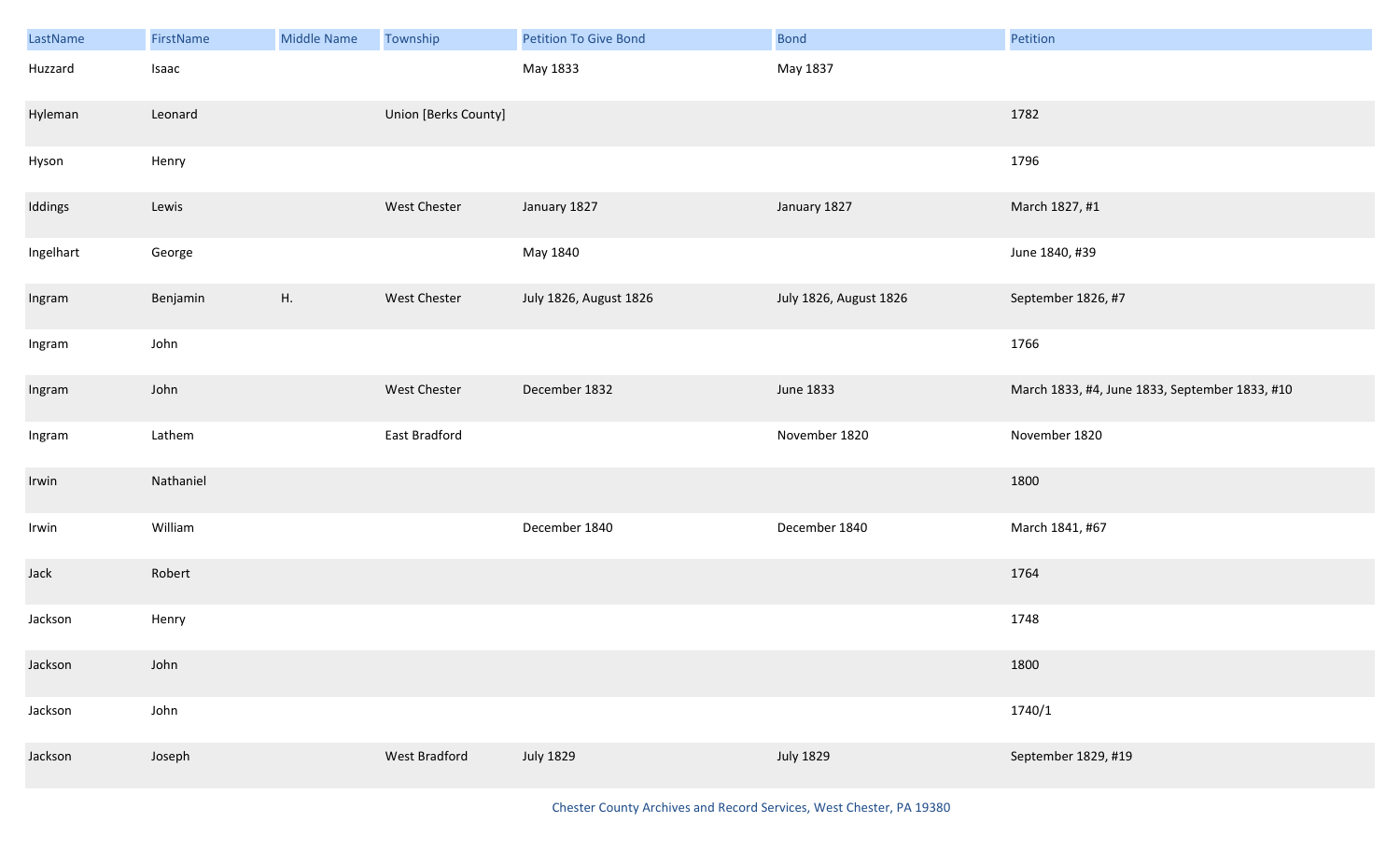| LastName | FirstName | <b>Middle Name</b> | Township     | <b>Petition To Give Bond</b>                | <b>Bond</b>                                       | Petition                                                             |
|----------|-----------|--------------------|--------------|---------------------------------------------|---------------------------------------------------|----------------------------------------------------------------------|
| Jackson  | Samuel    |                    | West Chester |                                             | January - February 1821, February 1821 April 1821 |                                                                      |
| Jackson  | Tacey     |                    | Londonderry  |                                             |                                                   | 1799-1803                                                            |
| Jackson  | Thomas    |                    |              | October 1831                                | October 1831                                      | December 1831, #17                                                   |
| Jackson  | William   |                    |              | November 1838                               | November 1838                                     | December 1838, #85                                                   |
| Jacob    | George    |                    |              |                                             |                                                   | 1767                                                                 |
| Jacob    | James     |                    | Uwchlan      |                                             |                                                   | December 1834, #25                                                   |
| James    | Enoch     |                    |              |                                             |                                                   | 1773                                                                 |
| James    | Isaac     |                    |              |                                             |                                                   | May 1809                                                             |
| Jammison | Perry     |                    | Kennett      | <b>July 1836</b>                            | <b>July 1836</b>                                  | September 1836, #5                                                   |
| Jaquet   | Samuel    |                    |              |                                             |                                                   | September 1838, #74                                                  |
| Jefferis | George    |                    |              |                                             |                                                   | March 1849, #21                                                      |
| Jefferis | James     |                    |              |                                             |                                                   | December 1840, #54                                                   |
| Jefferis | James     |                    | West Goshen  | August 1826                                 | August 1826                                       | December 1826, #10                                                   |
| Jefferis | James     | <b>B.</b>          | Pikeland     | December 1831, October 1833, August<br>1840 |                                                   | March 1829, #5, June 1829, #13, March 1832, #3, December<br>1833, #5 |
| Jefferis | Joseph    |                    | Sadsbury     |                                             |                                                   | June 1823                                                            |
| Jefferis | Taylor    |                    |              |                                             |                                                   | November 1834                                                        |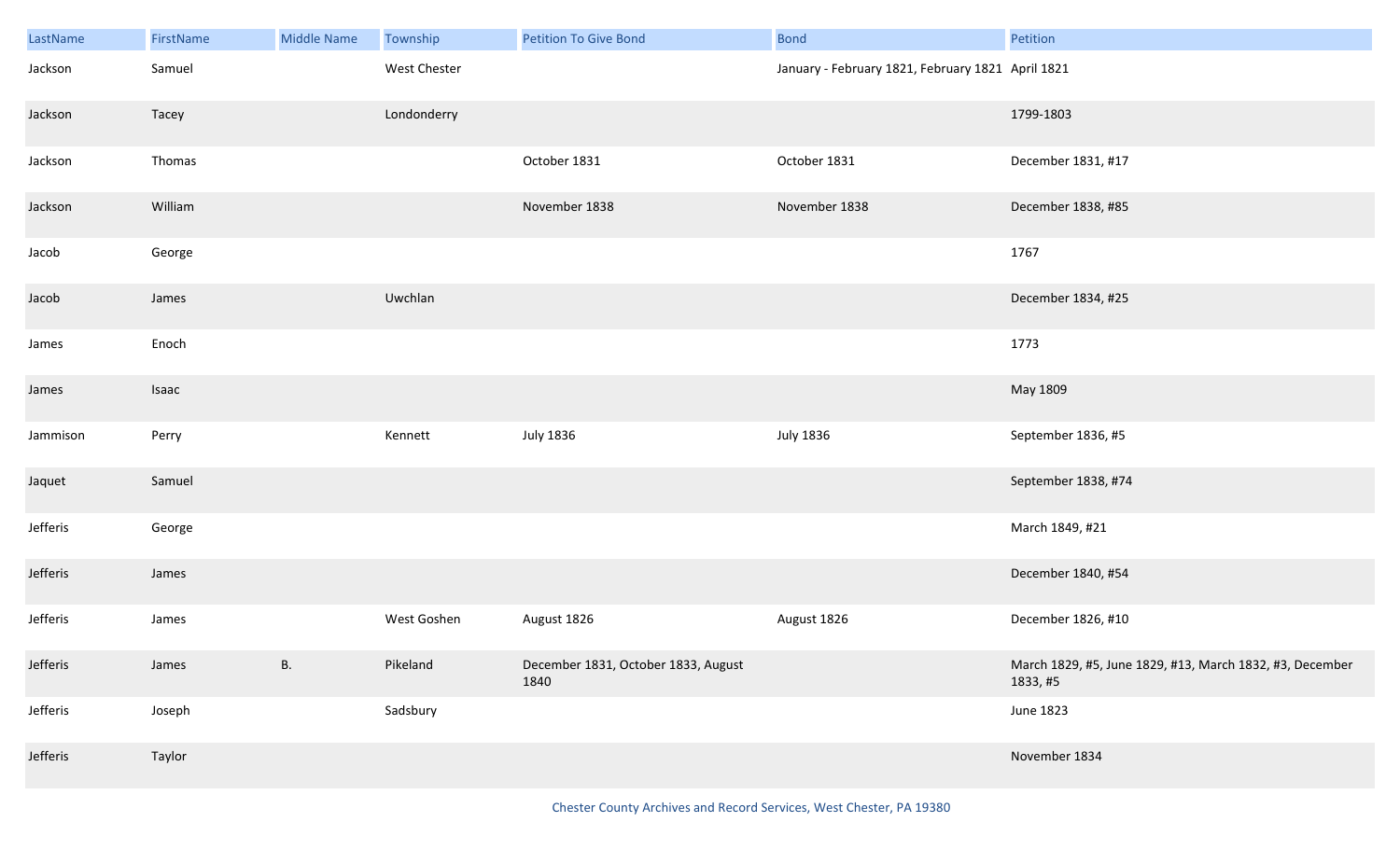| LastName | FirstName | <b>Middle Name</b> | Township     | Petition To Give Bond | <b>Bond</b>   | Petition            |
|----------|-----------|--------------------|--------------|-----------------------|---------------|---------------------|
| Jefferis | Thomas    |                    | West Goshen  | August 1826           | August 1826   | December 1826, #11  |
| Jefferis | Thomas    |                    | West Chester | May 1832              | May 1832      | June 1832, #7       |
| Jenkins  | Elias     |                    | Coventry     |                       | June 1821     | September 1821      |
| Jenkins  | Jehu      |                    |              |                       |               | 1767                |
| Jenkins  | Jonathan  |                    |              | March 1836            | March 1836    | June 1836, #4       |
| Jenkins  | Joseph    |                    |              |                       |               | 1767                |
| Jenkins  | Thomas    |                    |              |                       |               | 1783                |
| Jester   | Vincent   |                    |              |                       |               | September 1821      |
| Job      | William   |                    |              |                       |               | March 1823          |
| Job      | William   |                    |              | June 1828             | June 1828     | September 1828, #32 |
| John     | Daniel    |                    |              |                       |               | 1776                |
| John     | David     |                    |              |                       |               | June 1824, #11      |
| John     | Edwin     |                    |              |                       | April 1860    | April 1860, #44     |
| John     | James     |                    |              |                       |               | 1753                |
| John     | John      |                    |              |                       |               | 1785                |
| John     | Joseph    |                    |              | November 1827         | November 1827 | March 1828, #11     |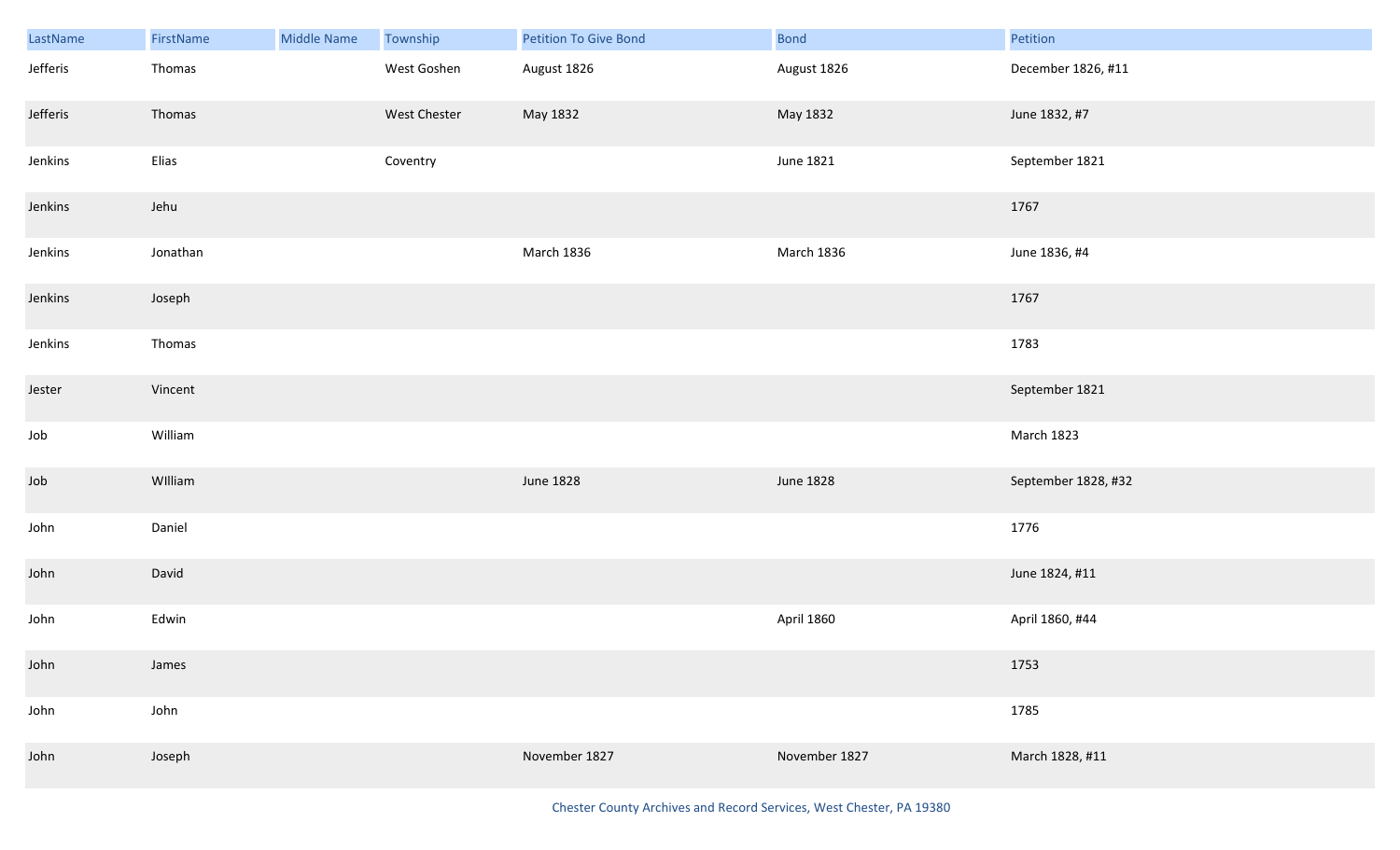| LastName | FirstName | Middle Name | Township             | <b>Petition To Give Bond</b> | Bond          | Petition            |
|----------|-----------|-------------|----------------------|------------------------------|---------------|---------------------|
| John     | Philip    |             |                      |                              |               | 1787                |
| John     | Thomas    |             |                      |                              |               | March 1830, #9      |
| Johnson  | George    |             |                      |                              |               | February 1824       |
| Johnson  | Isaac     |             |                      |                              |               | November 17, 1862   |
| Johnson  | James     |             |                      |                              |               | September 1842, #18 |
| Johnson  | Mahlon    |             |                      | December 1841                | December 1841 | March 1842, #113    |
| Johnson  | Peter     |             | <b>East Nantmeal</b> |                              |               | 1767-1768           |
| Johnson  | Richard   |             |                      | October 1828                 | October 1828  | December 1828,#39   |
| Johnson  | Robert    |             |                      |                              |               | December 1835, #7   |
| Johnson  | Robert    |             |                      |                              |               | 1786                |
| Johnson  | Samuel    |             | East Bradford        |                              |               | February 1851, #29  |
| Johnson  | Samuel    |             |                      |                              |               | December 1837, #55  |
| Johnson  | Samuel    |             |                      | October 1837                 | October 1837  | June 1824, #18      |
| Johnson  | Thomas    |             | Birmingham           |                              |               | 1797                |
| Johnson  | Thomas    |             |                      |                              |               | 1790                |
| Johnston | Adam      |             |                      |                              |               | <b>March 1810</b>   |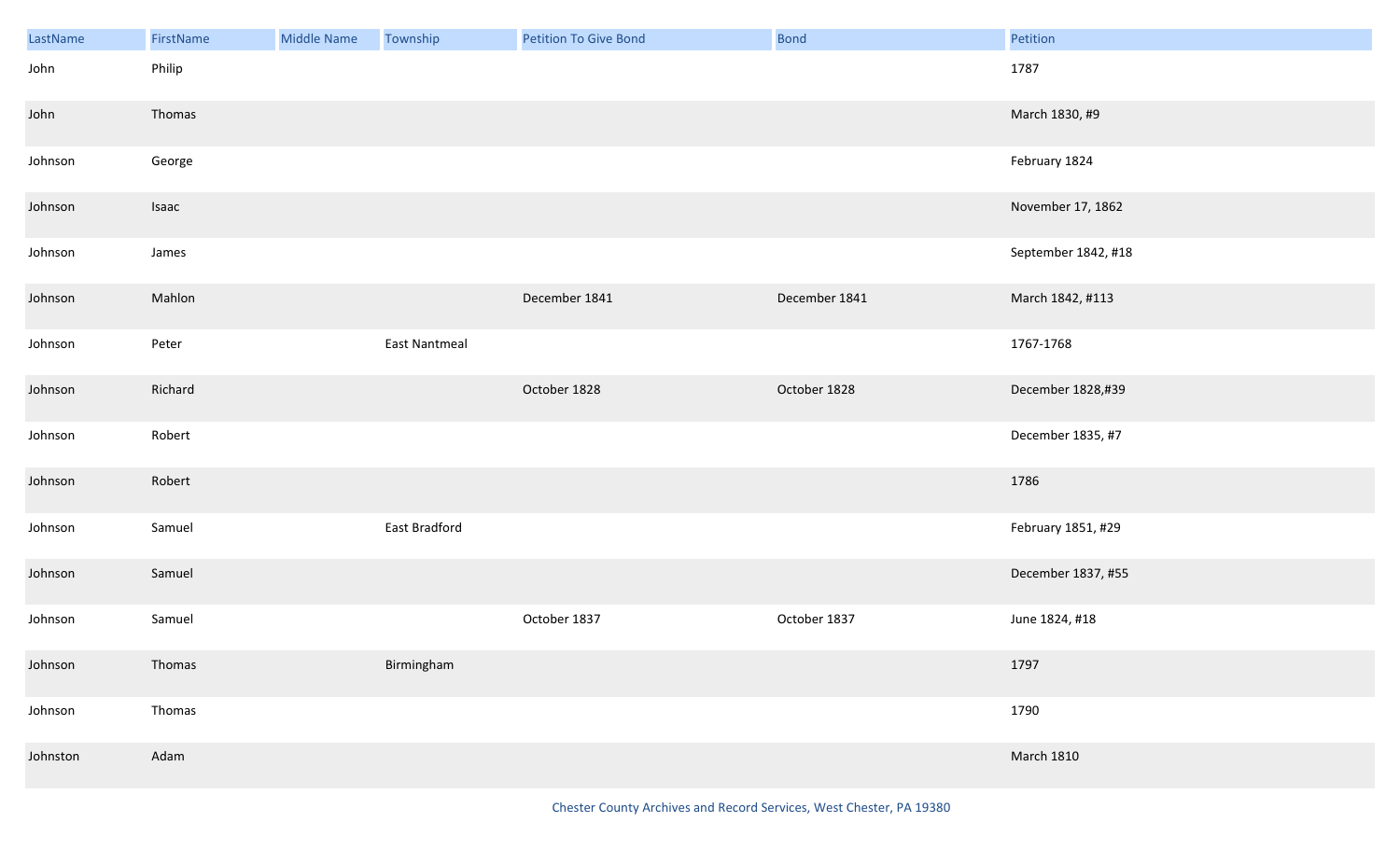| LastName           | FirstName | <b>Middle Name</b> | Township        | Petition To Give Bond | Bond           | Petition            |
|--------------------|-----------|--------------------|-----------------|-----------------------|----------------|---------------------|
| Johnston           | Charles   |                    |                 |                       |                | May 1809            |
| Johnston           | John      |                    |                 |                       | 1791           |                     |
| Johnston [Johnson] | Reuben    |                    |                 | August 1828           | August 1828    | September 1828, #26 |
| Jones              | George    | W.                 | East Nottingham | September 1828        | September 1828 | December 1828, #40  |
| Jones              | Jacob     |                    |                 |                       |                | March 1841, #66     |
| Jones              | James     |                    |                 |                       |                | 1800                |
| Jones              | John      |                    | East Whiteland  |                       |                | February 1821       |
| Jones              | John      |                    |                 |                       |                | December 1836, #22  |
| Jones              | John      |                    |                 |                       |                | 1768                |
| Jones              | John      |                    |                 |                       |                | 1758                |
| Jones              | John      |                    |                 |                       |                | 1742                |
| Jones              | John      |                    |                 |                       |                | 1737                |
| Jones              | John      |                    |                 |                       |                | 1727                |
| Jones              | Joseph    | M.                 | East Bradford   | May 1831              | May 1831       | September 1831, #1  |
| Jones              | Ress      |                    |                 |                       |                | 1749                |
| Jones              | Spicer    |                    |                 |                       |                | October 1820        |

Chester County Archives and Record Services, West Chester, PA 19380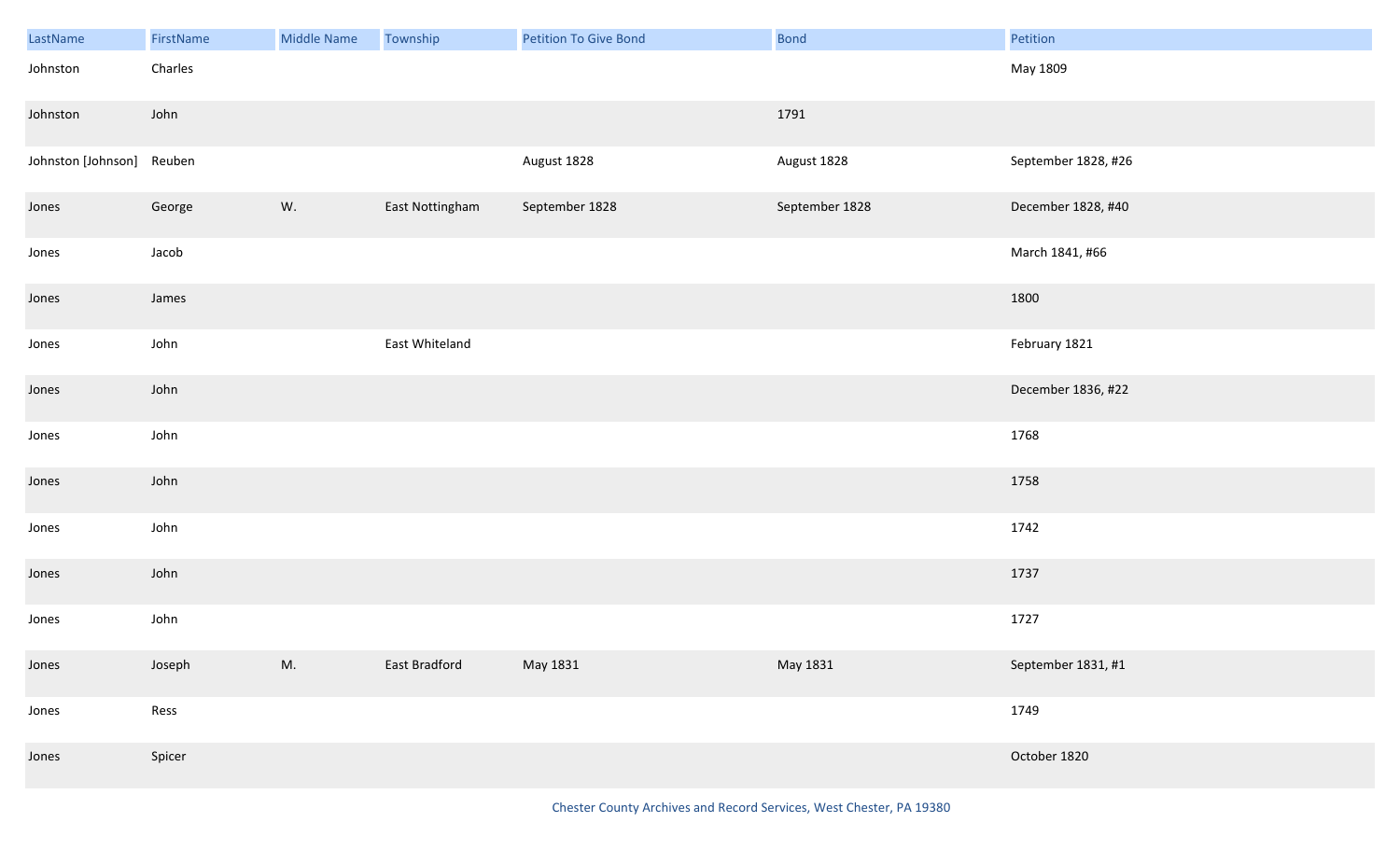| LastName                      | FirstName | <b>Middle Name</b> | Township     | <b>Petition To Give Bond</b> | <b>Bond</b>              | Petition                      |
|-------------------------------|-----------|--------------------|--------------|------------------------------|--------------------------|-------------------------------|
| Jones                         | Thomas    |                    |              |                              | October 1820             | October 1820                  |
| Jones                         | Thomas    |                    |              |                              |                          | November 1819                 |
| Jones                         | Thomas    |                    | West Chester | February 1823, July 1823     | February 1823, July 1823 | February 1823, September 1823 |
| Jones                         | Thomas    |                    | Willistown   | September 1833               | September 1833           | December 1833, #11            |
| Jones                         | William   |                    | Westtown     | February 1828                | February 1828            | March 1828, #12               |
| Jordan                        | William   |                    |              |                              |                          | March 1835, #14               |
| Jordan                        | Wm.       |                    |              | August 1840                  | August 1840              |                               |
| Jordan<br>[see:Gorden, Jacob] | Jacob     |                    |              |                              |                          |                               |
| Jordon                        | James     |                    |              |                              |                          | 1754                          |
| Junkin                        | Samuel    |                    |              |                              |                          | 1786                          |
| Keasley [Kesley]              | Valentine |                    |              |                              |                          | 1787                          |
| Keech                         | Job       |                    |              | September 1841               | September 1841           | 1841, #101                    |
| Keech                         | Moses     |                    |              | <b>July 1835</b>             | <b>July 1835</b>         | September 1835, #11           |
| Keegan                        | Bryan     |                    |              |                              |                          | 1742                          |
| Keely                         | John      |                    |              |                              | <b>March 1810</b>        | <b>March 1810</b>             |
| Keely                         | Mathias   |                    |              | September 1836               |                          | December 1836                 |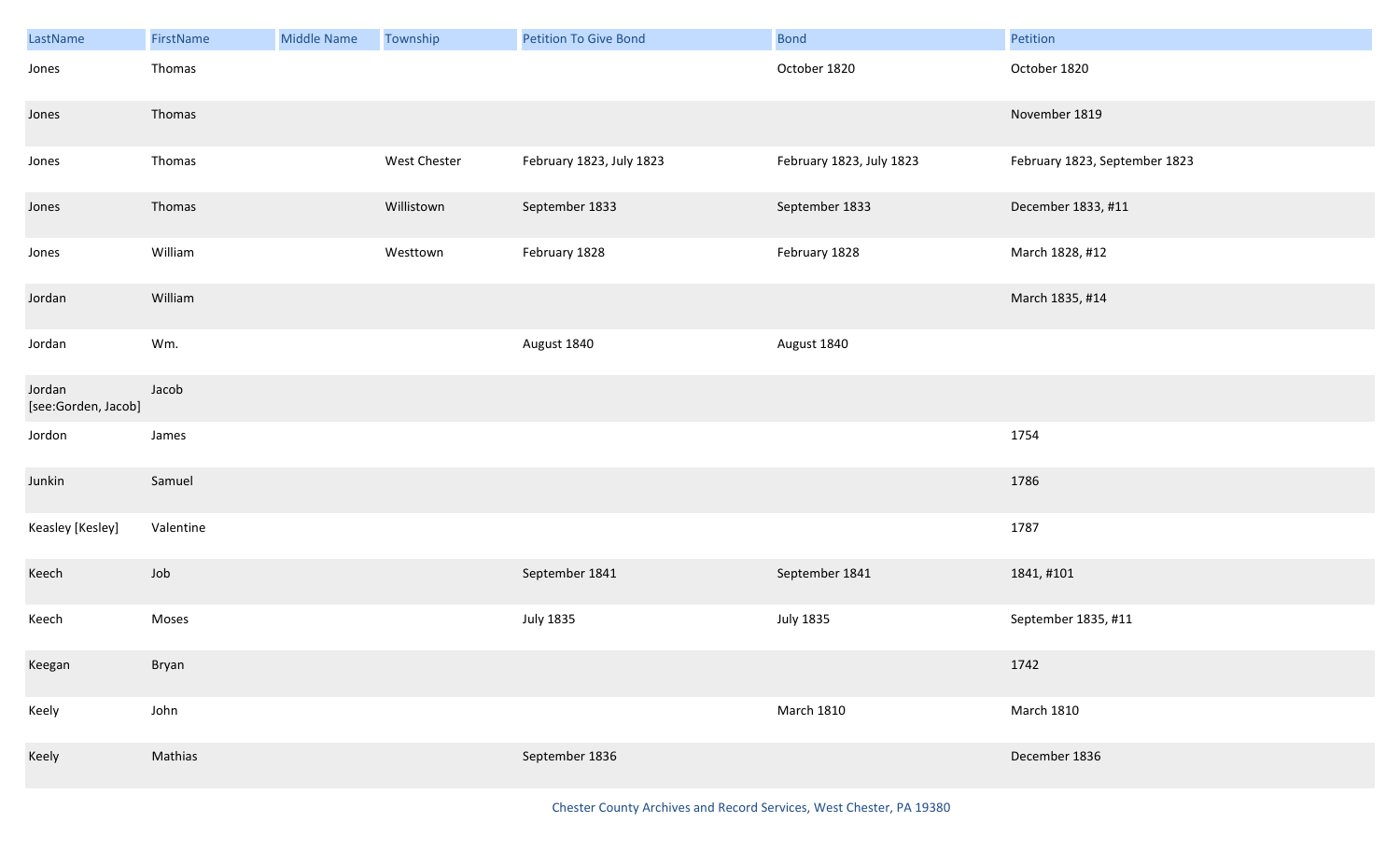| LastName | FirstName | <b>Middle Name</b> | Township   | <b>Petition To Give Bond</b> | <b>Bond</b>                 | Petition            |
|----------|-----------|--------------------|------------|------------------------------|-----------------------------|---------------------|
| Keiter   | Henry     |                    |            | February 1837                | February 1837               | March 1837, #33     |
| Keiter   | Sebastian |                    |            | June 1842                    | June 1842                   | September 1842, #4  |
| Kell     | John      |                    |            |                              |                             | 1792                |
| Kelley   | George    |                    |            |                              |                             | 1797                |
| Kelly    | William   |                    |            | September 1838, August 1838  | September 1838, August 1838 | December 1838, #86  |
| Kelty    | Patrick   |                    |            |                              |                             | 1748-1749           |
| Kelty    | Thomas    |                    |            | September 1841               | September 1841              | December 1841, #102 |
| Kendig   | John      |                    |            | November 1840                | November 1840               | March 1841, #68     |
| Kennedy  | Alexander |                    |            | May 1836                     | May 1836                    | September 1836, #6  |
| Kennedy  | Alexander |                    | Honeybrook | November 1828                | November 1828               | December 1828, #42  |
| Kennedy  | James     |                    |            |                              |                             | January 1820        |
| Kennedy  | John      |                    |            |                              |                             | March 1847, #17     |
| Kennedy  | Robert    |                    |            | May 1838                     | May 1838                    | June 1838, #70      |
| Kerlin   | Davis     |                    |            |                              |                             | 1788                |
| Kerney   | Levin     |                    |            | August 1824                  | August 1824                 | September 1824      |
| Keys     | John      |                    | Vincent    |                              | June 1825                   |                     |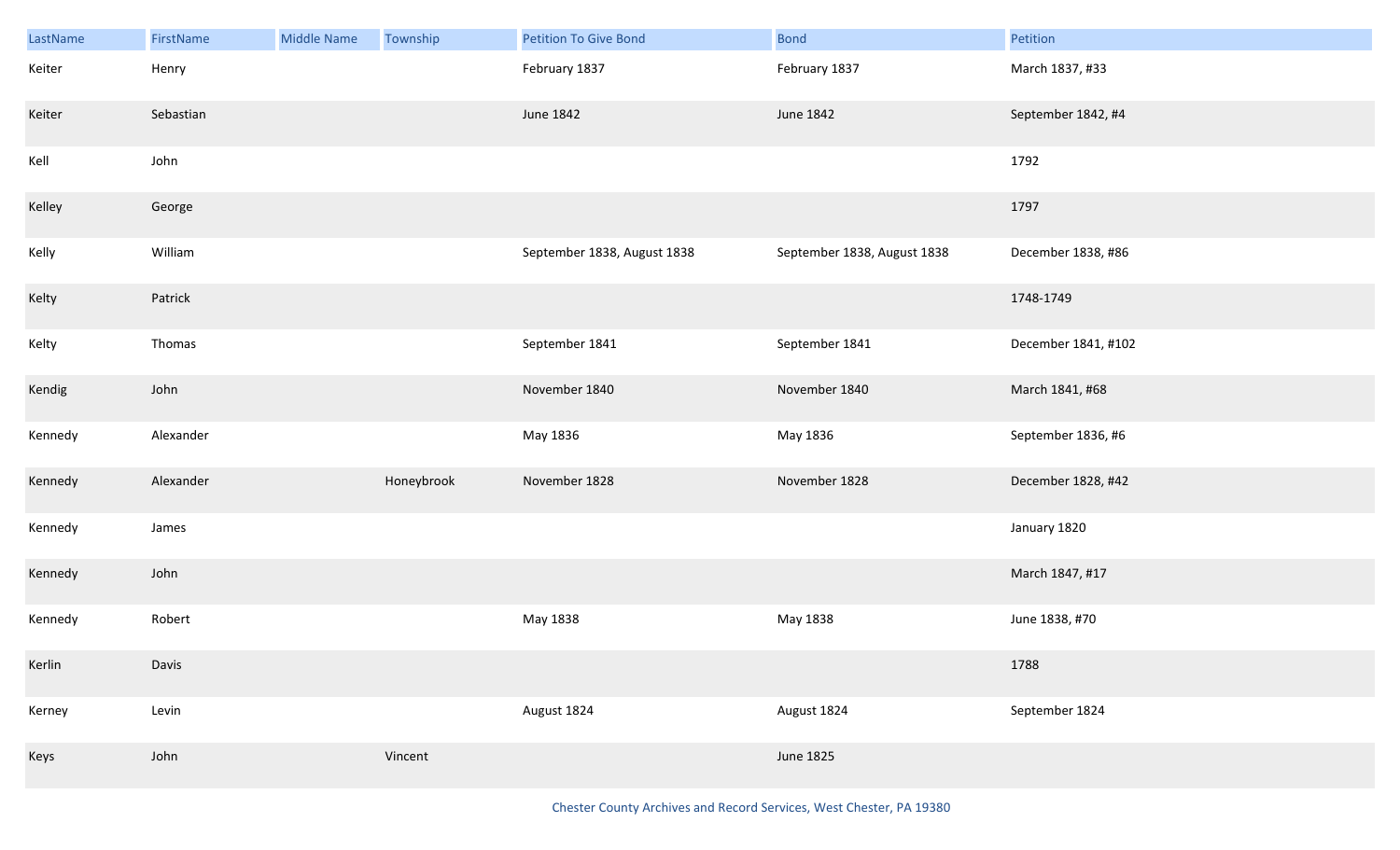| LastName     | FirstName | <b>Middle Name</b> | Township        | <b>Petition To Give Bond</b> | <b>Bond</b>            | Petition                                 |
|--------------|-----------|--------------------|-----------------|------------------------------|------------------------|------------------------------------------|
| Kibler       | Christian |                    |                 |                              | September 1840         | December 1840, #58                       |
| Kidney       | James     |                    |                 |                              |                        | <b>April 1811</b>                        |
| Kilpatrick   | James     |                    |                 |                              |                        | November 1805                            |
| Kimber       | Emmor     |                    | Pikeland        | <b>June 1825</b>             | June 1825              | September 1825, #10, September 1825, #19 |
| King         | Eli       |                    |                 |                              | November 1820          | November 1820                            |
| King         | Eli       |                    |                 |                              | August 1809            | August 1809                              |
| King         | Joshua    |                    |                 |                              |                        | June 1819                                |
| King         | Temple    |                    | East Nantmeal   | December 1824                | December 1824          |                                          |
| Kinley       | Samuel    | ${\mathsf W}$      |                 |                              | January - February1821 |                                          |
| Kinner       | John      |                    |                 |                              |                        | June 1833, #20                           |
| Kirby        | John      |                    |                 |                              |                        | June 1802                                |
| Kirby        | Nicholas  |                    | Schuylkill      |                              |                        | March 1839, #98                          |
| Kirgan       | Hugh      |                    |                 |                              |                        | 1768                                     |
| Kirgan       | William   |                    |                 |                              |                        | 1775                                     |
| Kirk         | George    | W.                 | East Nottingham | November 1824                | November 1824          | March 1825, #9                           |
| Kirk [Kirck] | James     |                    |                 |                              |                        | 1742                                     |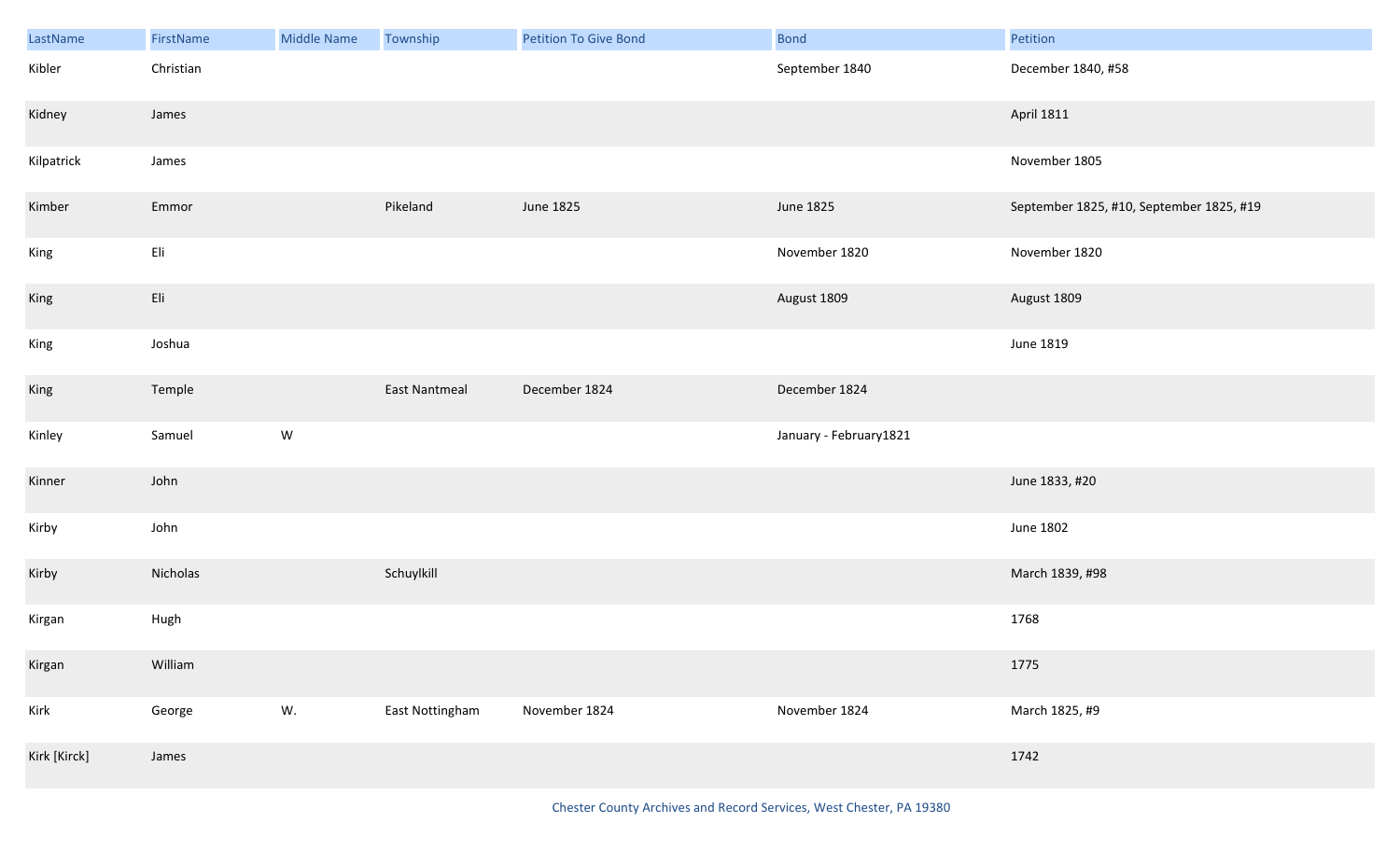| LastName        | FirstName       | <b>Middle Name</b> | Township            | <b>Petition To Give Bond</b> | <b>Bond</b>      | Petition                       |
|-----------------|-----------------|--------------------|---------------------|------------------------------|------------------|--------------------------------|
| Kirkpatrick     | Andrew          |                    |                     | <b>July 1832</b>             | <b>July 1832</b> | September 1832, #3             |
| Kirkpatrick     | William         |                    |                     |                              |                  | 1797                           |
| Kithcart        | Robert          |                    |                     |                              |                  | 1786                           |
| Kitselman       | Jacob           |                    | West Goshen         | January 1830                 | January 1830     | March 1830, #3                 |
| Kline           | John            |                    |                     | <b>July 1833</b>             |                  | September 1833, #12            |
| Kloz            | Theophilis      |                    | Philadelphia        | May 1840                     | May 1840         | September 1840, #51            |
| Kneeland        | Joseph          |                    | Schuylkill          |                              |                  | September 1841, #89            |
| Kneeland        | Joseph          | H.                 |                     | October 1831                 | October 1831     | December 1831, #6              |
| Knight          | Azer            |                    | Londonderry         |                              | <b>July 1821</b> | September 1821                 |
| Knight          | John            |                    | Brandywine          | August 1823                  | August 1823      | November 1823                  |
| Knows           | Joseph          |                    | <b>Upper Oxford</b> | May 1840                     | May 1840         | June 1840, #40, June 1843, #12 |
| Koplin [Coplin] | Samuel          |                    |                     | January 1826                 | January 1826     | March 1826, #3                 |
| Kungle          | William         |                    | Easttown            |                              | <b>July 1821</b> | September 1821, December 1821  |
| Kurtz           | Israll          |                    | Brandywine          | November 1836                | November 1836    | March 1836, #29                |
| Lacritte        | Lewis           |                    |                     |                              |                  | August 1834                    |
| Lahness         | Ludwig [Ludwic] |                    | Uwchlan             | <b>July 1829</b>             | <b>July 1829</b> | September 1829, #33            |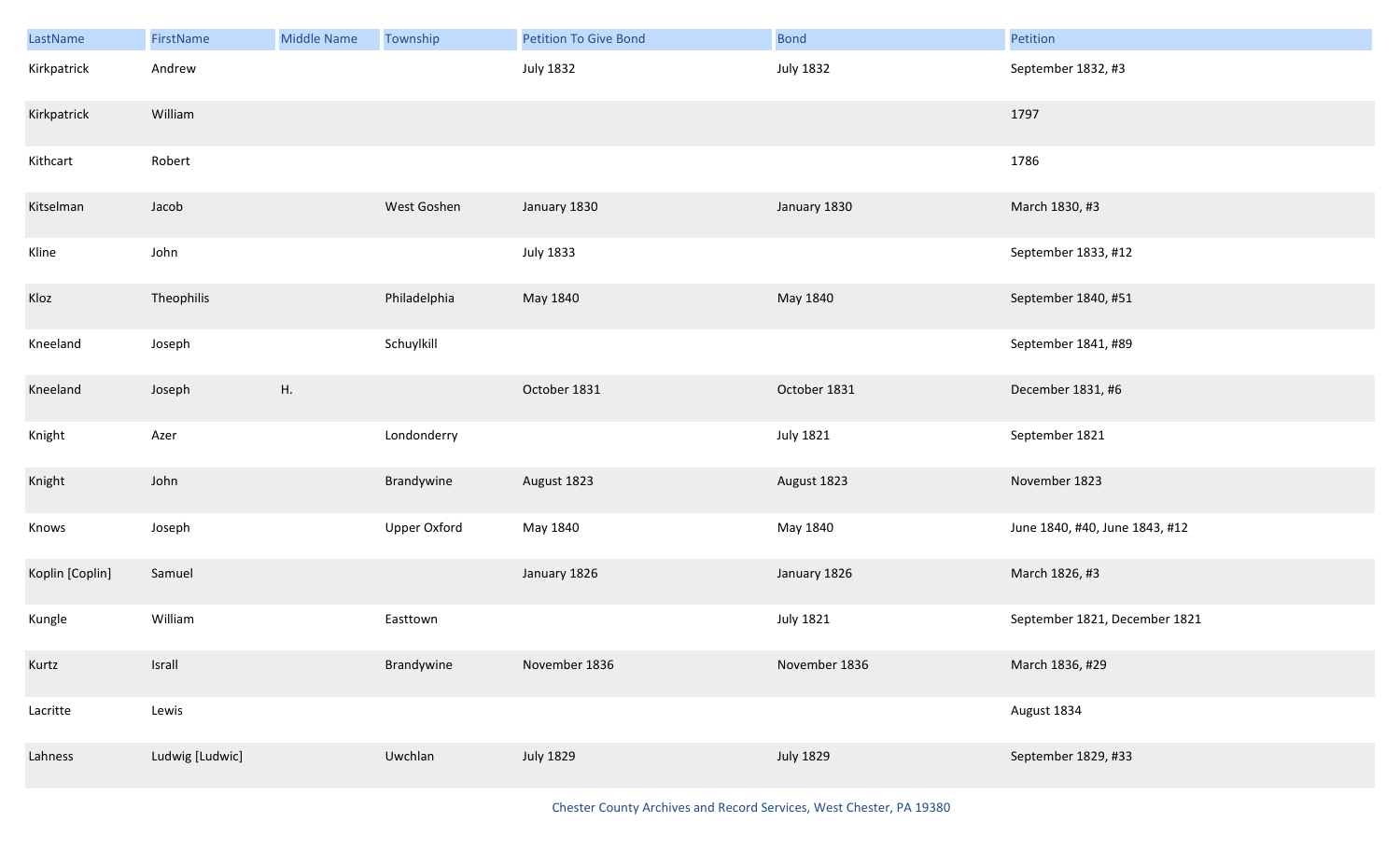| LastName           | FirstName | <b>Middle Name</b> | Township         | <b>Petition To Give Bond</b> | Bond             | Petition                      |
|--------------------|-----------|--------------------|------------------|------------------------------|------------------|-------------------------------|
| Laller             | William   |                    | East Marlborough |                              |                  | April 1804                    |
| Lamborne           | William   |                    | Newlin           | <b>July 1834</b>             | July 1834        | September 1834, #15           |
| Laminick           | Jacob     |                    |                  |                              |                  | 1745/6                        |
| Langhley           | Stephen   |                    |                  |                              |                  | <b>April 1816</b>             |
| Lapp               | Abraham   |                    |                  | October 1836                 |                  |                               |
| Lary               | David     |                    |                  | <b>July 1836</b>             | <b>July 1836</b> | September 1836, #8            |
| Laverty [Lafferty] | Edward    |                    |                  |                              |                  | 1798                          |
| Lawrence           | Edward    |                    |                  |                              |                  | 1768                          |
| Lawrence           | Frederick |                    |                  |                              |                  | 1768                          |
| Lawrence           | Isaac     |                    | West Bradford    |                              |                  | June 1824, #19                |
| Lawrence           | John      |                    | Charlestown      |                              |                  | December 1824                 |
| Laws               | Benjamin  |                    | West Bradford    | December 1833                | December 1833    | March 1834, #2                |
| Layport            | Thomas    |                    |                  | <b>July 1838</b>             | <b>July 1838</b> | September 1838, #75           |
| Leatham            | Andrew    |                    |                  |                              |                  | 1743                          |
| Lee                | Alfred    | G.                 | East Whiteland   |                              |                  | March 1825, #13               |
| Lee                | Jesse     |                    | West Chester     | September 1823               | September 1823   | December 1823, September 1824 |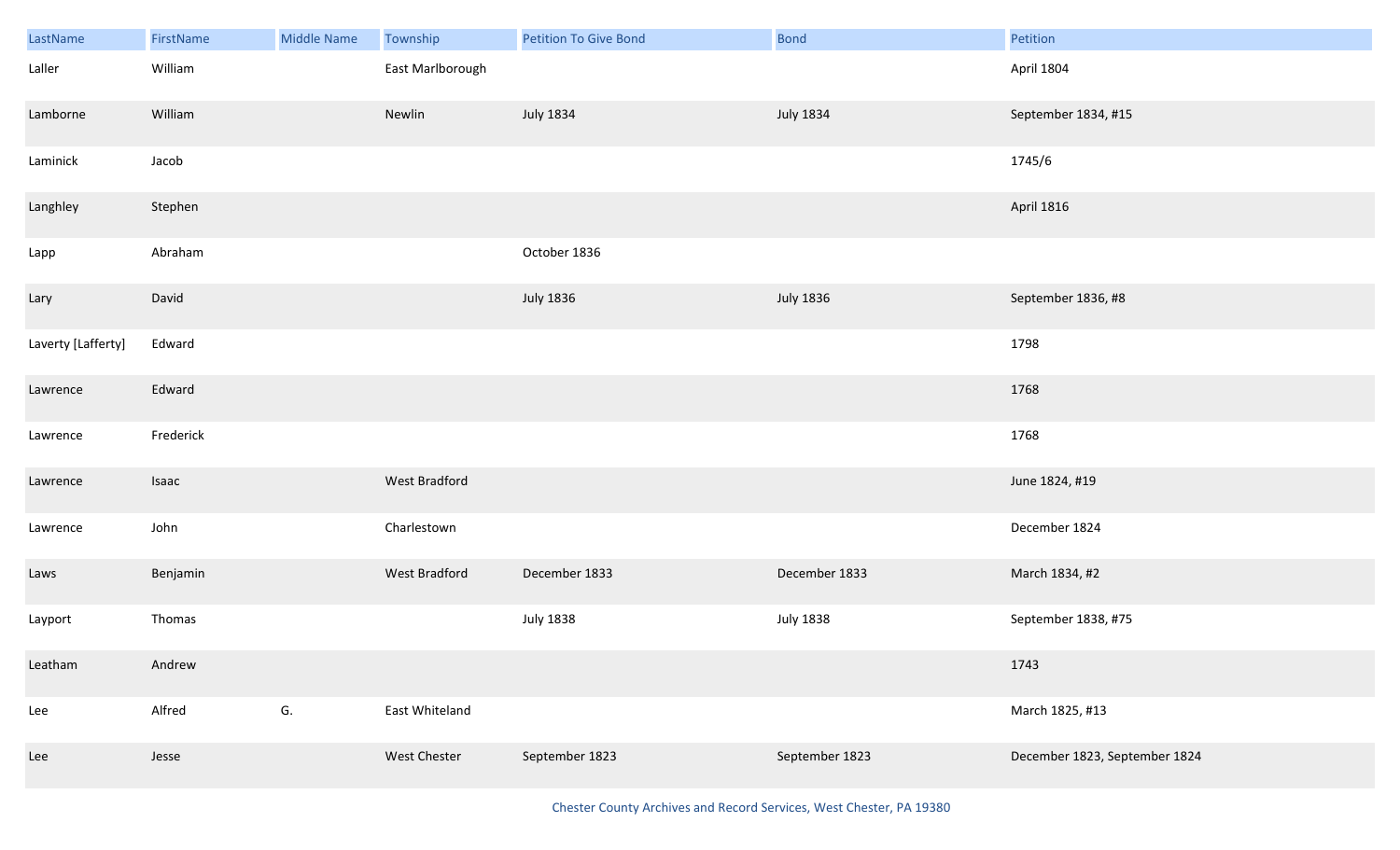| LastName            | FirstName | <b>Middle Name</b> | Township        | <b>Petition To Give Bond</b> | Bond          | Petition                    |
|---------------------|-----------|--------------------|-----------------|------------------------------|---------------|-----------------------------|
| Lee                 | Julia     |                    |                 |                              |               | September 1824              |
| Leech               | Joseph    |                    |                 |                              |               | May 1801                    |
| Leeson              | Ann       |                    |                 |                              |               | 1767                        |
| Lefever             | Daniel    |                    |                 | October 1836                 | October 1836  |                             |
| Lemon               | William   |                    |                 | February 1826                | February 1826 | March 1826, #14             |
| Lenox               | Thomas    |                    |                 |                              |               | 1753                        |
| Leonard             | Benjamin  |                    |                 |                              |               | 1794                        |
| Leonard             | Joseph    |                    |                 |                              |               | September 1823              |
| Leonard             | Lewis     |                    | East Marborough | May 1825                     | May 1825      | June 1825, #11              |
| LeTelier            | John      |                    |                 |                              |               | 1799                        |
| Lewellyn [Lewellin] | David     |                    |                 | October 1826                 | October 1826  |                             |
| Lewis               | Absalom   |                    |                 |                              |               | September 1802, August 1806 |
| Lewis               | Charles   | L.                 | Tredyffrin      |                              |               | September 1833, #11         |
| Lewis               | David     |                    |                 |                              |               | 1797                        |
| Lewis               | Evan      |                    | Philadelphia    | February 1831                |               | June 1831, #1               |
| Lewis               | Jacob     |                    | East Whiteland  | March 1822                   | March 1822    | April 1822                  |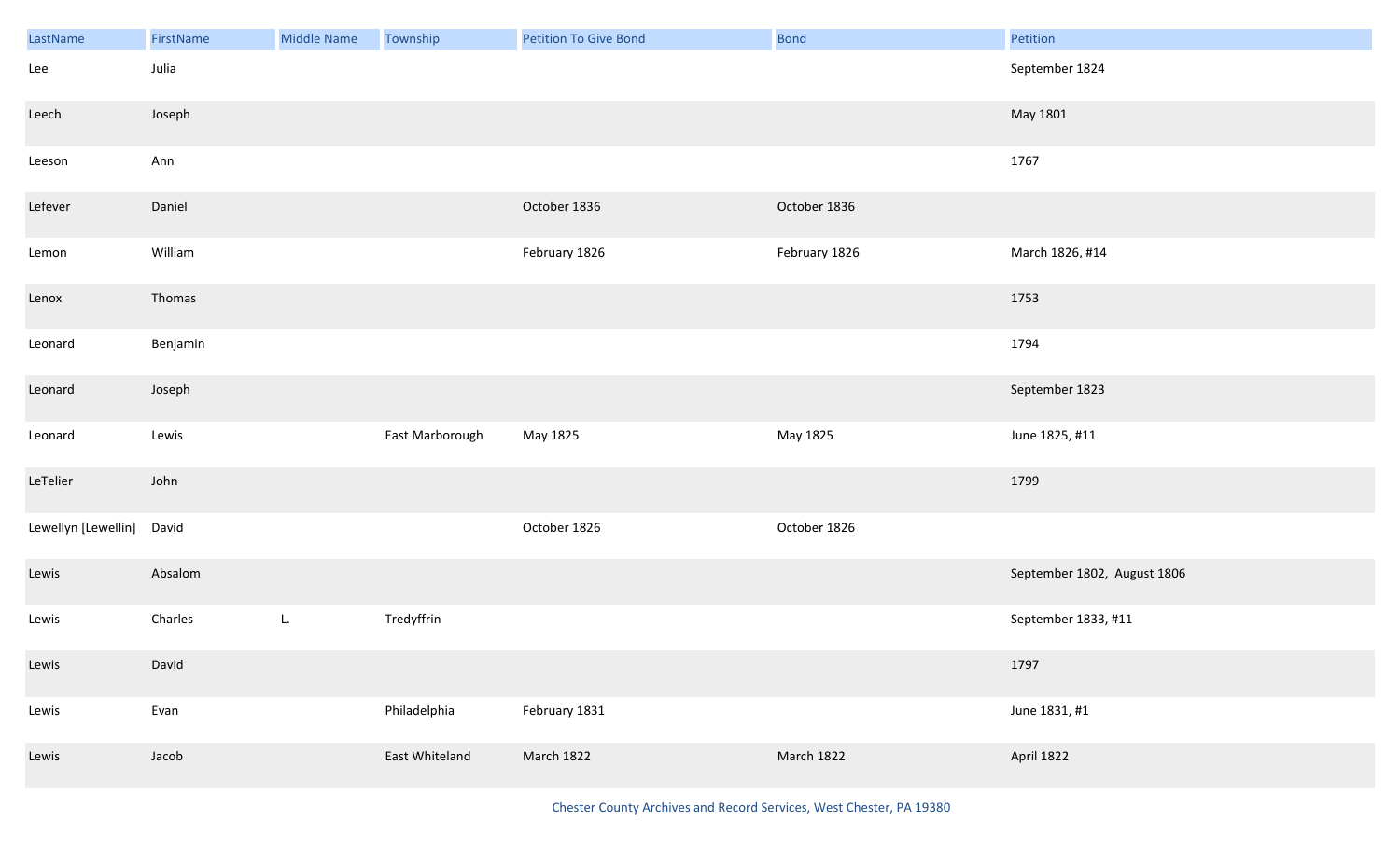| LastName         | FirstName | <b>Middle Name</b> | Township             | <b>Petition To Give Bond</b> | <b>Bond</b>              | Petition            |
|------------------|-----------|--------------------|----------------------|------------------------------|--------------------------|---------------------|
| Lewis            | John      |                    |                      |                              |                          | December 1831, #3   |
| Lewis            | Phineas   |                    | West Bradford        | October 1824                 | October 1824             | December 1824       |
| Lewis            | Thomas    |                    |                      |                              |                          | <b>July 1811</b>    |
| Lewis            | William   |                    | Darby/Haverford      |                              |                          | 1792                |
| Liggett [Leggit] | Caleb     |                    | West Nantmeal        |                              | May 1825                 | June 1825, #1       |
| Lilley           | Ellis     |                    | West Fallowfield     | <b>July 1839</b>             | <b>July 1839</b>         | September 1839, #7  |
| Lilley           | Thomas    |                    | Newlin               | August 1830                  | August 1830              | December 1830, #4   |
| Lilly [Lilley]   | Walter    |                    |                      |                              |                          | August 1806         |
| Lincoln          | Thomas    |                    | West Fallowfield     | June 1821                    | June 1821                | September 1821      |
| Lindley          | Thomas    |                    |                      | June 1840                    |                          | September 1840, #52 |
| Lindsay          | Jacob     |                    |                      |                              |                          | 1769/1770           |
| Lindsay          | James     |                    | Sadsbury             | August 1837                  | August 1837              | December 1837, #51  |
| Lindsay          | Robert    |                    |                      |                              |                          | 1786                |
| Lindsay          | Thomas    |                    |                      |                              |                          | 1775                |
| Linvill          | Joseph    |                    |                      |                              |                          | 1742                |
| Lippard          | Daniel    | <b>B.</b>          | <b>West Nantmeal</b> | May 1822                     | May 1822, September 1822 | September 1822      |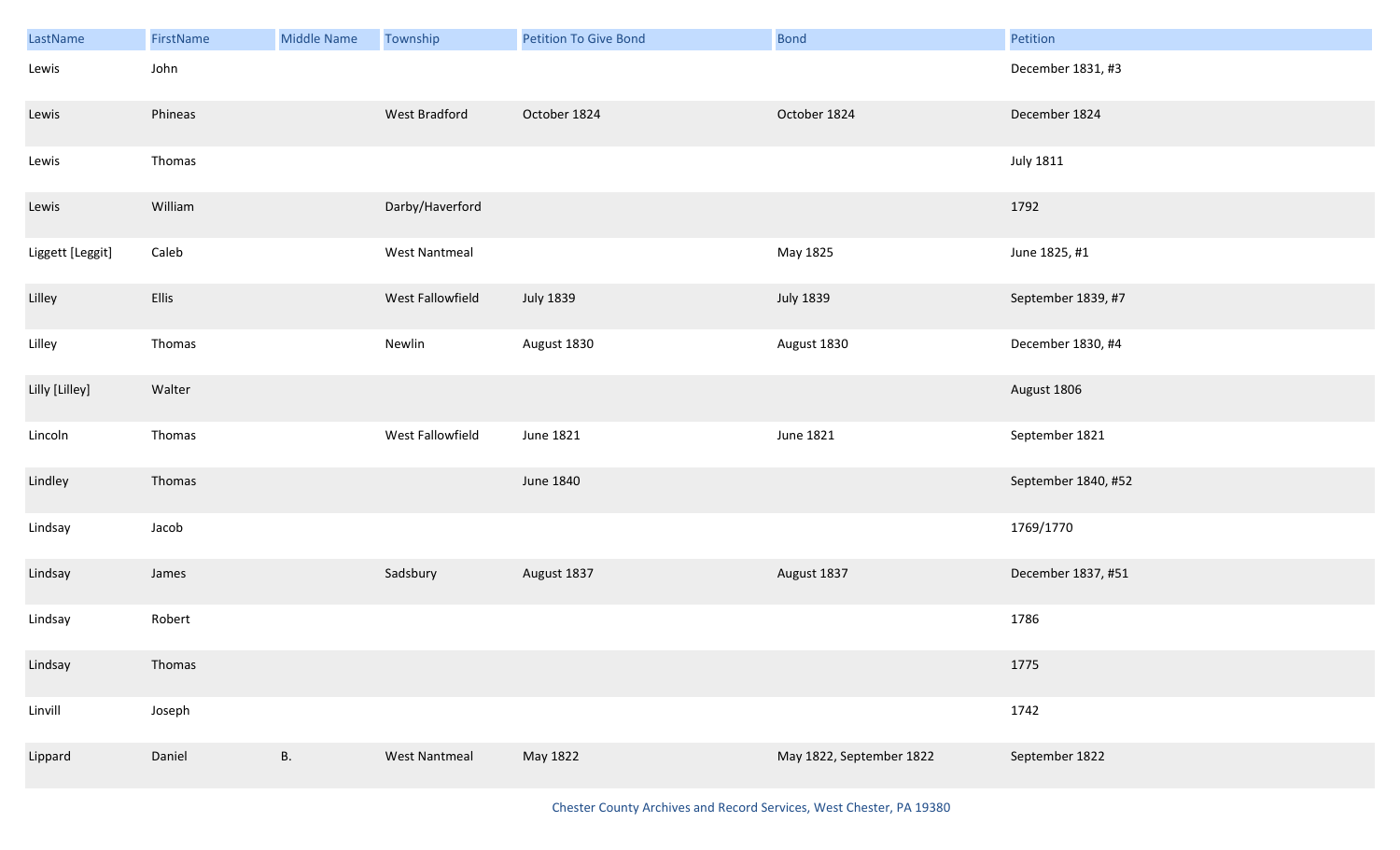| LastName        | FirstName       | <b>Middle Name</b> | Township         | <b>Petition To Give Bond</b> | <b>Bond</b>          | Petition                                |
|-----------------|-----------------|--------------------|------------------|------------------------------|----------------------|-----------------------------------------|
| Little          | Kiernan         |                    |                  |                              |                      | May 1817                                |
| Lloyd           | George          |                    |                  | August 1834                  |                      | September 1834, #19                     |
| Lloyd           | James           |                    |                  |                              |                      | April 1816                              |
| Lloyd           | Joseph          |                    |                  |                              |                      | 1789                                    |
| Lockart         | Edwin           |                    |                  |                              |                      | June 1826, #2                           |
| Lockart         | Jacob           |                    |                  | March 1822                   | March 1822           |                                         |
| Lockhart        | William         |                    |                  | <b>June 1830</b>             | June 1830            |                                         |
| Logan           | Joseph          |                    | East Marlborough | May 1826                     | May 1826             | September 1826, #17                     |
| Logan           | Thomas          |                    |                  |                              |                      | 1770                                    |
| Lollar          | William         |                    |                  |                              |                      | 1789                                    |
| Loller          | Harlan          |                    |                  | September 1840               | September 1840       | December 1840, #59                      |
| Loller [Lawler] | Israel          |                    | West Bradford    | July 1826, June 1829         | July 1829, June 1829 | September 1826, #5, September 1829, #18 |
| Long            | John            |                    |                  |                              |                      | 1787                                    |
| Long            | Joseph          |                    | West Chester     | August 1832                  | August 1832          | March 1832, #8                          |
| Long            | Nemrod          |                    |                  |                              |                      | 1789                                    |
| Longacre        | Abram [Abraham] |                    |                  | June 1834                    | June 1834            | September 1834, #18                     |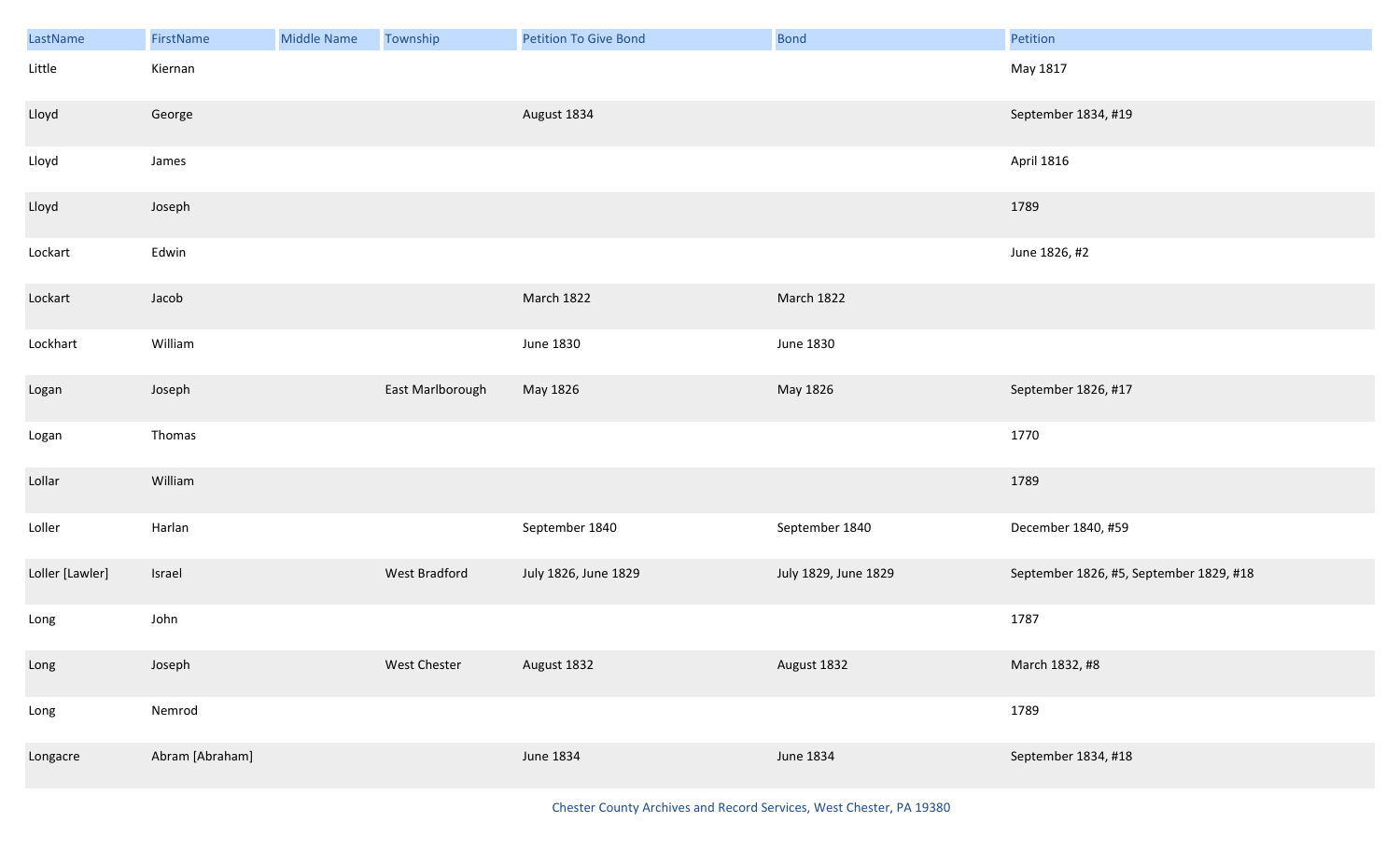| LastName          | FirstName      | <b>Middle Name</b> | Township    | <b>Petition To Give Bond</b> | <b>Bond</b>       | Petition                                                        |
|-------------------|----------------|--------------------|-------------|------------------------------|-------------------|-----------------------------------------------------------------|
| Longacre          | William        |                    |             |                              |                   | October 1804                                                    |
| Longstaff         | John           |                    | Westtown    | August 1833                  | August 1833       |                                                                 |
| Lowry             | Cesar [Ceasar] |                    | New Garden  | December 1823                | December 1823     | February 1824                                                   |
| Lowry             | James          |                    |             |                              |                   | 1797                                                            |
| Ludwick           | Charles        |                    |             |                              |                   | March 1835, #5                                                  |
| Ludwick           | Charles        | К.                 |             | December 1834                | December 1834     |                                                                 |
| Luizley           | Jonathan       |                    |             |                              |                   | 1787                                                            |
| lundy             | Daniel         |                    |             | 1839                         | September 1839    | December 1839, #23                                              |
| Lundy             | James          |                    |             |                              |                   | December 1817                                                   |
| Lungren [Lungran] | William        |                    | New London  | May 1826                     | May 1826          | September 1826, #12                                             |
| Luphold           | Frederick      |                    |             | November 1838                | November 1838     | September 1841, #90, December 1841, #104, December 1845,<br>#13 |
| Lycett            | John           |                    |             |                              |                   | 1745/6                                                          |
| Lyne [Lyans]      | Cornelius      |                    |             |                              |                   | 1752                                                            |
| Lyons             | John           |                    |             | <b>March 1841</b>            | <b>March 1841</b> | June 1841, #82                                                  |
| Mace              | Robert         |                    |             | January 1828                 | January 1828      | March 1828, #6                                                  |
| Mace              | Robert         |                    | West Goshen | January 1830                 | January 1830      |                                                                 |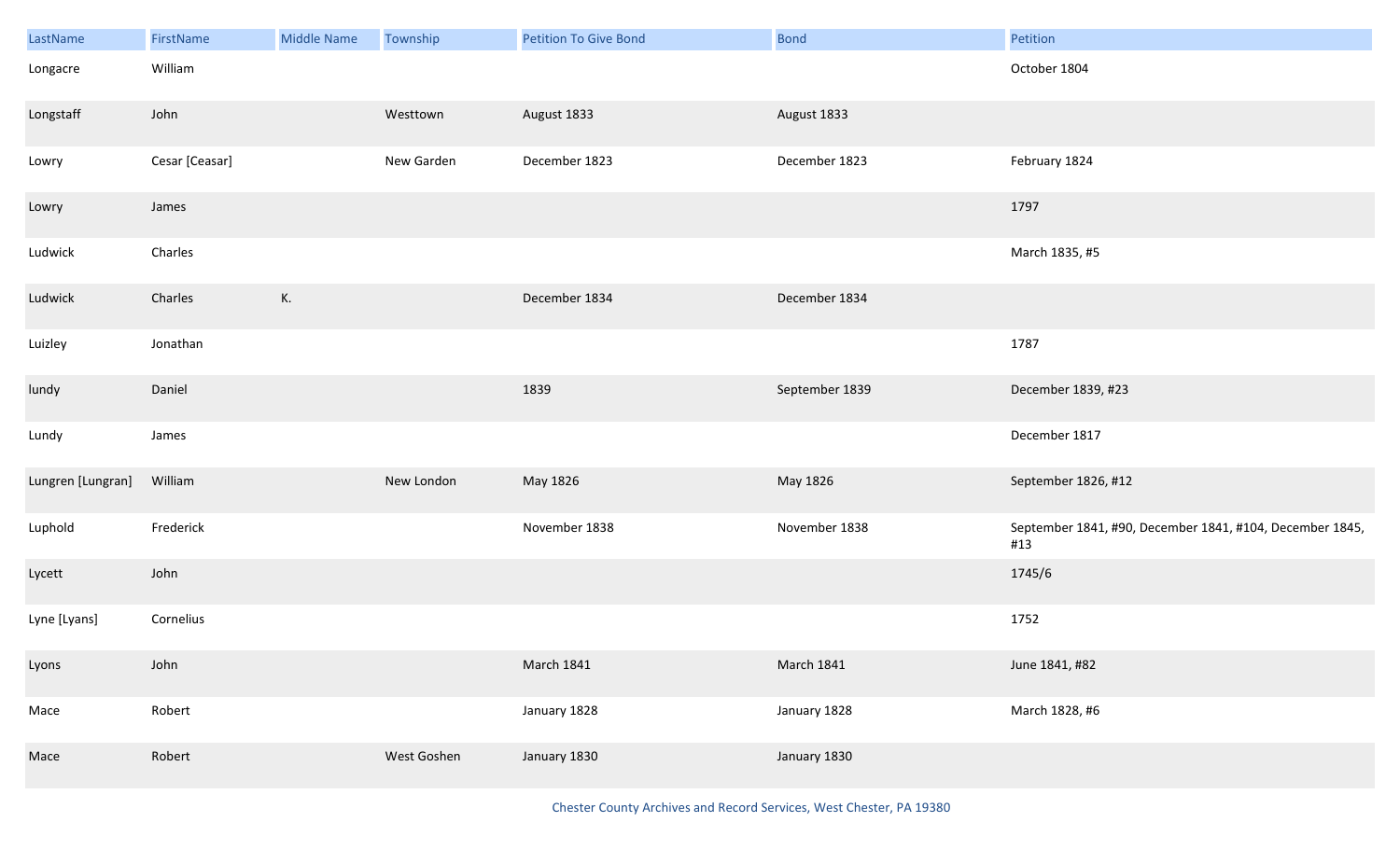| LastName                   | FirstName | <b>Middle Name</b> | Township             | <b>Petition To Give Bond</b>                           | <b>Bond</b>                          | Petition            |
|----------------------------|-----------|--------------------|----------------------|--------------------------------------------------------|--------------------------------------|---------------------|
| Mace                       | William   |                    |                      |                                                        |                                      | November 1817       |
| Mace                       | William   |                    |                      | January 1839                                           | January 1839                         | March 1839, #100    |
| Mahan                      | Jason     |                    | Sadsbury             | <b>June 1838</b>                                       | June 1838                            |                     |
| Mahar [Mecher]<br>[Maahar] | Thomas    |                    |                      |                                                        |                                      | 1752                |
| Maitland                   | John      |                    |                      |                                                        |                                      | June 1824, #5       |
| Major                      | Daniel    |                    | Charlestown          |                                                        |                                      | December 1824       |
| Major                      | William   |                    |                      | April 1840                                             | April 1840                           | June 1840, #42      |
| Malin [Mellin]             | Jacob     |                    |                      |                                                        |                                      | 1767                |
| Malin [Mellin]             | Thomas    |                    |                      | August 1828                                            |                                      | December 1828, #45  |
| Mallin                     | Griffith  |                    | <b>West Nantmeal</b> | February 1837                                          | February 1837                        | June 1837, #35      |
| Manley                     | Benjamin  |                    |                      |                                                        |                                      | September 1848, #20 |
| Mann                       | Arnold    |                    | West Bradford        | July 1832, December 1832, April 1834,<br>December 1840 | July 1832, April 1834, December 1840 | March 1833, #2      |
| Mann                       | Jonathan  |                    |                      | August 1822                                            | August 1822                          | November 1822       |
| Mann                       | Pascall   |                    |                      | September 1838                                         | September 1838                       | December 1838, #88  |
| Mann                       | Samuel    |                    |                      |                                                        | <b>March 1810</b>                    | <b>March 1810</b>   |
| Mann                       | William   |                    |                      |                                                        |                                      | <b>April 1821</b>   |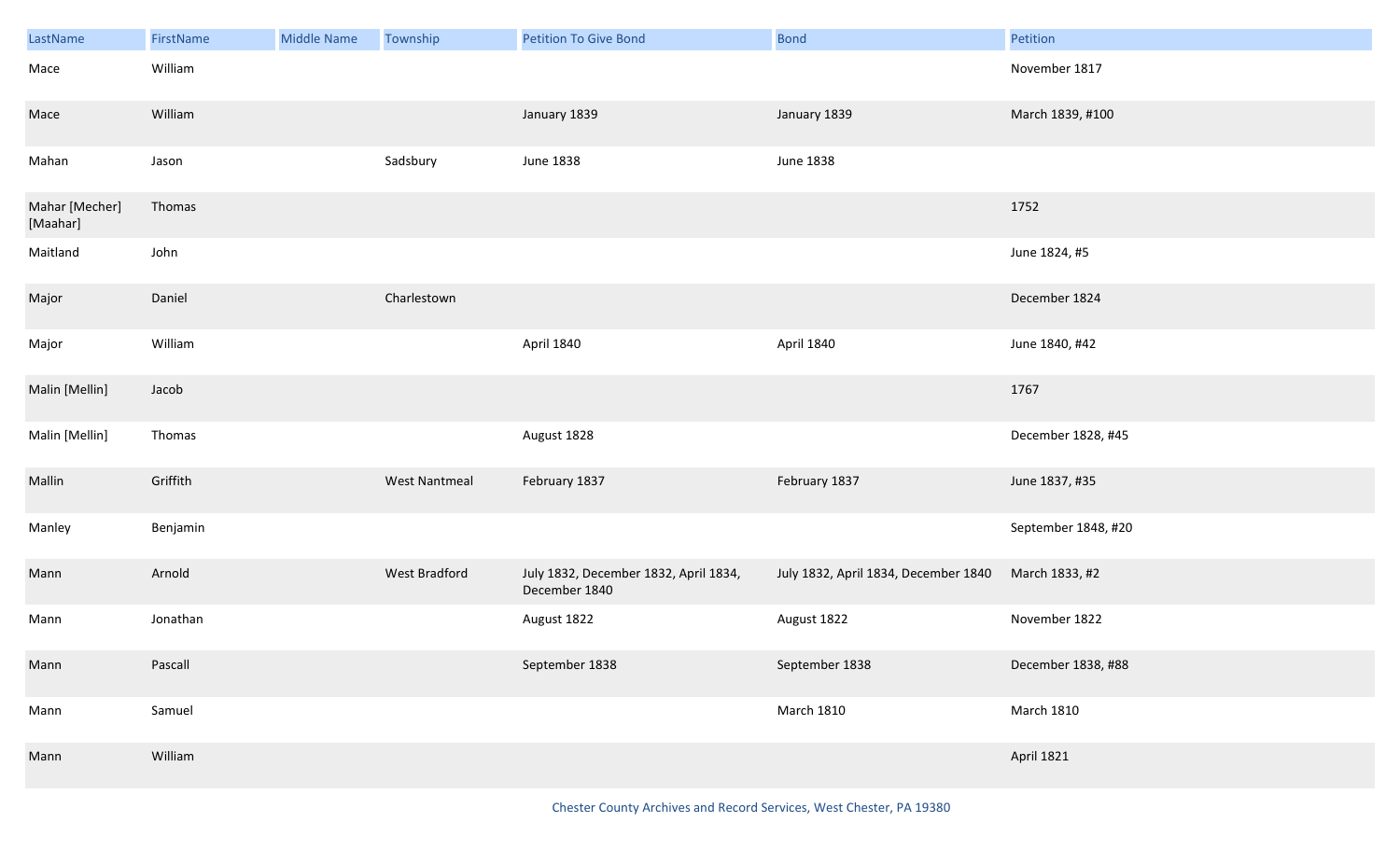| LastName    | FirstName | <b>Middle Name</b> | Township      | <b>Petition To Give Bond</b> | <b>Bond</b>      | Petition            |
|-------------|-----------|--------------------|---------------|------------------------------|------------------|---------------------|
| Mann        | William   |                    |               | June 1828                    | <b>June 1828</b> | September 1828, #21 |
| Mapey       | James     |                    |               | September 1833, July 1836    | <b>July 1836</b> |                     |
| Maris       | Jesse     |                    | Willistown    |                              | August 1808      | August 1808         |
| Marsh       | Gravener  |                    |               |                              |                  | 1790                |
| Marsh       | Jefferies |                    |               |                              |                  | September 1828, #24 |
| Marsh       | Jesse     |                    |               |                              |                  | 1787,1794           |
| Marshall    | Samuel    |                    |               |                              |                  | 1789                |
| Marshman    | William   |                    |               | August 1828                  | August 1828      | December 1838, #87  |
| Martin      | James     |                    |               |                              |                  | 1767                |
| Martin      | Peter     |                    |               |                              |                  | 1787                |
| Martin      | Rufus     |                    | West Bradford | August 1825                  |                  | December 1825, #12  |
| Martin      | Thomas    | $J_{\star}$        |               |                              |                  | August 1813         |
| Martin      | William   |                    | Coventry      |                              | February 1821    | February 1821       |
| Mason       | John      |                    |               | December 1829                | December 1829    | March 1830, #15     |
| Mason       | Joseph    |                    | Willistown    | January 1842                 | January 1842     | March 1842          |
| Mason, Esq. | Joseph    |                    |               | May 1828, September 1828     | May 1828         | June 1828, #17      |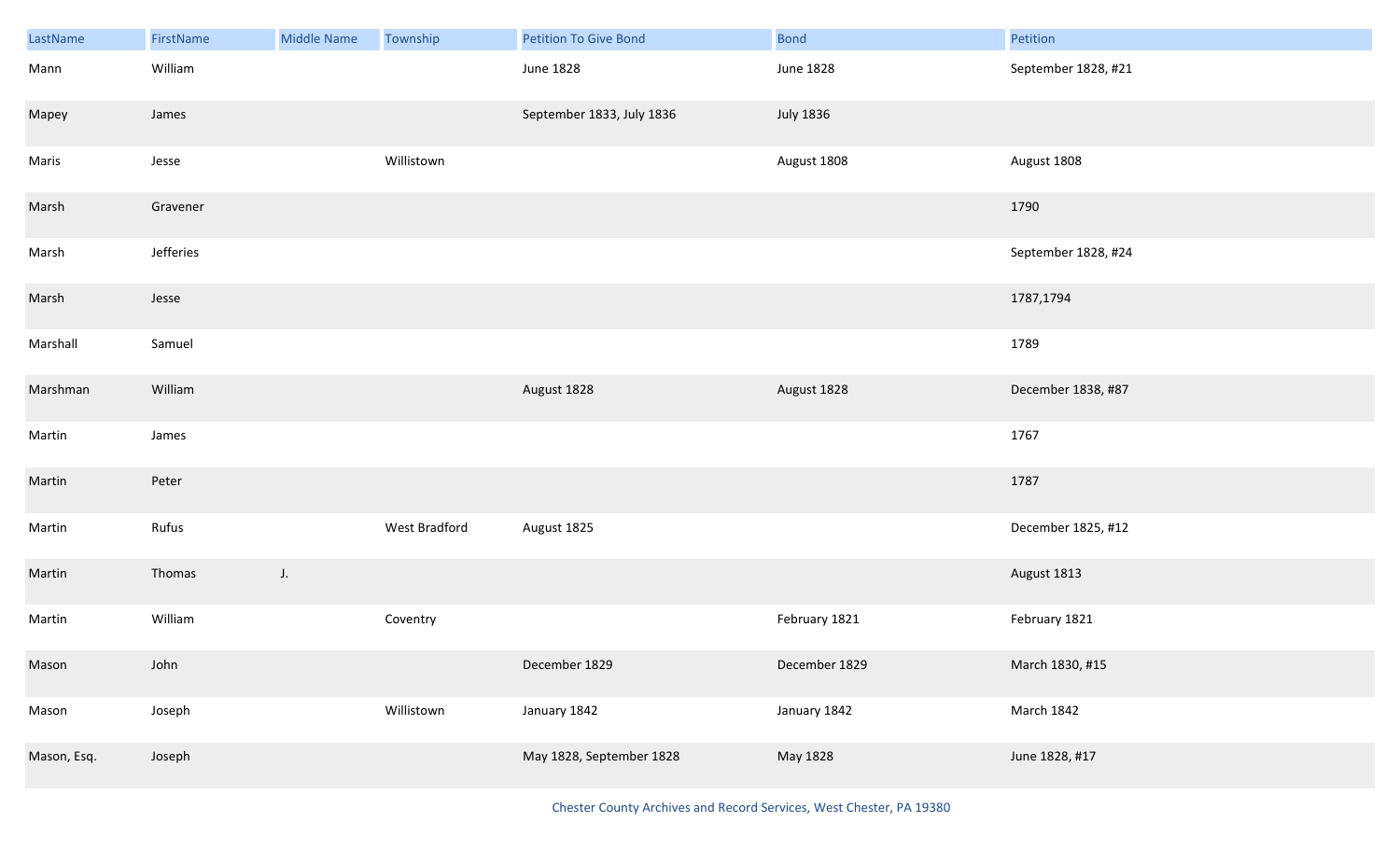| LastName              | FirstName | <b>Middle Name</b> | Township        | <b>Petition To Give Bond</b> | <b>Bond</b>                     | Petition           |
|-----------------------|-----------|--------------------|-----------------|------------------------------|---------------------------------|--------------------|
| Massey                | Daniel    |                    | Willistown      |                              | August - September 1821         | October 1821       |
| Massey                | George    |                    |                 |                              |                                 | January 1860       |
| Massey                | James     |                    |                 | August 1837                  | August 1837                     |                    |
| Massey                | Jesse     |                    |                 |                              |                                 | 1795-1796          |
| Mather                | William   |                    |                 |                              |                                 | 1739-1740          |
| Mathews               | Wm.       |                    | East Nottingham | November 1841                | November 1841                   | March 1842         |
| Mathews<br>[Matthews] | Noble     |                    | West Caln       | February 1823                | February 1823<br>December 1822, | 1822, March 1823   |
| Mathis                | William   |                    |                 |                              |                                 | 1756               |
| Matlack               | Thomas    |                    | Charlestown     |                              | December 1822                   | March 1823         |
| Matson                | James     | W.                 |                 |                              |                                 | February 1821      |
| Matson                | Joel      |                    |                 | May 1837, July 1839          | May 1837, July 1839             | September 1837,#40 |
| Matson                | John      |                    |                 |                              |                                 | 1772               |
| Matthews              | Hugh      |                    |                 |                              |                                 | 1751-1753          |
| Matthews              | Joseph    |                    | West Chester    |                              | April - May 1821                | <b>July 1821</b>   |
| Matthews              | Rose      |                    |                 |                              |                                 | 1751-1753          |
| Mattson [Matson]      | Moses     |                    |                 |                              |                                 | 1789               |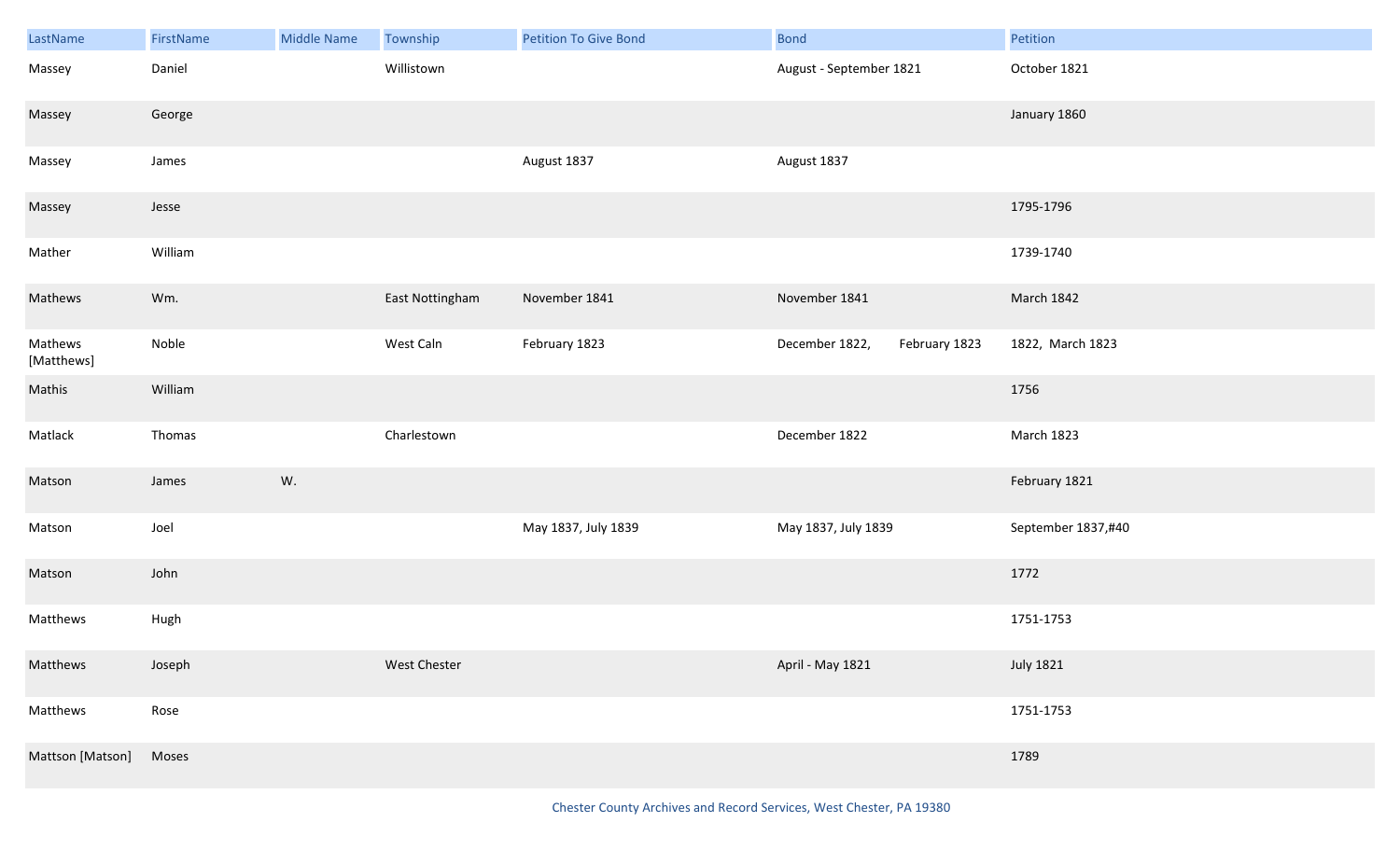| LastName                 | FirstName   | <b>Middle Name</b> | Township             | <b>Petition To Give Bond</b> | <b>Bond</b>      | Petition                                |
|--------------------------|-------------|--------------------|----------------------|------------------------------|------------------|-----------------------------------------|
| Maxwell                  | John        |                    | Tredyffrin           |                              |                  | 1818                                    |
| May                      | Robert, Dr. |                    | <b>East Nantmeal</b> |                              | June 1825        | September 1825, #8                      |
| McBride                  | Jesse       |                    |                      | April 1842                   | April 1842       | March 1842                              |
| McCann                   | Eli         |                    |                      | June 1842                    | 1842             | September 1842, #5                      |
| McCaraher<br>[McKaraher] | Alexander   |                    |                      |                              |                  | June 1817                               |
| McCarthey                | Benjamin    |                    |                      |                              |                  | 1769                                    |
| McCarthy                 | Dennis      |                    |                      |                              |                  | 1784                                    |
| McCartney                | Gustavus    |                    |                      | <b>July 1835</b>             | <b>July 1835</b> | September 1835, #14                     |
| McCartney                | John        |                    |                      |                              |                  | December 1825, #10                      |
| McCarty                  | Barnet      |                    |                      |                              |                  | 1743/4                                  |
| McCarty                  | John        |                    |                      |                              |                  | 1753                                    |
| McClay                   | Joseph      |                    |                      |                              |                  | September 1828, #34, December 1828, #41 |
| McClellan                | James       |                    |                      |                              | October 1820     | October 1820                            |
| McClelland               | Thomas      |                    |                      | August 1829                  | August 1829      | September 1829, #35                     |
| McClennahan              | John        |                    |                      |                              |                  | 1747                                    |
| McClester                | Alexander   |                    |                      |                              |                  | 1786                                    |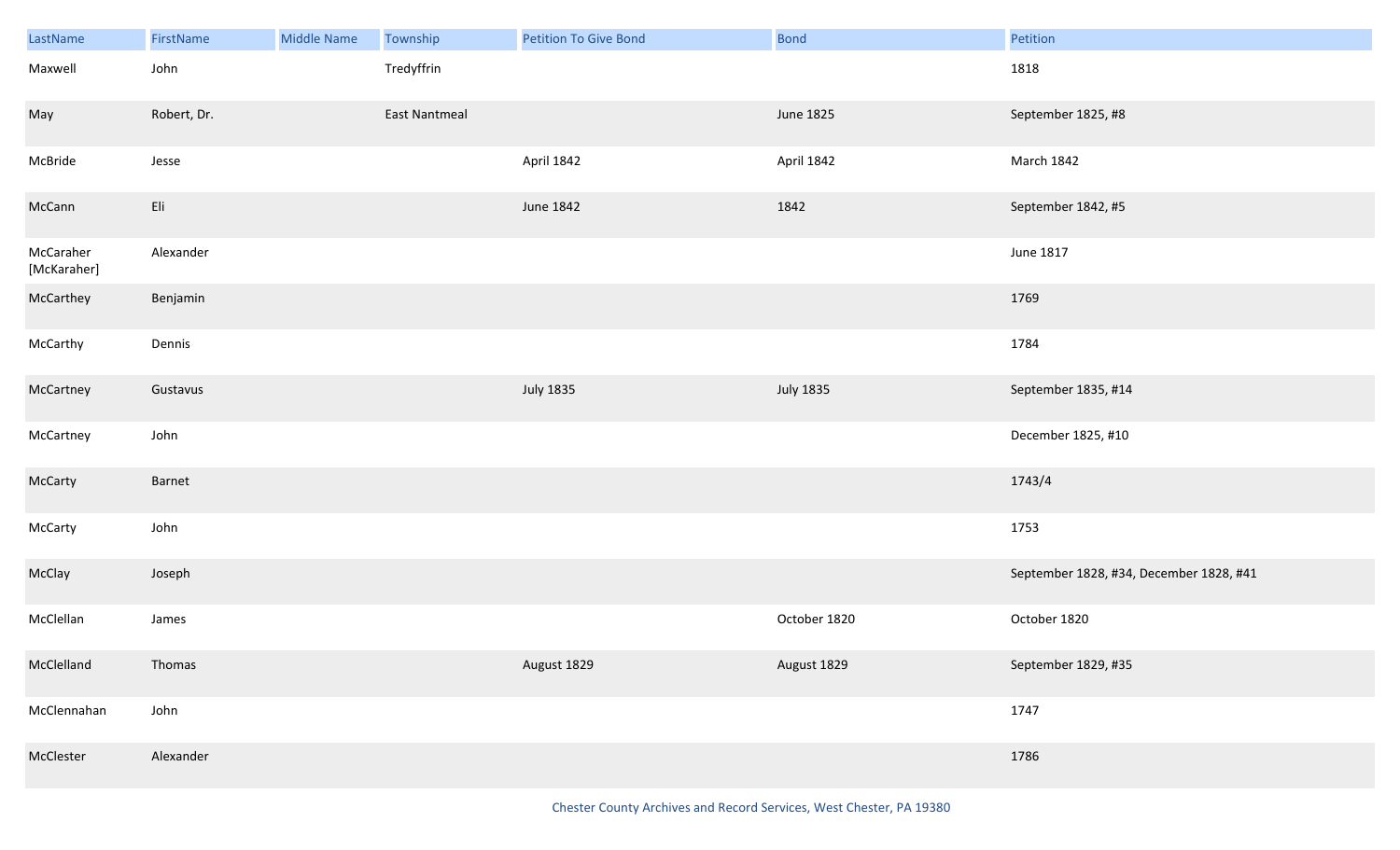| LastName                                                                                                                                                                                                                                                                                                                                                                                                                                                                                                                                                                                                                                | FirstName | Middle Name | Township         | <b>Petition To Give Bond</b> | Bond          | Petition           |
|-----------------------------------------------------------------------------------------------------------------------------------------------------------------------------------------------------------------------------------------------------------------------------------------------------------------------------------------------------------------------------------------------------------------------------------------------------------------------------------------------------------------------------------------------------------------------------------------------------------------------------------------|-----------|-------------|------------------|------------------------------|---------------|--------------------|
| McClime [McClune] James                                                                                                                                                                                                                                                                                                                                                                                                                                                                                                                                                                                                                 |           |             |                  |                              |               | November 1803      |
| McCloskey                                                                                                                                                                                                                                                                                                                                                                                                                                                                                                                                                                                                                               | Patrick   |             |                  |                              |               | 1798               |
| McClure                                                                                                                                                                                                                                                                                                                                                                                                                                                                                                                                                                                                                                 | John      |             |                  |                              |               | March 1842, #114   |
| McCoamb<br>$[{\sf McComb}] % \begin{minipage}[c]{0.5\linewidth} \centering \centerline{\includegraphics[width=0.5\linewidth]{images/STN100020.jpg}} \centerline{\includegraphics[width=0.5\linewidth]{images/STN100020.jpg}} \centerline{\includegraphics[width=0.5\linewidth]{images/STN100020.jpg}} \centerline{\includegraphics[width=0.5\linewidth]{images/STN100020.jpg}} \centerline{\includegraphics[width=0.5\linewidth]{images/STN100020.jpg}} \centerline{\includegraphics[width=0.5\linewidth]{images/STN100020.jpg}} \centerline{\includegraphics[width=0.5\linewidth]{images/STN100020.jpg}} \centerline{\includegraphics$ | William   |             |                  |                              |               | 1742/3             |
| McCollister                                                                                                                                                                                                                                                                                                                                                                                                                                                                                                                                                                                                                             | David     |             |                  |                              |               | 1799-1800          |
| McCollough                                                                                                                                                                                                                                                                                                                                                                                                                                                                                                                                                                                                                              | Arthur    |             |                  |                              |               | 1773               |
| McConnaughy                                                                                                                                                                                                                                                                                                                                                                                                                                                                                                                                                                                                                             | Joseph    |             |                  |                              | November 1823 | December 1823      |
| McConnel                                                                                                                                                                                                                                                                                                                                                                                                                                                                                                                                                                                                                                | James     |             | West Fallowfield | August 1831                  | August 1831   | December 1831, #11 |
| McConnell                                                                                                                                                                                                                                                                                                                                                                                                                                                                                                                                                                                                                               | Forbes    |             |                  |                              |               | 1800               |
| McConnell                                                                                                                                                                                                                                                                                                                                                                                                                                                                                                                                                                                                                               | Isaac     |             |                  |                              |               | November 1803      |
| McConnell                                                                                                                                                                                                                                                                                                                                                                                                                                                                                                                                                                                                                               | James     |             |                  |                              |               | December 1828, #46 |
| McCorkel<br>[McCorkhill]                                                                                                                                                                                                                                                                                                                                                                                                                                                                                                                                                                                                                | George    |             |                  |                              |               | 1788               |
| McCorkhill                                                                                                                                                                                                                                                                                                                                                                                                                                                                                                                                                                                                                              | Joseph    |             |                  |                              |               | November 1807      |
| McCormick                                                                                                                                                                                                                                                                                                                                                                                                                                                                                                                                                                                                                               | Francis   |             | Schuylkill       | November 1835                | November 1835 | March 1836, #7     |
| McCormick                                                                                                                                                                                                                                                                                                                                                                                                                                                                                                                                                                                                                               | John      |             |                  |                              |               | 1800               |
| McCormick                                                                                                                                                                                                                                                                                                                                                                                                                                                                                                                                                                                                                               | Levi      |             |                  | November 1836                |               |                    |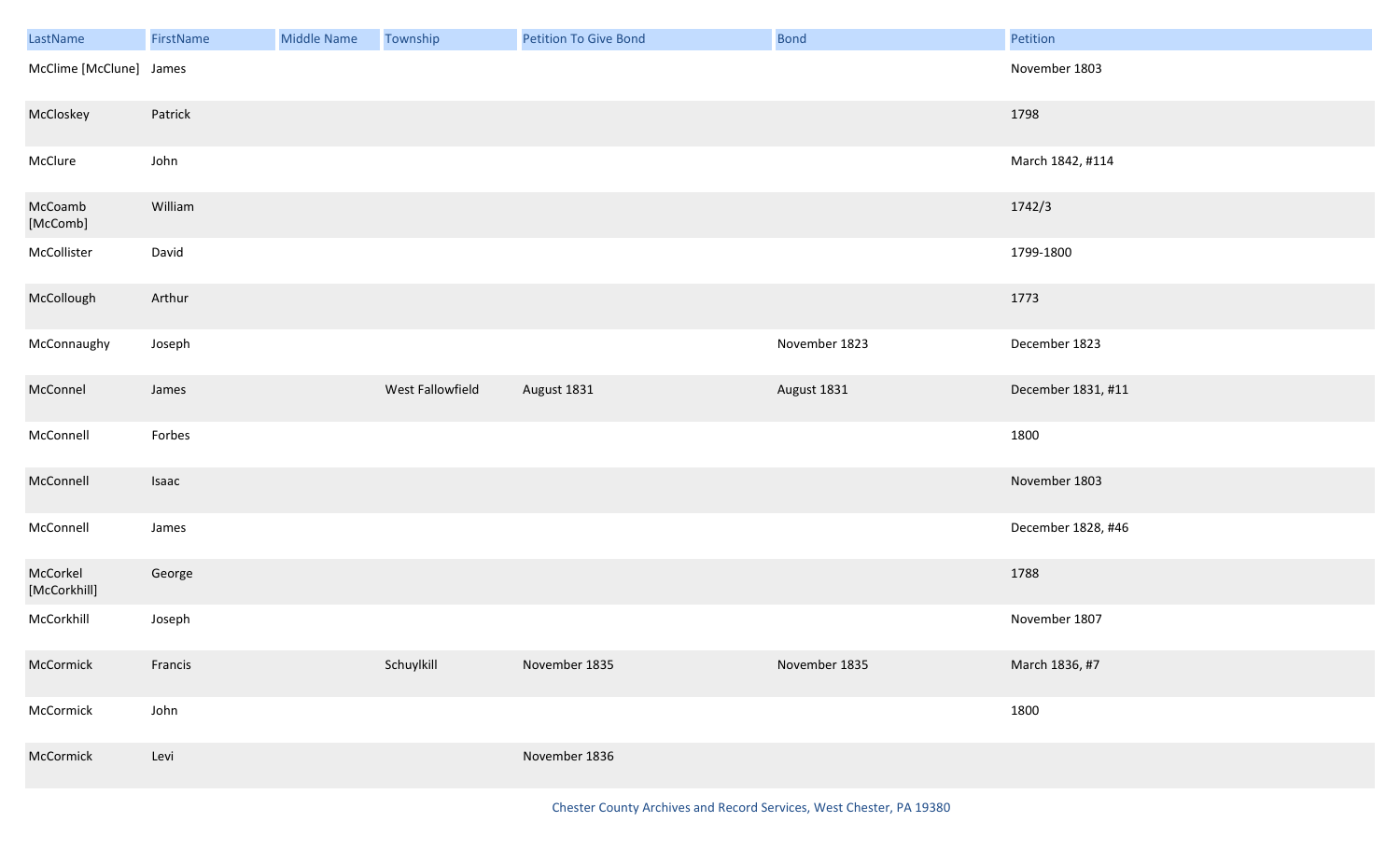| LastName                 | FirstName | <b>Middle Name</b> | Township         | <b>Petition To Give Bond</b> | <b>Bond</b>       | Petition            |
|--------------------------|-----------|--------------------|------------------|------------------------------|-------------------|---------------------|
| McCowen                  | Daniel    |                    |                  |                              |                   | August 1807         |
| McCoy                    | Dennis    |                    |                  |                              | October 1820      | October 1820        |
| McCoy                    | Matthew   |                    |                  |                              |                   | February 1811       |
| McCoy                    | Moses     |                    |                  | August 1826                  | August 1826       | September 1826, #22 |
| McCoy                    | Rachel    |                    |                  |                              |                   | 1768                |
| McCoy                    | Thomas    |                    |                  | November 1836                | November 1826     |                     |
| McCrackin                | James     |                    |                  |                              |                   | February 1812       |
| McCrea                   | Henry     |                    | Sadsbury         | April 1833                   | April 1833        | June 1833, #10      |
| McCrea                   | Henry     |                    | West Fallowfield | <b>June 1827</b>             | June 1827         | September 1827, #12 |
| McCroskry                | James     |                    |                  |                              |                   | 1769                |
| McCue                    | Patrick   |                    |                  | September 1830               | September 1830    | December 1830, #5   |
| McCulley                 | Isaac     |                    |                  | November 1833                | November 1833     | March 1834, #1      |
| McCullough               | Arthur    |                    |                  |                              |                   | 1774                |
| McCullough               | John      |                    |                  |                              |                   | 1749                |
| McCullough<br>[McCulley] | Charles   |                    | Thornbury        | <b>March 1830</b>            | <b>March 1830</b> | June 1830, #2       |
| McCullum<br>[McCollum]   | John      |                    |                  |                              |                   | 1743                |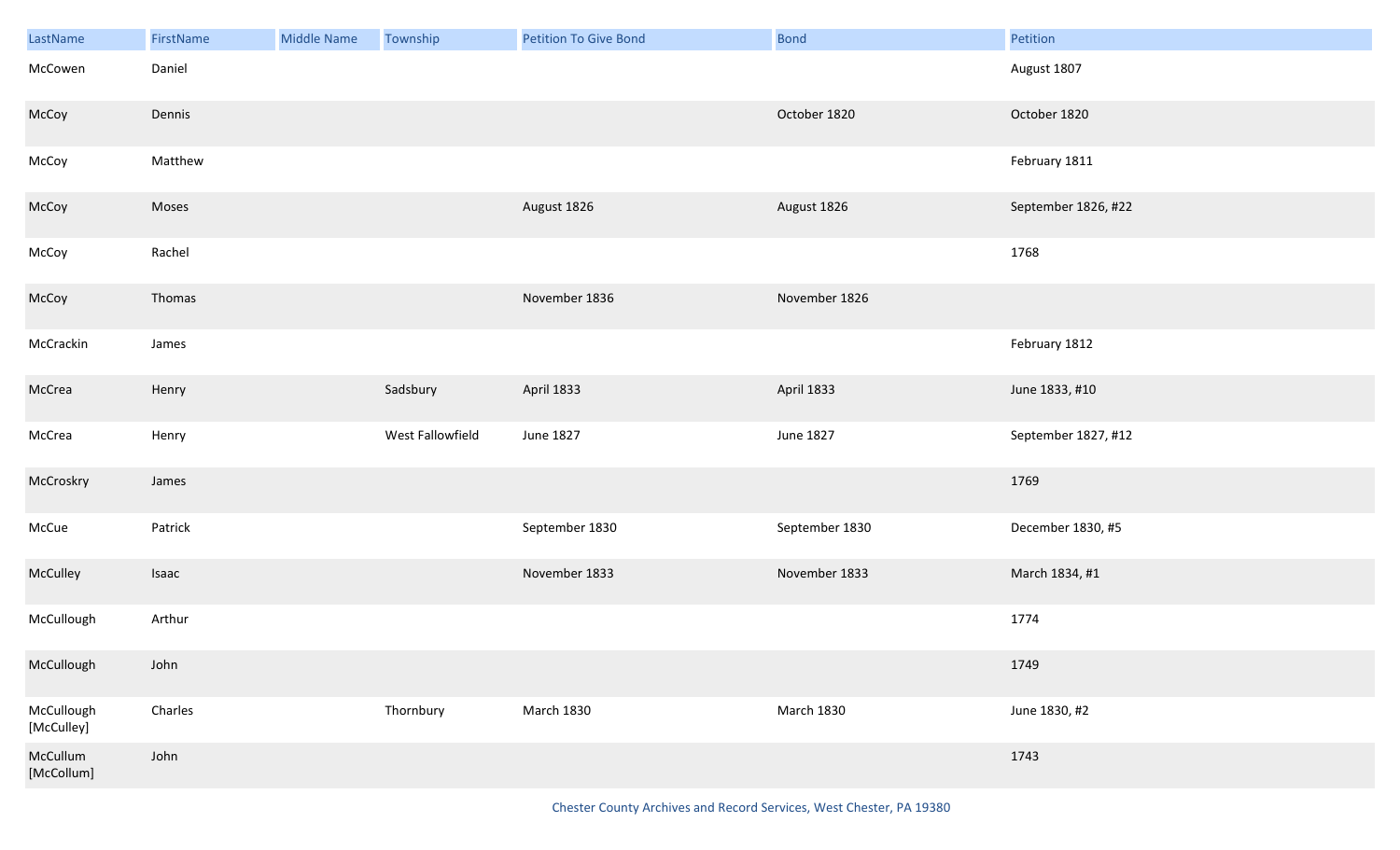| LastName              | FirstName | Middle Name | Township      | <b>Petition To Give Bond</b> | <b>Bond</b>   | Petition            |
|-----------------------|-----------|-------------|---------------|------------------------------|---------------|---------------------|
| McCurdy               | Robert    |             |               |                              |               | 1746                |
| McCutchen             | David     |             | West Chester  |                              | October 1808  | October 1808        |
| McCutchen             | John      |             |               |                              |               | 1769                |
| McDaide [McDade] Hugh |           |             |               |                              |               | November 1811       |
| McDaniel              | Cornelius |             |               |                              |               | 1773                |
| McDaniel              | James     |             |               |                              |               | 1730-1733           |
| McDannel              | Thomas    |             | West Bradford | December 1832                | December 1832 | March 1833, #8      |
| McDermant             | John      |             |               |                              |               | 1771                |
| McDermon              | Abner     |             | Easttown      |                              | October 1820  | October 1820        |
| McDermond             | James     |             |               |                              |               | 1753-1754           |
| McDermond             | James     |             | Uwchlan       | May 1829                     | May 1829      | September 1829, #22 |
| McDermond             | William   |             |               |                              |               | 1764                |
| McDermott             | Thomas    |             | Sadsbury      | April 1834                   | April 1834    | June 1834, #4       |
| McDivitt              | Patrick   |             |               |                              |               | 1799                |
| McDoll                | John      |             |               |                              |               | June 1835, #4       |
| McDonnell             | James     |             |               |                              |               | 1786                |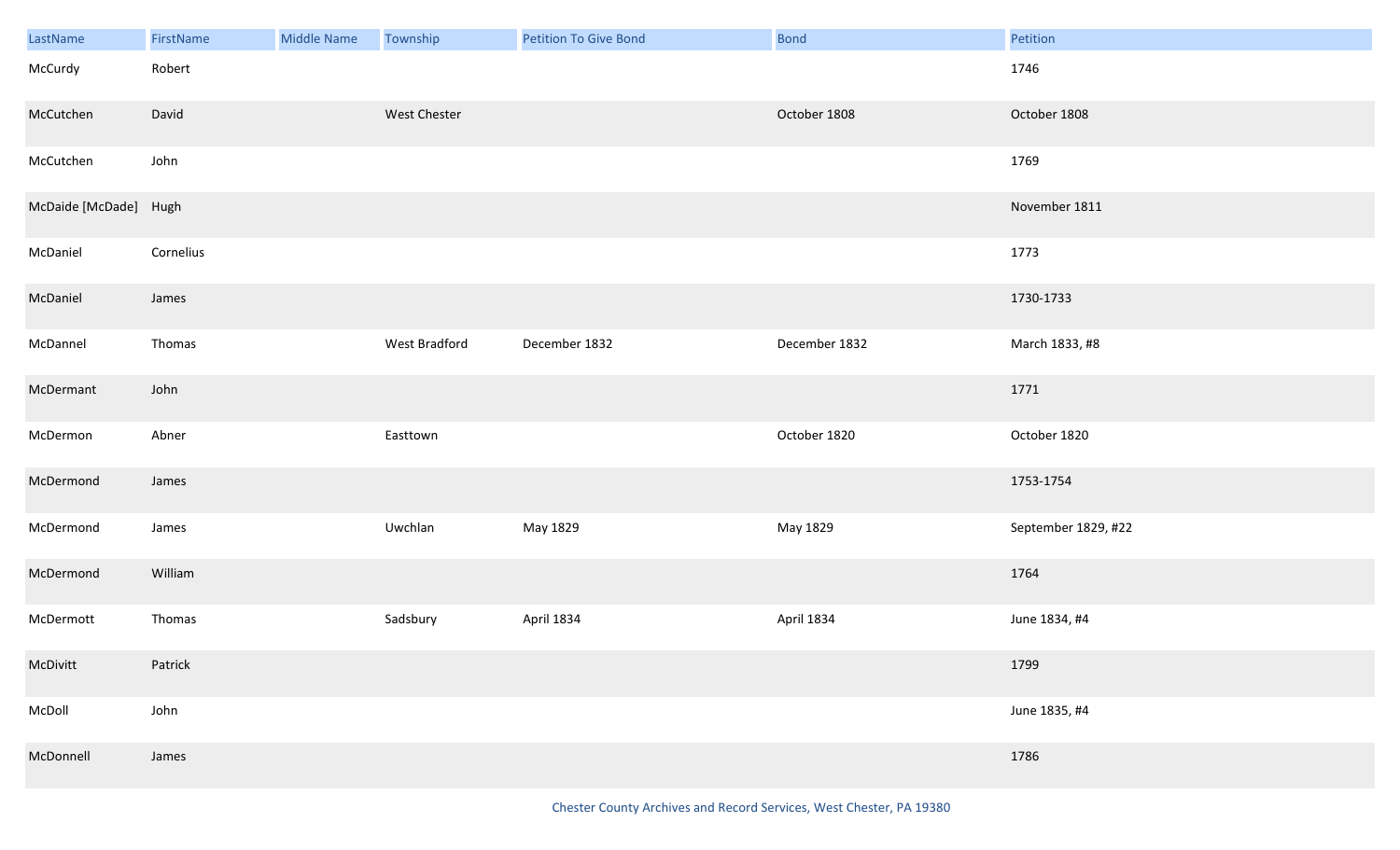| LastName                 | FirstName | Middle Name | Township         | <b>Petition To Give Bond</b> | <b>Bond</b>    | Petition            |
|--------------------------|-----------|-------------|------------------|------------------------------|----------------|---------------------|
| McDougall<br>[McDowgall] | Coll      |             |                  |                              |                | 1752                |
| McElheney<br>[McElhaney] | Samuel    |             | East Fallowfield | August 1828                  | August 1828    | September 1828, #28 |
| McElhose                 | Robert    |             |                  |                              |                | 1786                |
| McFall                   | John      |             |                  |                              |                | September 1821      |
| McFall                   | John      |             | East Whiteland   |                              |                | 1768                |
| McFarland                | James     |             |                  |                              | February 1821  | February 1821       |
| McFarland                | John      |             |                  |                              |                | 1767                |
| McFarland                | John      |             |                  | October 1822                 | October 1822   |                     |
| McFarlin                 | James     |             |                  |                              |                | December 1817       |
| McFillin [Fillan]        | James     |             |                  | September 1831               | September 1831 | December 1831, #14  |
| McGahan                  | Joseph    |             |                  |                              |                | 1789                |
| McGee                    | James     |             |                  |                              |                | 1789                |
| McGeehan                 | Patrick   |             |                  |                              |                | 1754                |
| McGinley                 | Dolty     |             |                  |                              | October 1809   | October 1809        |
| McGinley                 | John      |             |                  |                              |                | February 1820       |
| McGinnis                 | Andrew    |             |                  |                              |                | 1746                |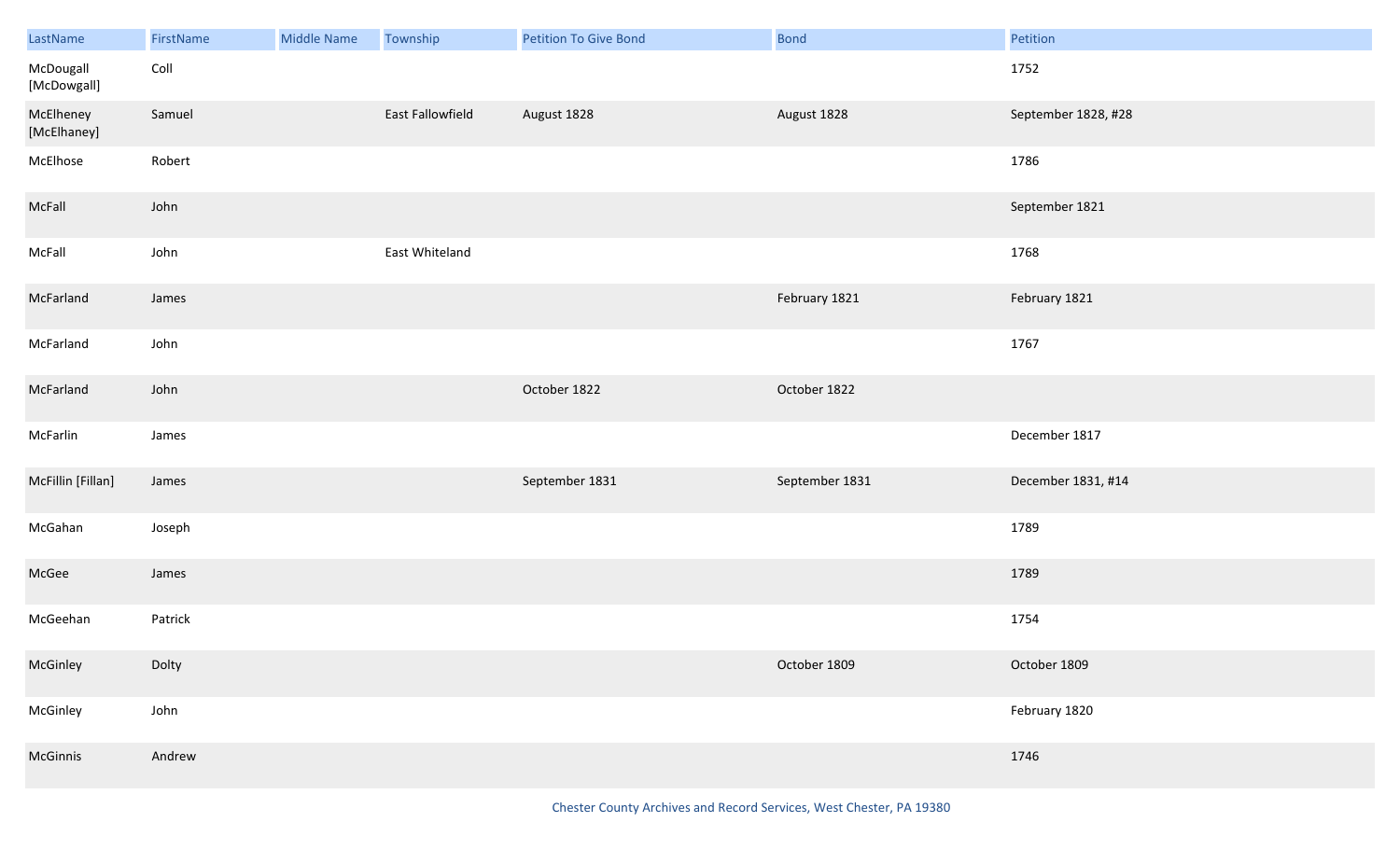| LastName                    | FirstName | Middle Name | Township         | Petition To Give Bond | Bond             | Petition            |
|-----------------------------|-----------|-------------|------------------|-----------------------|------------------|---------------------|
| McGlaughlan                 | David     |             | West Fallowfield | March 1827            | March1827        | June 1827, #15      |
| McGlochlin                  | Daniel    |             |                  |                       |                  | 1767-1768           |
| McGloughlin<br>[McLoghlin]  | Mathew    |             |                  |                       |                  | 1755                |
| McGoldrick                  | James     |             |                  |                       |                  | 1788                |
| McGowan<br>[Magowne]        | Edmund    |             |                  |                       |                  | 1744                |
| McGowen                     | Uriah     |             | East Nottingham  | <b>July 1837</b>      | <b>July 1837</b> | September 1837, #42 |
| McGrady                     | John      |             |                  |                       |                  | 1751                |
| McGregory                   | John      |             |                  |                       |                  | 1798                |
| McGuire [Maguire] Cornelius |           |             |                  |                       |                  | 1748                |
| McHugh [McCue]              | Bryan     |             |                  |                       |                  | 1775                |
| McIntire                    |           |             |                  |                       |                  | December 1837, #58  |
| McIntire                    | William   |             |                  | September 1839        | September 1839   | March 1838, #66     |
| McKeaney<br>[McKenney]      | William   |             |                  |                       |                  | 1743                |
| McKeever                    | Isaac     |             |                  |                       |                  | October 1808        |
| McKeever                    | Samuel    |             |                  | August 1841           | August 1841      | December 1841, #107 |
| McKever<br>[McKeever]       | Charles   |             |                  |                       |                  | October 1821        |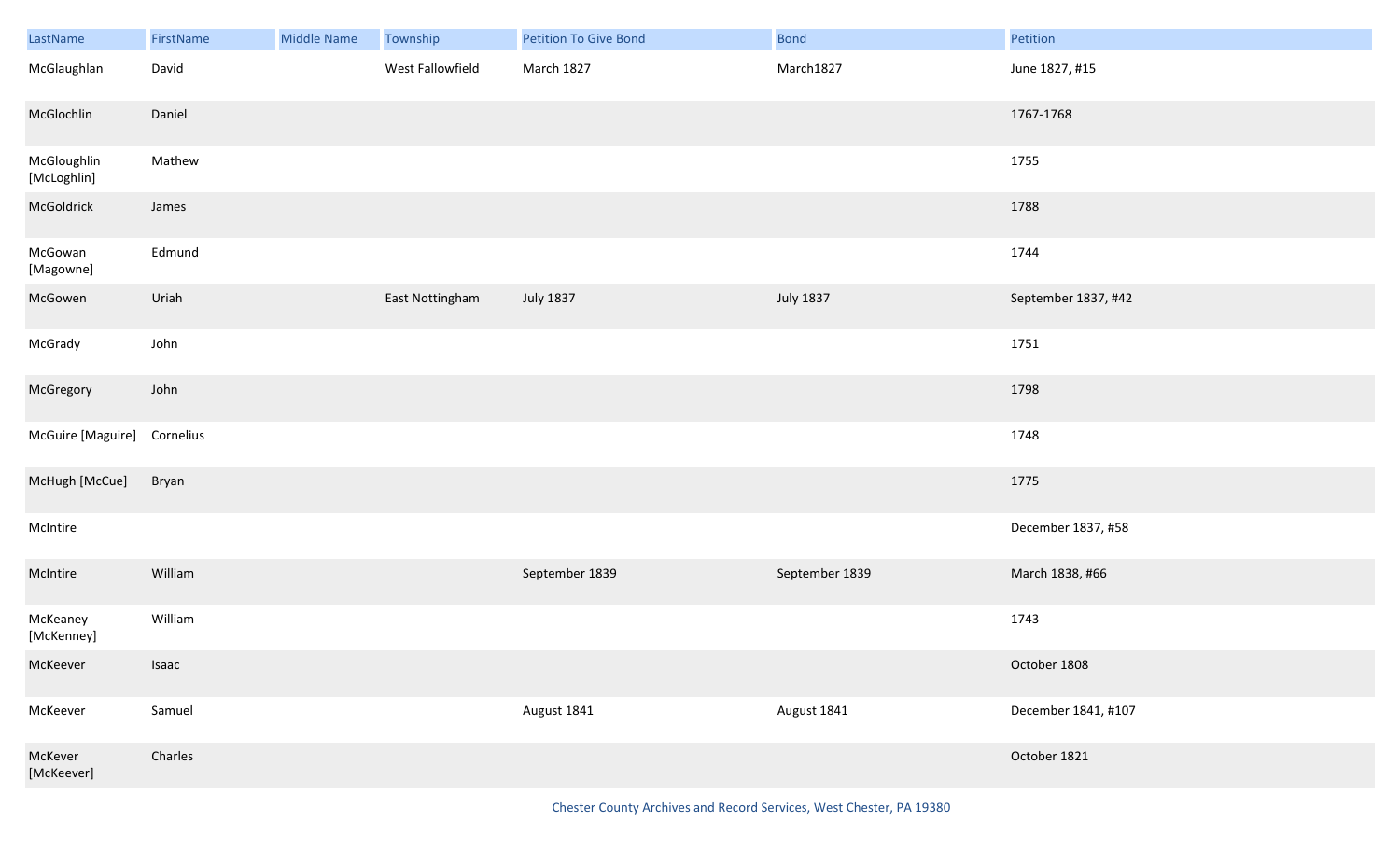| LastName        | FirstName | <b>Middle Name</b> | Township   | Petition To Give Bond   | <b>Bond</b>      | Petition                             |
|-----------------|-----------|--------------------|------------|-------------------------|------------------|--------------------------------------|
| McKim           | Joseph    |                    |            |                         | <b>July 1821</b> | <b>July 1821</b>                     |
| McKim           | William   |                    | Sadsbury   | November 1824, May 1825 |                  | March 1825, #15, September 1825, #14 |
| McKinley        | Joseph    |                    | Brandywine |                         | <b>July 1820</b> |                                      |
| McKinley        | Samuel    |                    |            |                         |                  | <b>July 1821</b>                     |
| McKinnie        | Mathew    |                    |            |                         |                  | 1790                                 |
| McKown          | Archibald |                    | Pikeland   | September 1825          | September 1825   | December 1825, #2                    |
| McLain [McLean] | John      |                    |            | March 1834              |                  | June 1834, #1                        |
| McLaughlan      | William   |                    | Sadsbury   | August 1824             | August 1824      | September 1824                       |
| McLaughlin      | David     |                    |            |                         |                  | May 1813                             |
| McLean          | Laughlin  |                    |            |                         |                  | 1761                                 |
| McLoughlin      | Benjamin  |                    |            |                         |                  | 1799                                 |
| McMeath         | William   |                    |            |                         |                  | 1746                                 |
| McMullan        | Michael   |                    |            |                         |                  | 1754                                 |
| McMullen        | James     |                    |            |                         |                  | <b>July 1822</b>                     |
| McMullin        | James     |                    |            |                         |                  | March 1831, #3                       |
| McNabb          | John      |                    |            |                         |                  | 1755                                 |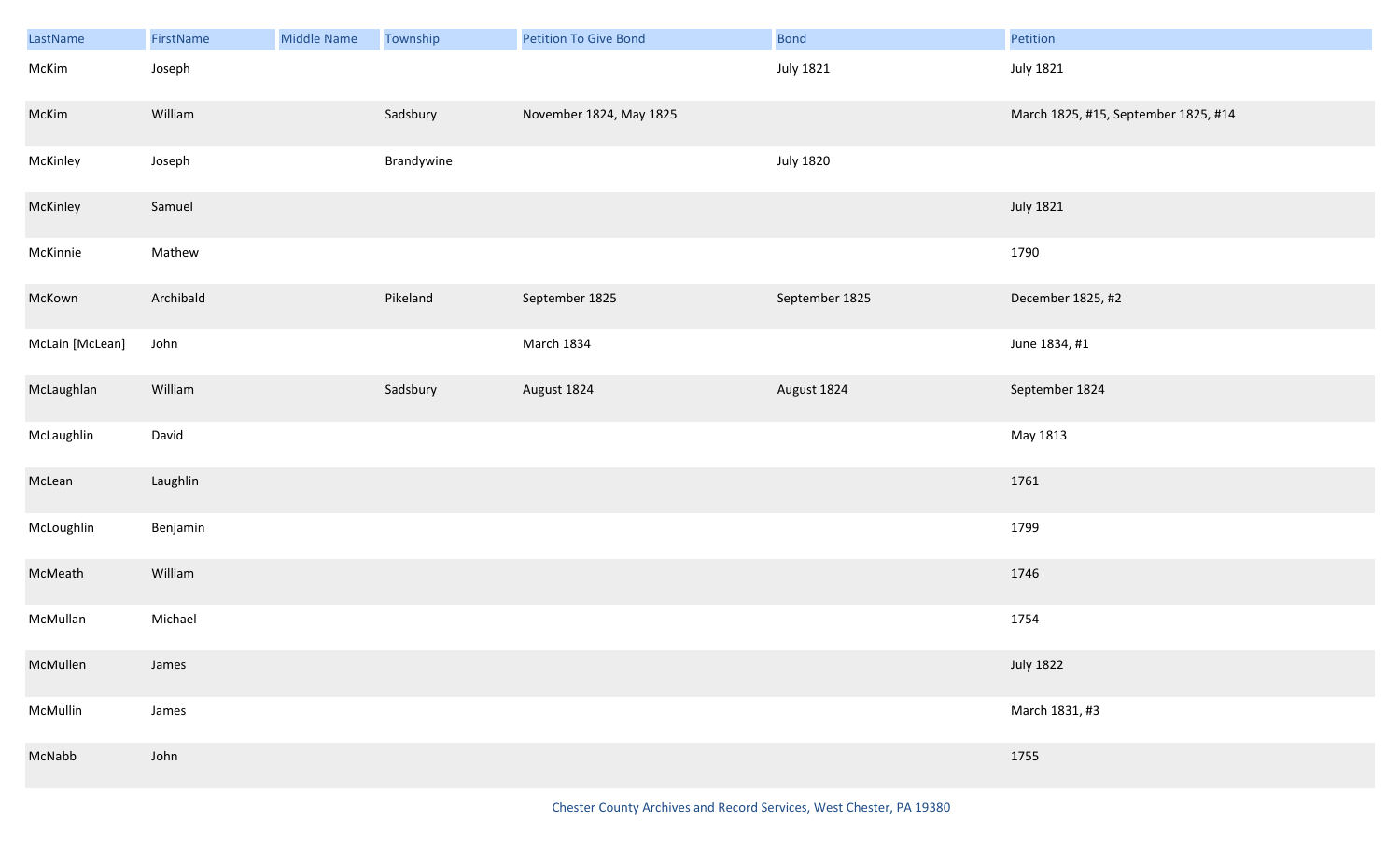| LastName               | FirstName | <b>Middle Name</b> | Township        | <b>Petition To Give Bond</b> | Bond                | Petition           |
|------------------------|-----------|--------------------|-----------------|------------------------------|---------------------|--------------------|
| McNeill                | Hector    |                    |                 |                              |                     | 1768-1769          |
| McNeley                | Robert    |                    |                 | May 1842, June 1842          | May 1842, June 1842 |                    |
| McQuaid                | Barney    |                    |                 |                              |                     | 1754               |
| McVaugh                | Jonathan  |                    |                 |                              |                     | 1768               |
| McWilliams             | Robert    |                    |                 |                              |                     | December 1838, #89 |
| Means                  | Patrick   |                    | West Bradford   | <b>July 1833</b>             | <b>July 1833</b>    | September 1833, #4 |
| Mee                    | David     |                    |                 |                              |                     | September 1824     |
| Mee                    | John      |                    |                 |                              |                     | 1746/7             |
| Megargee<br>[McGargee] | Abner     |                    |                 |                              |                     | February 1812      |
| Mendenhall             | Emmor     |                    | Brandywine      | May 1834                     | May 1834            | September 1834, #7 |
| Mendenhall             | Joseph    |                    | Brandywine      | February 1824                | February 1824       | June 1824, #6      |
| Mendenhall             | Moses     |                    | Delaware County | June 1832                    | June 1832           | September 1832, #9 |
| Mercer                 | Daniel    |                    |                 |                              |                     | 1799               |
| Mercer                 | John      | Η.                 | Downingtown     |                              |                     | December 1832, #5  |
| Mercer                 | Thomas    |                    |                 |                              |                     | 1789               |
| Meredith               | John      |                    |                 |                              | February 1821       | February 1821      |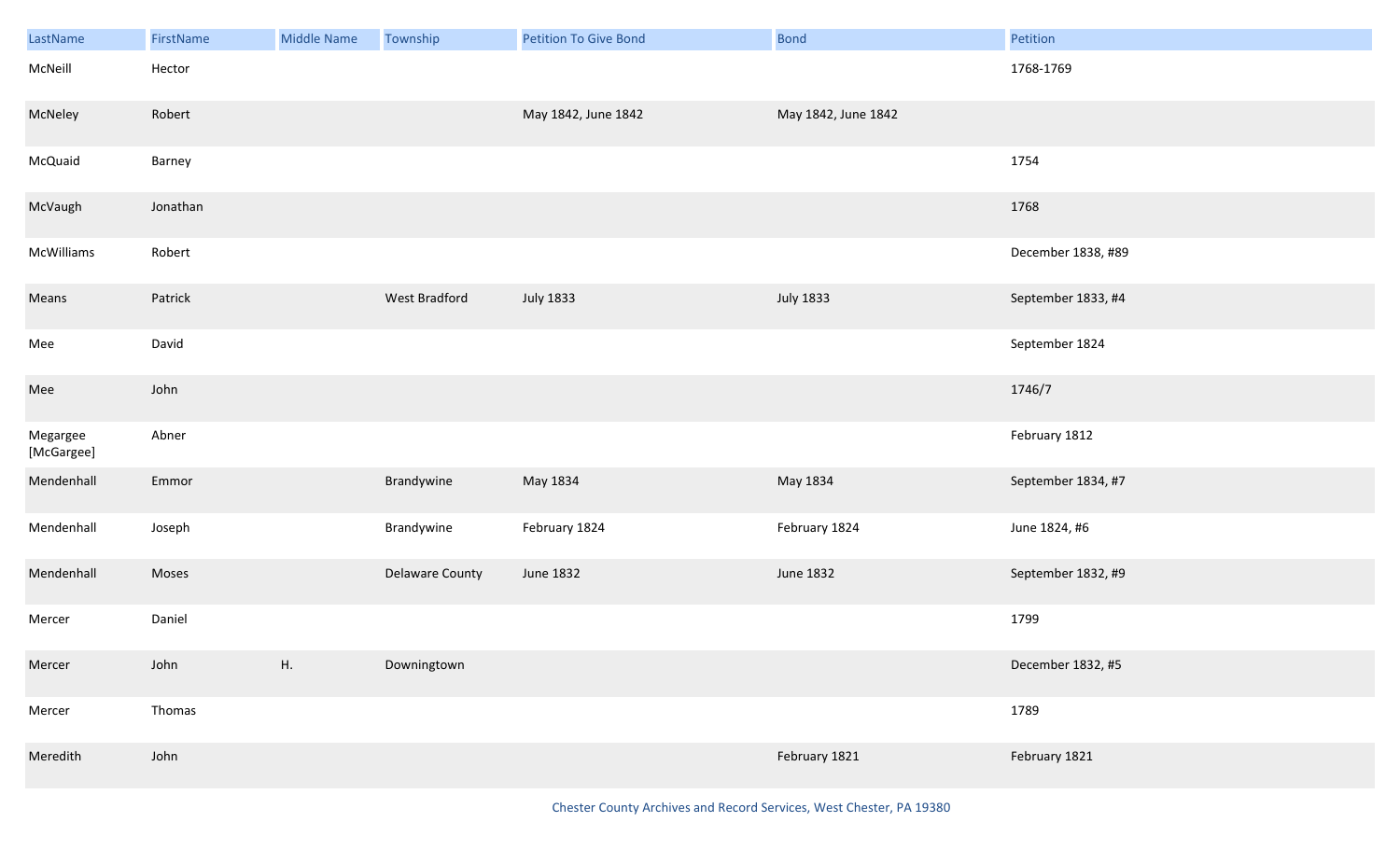| LastName  | FirstName | <b>Middle Name</b> | Township            | <b>Petition To Give Bond</b> | <b>Bond</b>      | Petition                     |
|-----------|-----------|--------------------|---------------------|------------------------------|------------------|------------------------------|
| Meredith  | John      |                    | Tredyffrin          |                              | November 1823    | December 1823, February 1824 |
| Meredith  | John      | Thomas             |                     |                              |                  | June 1835, #9                |
| Meyers    | Frederick |                    |                     | January 1833                 | January 1833     | March 1833, #6               |
| Middleton | Richard   |                    |                     |                              |                  | 1755                         |
| Milby     | Gharles   |                    |                     | May 1831                     | May 1831         | June 1831, #9                |
| Milby     | Jacob     |                    | West Chester        | August 1832                  | August 1832      | September 1832, #15          |
| Milby     | Jacob     |                    |                     | November 1836                | November 1836    | March 1837, #25              |
| Miles     | Carson    |                    |                     | <b>July 1830</b>             | <b>July 1830</b> | September 1830, #7           |
| Miles     | Evan      |                    |                     | January 1835                 | January 1835     | March 1835, #4               |
| Miles     | Mary      |                    |                     |                              |                  | 1754                         |
| Miles     | Mordecai  |                    |                     |                              |                  | 1791                         |
| Miles     | Samuel    |                    | <b>Upper Oxford</b> | August 1823                  | August 1823      | September 1823               |
| Millard   | James     |                    | Coventry            |                              |                  | 1804                         |
| Miller    | Abram     |                    |                     | <b>July 1831</b>             | <b>July 1831</b> | September 1831               |
| Miller    | Andrew    |                    | East Marlborough    | June 1838                    | <b>June 1838</b> | September 1838, #76          |
| Miller    | Benedict  |                    | Pikeland            |                              |                  | 1768                         |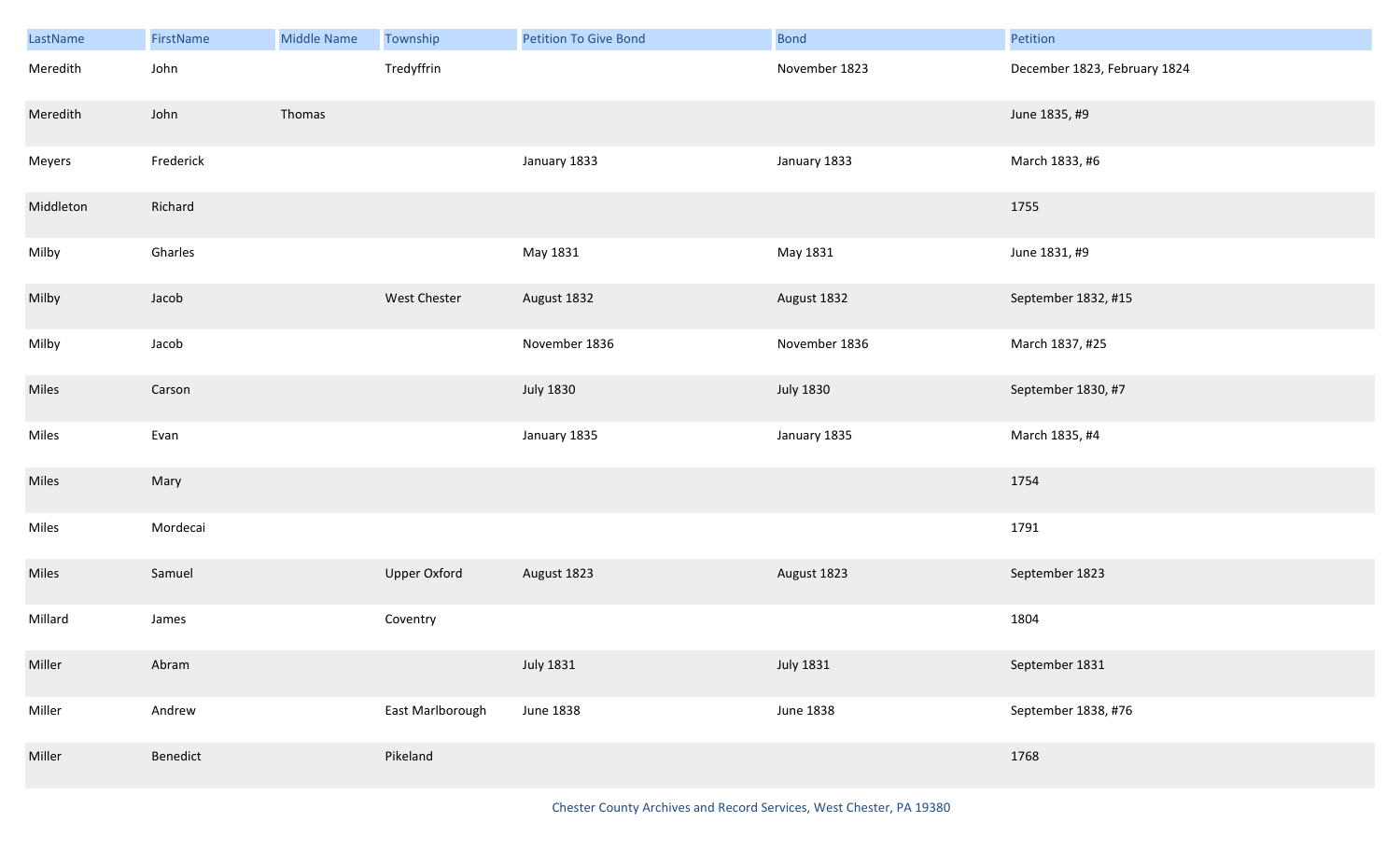| LastName | FirstName | <b>Middle Name</b> | Township      | <b>Petition To Give Bond</b> | <b>Bond</b>   | Petition                            |
|----------|-----------|--------------------|---------------|------------------------------|---------------|-------------------------------------|
| Miller   | Benjamin  |                    | West Bradford |                              |               | December 1826, #5                   |
| Miller   | Benjamin  |                    |               |                              |               | 1785                                |
| Miller   | Benjamin  |                    |               |                              |               | 1767                                |
| Miller   | George    |                    |               | March 1822                   | March 1822    | April 1822                          |
| Miller   | Henry     |                    |               |                              |               | 1749-1760                           |
| Miller   | Henry     |                    | Charlestown   |                              | August 1823   |                                     |
| Miller   | Jacob     |                    |               |                              |               | 1799                                |
| Miller   | James     |                    |               |                              |               | 1745/6                              |
| Miller   | Jesse     |                    |               | February 1841                | February 1841 | June 1841, #80                      |
| Miller   | John      |                    |               | December 1840, August 1841   | August 1841   | June 1840, #41, December 1841, #105 |
| Miller   | John      |                    | West Caln     | November 1832                | November 1832 | March 1833, #7                      |
| Miller   | Joseph    |                    |               | August 1833                  | August 1833   | September 1833, #13                 |
| Miller   | Russel    |                    |               | <b>July 1835</b>             | July 1835     | September 1835, #9                  |
| Miller   | Warrick   |                    |               | August 1833                  | August 1833   | December 1833, #5                   |
| Miller   | Warrick   |                    | Newlin        | February 1825                | February 1825 | June 1825, #8                       |
| Miller   | william   |                    |               |                              |               | 1764                                |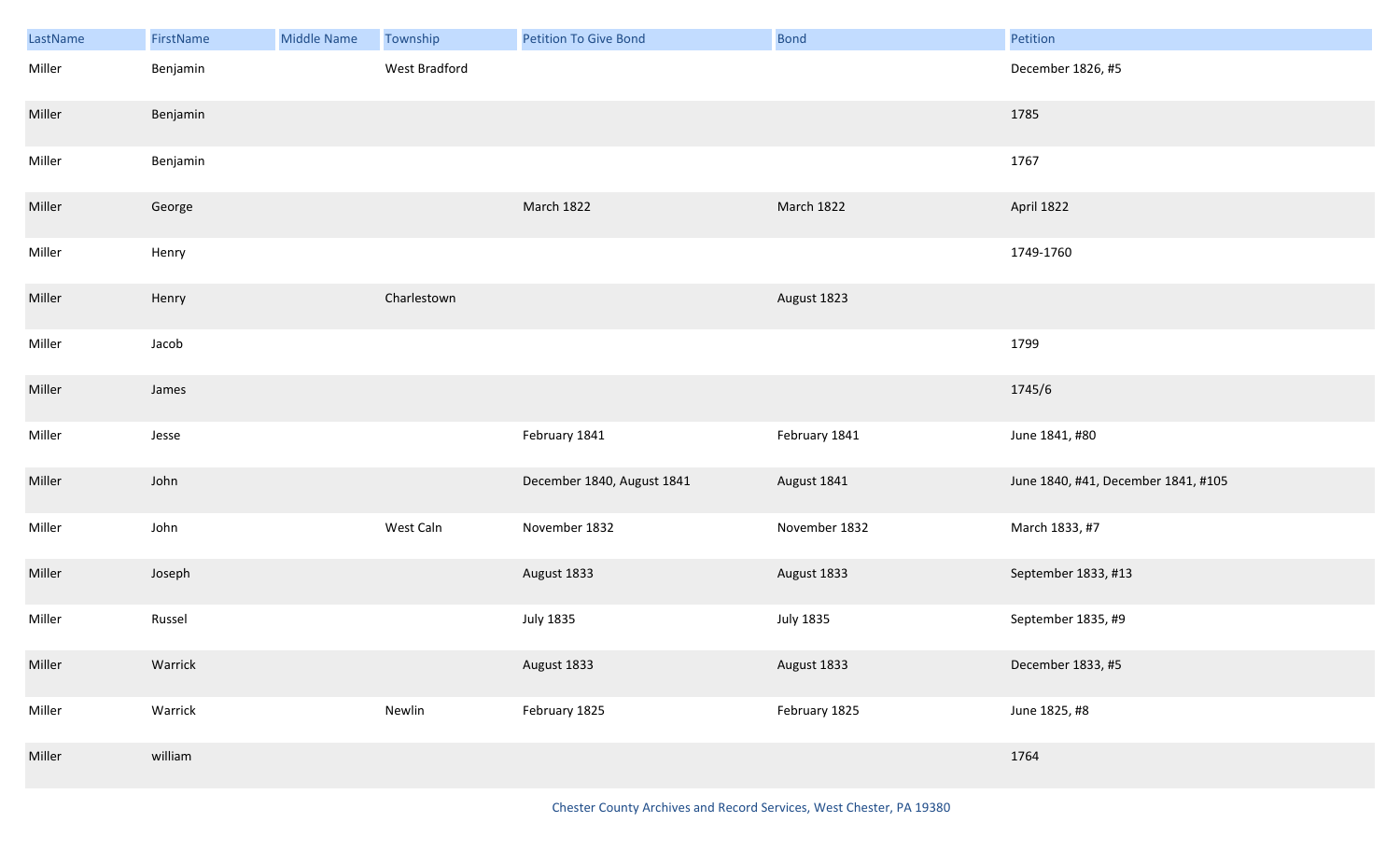| LastName         | FirstName | <b>Middle Name</b>        | Township   | Petition To Give Bond | Bond           | Petition            |
|------------------|-----------|---------------------------|------------|-----------------------|----------------|---------------------|
| Milligan         | David     |                           |            |                       |                | September 1839, #8  |
| Mills            | Daniel    |                           |            |                       |                | 1745-1745/6         |
| Mills            | John      |                           |            |                       | May 1825       | June 1825, #7       |
| Mills            | John      |                           |            |                       |                | 1735/6              |
| Minister         | Jacob     |                           |            | March 1836            |                | June 1836, #5       |
| Mirander         | Samuel    |                           |            |                       |                | 1733/4              |
| Moffitt          | Francis   |                           |            |                       |                | 1796                |
| Mole             | James     |                           |            |                       |                | 1745                |
| Moleir [Moliere] | William   | $\boldsymbol{\mathsf{H}}$ |            | June 1824             | June 1824      | September 1824      |
| Montgomery       | John      |                           |            | June 1842             | June 1842      | September 1842, #6  |
| Mooney           | Shelton?  |                           |            |                       |                | 1744                |
| Moore            | Arthur    |                           |            |                       |                | 1754                |
| Moore            | Charles   |                           |            | September 1837        | September 1837 | December 1837, #56  |
| Moore            | George    |                           |            | June 1826             |                | September 1826, #26 |
| Moore            | Henry     |                           |            |                       |                | <b>June 1804</b>    |
| Moore            | James     |                           | Honeybrook |                       |                | September 1823      |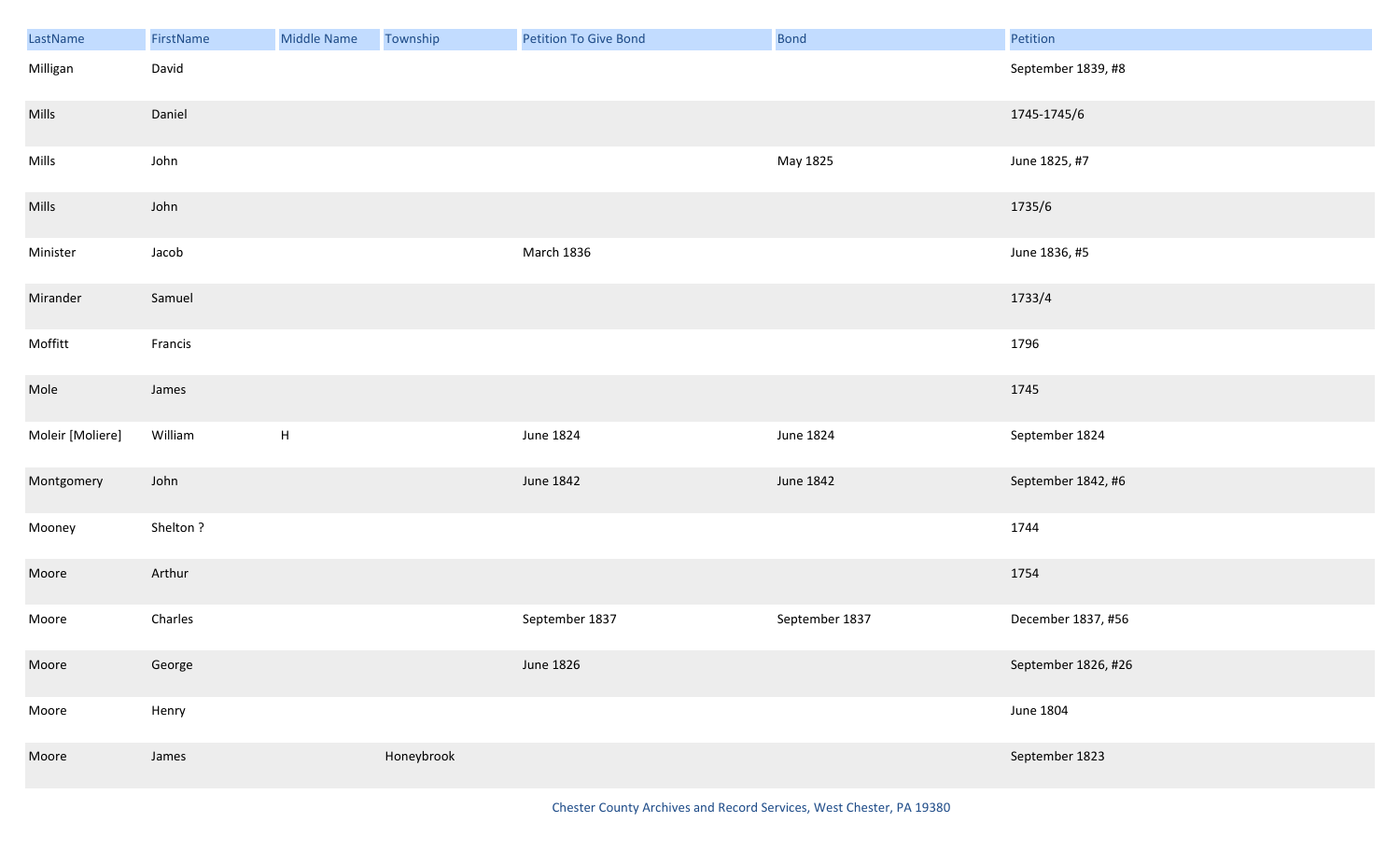| LastName | FirstName | <b>Middle Name</b> | Township    | <b>Petition To Give Bond</b> | <b>Bond</b>              | Petition                            |
|----------|-----------|--------------------|-------------|------------------------------|--------------------------|-------------------------------------|
| Moore    | James     |                    |             |                              |                          | February 1812                       |
| Moore    | James     |                    |             | June 1836                    | June 1836                | September 1836, #10                 |
| Moore    | James     | T.                 |             | December 1829, June 1830     | December 1829, June 1830 | March 1830, #10, September 1830, #5 |
| Moore    | Jesse     |                    | Schuylkill  |                              |                          | September 1841, #91                 |
| Moore    | Jesse     |                    | Charlestown |                              |                          | September 1824                      |
| Moore    | Jesse     |                    | Schuylkill  |                              |                          | March 1839, #101                    |
| Moore    | Jesse     |                    |             |                              |                          | June 1822                           |
| Moore    | Jesse     |                    | Tredyffrin  | <b>July 1821</b>             | <b>July 1821</b>         |                                     |
| Moore    | John      |                    |             |                              |                          | 1774                                |
| Moore    | John      |                    |             |                              |                          | 1744/5                              |
| Moore    | John      |                    | East Caln   | May 1834                     | May 1834                 | September 1834, #12                 |
| Moore    | John, Sr. |                    | Sadsbury    |                              |                          | October 1809                        |
| Moore    | Moses     |                    | Tredyffrin  |                              | February 1821            | February 1821                       |
| Moore    | Moses     |                    |             |                              |                          | 1786-1795                           |
| Moore    | Sampson   |                    |             |                              |                          | September 1849, #24                 |
| Moore    | Samuel    |                    |             |                              |                          | 1785                                |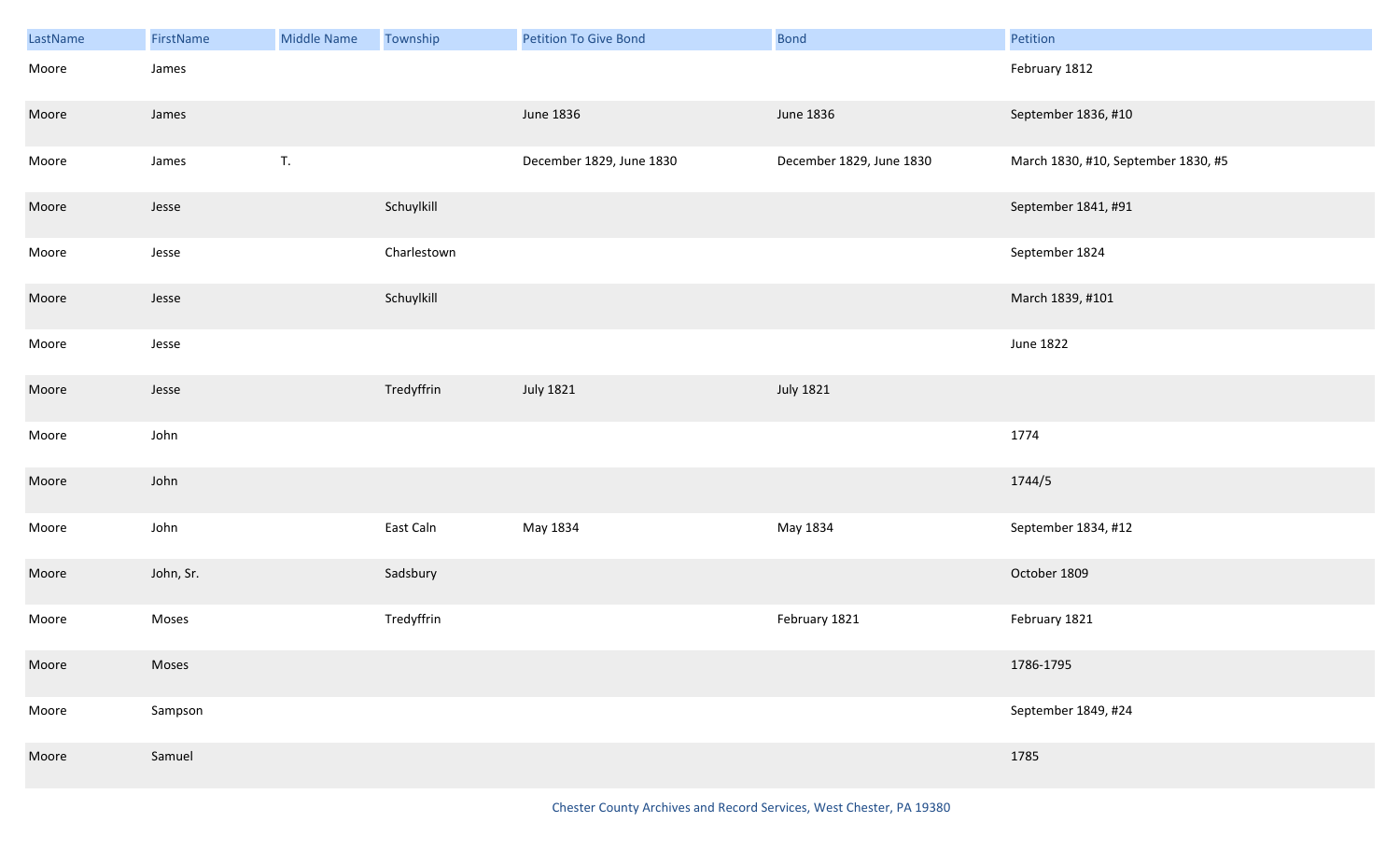| LastName     | FirstName | <b>Middle Name</b> | Township     | <b>Petition To Give Bond</b> | <b>Bond</b>   | Petition                     |
|--------------|-----------|--------------------|--------------|------------------------------|---------------|------------------------------|
| Moore [Moor] | Thomas    |                    | Pennsbury    | June 1827                    | June 1827     | September 1827, #7           |
| Moran        | John      |                    |              | November 1858                | November 1858 | March 1849, #40              |
| Moran        | Peter     |                    |              |                              |               | April 1860, #44              |
| Moreland     | John      |                    |              |                              |               | 1786                         |
| Morgan       | Benjamin  |                    |              |                              |               | 1793                         |
| Morgan       | Francis   |                    | Sadsbury     | August 1829                  | August 1829   | September 1829, #24          |
| Morgan       | John      |                    |              |                              |               | 1867/8                       |
| Morgan       | Mordecai  |                    |              |                              |               | 1788                         |
| Morris       | Charles   |                    |              |                              |               | 1766                         |
| Morris       | Elias     |                    |              | October 1823                 | October 1823  | February 1823, December 1823 |
| Morris       | John      |                    |              |                              |               | 1743                         |
| Morris       | John      |                    | Thornbury    | December 1822                | December 1822 | March 1823                   |
| Morris       | John      |                    |              | January 1835                 | January 1835  | March 1835, #3               |
| Morris       | Samuel    |                    |              | August 1830                  |               |                              |
| Morrison     | John      |                    |              |                              |               | 1773                         |
| Morrison     | Joseph    |                    | Lower Oxford |                              |               | June 1824, September 1824    |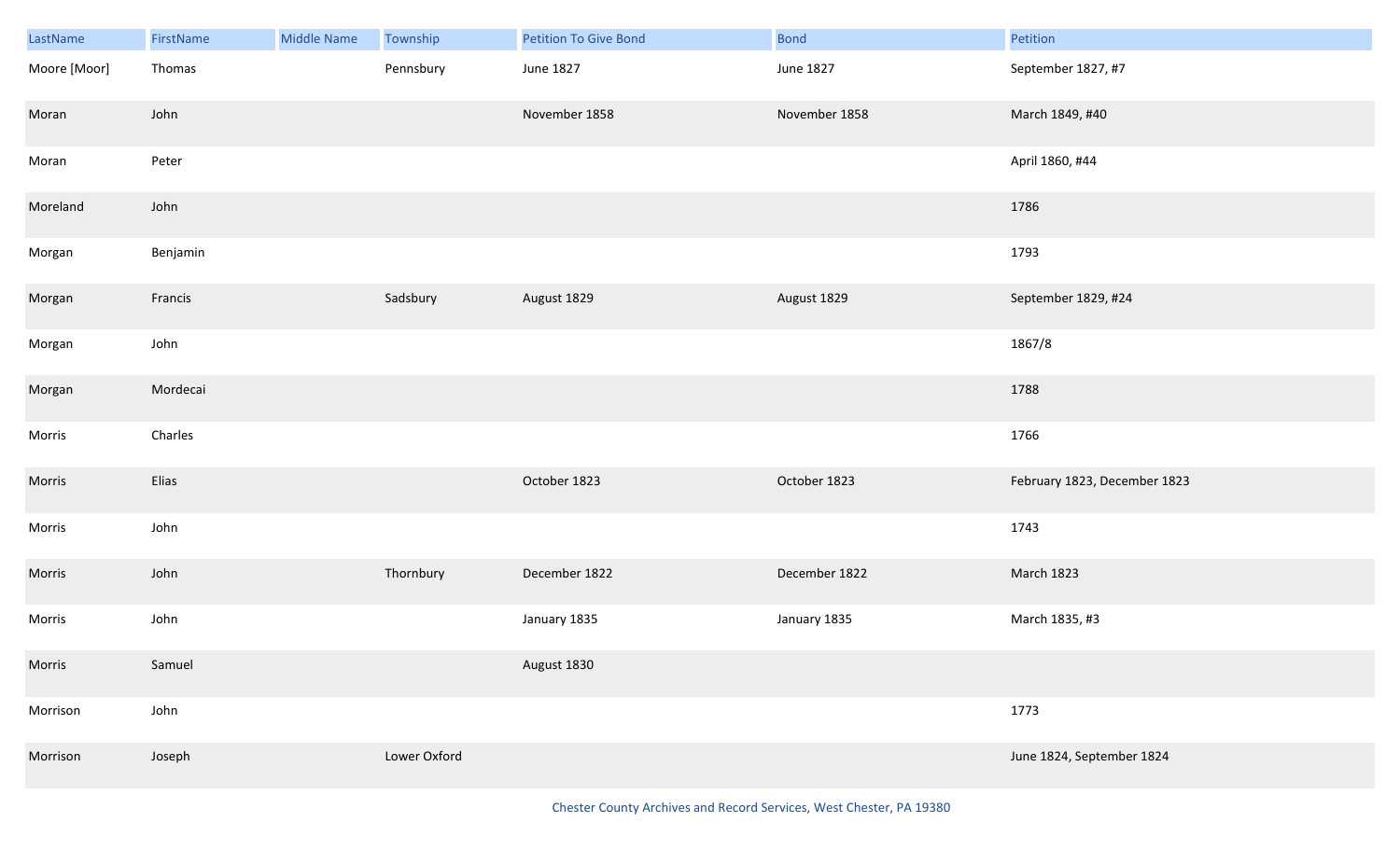| LastName            | FirstName | <b>Middle Name</b> | Township       | <b>Petition To Give Bond</b> | <b>Bond</b>              | Petition                           |
|---------------------|-----------|--------------------|----------------|------------------------------|--------------------------|------------------------------------|
| Morton              | Andrew    |                    | Honeybrook     | September 1826               | September 1826           | December 1826, #12                 |
| Morton              | Joshua    |                    | East Bradford  | June 1835, December 1839     | June 1836, December 1839 | September 1836, December 1839, #33 |
| Moses               | James     |                    |                | January 1841                 | January 1841             | March 1841, #69                    |
| Moss                | Charles   |                    |                |                              |                          | June 1803                          |
| Mostler [Mostiller] | Frederick |                    | Coventry       |                              | February 1821            | February 1821                      |
| Mowday              | William   |                    |                | September 1836               | September 1836           | December 1836                      |
| Mowrey              | Samuel    |                    |                |                              |                          | May 1819                           |
| Moyer               | Samuel    |                    |                | <b>July 1826</b>             | <b>July 1826</b>         | September 1826, #9                 |
| Moyers              | John      |                    |                | October 1821                 | October 1821             |                                    |
| Mulcaster           | John      |                    |                |                              |                          | 1745/6                             |
| Mullan              | William   |                    |                |                              |                          | 1767                               |
| Mullin              | Rees      |                    |                | August 1837                  | August 1837              | September 1837, #45                |
| Munshower           | Henry     |                    |                | March 1835                   | March 1835               | June 1835, #1                      |
| Murley              | John      |                    | East Whiteland | December 1827                | December 1827            | March 1828, #9                     |
| Murphey             | Edward    |                    |                |                              |                          | 1752                               |
| Murphey             | Edward    |                    |                |                              |                          | 1724/5                             |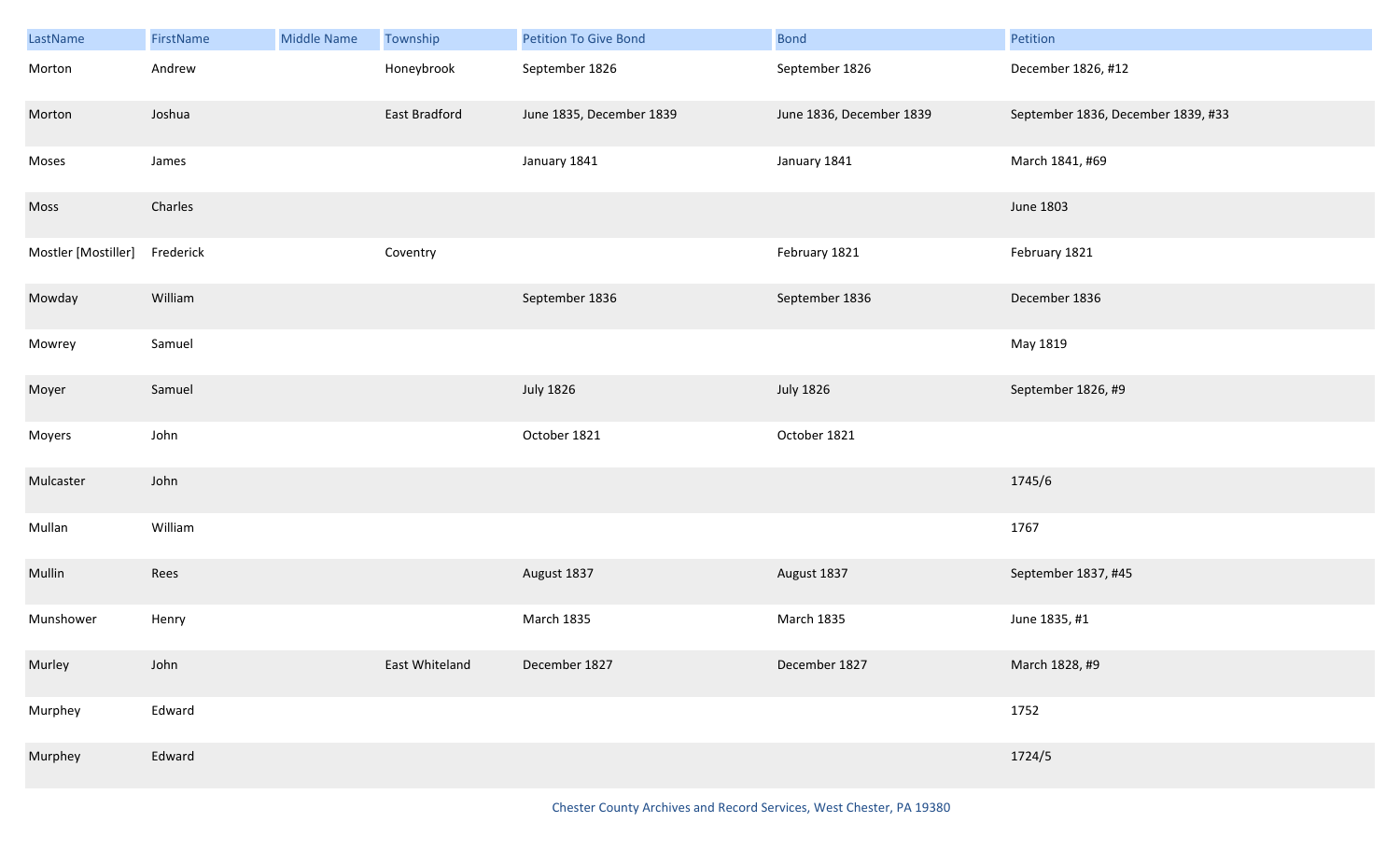| LastName             | FirstName | Middle Name | Township             | <b>Petition To Give Bond</b> | <b>Bond</b>    | Petition            |
|----------------------|-----------|-------------|----------------------|------------------------------|----------------|---------------------|
| Murphey              | Jacob     |             |                      | September 1835               | September 1835 | December 1835, #9   |
| Murphey              | James     |             |                      |                              |                | 1769                |
| Murry                | John      |             | Sadsbury             | June 1834                    | June 1834      | September 1834, #22 |
| <b>Myers</b>         | John      |             |                      |                              |                | November 1811       |
| Myers                | John      |             |                      | January 1835                 | January 1835   | March 1835, #6      |
| Navil                | Bonturey  |             |                      |                              |                | 1799                |
| Naylor [Nailer]      | Thomas    |             |                      | November 1823                |                | March 1826, #9      |
| Neally [Neely]       | William   |             |                      |                              |                | 1764                |
| Neely                | Alexander |             |                      |                              | May 1820       |                     |
| Neely                | James     |             |                      |                              | October 1820   | October 1820        |
| Neely                | Samuel    |             | Sadsbury             | May 1824                     | May 1824       | June 1824, #15      |
| Neiler               | Thomas    |             |                      |                              | December 1825  |                     |
| <b>Nelis</b>         | Edward    |             |                      | <b>July 1842</b>             | July 1842      | September 1842, #7  |
| Nempher<br>[Newpher] | Caleb     |             |                      |                              |                | June 1803           |
| Nesbit               | Robert    |             | <b>West Nantmeal</b> |                              |                | 1798                |
| Nesbitt              | John      |             |                      |                              |                | 1768                |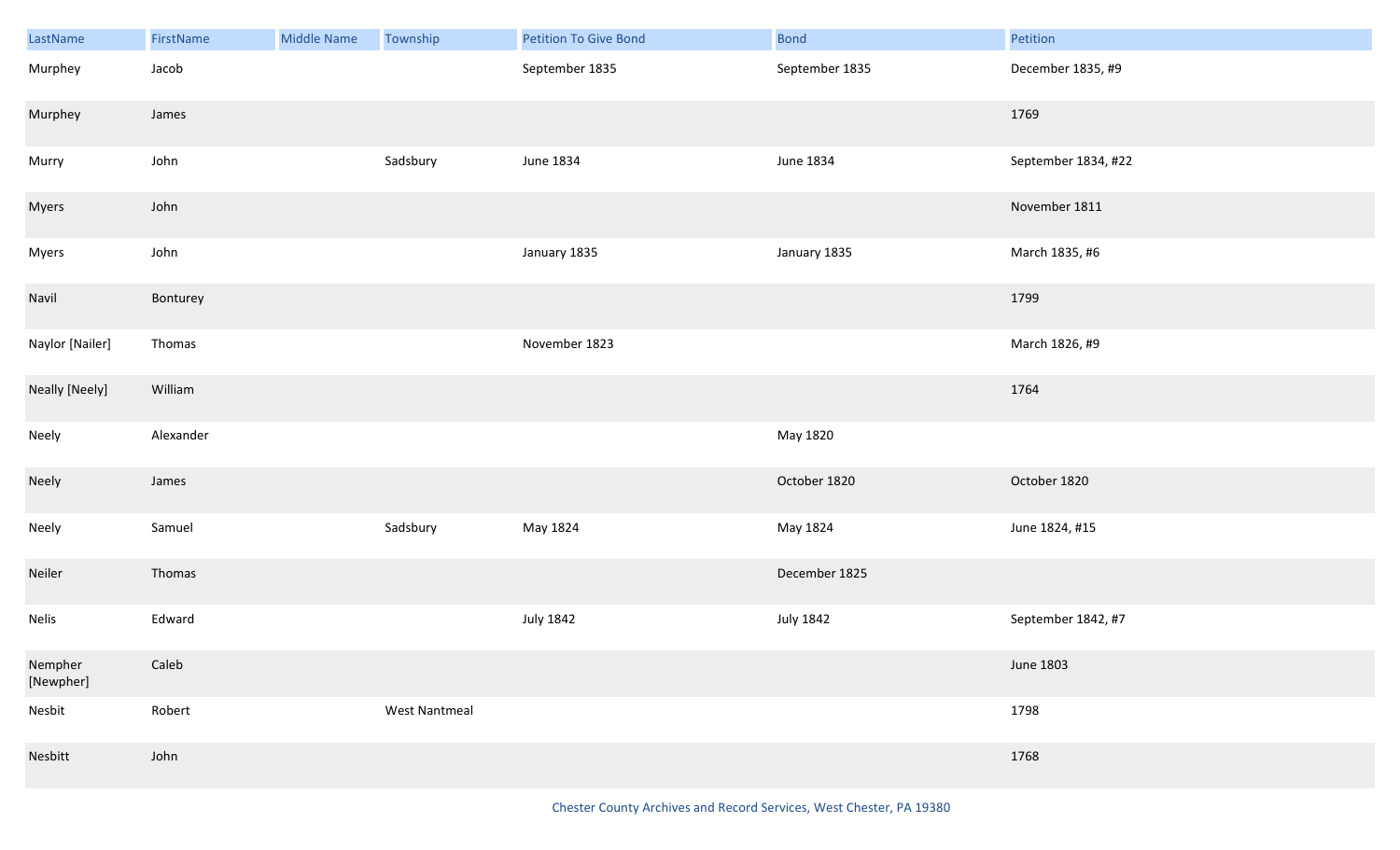| LastName | FirstName | Middle Name | Township             | <b>Petition To Give Bond</b> | <b>Bond</b>      | Petition           |
|----------|-----------|-------------|----------------------|------------------------------|------------------|--------------------|
| Ness     | George    |             |                      |                              |                  | 1773               |
| Nethery  | Robert    |             |                      |                              |                  | June 1803          |
| Nethery  | William   |             |                      | October 1837                 | October 1837     | December 1837, #57 |
| Newcomer | Jacob     | L.          |                      |                              |                  | March 1830, #13    |
| Newcomer | John      |             |                      | April 1841                   | April 1841       | June 1841, #78     |
| Newlin   | Nathan    |             |                      |                              |                  | 1752               |
| Nichols  | George    | C.          | Schuylkill           | March 1827                   | March 1827       | June 1827, #10     |
| Nichols  | Jacob     |             |                      | January 1841                 | January 1841     | March 1841, #40    |
| Nichols  | Silas     |             | Sadsbury             |                              |                  | September 1823     |
| Nichols  | William   |             |                      |                              | October 1809     | October 1809       |
| Nields   | Thomas    |             | Pennsbury            | January 1825                 | January 1825     | March 1825, #14    |
| Nixon    | Solomon   |             | <b>West Nantmeal</b> | February 1827                | February 1827    | June 1827, #9      |
| Noblitt  | John      |             |                      |                              |                  | 1772               |
| Norris   | Benjamin  |             |                      |                              |                  | 1785               |
| Norris   | John      |             |                      |                              |                  | 1767               |
| North    | Roger     |             | West Nantmeal        | <b>July 1824</b>             | <b>July 1824</b> | September 1824     |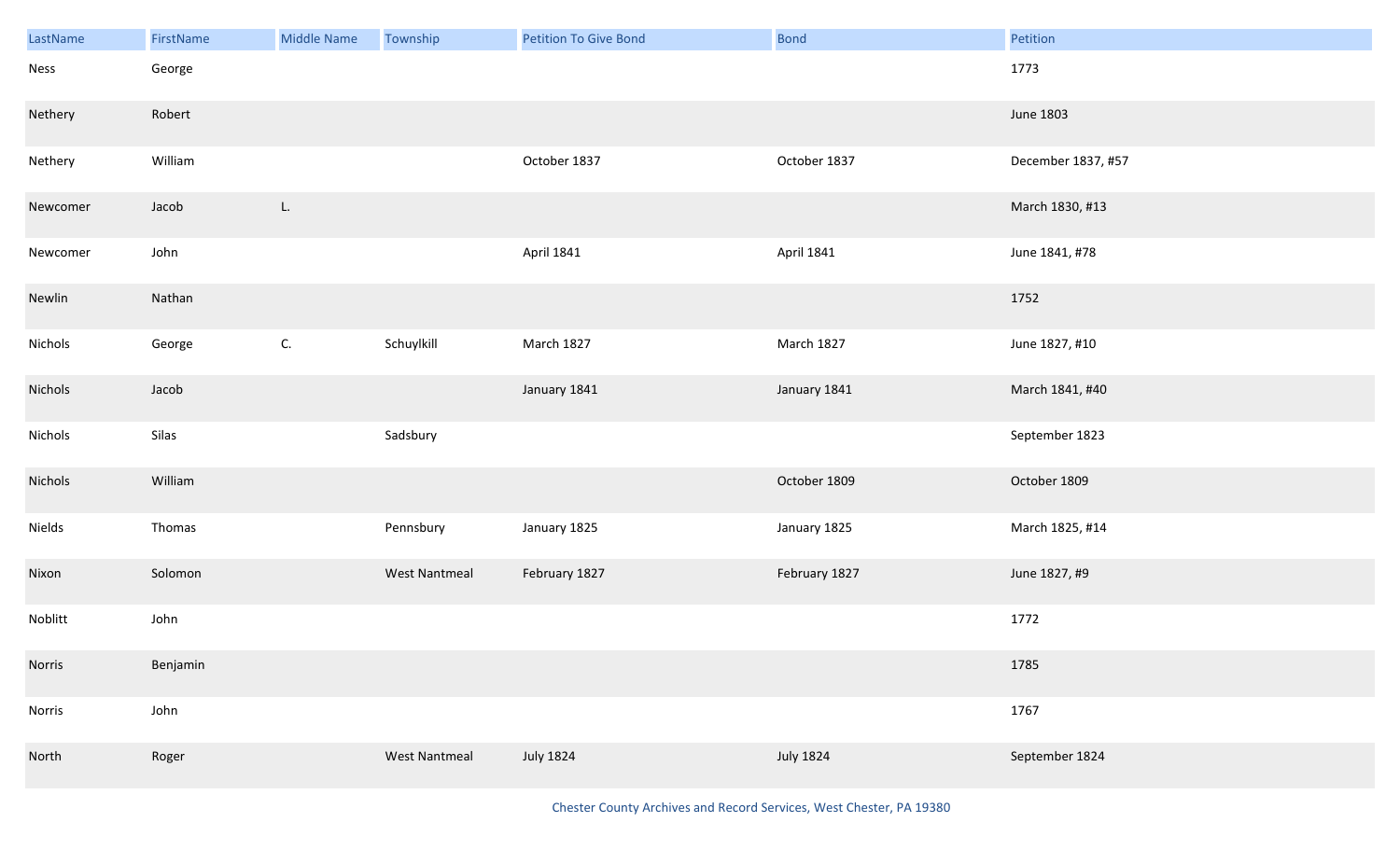| LastName    | FirstName | Middle Name | Township     | <b>Petition To Give Bond</b> | <b>Bond</b>      | Petition                                 |
|-------------|-----------|-------------|--------------|------------------------------|------------------|------------------------------------------|
| Northamer   | Jacob     |             |              |                              |                  | May 1817                                 |
| Norton      | Samuel    | Ρ.          |              |                              |                  | April 1822                               |
| Noy         | Jacob     |             | Uwchlan      |                              | <b>July 1820</b> | July 1820, September 1823, November 1823 |
| Nugent      | John      |             |              | June 1843                    | June 1843        | September 1842, #8                       |
| Nutt        | Irwin     |             |              |                              |                  | March 1839, #102                         |
| <b>Nutt</b> | Isaac     |             |              |                              |                  | 1791                                     |
| Nutt        | John      |             | West Goshen  | March 1826                   | March 1826       | June 1826, #5                            |
| <b>Nutt</b> | William   |             |              |                              |                  | March 1839, #103                         |
| Nyce        | John      |             | Sadsbury     | March 1837                   | March 1837       | June 1839, #37                           |
| Nyman       | Jacob     |             |              | May 1837                     | May 1837         | June 1837, #38                           |
| Oakes       | John      |             |              |                              |                  | September 1842, #9                       |
| Oakford     | Isaac     |             | Charlestown  | December 1827                | December 1827    | March 1828, #10                          |
| O'Brian     | John      |             |              | February 1842                | February 1842    |                                          |
| Ogden       | Thomas    |             | West Chester |                              |                  | September 1833, #18                      |
| Oldmixon    | John      |             |              |                              |                  | October 1805                             |
| Oliver      | John      |             | Brandywine   | August 1823                  | June 1823        | August 1823                              |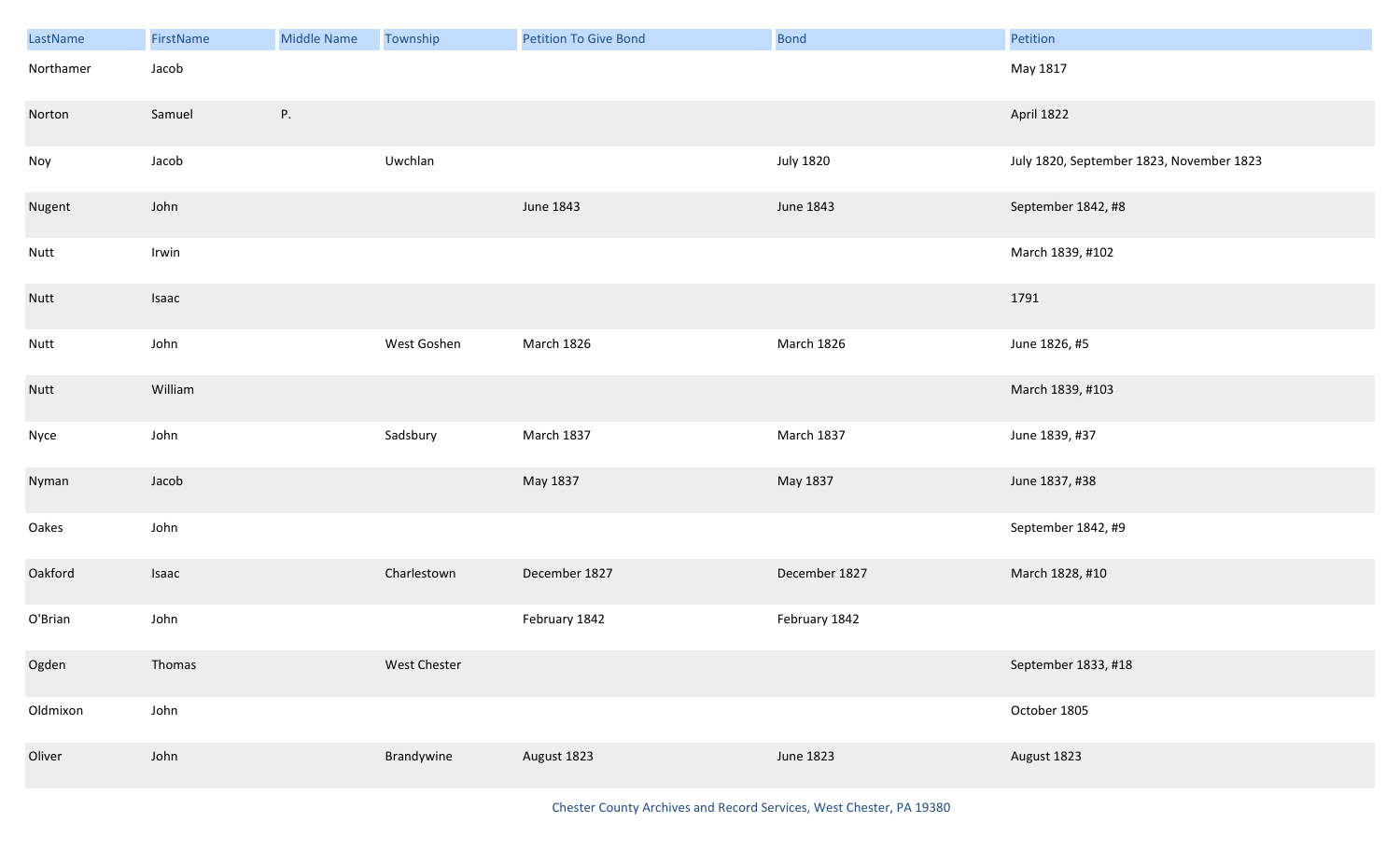| LastName     | FirstName | <b>Middle Name</b> | Township         | <b>Petition To Give Bond</b> | <b>Bond</b>      | Petition            |
|--------------|-----------|--------------------|------------------|------------------------------|------------------|---------------------|
| Oliveri      | Abraham   |                    | Philadelphia     |                              |                  | November 1838       |
| Orner        | Conrad    |                    |                  |                              |                  | November 1805       |
| Orner        | John      |                    |                  | <b>April 1831</b>            | April 1831       | June 1831           |
| Orr          | George    |                    | Newlin           | <b>July 1834</b>             | <b>July 1834</b> | September 1834, #16 |
| Orr          | Jones     |                    |                  |                              |                  | February 1821       |
| Osborne      | Davis     |                    |                  | September 1839               | 1838             |                     |
| Otley        | John      |                    |                  | November 1823                | November 1823    | February 1824       |
| Ottenkirk    | John      |                    |                  |                              |                  | June 1833, #19      |
| Ottley       | John      |                    |                  |                              |                  | 1756                |
| Owen [s]     | George    |                    |                  |                              |                  | 1768                |
| Owen [s]     | Peter     |                    |                  |                              |                  | 1741/2-1748         |
| Owens        | George    |                    |                  |                              |                  | 1775                |
| Owens        | Philip    |                    |                  |                              |                  | May 1819            |
| Pain [Peain] | Benjamin  |                    |                  |                              |                  | 1767                |
| Painter      | Daniel    |                    | East Marlborough |                              | October 1821     | December 1821       |
| Painter      | Henry     |                    |                  | February 1835                | February 1835    | June 1835, #5       |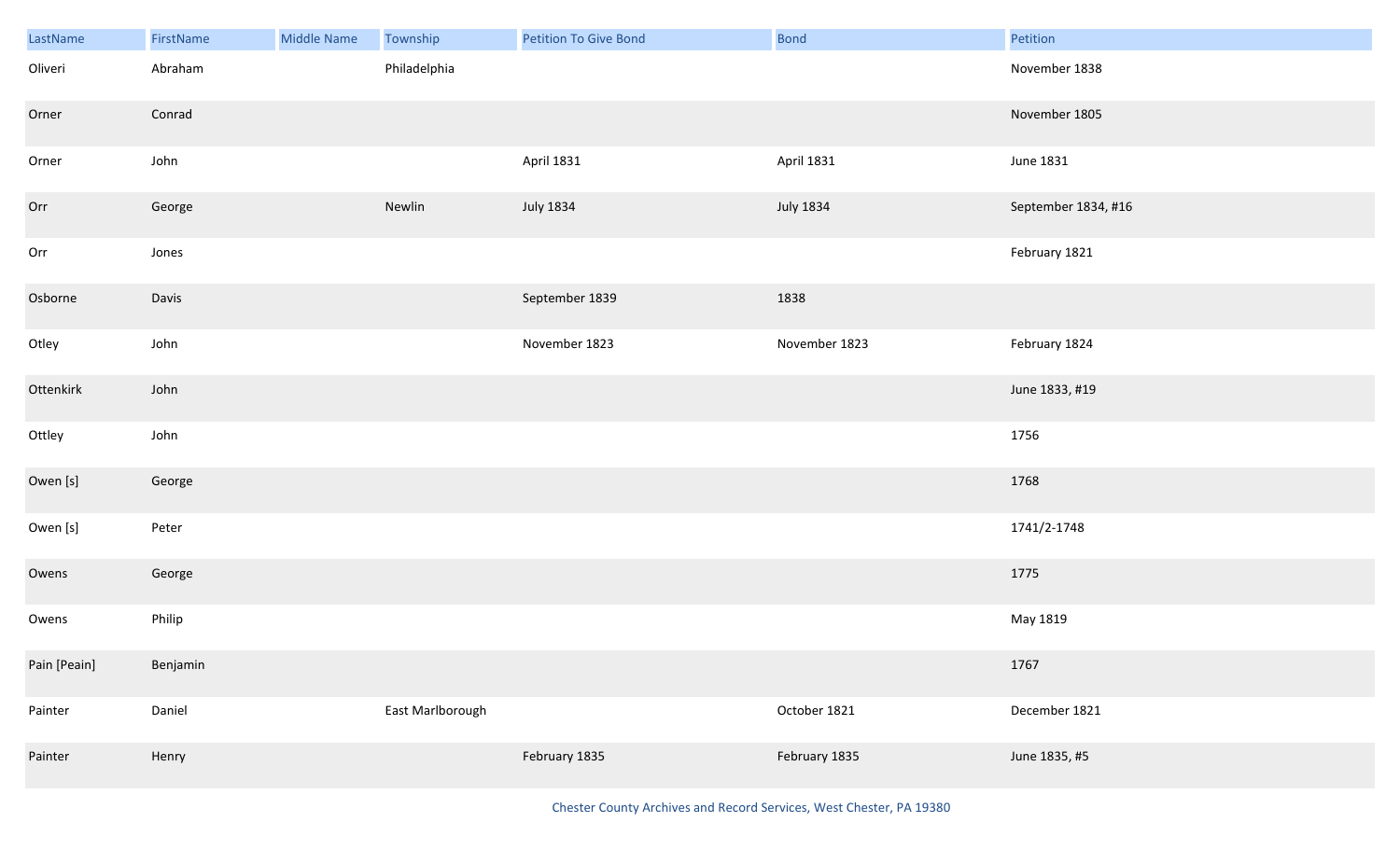| LastName       | FirstName | <b>Middle Name</b> | Township             | <b>Petition To Give Bond</b> | <b>Bond</b>      | Petition                       |
|----------------|-----------|--------------------|----------------------|------------------------------|------------------|--------------------------------|
| Painter        | Joseph    |                    | East Bradford        | March 1826                   | March1826        | June 1826, #4                  |
| Palmer         | Henry     |                    |                      |                              |                  | 1734                           |
| Panter         | John      |                    |                      |                              |                  | June 1822                      |
| Parke          | Davis     |                    |                      |                              |                  | <b>July 1811</b>               |
| Parke          | James     |                    | Sadsbury             |                              |                  | June 1821, February 1822       |
| Parker         | James     |                    |                      |                              |                  | 1798                           |
| Parkinson      | William   |                    |                      |                              |                  | 1772                           |
| Parliaman      | Edward    |                    | <b>East Nantmeal</b> | June 1842                    | June 1842        | September 1842, #10            |
| Parry          | James     |                    |                      |                              |                  | 1767                           |
| Parry [Parrey] | James     |                    | Schuylkill           | June 1827                    | June 1827        | September 1827, #2             |
| Patchel        | George    |                    | West Bradford        | September 1824               | September 1824   | December 1824                  |
| Patchell       | Edward    |                    |                      | <b>July 1833</b>             | <b>July 1833</b> |                                |
| Patchell       | Oswaid    |                    | West Chester         | December 1822                |                  |                                |
| Patchett       | John      |                    |                      | January 1835                 | February 1835    | March 1835, #10, June 1835, #2 |
| Patrick        | David     |                    |                      | October 1825                 | October 1825     | December 1825, #5              |
| Patterson      | Abner     |                    | East Goshen          | August 1824                  | August 1824      |                                |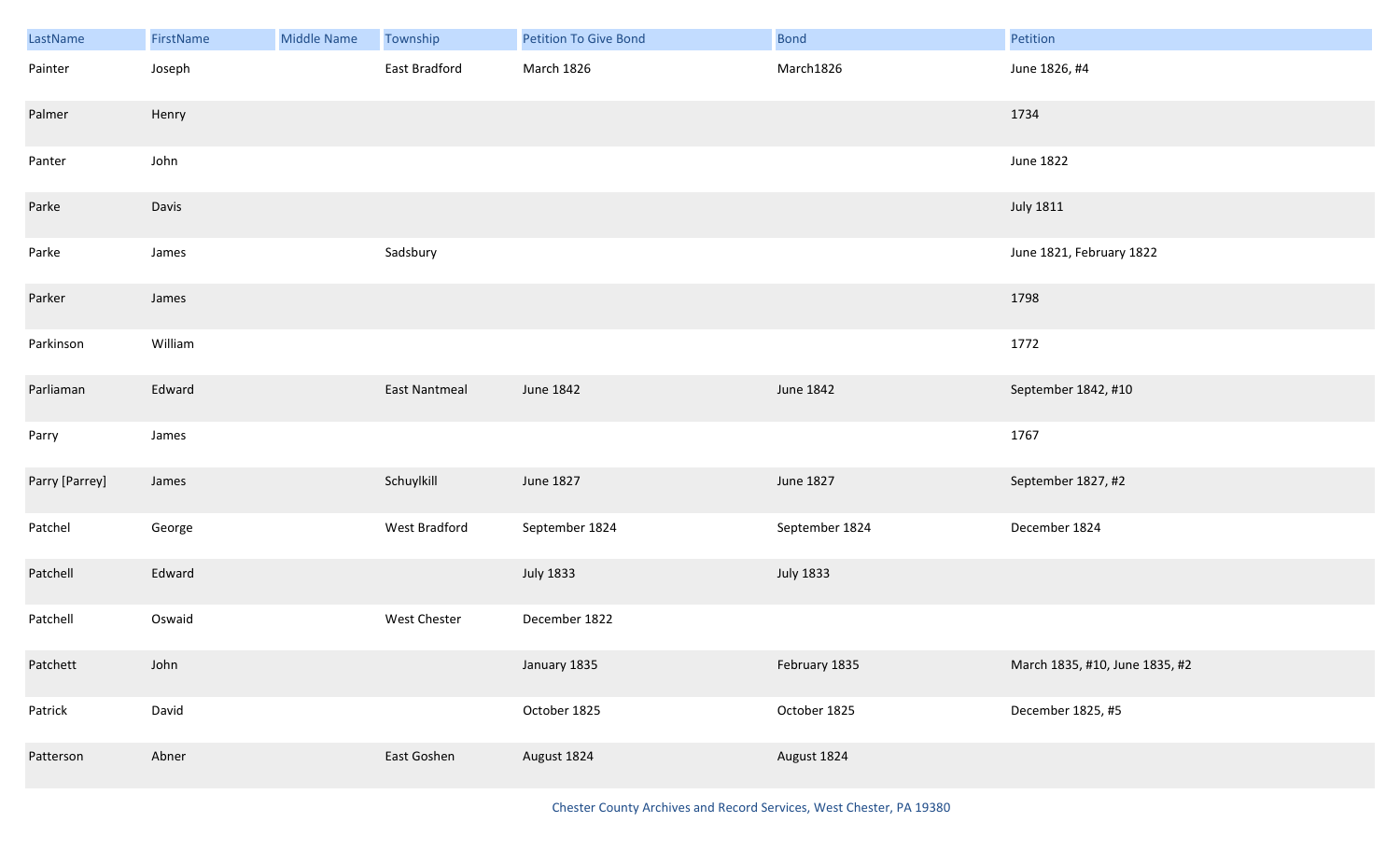| LastName  | <b>FirstName</b> | <b>Middle Name</b> | Township             | <b>Petition To Give Bond</b> | <b>Bond</b>      | Petition                   |
|-----------|------------------|--------------------|----------------------|------------------------------|------------------|----------------------------|
| Patterson | Garrett          |                    | West Chester         | January 1833                 | January 1833     | March 1833, #12            |
| Patterson | John             |                    | Coventry             |                              | March 1825       | June 1825, #5              |
| Patterson | John             |                    |                      |                              |                  | January 1821               |
| Patterson | John             |                    |                      |                              |                  | December 1831, #21         |
| Patterson | John             |                    |                      | June 1833                    | June 1833        | September 1833, #15        |
| Patterson | Robert           |                    |                      |                              |                  | August 1812, February 1813 |
| Patterson | Thomas           |                    |                      |                              |                  | December 1801              |
| Patterson | william          |                    | Coventry             |                              | <b>July 1822</b> | September 1822             |
| Patton    | Andrew           |                    |                      |                              |                  | 1768                       |
| Patton    | William          |                    |                      |                              | November 1823    | December 1823              |
| Patton    | william          |                    |                      | June 1834                    |                  |                            |
| Pawling   | Issachar         |                    | <b>West Nantmeal</b> | <b>July 1826</b>             | <b>July 1826</b> | September 1826, #6         |
| Pawling   | Issachar         |                    |                      | September 1835               | September 1835   | December 1835, #3          |
| Paxson    | Jacob            |                    | Sadsbury             | May 1835                     | May 1835         | June 1835, #8              |
| Paxson    | Joseph           |                    | Sadsbury             |                              | February 1810    |                            |
| Pearce    | John             |                    |                      | February 1834                | February 1834    | March 1834, #8             |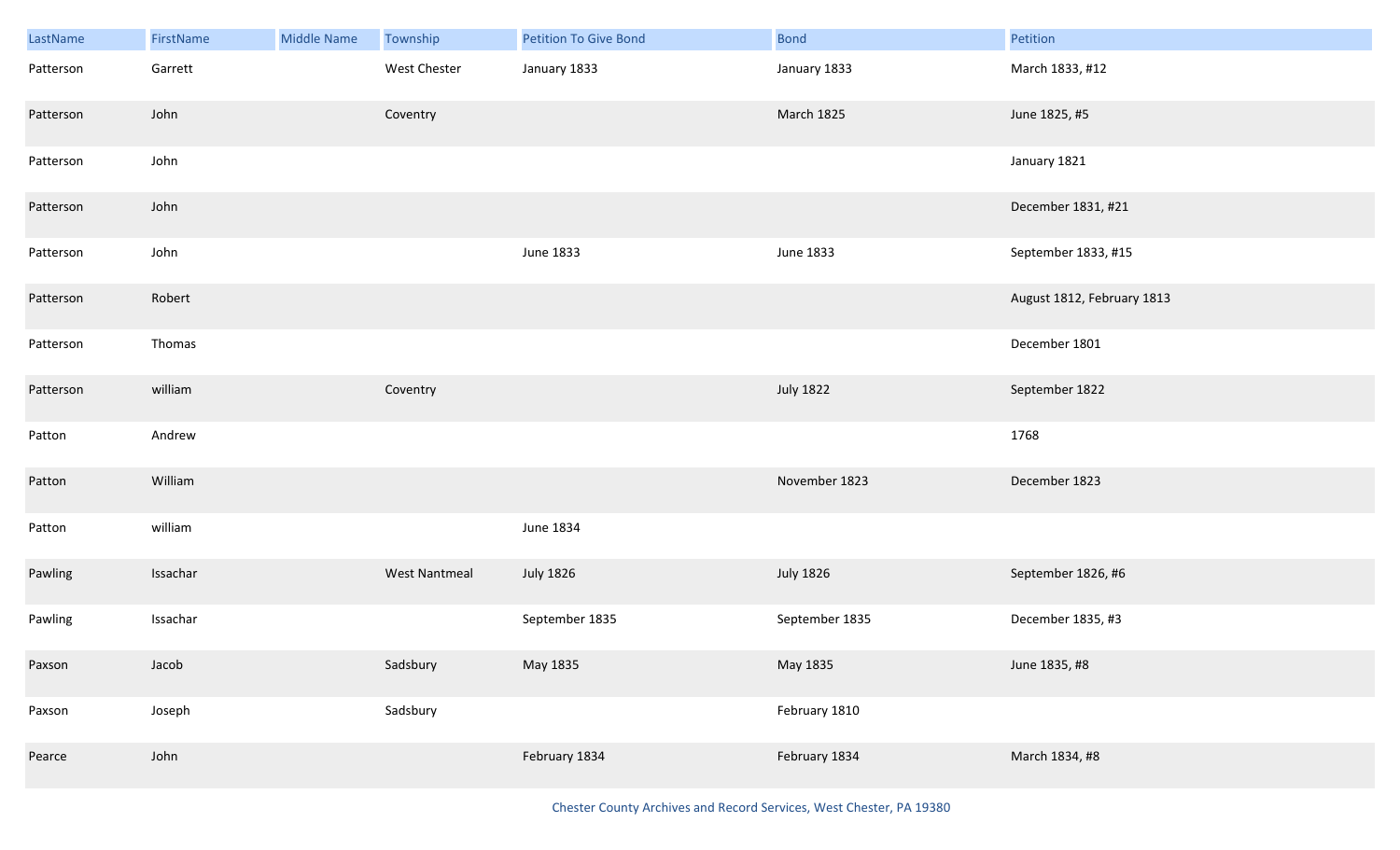| LastName        | FirstName | Middle Name | Township         | <b>Petition To Give Bond</b> | Bond             | Petition                      |
|-----------------|-----------|-------------|------------------|------------------------------|------------------|-------------------------------|
| Pearce          | Noah      |             |                  | <b>July 1840</b>             |                  | September 1840, #53           |
| Pearson         | John      |             |                  |                              |                  | <b>July 1816</b>              |
| Peck            | Benjamin  |             |                  |                              |                  | November 1807                 |
| Peck            | Benjamin  |             |                  |                              |                  | 1775                          |
| Peck            | Jeremiah  |             | Coventry         | December 1825                | December 1825    | March 1826, #6                |
| Peck            | Jeremiah  |             |                  | June 1838                    | June 5, 1838     | September 1838, #77           |
| Peirce          | Isaac     |             | New London       |                              |                  | <b>July 1820</b>              |
| Peirce          | Isaac     |             | Coventry         |                              | April - May 1821 |                               |
| Peirce [Pearce] | Timothy   |             | New Garden       | November 1829                | November 1829    | December 1829, #41            |
| Penegan         | Samuel    |             | West Fallowfield | September 1821               | <b>July 1821</b> | September 1821                |
| Pennell         | Evan      |             |                  |                              |                  | 1756                          |
| Pennell         | James     |             |                  |                              |                  | 1788                          |
| Pennington      | John      |             |                  | May 1823                     | March 1823       | May 1823                      |
| Pennypacker     | Richard   |             | Schuylkill       | January 1839                 | January 1839     | March 1839, #104              |
| Perry           | Benjamin  | D.          | East Caln        | <b>July 1823</b>             | <b>July 1823</b> | September 1823, December 1823 |
| Perry           | Risdon    |             |                  | January 1842                 | 1842             | March 1842, #116              |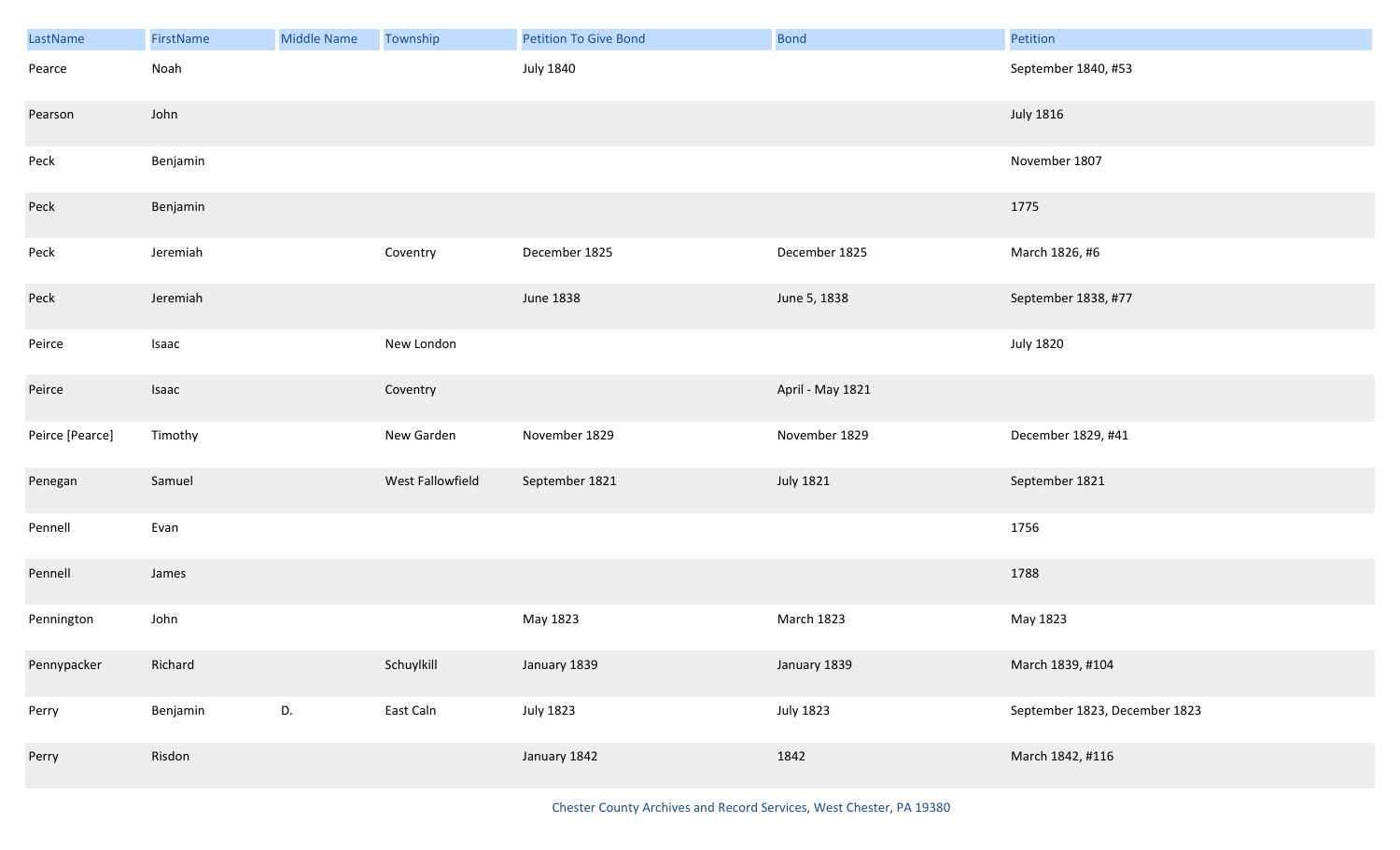| LastName        | FirstName | <b>Middle Name</b> | Township         | <b>Petition To Give Bond</b> | Bond             | Petition            |
|-----------------|-----------|--------------------|------------------|------------------------------|------------------|---------------------|
| Pettit          | Gardner   |                    |                  | May 1824, June 1824          |                  | September 1824      |
| Pettit          | George    | W.                 | West Fallowfield |                              |                  | December 1826, #6   |
| Philips         | Isaac     |                    |                  |                              |                  | 1800                |
| Philips         | Isaac     |                    |                  |                              |                  | 1799                |
| Phillips        | John      |                    |                  |                              |                  | February 1805       |
| Phillips        | John      |                    |                  | June 1830                    | June 1830        | September 1830, #8  |
| Phillips        | Joseph    |                    |                  |                              |                  | September 1827, #3  |
| Phillips        | Joseph    |                    |                  |                              |                  | 1786                |
| Phipps          | David     |                    |                  |                              |                  | September 1827, #1  |
| Pickles         | Nathan    |                    |                  |                              |                  | 1746                |
| Pier            | Anthony   |                    | East Fallowfield | December 1829                | December 1829    | March 1830, #4      |
| Pierce          | Richard   |                    |                  | June 1823                    | June 1823        |                     |
| Pierce          | Thomas    |                    | East Marlborough | <b>July 1829</b>             | <b>July 1829</b> | September 1829, #20 |
| Pierce          | William   |                    | London Britain   | August 1838                  | August 1838      | December 1838, #90  |
| Pierce [Pearce] | John      |                    |                  |                              |                  | December 1817       |
| Pierce [Peirce] | Jonathan  |                    | East Marlborough |                              | November 1824    | March 1825, #1      |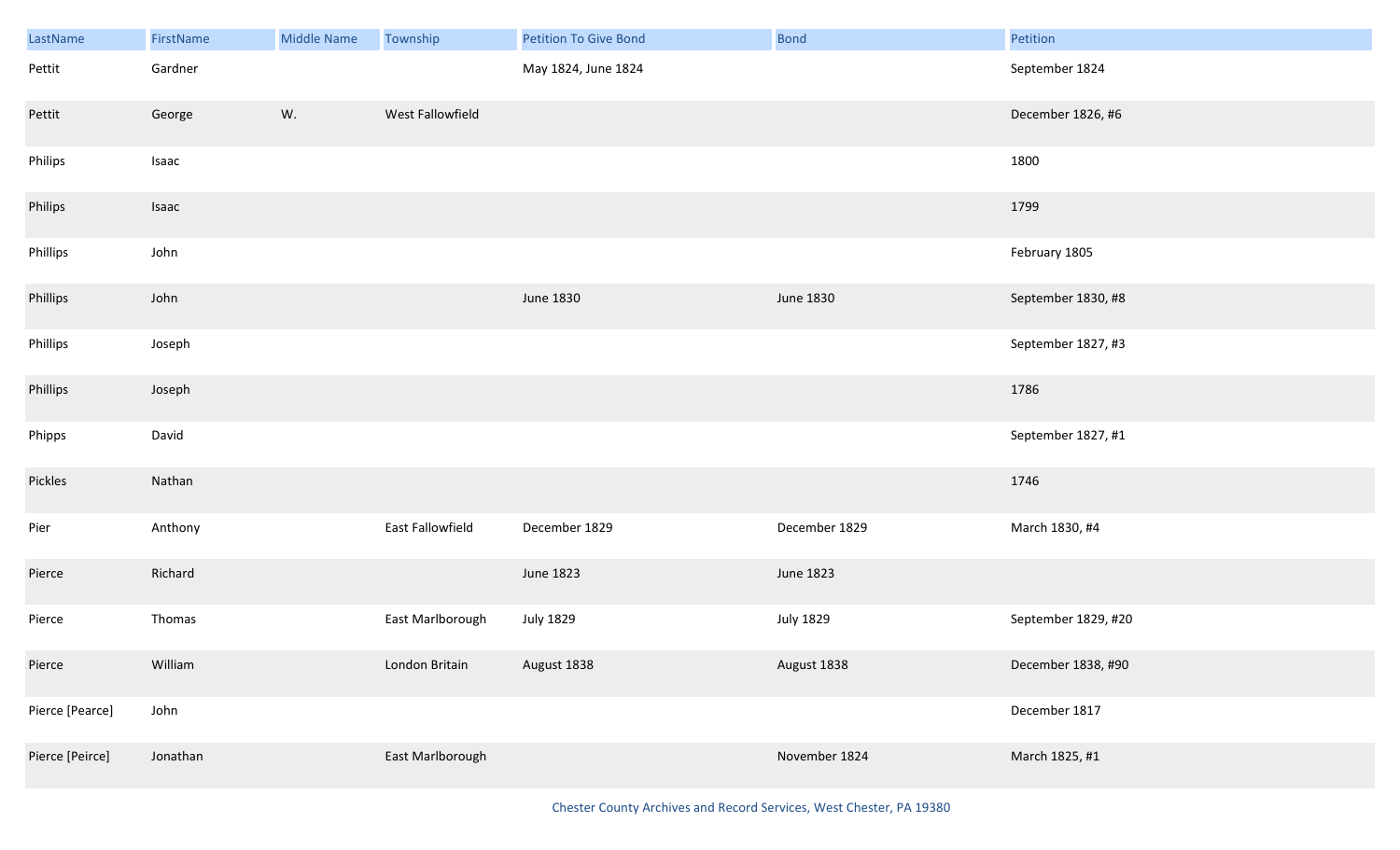| LastName   | FirstName | <b>Middle Name</b> | Township             | <b>Petition To Give Bond</b> | <b>Bond</b>             | Petition            |
|------------|-----------|--------------------|----------------------|------------------------------|-------------------------|---------------------|
| Pike       | Ham       |                    |                      |                              | August 1809             | August 1809         |
| Pim        | Thomas    | F.                 |                      |                              |                         | October 1820        |
| Pim        | William   |                    |                      |                              |                         | 1785                |
| Pim        | William   |                    |                      | November 1826                | November 1826           | December 1826, #2   |
| Pinkerton  | William   |                    | Lower Oxford         | September 1824               |                         | December 1824       |
| Pinkington | Thomas    |                    |                      |                              |                         | 1782                |
| Pittaman   | Edward    |                    |                      | September 1834               | September 1834          | December 1834, #1   |
| Poinsett   | Addison   |                    | West Whiteland       | February 1837                | February 1837           | March 1837, #30     |
| Pomray     | Benjamin  |                    |                      |                              |                         | 1743                |
| Pomroy     | William   |                    |                      |                              |                         | 1821                |
| Porter     | John      |                    |                      |                              | August 1809             | August 1809         |
| Porter     | Joseph    |                    | <b>East Nantmeal</b> |                              | August - September 1821 |                     |
| Porter     | Robert    |                    |                      |                              |                         | 1798 - 1799         |
| Porter     | William   |                    |                      |                              |                         | 1770                |
| Posey      | William   |                    |                      |                              |                         | 1763                |
| Posey      | William   |                    | East Nantmeal        | June 1830                    | June 1830               | September 1830, #14 |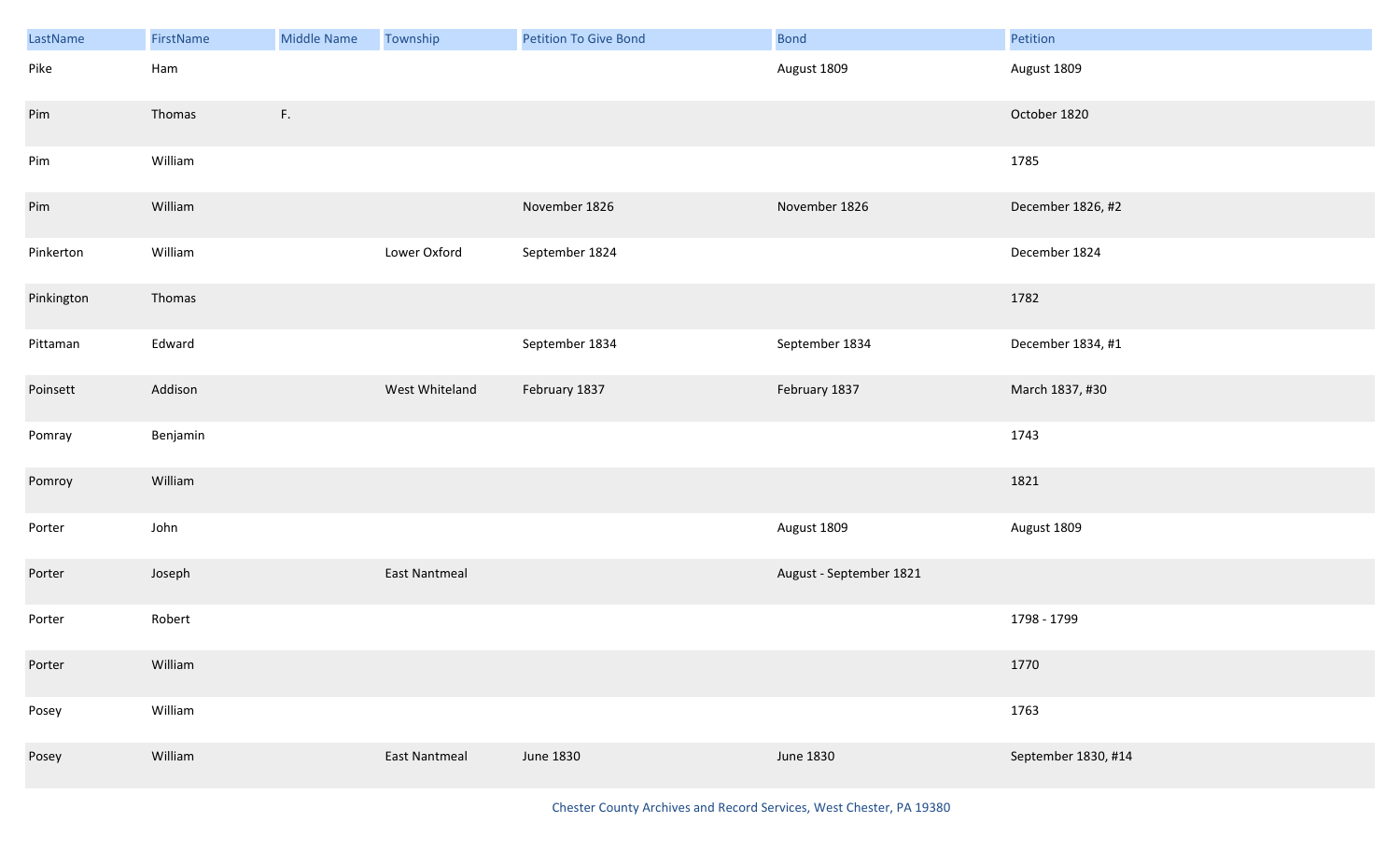| LastName | FirstName     | <b>Middle Name</b> | Township         | <b>Petition To Give Bond</b> | <b>Bond</b>                | Petition                           |
|----------|---------------|--------------------|------------------|------------------------------|----------------------------|------------------------------------|
| Poston   | William       |                    |                  |                              |                            | 1798                               |
| Potter   | Henry         |                    |                  | May 1834                     | May 1834                   | September 1834, #3                 |
| Potter   | Samuel        |                    |                  | <b>June 1835</b>             | June 1835                  | September 1835, #10                |
| Potts    | David         |                    | East Nantmeal    |                              |                            | February 1820                      |
| Potts    | Robert [Took] |                    |                  |                              |                            | 1785                               |
| Potts    | Samuel        |                    |                  |                              |                            | 1798                               |
| Powel    | Daniel        |                    |                  |                              |                            | November 1805                      |
| Powell   | David         |                    |                  | November 1840                | November 1840              | December 1840, #60                 |
| Powell   | Washington    |                    |                  | August 1828                  | August 1828                | December 1828,#38                  |
| Pratt    | Lewis         |                    |                  |                              | October 1820               | October 1820                       |
| Preston  | Joseph        |                    | East Marlborough | April 1833, October 1833     | April 1833, October 1833   | June 1833, #4, December 1833, #18  |
| Preston  | William       |                    |                  | September 1840               | September 1840             |                                    |
| Price    | Daniel        |                    |                  |                              |                            | 1770                               |
| Price    | John          |                    | West Chester     | August 1829, November 1830   | August 1829, November 1830 | March 1830, #6, December 1830, #19 |
| Price    | Thomas        |                    |                  |                              |                            | 1786                               |
| Price    | William       |                    |                  |                              |                            | August 1819                        |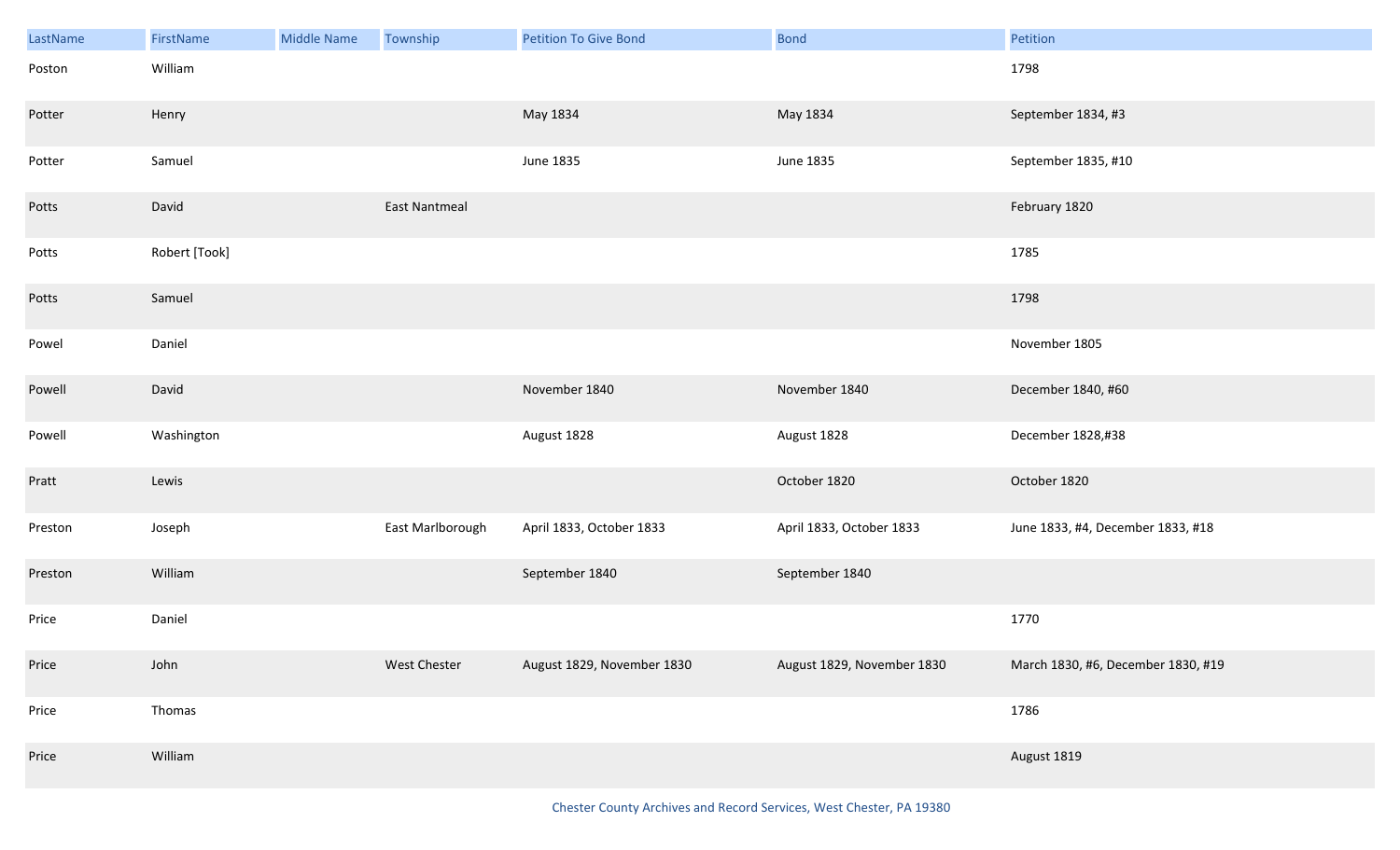| LastName         | FirstName                          | <b>Middle Name</b> | Township         | Petition To Give Bond | Bond          | Petition            |
|------------------|------------------------------------|--------------------|------------------|-----------------------|---------------|---------------------|
| Prichard         | William                            |                    |                  |                       |               | 1754                |
| Prier            | Joseph                             |                    |                  |                       |               | 1743                |
| Prost            | William                            |                    |                  |                       |               | 1738                |
| Pugh             | James                              |                    |                  |                       |               | 1744                |
| Pullock [Pullik] | James                              |                    |                  |                       |               | 1755                |
| Purcell          | James                              |                    |                  |                       |               | 1771                |
| Purel [Purrell]  | John                               |                    |                  |                       |               | May 1817            |
| Purl             | Michael                            |                    |                  |                       |               | December 1837, #61  |
| Purtle           | Nicholas                           |                    |                  |                       |               | 1767                |
| Pusey            | Benjamin                           |                    | Kennett          | August 1824           | August 1824   | June 1828, #14      |
| Pyle             | Abraham                            |                    | West Marlborough | June 1834             | June 1834     | September 1834, #2  |
| Pyle             | $\mathsf{E} \mathsf{I} \mathsf{i}$ |                    |                  | February 1833         | February 1833 | June 1833, #9       |
| Pyle             | Isaac                              |                    | London Grove     | May 1840              | May 1840      | September 1840, #54 |
| Pyle             | Israel                             |                    | Thornbury        |                       |               | 1787                |
| Pyle             | Moses                              |                    |                  |                       |               | 1797                |
| Quaintance       | Joel                               |                    | East Goshen      | January 1824          | January 1824  | March 1824          |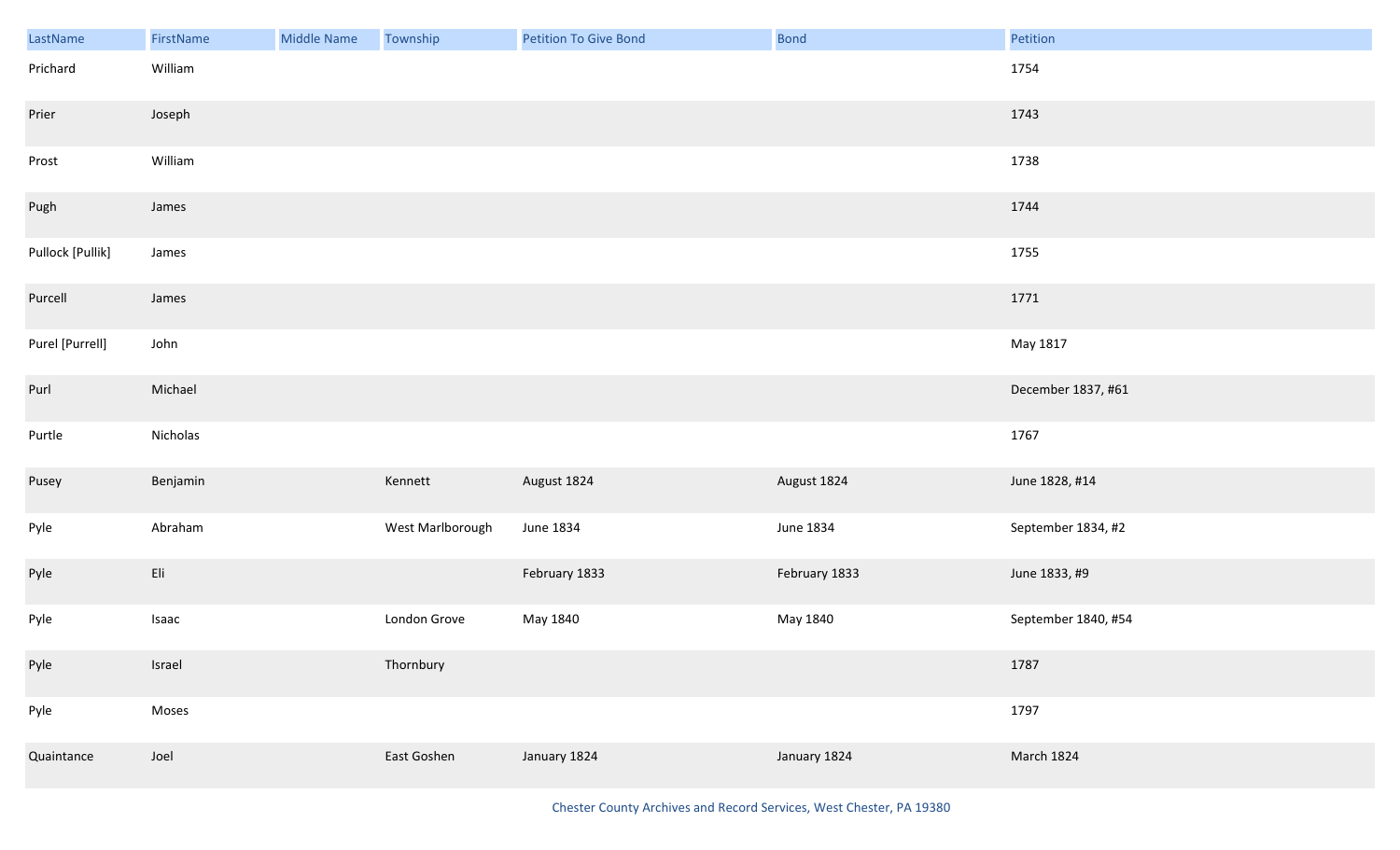| LastName   | FirstName | <b>Middle Name</b> | Township         | <b>Petition To Give Bond</b> | <b>Bond</b>    | Petition                           |
|------------|-----------|--------------------|------------------|------------------------------|----------------|------------------------------------|
| Quaintance | John      |                    | East Fallowfield |                              |                | June 1825, #13                     |
| Quandrill  | John      |                    |                  |                              |                | 1786                               |
| Quay       | Hugh      |                    |                  | August 1830                  | August 1830    |                                    |
| Quay       | Hugh      |                    |                  | June 1834                    | June 1834      | September 1834, #11                |
| Quay       | Joseph    |                    |                  |                              |                | November 1807                      |
| Quay       | Samuel    |                    | Charlestown      | September 1822               | September 1822 | December 1822                      |
| Quigley    | Thomas    | Jefferson          | Sadsbury         |                              | July 1821      | October 1821                       |
| Quinn      | James     |                    |                  | September 1837               | September 1837 |                                    |
| Rambo      | Ezekiel   |                    |                  |                              |                | February 1812                      |
| Rambo      | Robert    |                    |                  |                              |                | September 1826, #14                |
| Rapp       | Amos      |                    |                  | June 1836                    | June 1836      | September 1836, #11                |
| Raredon    | William   |                    |                  |                              |                | 1745/6                             |
| Ratlief    | Thomas    |                    |                  |                              |                | 1769                               |
| Rattew     | John      |                    |                  | September 1830               |                | December 1830, #10, March 1832, #7 |
| Raymonds   | Joseph    |                    |                  |                              |                | March 1849, #22                    |
| Rea        | John      |                    |                  | August 1840                  | August 1840    | December 1840, #61                 |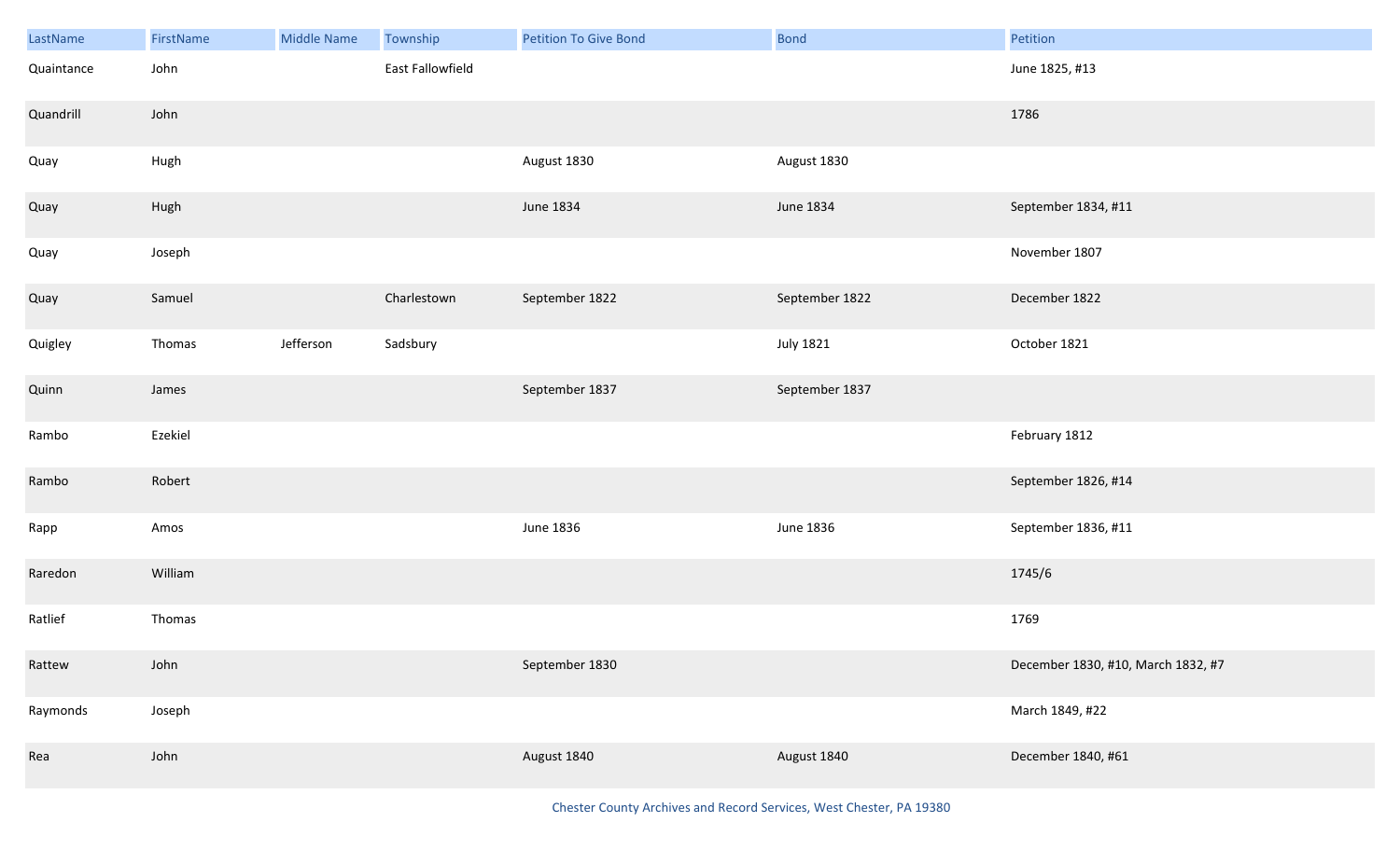| LastName     | FirstName | <b>Middle Name</b> | Township    | Petition To Give Bond | <b>Bond</b>             | Petition                    |
|--------------|-----------|--------------------|-------------|-----------------------|-------------------------|-----------------------------|
| Reagan       | Wiley     |                    |             |                       |                         | August 1863                 |
| Reath        | Isaac     |                    |             |                       |                         | 1800                        |
| Redd         | Adam      |                    |             |                       |                         | 1766                        |
| Reed         | D.        | <b>B.</b>          |             | October 1835          |                         |                             |
| Reed         | John      |                    |             |                       |                         | 1745/6                      |
| Reed         | Robert    |                    |             |                       |                         | 1746/7                      |
| Reed         | THomas    |                    |             |                       |                         | 1769                        |
| Reed         | William   |                    | Oxford      |                       |                         | 1798                        |
| Reese        | Ezekiel   |                    | Sadsbury    | December 1837         | December 1837           |                             |
| Reese        | John      |                    |             |                       |                         | 1800                        |
| Reese        | John      |                    |             |                       |                         | 1799                        |
| Reese        | Philip    |                    | Sadsbury    | March 1827            | May 1827                | June 1827, #13              |
| Reese [Rees] | Thomas    |                    | Brandywine  | September 1834        | September 1834          | December 1834, #10          |
| Reeves       | William   |                    |             |                       |                         | 1764                        |
| Regester     | Daniel    |                    | East Goshen |                       | August - September 1821 | October 1821, December 1821 |
| Regester     | William   |                    |             | May 1839              | May 1839                | September 1839, #11         |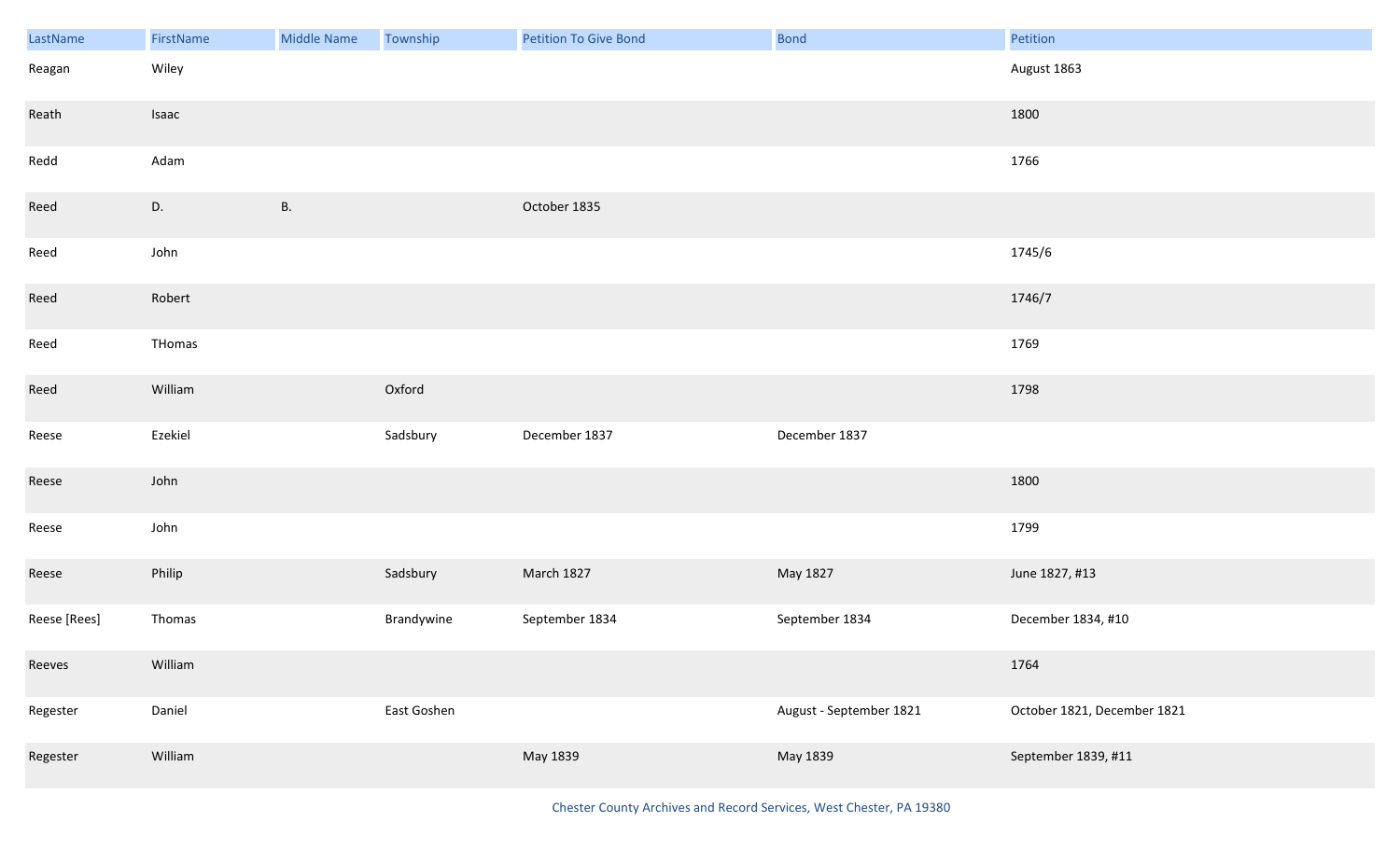| LastName        | FirstName | Middle Name | Township             | <b>Petition To Give Bond</b> | <b>Bond</b>             | Petition                          |
|-----------------|-----------|-------------|----------------------|------------------------------|-------------------------|-----------------------------------|
| Reily           | John      |             |                      |                              |                         | 1800                              |
| Reily           | Thomas    |             |                      |                              |                         | 1769                              |
| Reitenbaugh     | Peter     |             |                      | October 1830                 | October 1830            | December 1830, #17                |
| Reitenbaugh     | Samuel    |             | West Bradford        | July 1831, January 1832      | July 1831, January 1832 | September 1831, #5, March 1832,#6 |
| Reizer [Keiser] | Nicholas  |             |                      |                              | August - September 1821 |                                   |
| Renn [Rhenn]    | Henry     |             | <b>West Nantmeal</b> |                              |                         | 1800                              |
| Rettew          | John      | Η.          |                      |                              |                         | May 1805                          |
| Reynolds        | Humphry   |             |                      |                              |                         | 1732                              |
| Reynolds        | Jesse     |             |                      |                              |                         | September 1846, #15               |
| Reynolds        | John      |             |                      |                              |                         | 1743/4                            |
| Reynolds        | Nathan    |             |                      |                              |                         | November 1812                     |
| Rhoades         | Jesse     |             |                      | June 1830                    | <b>June 1830</b>        | September 1830, #12               |
| Rhoads          | William   |             |                      | December 1831                | December 1831           | March 1832, #1                    |
| Rhodes          | Sawney    |             |                      |                              |                         | 1792                              |
| Riboudi         | Joseph    |             |                      |                              |                         | 1800                              |
| Rice            | Caleb     |             |                      | August 1835                  | August 1835             |                                   |

Chester County Archives and Record Services, West Chester, PA 19380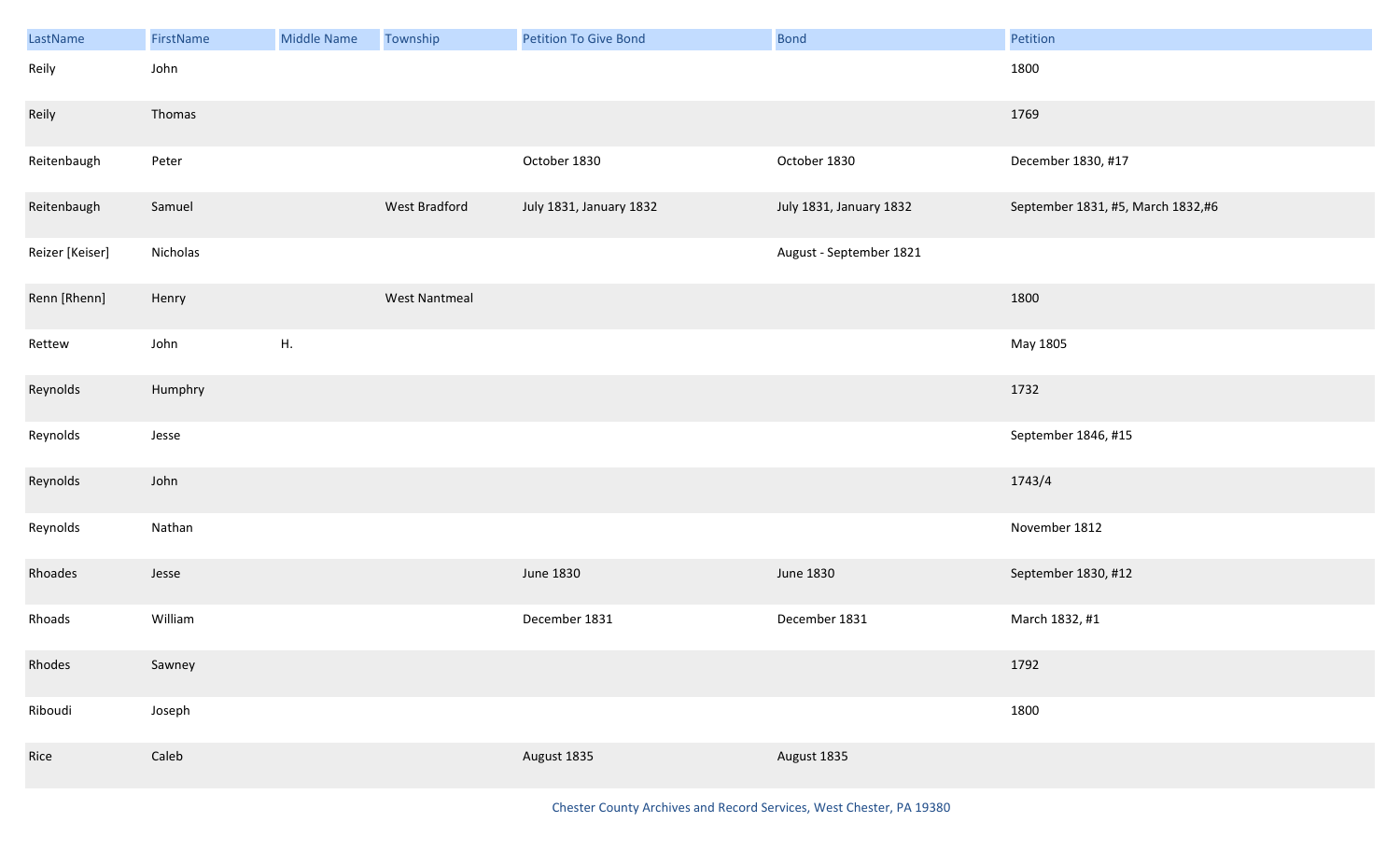| LastName   | FirstName | <b>Middle Name</b> | Township        | <b>Petition To Give Bond</b> | <b>Bond</b>    | Petition                    |
|------------|-----------|--------------------|-----------------|------------------------------|----------------|-----------------------------|
| Rice       | George    |                    |                 |                              | April 1836     | November 1804, April 1836   |
| Rice       | James     |                    | East Nottingham |                              | October 1821   | December 1821               |
| Rice       | John      |                    |                 |                              |                | 1744                        |
| Rice       | Robert    |                    |                 | June 1836                    | June 1836      | September 1836, #7          |
| Richards   | David     |                    |                 |                              |                | 1769                        |
| Richardson | Daniel    |                    | West Whiteland  | October 1831                 | October 1831   |                             |
| Richardson | Samuel    |                    | Vincent         |                              |                | January 1821, February 1823 |
| Richardson | Samuel    |                    |                 | May 1826                     | May 1826       | June 1826, #10              |
| Richardson | William   |                    |                 | September 1829               | September 1829 | December 1829, #43          |
| Rider      | David     |                    |                 | June 1833                    | June 1833      | September 1833, #6          |
| Ridge      | Morgan    |                    |                 |                              |                | 1767/8                      |
| Ridley     | Edward    |                    |                 | June 1830                    | June 1830      | September 1830, #6          |
| Rigg       | Peter     |                    |                 | May 1835                     | May 1835       | September 1835, #1          |
| Righter    | Jonathan  |                    | Brandywine      | December 1826                | December 1826  | March 1827, #2              |
| Riley      | Henry     |                    |                 | June 1833                    | June 1833      | September 1833, #8          |
| Riley      | Henry     |                    |                 | September 1835               | September 1835 | December 1835, #21          |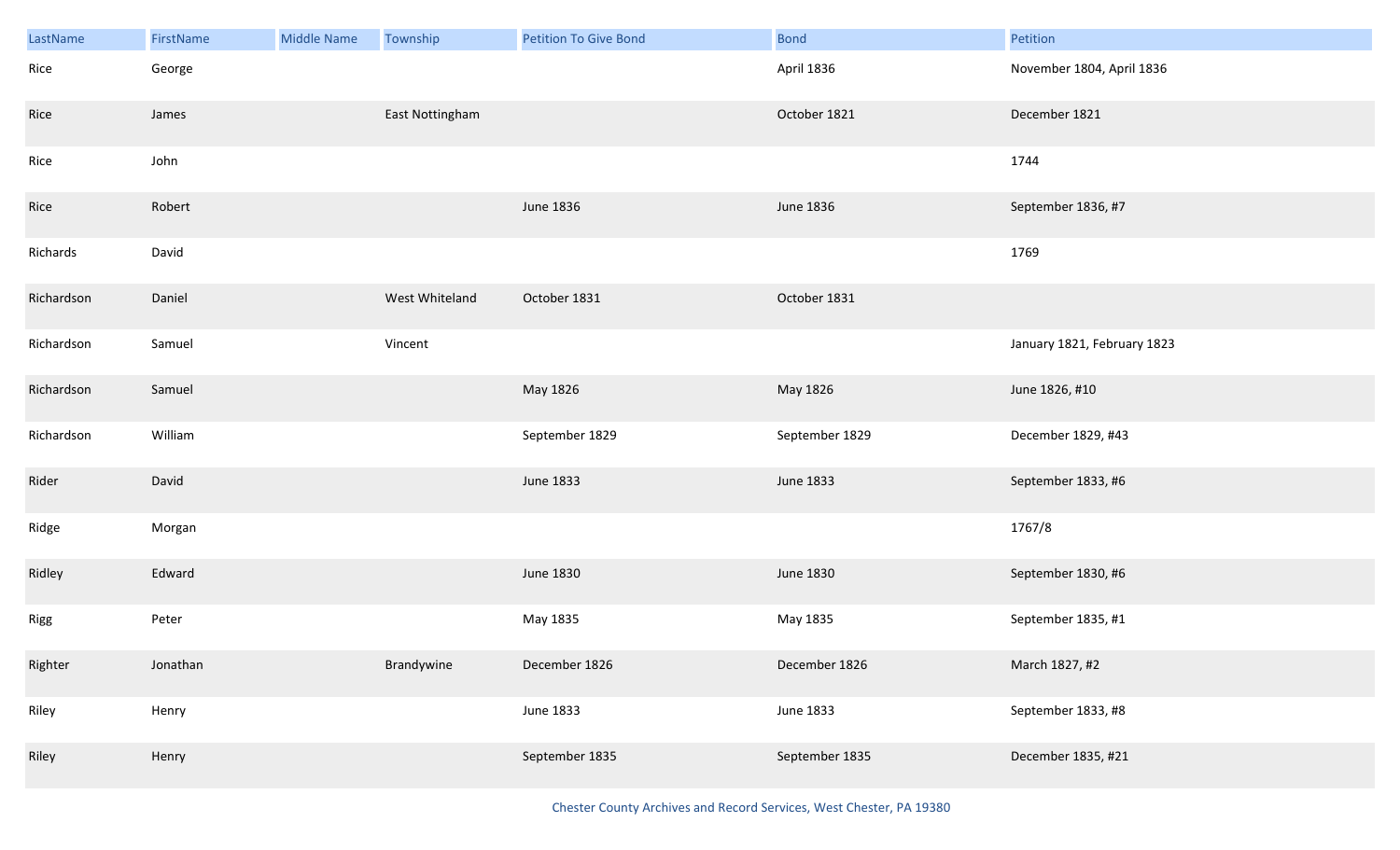| LastName                | FirstName | <b>Middle Name</b> | Township     | <b>Petition To Give Bond</b> | <b>Bond</b>   | Petition                      |
|-------------------------|-----------|--------------------|--------------|------------------------------|---------------|-------------------------------|
| Riley [Rily]            | Timothy   |                    |              |                              |               | 1735                          |
| Rimby                   | Samuel    |                    |              |                              |               | September 1839, #9            |
| Rimley [Rimby]          | Jacob     |                    | Coventry     |                              | June 1822     | September 1822, November 1822 |
| Rine                    | George    |                    |              |                              |               | June 1836                     |
| Rine                    | George    | D.                 |              |                              |               | September 1834, #8            |
| Rinewalt<br>[Rhinewalt] | George    |                    |              |                              |               | June 1830, #8                 |
| Ringgold                | James     |                    |              | October 1856, January 1857   |               | May 1856, #36                 |
| Ritchie                 | Abraham   |                    |              |                              |               | 1788                          |
| Roads                   | Henry     |                    | Coventry     | May 1827                     | May 1827      | June 1827, #4                 |
| Roberts                 | David     |                    | West Chester | February 1832                |               | June 1832, #1                 |
| Roberts                 | Jesse     |                    |              |                              |               | April 1805                    |
| Roberts                 | John      |                    |              | August 1839                  |               | December 1839, #28            |
| Roberts                 | Joseph    |                    | Schuylkill   |                              |               | September 1847, #19           |
| Roberts                 | Lewis     |                    | Charlestown  | December 1825                | December 1825 | March 1825, #5                |
| Roberts                 | Samuel    |                    |              |                              |               | June 1803                     |
| Roberts                 | Samuel    |                    | Pikeland     | June 1824                    | June 1824     | September 1824, December 1824 |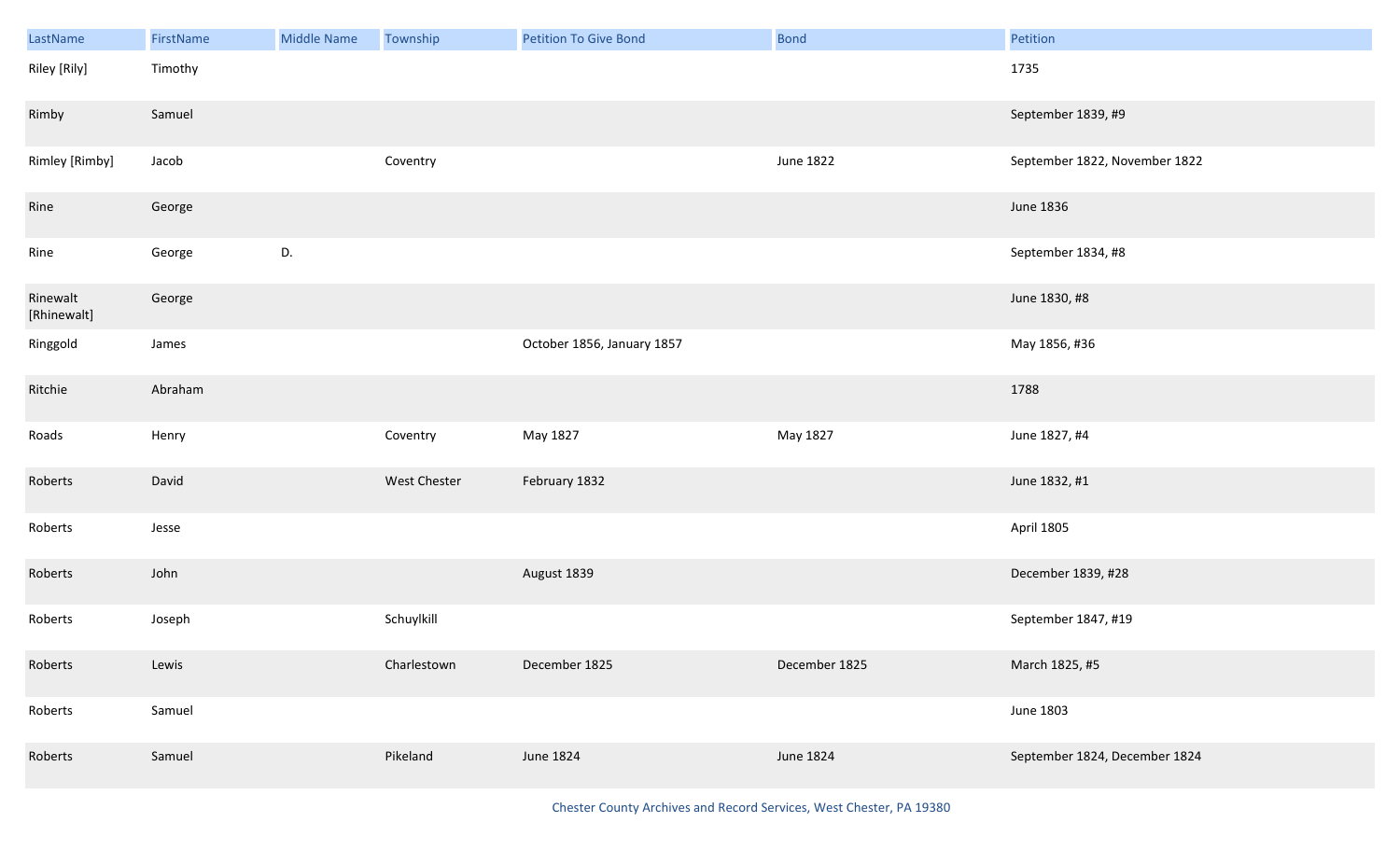| LastName                | FirstName | <b>Middle Name</b> | Township      | <b>Petition To Give Bond</b> | <b>Bond</b>   | Petition                      |
|-------------------------|-----------|--------------------|---------------|------------------------------|---------------|-------------------------------|
| Robeson [Robison]       | William   |                    | East Nantmeal |                              | June 1821     | September 1821                |
| Robinett                | John      |                    | West Chester  | May 1834                     | May 1834      | September 1834, #6            |
| Robinson                | Alpheus   |                    | Sadsbury      | August 1837                  | August 1837   | December 1837, #52            |
| Robinson                | Benjamin  |                    |               |                              |               | 1764                          |
| Robinson                | David     |                    |               |                              |               | May 1859, #41                 |
| Robinson                | David     |                    |               |                              |               | 1733                          |
| Robinson                | David     |                    | Honeybrook    | January 1827                 | January 1827  | March 1827                    |
| Robinson                | Edward    | W.                 | Tredyffrin    |                              | October 1821  | December 1821                 |
| Robinson                | John      |                    | New Garden    | August 1823                  | June 1823     | August 1823, December 1823    |
| Robinson                | Joseph    |                    |               | April 1834                   | April 1834    | June 1834, #8                 |
| Robinson                | Joseph    |                    |               | August 1826                  |               | December 1826, #15            |
| Robinson                | Joseph    |                    |               | August 1830, October 1830    | October 1830  | December 1830, #9             |
| Robinson                | Joseph    |                    |               | March 1838                   | March 1838    |                               |
| Robinson                | Thomas    |                    |               | February 1823                | February 1823 | March 1823                    |
| Robinson                | William   |                    | New Garden    |                              |               | December 1823, June 1824, #16 |
| Robinson [Robson] Henry |           |                    |               |                              |               | 1757                          |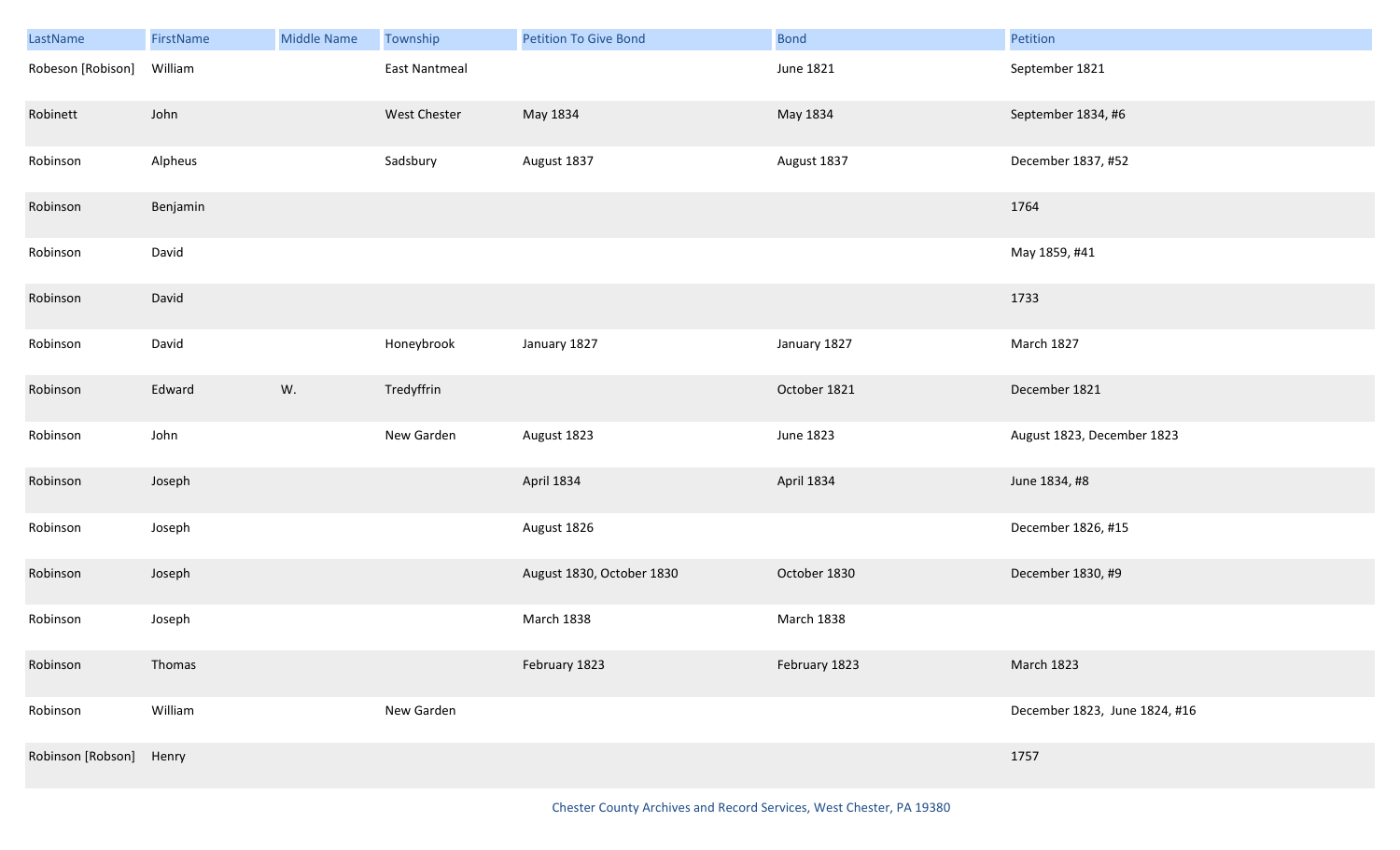| LastName    | FirstName | <b>Middle Name</b> | Township     | <b>Petition To Give Bond</b> | <b>Bond</b>      | Petition                     |
|-------------|-----------|--------------------|--------------|------------------------------|------------------|------------------------------|
| Robison     | Robert    |                    | Upper Oxford |                              | November 1822    | December 1822                |
| Rodebach    | Peter     |                    |              |                              | December 1821    |                              |
| Rodgers     | Thomas    |                    |              |                              |                  | 1789                         |
| Rogers      | Joseph    |                    |              |                              |                  | November 1805, February 1806 |
| Rogers      | Michael   |                    | Goshen       |                              |                  | 1799                         |
| Rogers      | Robert    |                    |              |                              |                  | 1769-1770                    |
| Roman       | Jonah     |                    |              |                              |                  | 1753                         |
| Root        | Jacob     |                    | Tredyffrin   |                              |                  | November 1817, December 1818 |
| Root        | Joseph    |                    |              |                              | August 1825      | September 1825, #11          |
| Root        | Joseph    |                    | Coventry     |                              | April 1821       | April 1821                   |
| Root        | Joseph    |                    |              | <b>July 1826</b>             | <b>July 1826</b> | September 1826, #8           |
| Root [Roat] | Henry     |                    | West Chester | <b>July 1827</b>             | <b>July 1827</b> | September 1827, #6           |
| Ross        | Charles   | В.                 |              | October 1834                 | October 1834     | December 1834, #5            |
| Ross        | Joseph    |                    |              |                              | October 1820     | October 1820                 |
| Rossiter    | Stephen   |                    |              |                              |                  | March 1824                   |
| Routh       | Francis   |                    |              |                              |                  | 1788                         |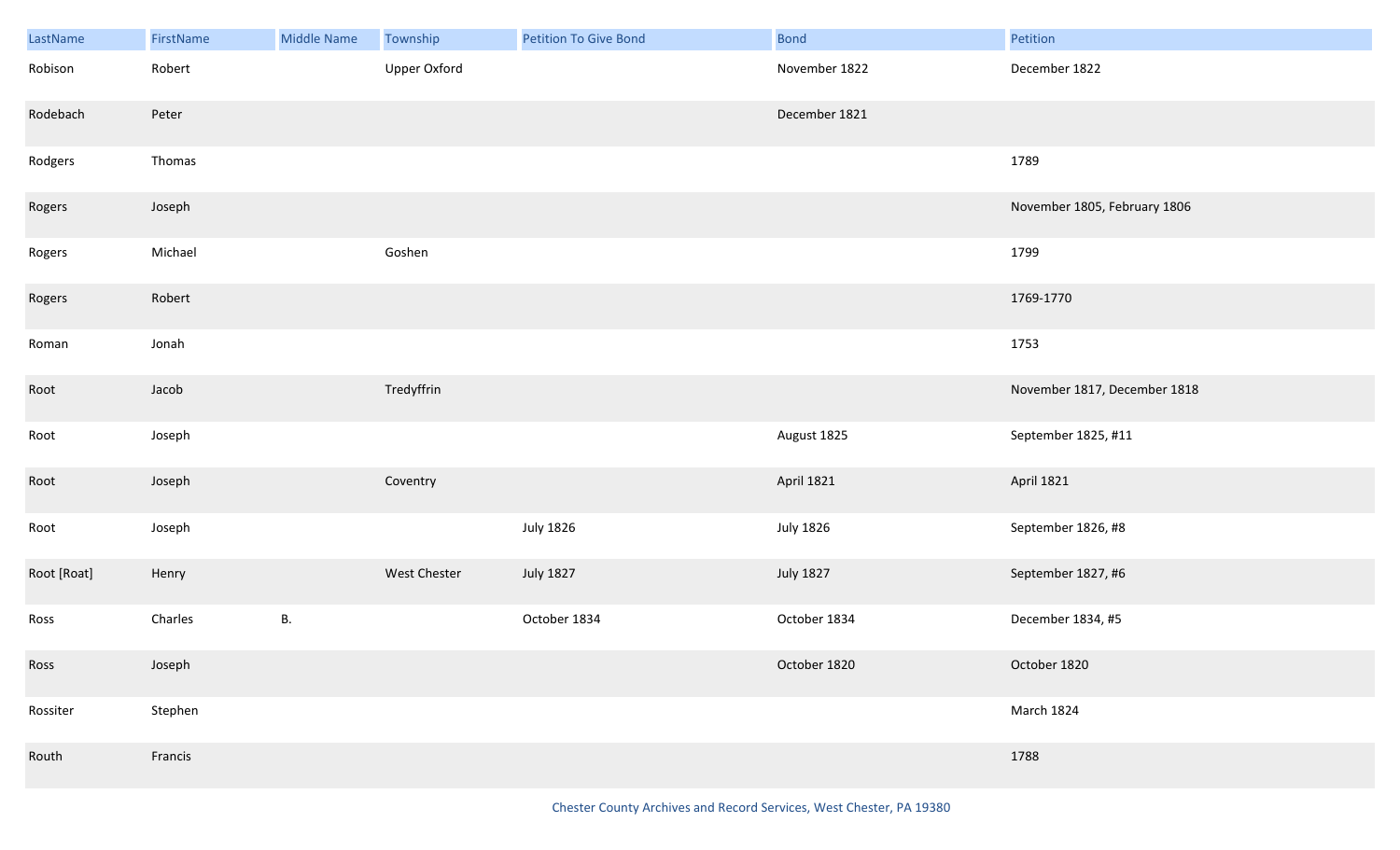| LastName                        | FirstName | <b>Middle Name</b> | Township            | <b>Petition To Give Bond</b> | <b>Bond</b>                | Petition                         |
|---------------------------------|-----------|--------------------|---------------------|------------------------------|----------------------------|----------------------------------|
| Roxburgh<br>[Roxborough]        | John      |                    |                     | January 1826                 | January 1826               | March 1826, #7                   |
| Ruie [Rive]                     | George    | D.                 |                     | May 1834                     |                            |                                  |
| Russel                          | Francis   |                    | <b>Upper Oxford</b> |                              | <b>July 1820</b>           | <b>July 1820</b>                 |
| Russell                         | Enos      |                    |                     | November 1841                | November 1841              | March 1842, #118                 |
| Russell                         | George    |                    |                     | May 1837                     | May 1837                   |                                  |
| Russell                         | Harlan    |                    |                     | November 1841                | November 1841              | March 1842, #117                 |
| Russell                         | Hugh      |                    | <b>Upper Oxford</b> |                              | October 1821               | December 1821                    |
| Russell                         | John      |                    |                     | September 1835, May 1838     | September 1835             | December 1835, June 1838, #67    |
| Ryan                            | James     |                    |                     | August 1837                  | August 1837                | June 1837                        |
| Ryan                            | Richard   |                    |                     |                              |                            | 1744                             |
| Sacutt                          | Lewis     |                    |                     |                              |                            | December 1837, #59               |
| Sallyards                       | Jonathan  |                    |                     |                              |                            | June 1802                        |
| Sallyards                       | William   |                    |                     |                              |                            | March 1802                       |
| Sams                            | Edward    |                    |                     |                              |                            | 1756                             |
| Samsel                          | Dewalt    |                    | Londonderry         |                              |                            | 1788                             |
| Sanders [Saunders]<br>[Sandres] | Isaac     |                    |                     | August 1830, February 1832   | August 1830, February 1832 | December 1830, #11, June 1832, # |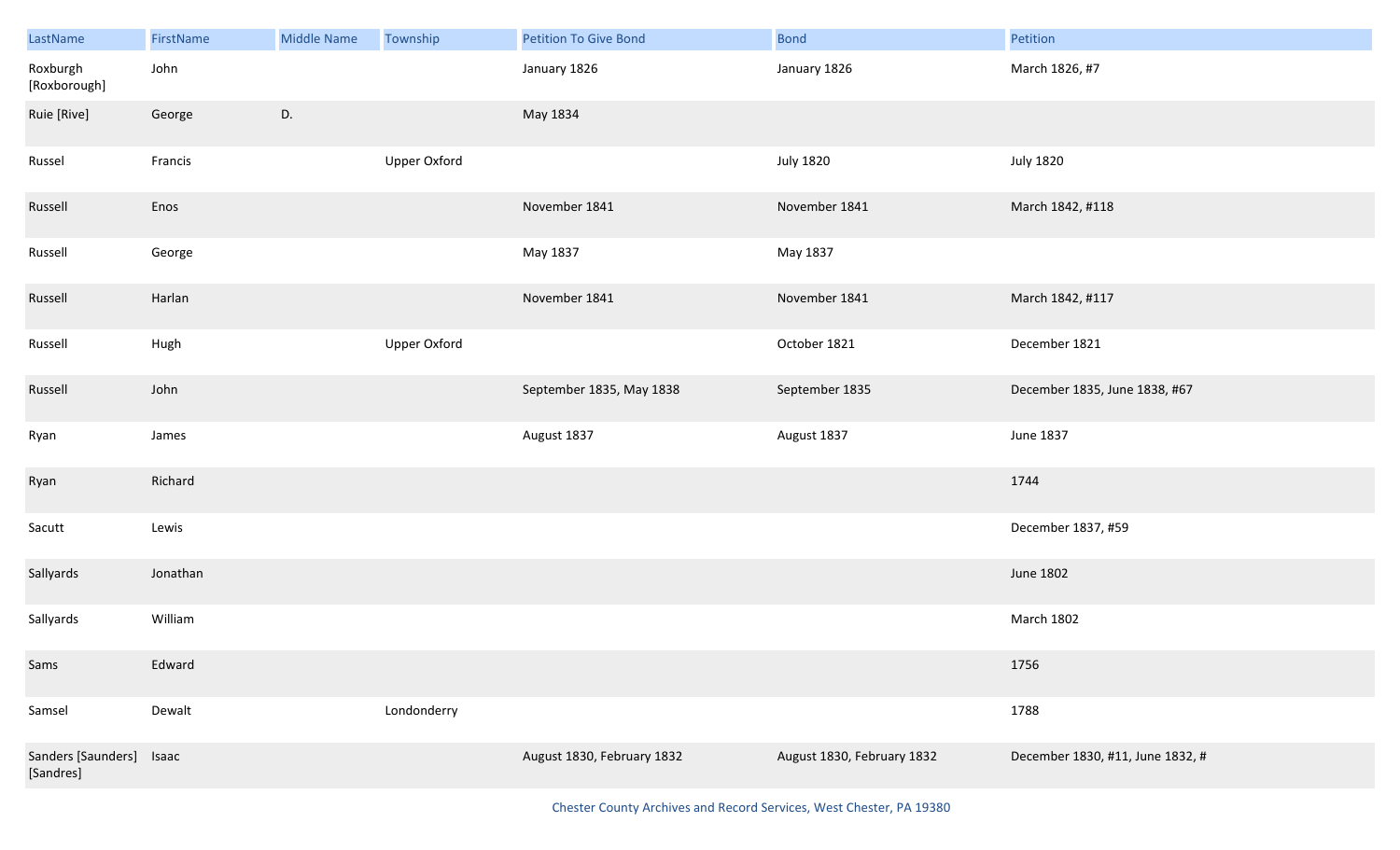| LastName   | FirstName | Middle Name | Township      | <b>Petition To Give Bond</b> | <b>Bond</b>      | Petition                           |
|------------|-----------|-------------|---------------|------------------------------|------------------|------------------------------------|
| Sands      | Reuben    |             |               | May 1834                     |                  | June 1834, #5                      |
| Scheetz    | Jesse     | W.          |               |                              |                  | June 1826, #11                     |
| Scholfield | Samuel    |             |               | January 1826                 | January 1826     | March 1826, #1                     |
| Scholfield | William   |             |               |                              |                  | 1785                               |
| Schrader   | Henry     |             |               |                              |                  | August 1811                        |
| Scott      | Abraham   |             |               |                              |                  | 1789                               |
| Scott      | David     |             | West Bradford | February 1823                | February1823     | March 1823                         |
| Scott      | Horatio   |             |               | June 1841                    |                  |                                    |
| Scott      | James     |             |               | <b>March 1830</b>            | March 1830       |                                    |
| Scott      | Robert    |             | West Chester  |                              |                  | March 1826, #11                    |
| Scott      | Thomas    |             |               | <b>July 1821</b>             | <b>July 1821</b> |                                    |
| Scott      | William   |             |               |                              |                  | 1785                               |
| Seal       | Joshua    | Taylor      | East Goshen   | May 1822                     | May 1822         | September 1822, December 1830, #18 |
| Searle     | Richard   |             |               | November 1858, December 1858 | November 1858    |                                    |
| Seeley     | Elisha    |             |               |                              |                  | February 1831                      |
| Sellers    | David     |             |               |                              |                  | December 1836, #21                 |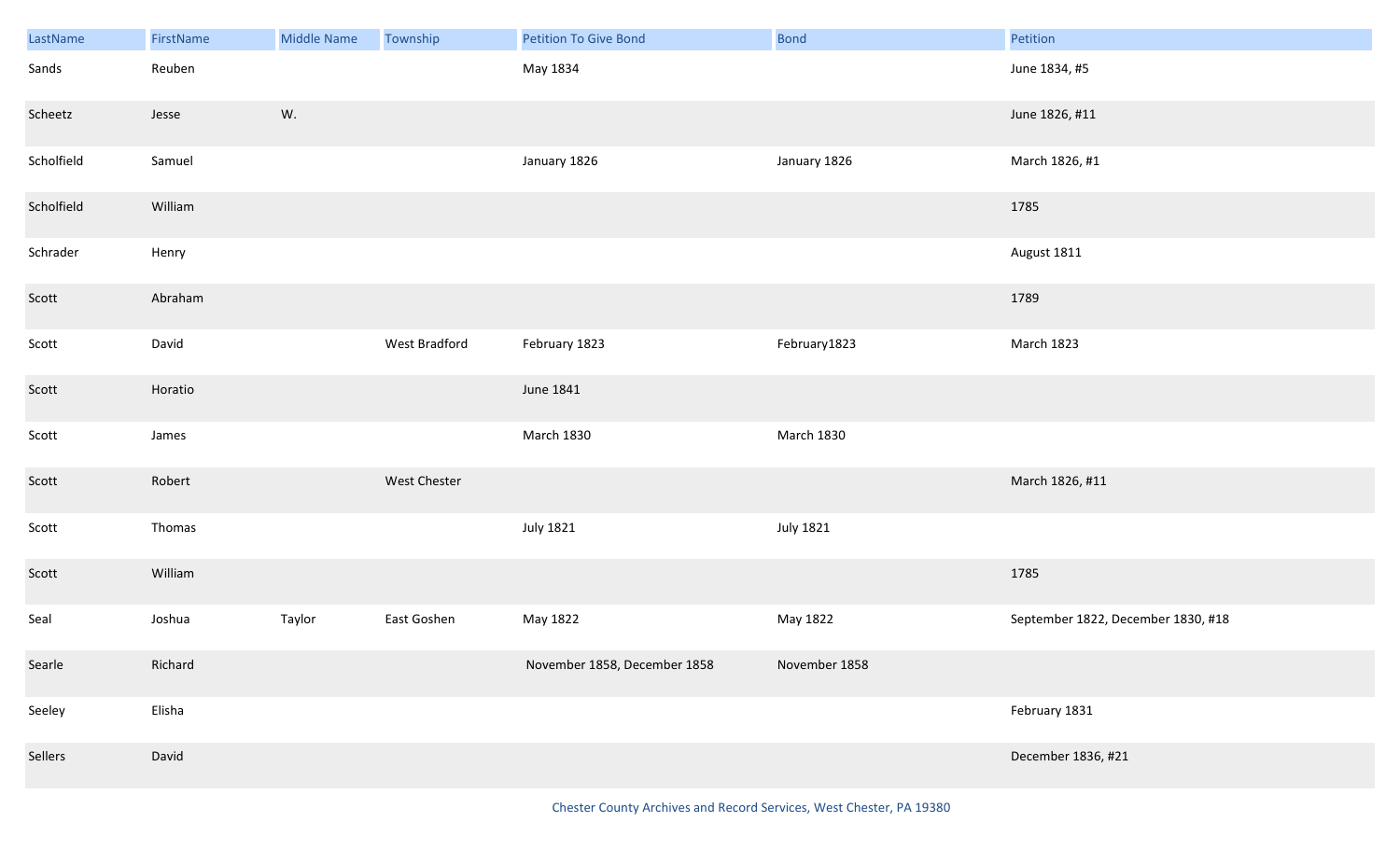| LastName   | FirstName   | <b>Middle Name</b> | Township         | <b>Petition To Give Bond</b>  | <b>Bond</b>                   | Petition                      |
|------------|-------------|--------------------|------------------|-------------------------------|-------------------------------|-------------------------------|
| Seltzer    | Abraham     |                    |                  |                               |                               | December 1826, #1             |
| Seright    | John        |                    | West Whiteland   |                               | May 1824                      | June 1824, #2                 |
| Shadd      | Gabriel     |                    |                  | September 1838                | September 1838                | December 1838                 |
| Shaffer    | Joseph      |                    |                  | November 1837, September 1842 | November 1837, September 1842 | March 1838, #64               |
| Sharp      | Benjamin    |                    |                  |                               |                               | 1788                          |
| Sharp      | Isaac       |                    |                  |                               |                               | September 1835, #19           |
| Sharp      | John        |                    | New Garden       | December 1838                 | December 1838                 | March 1839, #106              |
| Sharp      | Samuel      |                    | New Garden       | <b>July 1824</b>              | <b>July 1824</b>              | September 1824, December 1824 |
| Sharp      | William     |                    |                  |                               |                               | 1744                          |
| Shaw       | Samuel      |                    |                  |                               |                               | 1744                          |
| Sheagle    | Christopher |                    |                  |                               |                               | 1726                          |
| Sheeder    | Samuel      |                    |                  |                               |                               | March 1836, #1                |
| Shelby     | Philip      |                    |                  | February 1837                 | February 1837                 | March 1837, #32               |
| Shellady   | Samuel      |                    | East Marlborough | December 1833                 | December 1833                 | March 1834, #12               |
| Shellcross | John        |                    |                  |                               |                               | 1755                          |
| Shelley    | John        |                    |                  |                               |                               | 1756                          |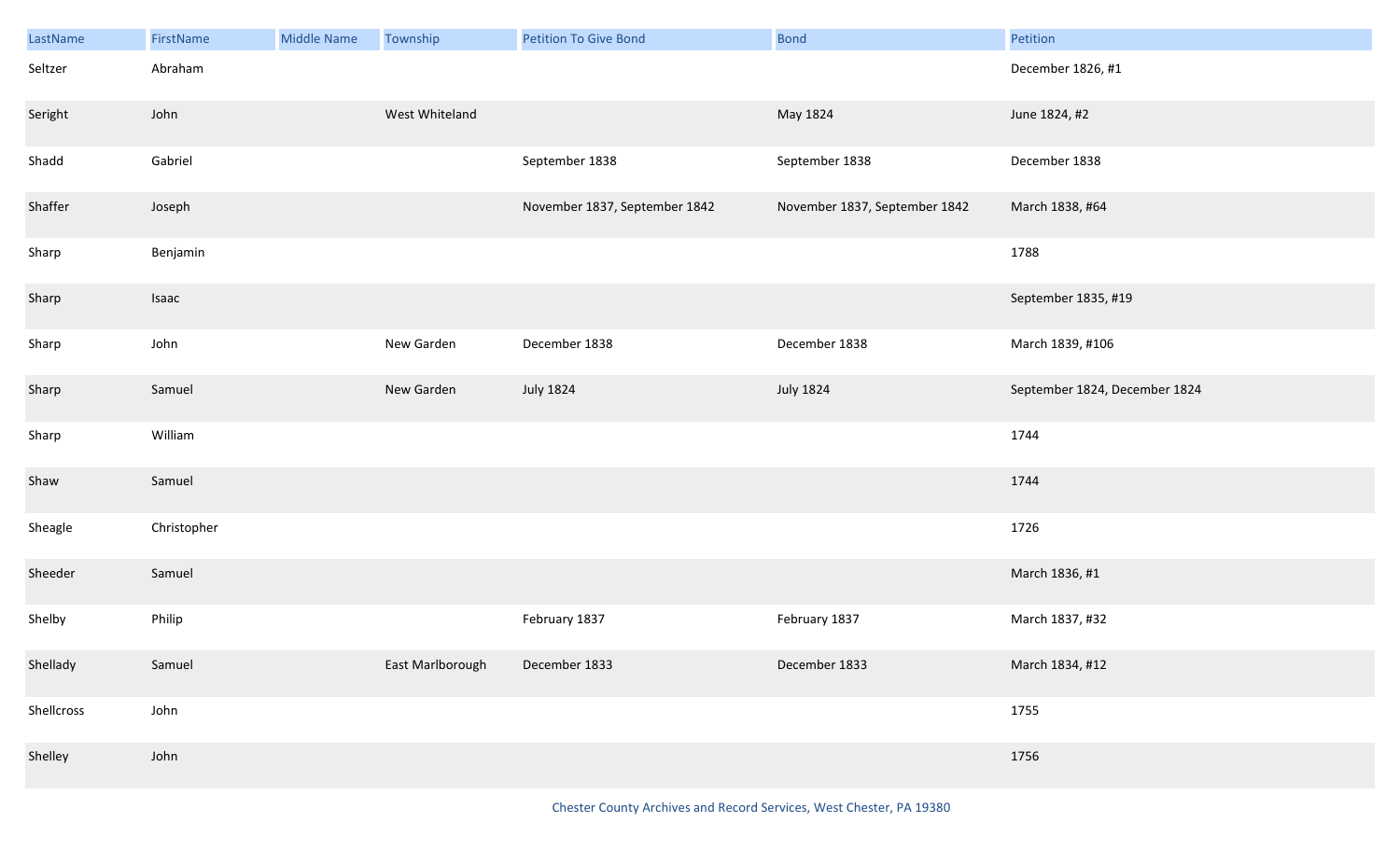| LastName               | FirstName   | Middle Name | Township        | <b>Petition To Give Bond</b> | <b>Bond</b>       | Petition                     |
|------------------------|-------------|-------------|-----------------|------------------------------|-------------------|------------------------------|
| Shelly                 | Catherine   |             |                 |                              |                   | 1745/46                      |
| Shelly                 | Nathan      |             |                 |                              |                   | 1745/46                      |
| Shelton                | Lewis       |             |                 | <b>March 1840</b>            | <b>March 1840</b> | June 1840, #43               |
| Shepherd<br>[Sheppard] | John        |             | East Nottingham |                              |                   | 1756/57                      |
| Sherrer                | John        |             |                 |                              |                   | 1788                         |
| Sheward                | Thomas      |             |                 |                              |                   | 1794                         |
| Shields                | Neal        |             |                 |                              |                   | 1817                         |
| Shimer                 | Bartholomew |             |                 | January 1829                 | January 1829      | March 1829, #4               |
| Shipp                  | John        |             |                 |                              |                   | June 1828, #16               |
| Shirk [Shurk]          | James       |             |                 |                              |                   | 1789                         |
| Shoe                   | Philip      |             |                 |                              |                   | 1774                         |
| Shoemaker              | Daniel      |             |                 |                              | October 1820      | October 1820                 |
| Shoemaker              | Joel        |             | Sadsbury        | November 1826                |                   | March 1827, #4               |
| Sholby [Shelby]        | Charles     |             |                 |                              |                   | December 1818                |
| Short                  | John        |             |                 |                              |                   | 1754                         |
| Shortlidge             | Enoch       |             | New Garden      | <b>July 1833</b>             | June 1821         | July 1821, December 1833, #2 |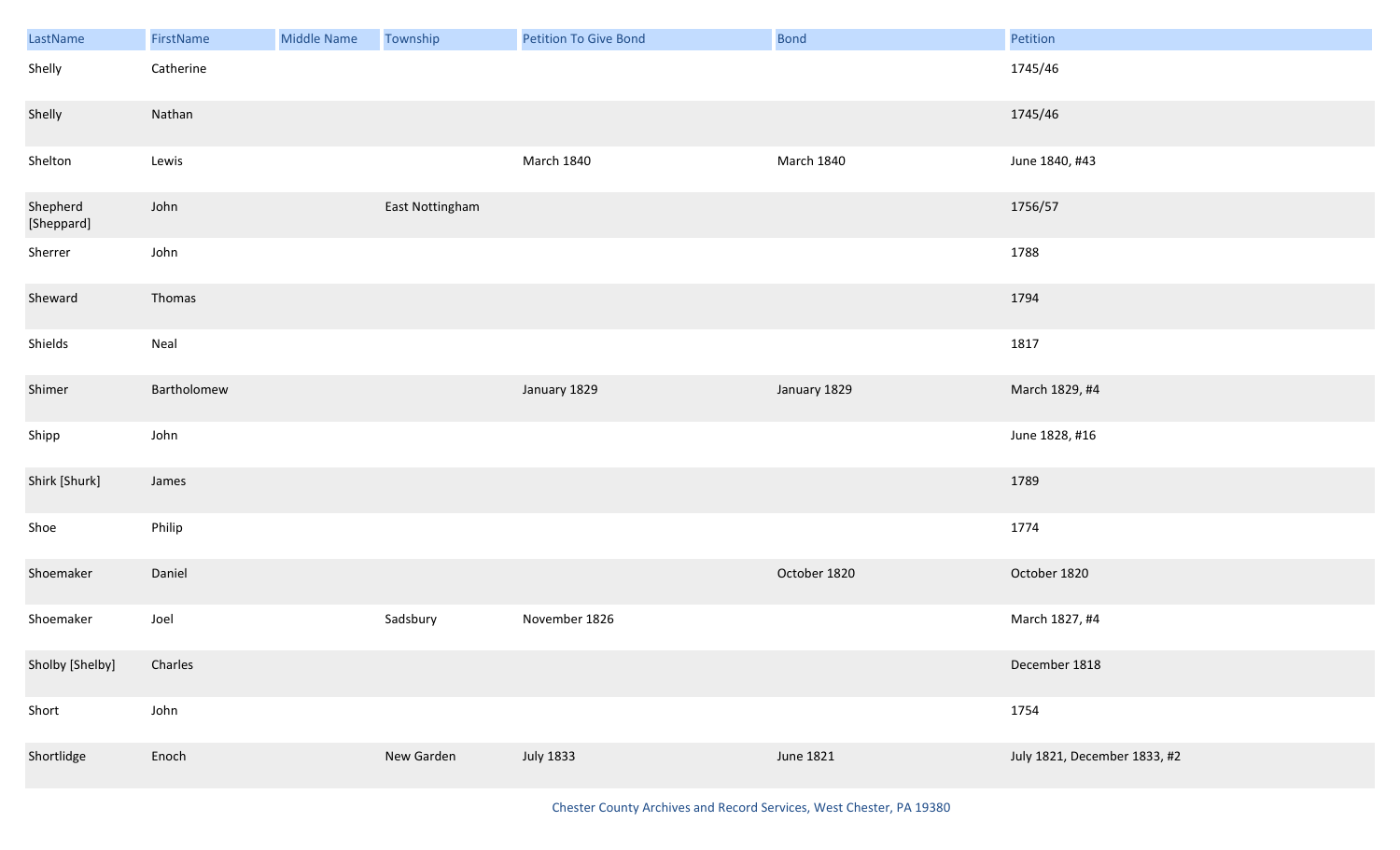| LastName  | FirstName | Middle Name | Township      | <b>Petition To Give Bond</b> | <b>Bond</b>            | Petition                                 |
|-----------|-----------|-------------|---------------|------------------------------|------------------------|------------------------------------------|
| Shunk     | Conrad    |             |               |                              |                        | 1788                                     |
| Shy       | Christian |             |               |                              |                        | 1755                                     |
| Sill      | Benjamin  |             |               |                              |                        | 1823                                     |
| Sill      | William   | M.          | East Bradford | August 1825, July 1827       | August 1825, July 1827 | July 1827, #8                            |
| Simcock   | Elias     |             |               |                              |                        | 1799-1800                                |
| Simcox    | Leonard   | <b>B.</b>   | Willistown    | September 1833               | September 1833         | December 1833, #12                       |
| Simpson   | Peter     |             |               |                              |                        | June 1825, #4                            |
| Simpson   | Thomas    |             | New Garden    |                              |                        | March 1829, #1                           |
| Sims      | William   |             |               |                              |                        | 1794                                     |
| Siter     | Nathaniel | Miles       |               | March 1822                   | March 1822             | April 1822                               |
| Slack     | Jesse     |             |               |                              |                        | November 1805, December 1817, April 1821 |
| Slack     | Jesse     |             |               | May 1827                     | May 1827               | June 1827, #7, June 1828, #13            |
| Slaughter | William   |             |               |                              | October 1820           | October 1820                             |
| Sleer     | Jacob     |             |               |                              |                        | 1796                                     |
| Sleesman  | John      |             | Charlestown   |                              | September 1824         | December 1824                            |
| Sliver    | John      |             |               |                              |                        | <b>March 1810</b>                        |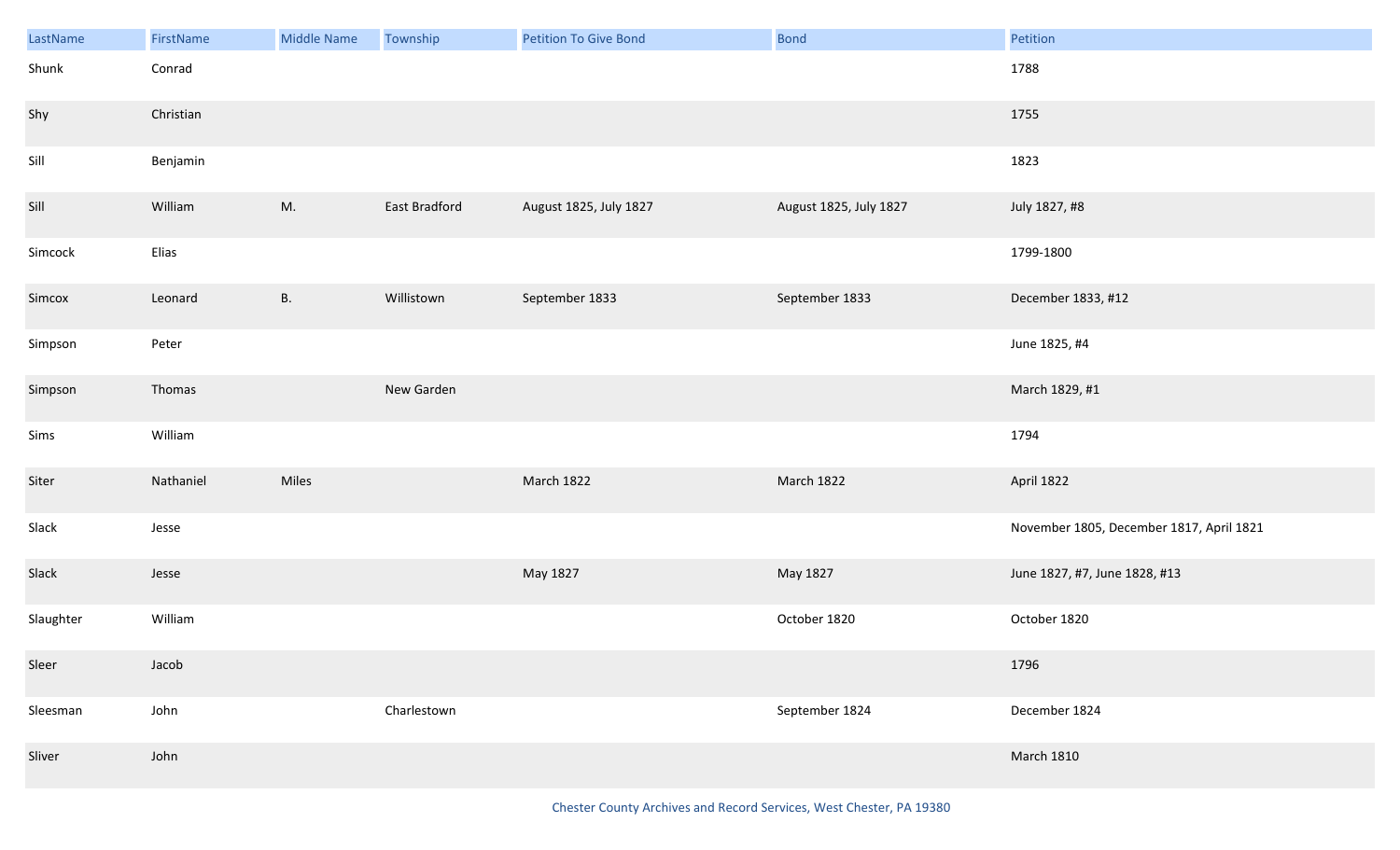| LastName  | FirstName            | <b>Middle Name</b> | Township     | <b>Petition To Give Bond</b>                    | <b>Bond</b>                   | Petition                                                                                                  |
|-----------|----------------------|--------------------|--------------|-------------------------------------------------|-------------------------------|-----------------------------------------------------------------------------------------------------------|
| Sloan     | James                |                    | Honeybrook   |                                                 |                               | September 1839, #12                                                                                       |
| Sloan     | James                |                    | Honeybrook   | January 1834                                    | January 1834                  | March 1834, #11                                                                                           |
| Sloan     | William              |                    | West Caln    |                                                 |                               | 1799                                                                                                      |
| Smallwood | Joseph               |                    |              |                                                 |                               | February 1824                                                                                             |
| Smedley   | Jesse                |                    |              |                                                 | <b>March 1801</b>             | <b>March 1801</b>                                                                                         |
| Smedley   | Mifflin              |                    | West Chester | September 1827, December 1827,<br>February 1828 | September 1827, February 1828 | December 1827, #7, March 1828, #1                                                                         |
| Smith     | Aaron                |                    | East Goshen  | September 1834                                  |                               | December 1834, #4                                                                                         |
| Smith     | Allen                |                    | West Chester | January 1833                                    | January 1833                  |                                                                                                           |
| Smith     | Ben                  |                    |              | January 1827                                    | January 1827                  |                                                                                                           |
| Smith     | Christian [Christen] |                    | Vincent      | April 1827                                      | April 1827                    | June 1827,#6, September 1828, #25, March 1829, #8, April<br>1829, #10, June 1829, #12, September 1831, #8 |
| Smith     | Edward               |                    |              |                                                 |                               | May 1823                                                                                                  |
| Smith     | George               |                    |              | August 1826                                     | August 1826                   | December 1826, #13                                                                                        |
| Smith     | Jacob                |                    |              |                                                 |                               | 1788                                                                                                      |
| Smith     | John                 |                    |              |                                                 |                               | November 1804                                                                                             |
| Smith     | John                 |                    |              |                                                 |                               | 1745                                                                                                      |
| Smith     | John                 |                    |              |                                                 |                               | 1732                                                                                                      |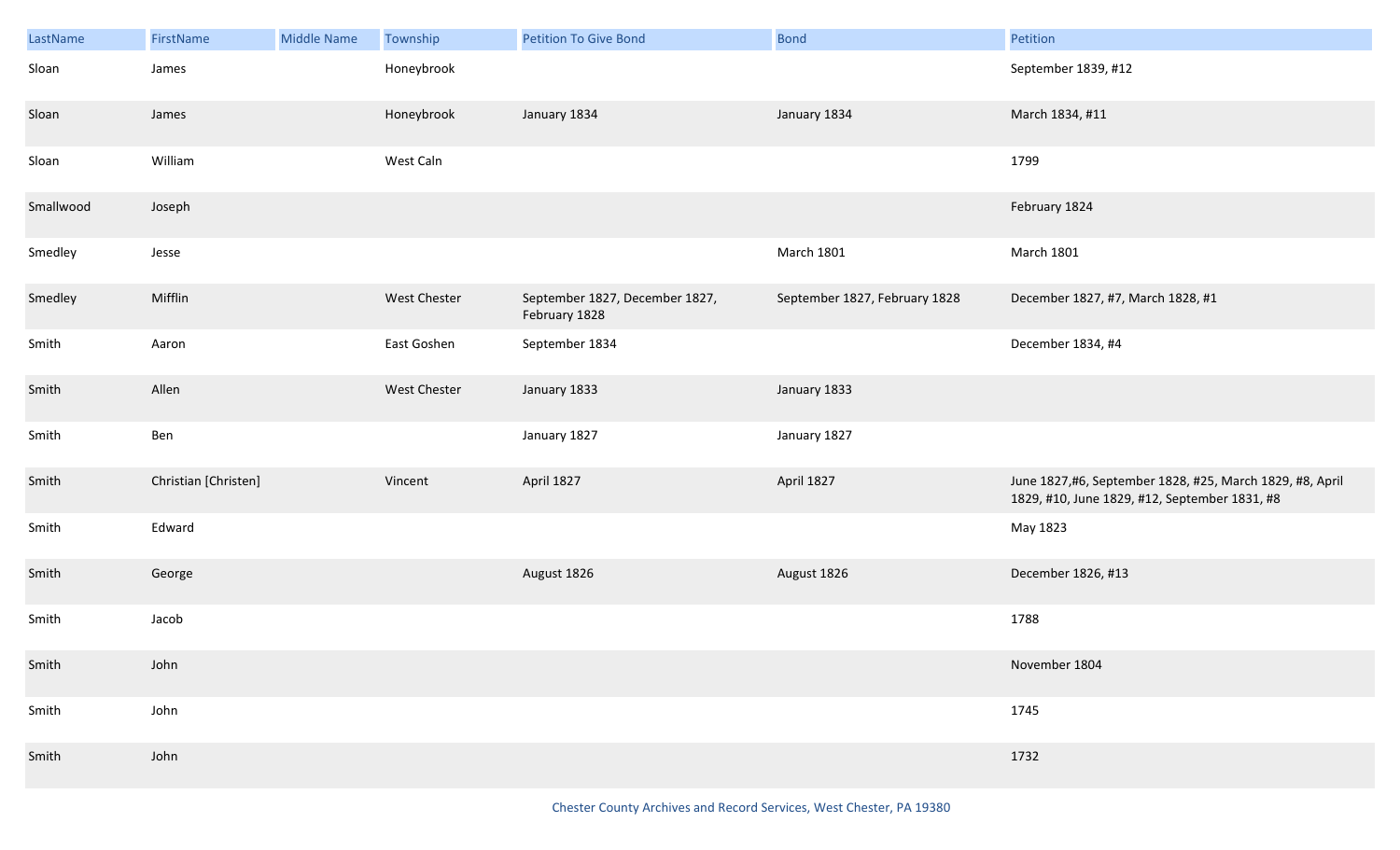| LastName         | FirstName | <b>Middle Name</b> | Township            | <b>Petition To Give Bond</b>           | <b>Bond</b>                               | Petition                                                                |
|------------------|-----------|--------------------|---------------------|----------------------------------------|-------------------------------------------|-------------------------------------------------------------------------|
| Smith            | John      |                    | Sadsbury            | December 1823                          |                                           | August1823, September 1823, December 1823, February<br>1824, March 1824 |
| Smith            | John      |                    | East Goshen         | February 1827                          | February 1827                             | June 1827, #12                                                          |
| Smith            | John      |                    |                     | November 1831                          | November 1831                             | December 1831, #20                                                      |
| Smith            | Moses     |                    | <b>West Chester</b> |                                        |                                           | September 1832, #12                                                     |
| Smith            | Nicholas  |                    |                     |                                        |                                           | September 1837, #46                                                     |
| Smith            | Samuel    |                    | Uwchlan             |                                        | October 1820                              | October 1820                                                            |
| Smith            | William   |                    |                     |                                        |                                           | 1785                                                                    |
| Smith            | William   |                    | East Marlborough    | August 1840, September 1840            | August 1840, September 1840               | December 1840, #62                                                      |
| Smith            | William   |                    | Marlborough         | January 1822                           | February 1823                             | May 1823                                                                |
| Smith            | William   |                    | Tredyffrin          | January 1833                           | January 1833                              |                                                                         |
| Smith [coloured] | Allen     |                    | West Chester        | March 1830, October 1831, January 1832 | March 1830, October 1831, January<br>1832 | June 1830, #6, December 1831, #16, March 1832, #2                       |
| Smyth [Smith]    | Charles   |                    | Tredyffrin          |                                        | February 1821                             | February 1821                                                           |
| Snell            | Joseph    |                    |                     | February 1834                          | February 1834                             | March 1834, #7                                                          |
| Snoddy           | William   |                    | Uwchlan             |                                        |                                           | 1759                                                                    |
| Snyder           | Arnst     | Ralph              |                     |                                        |                                           | 1752                                                                    |
| Snyder           | John      |                    |                     | April 1833, May 1833                   | May 1833                                  | June 1833, #17                                                          |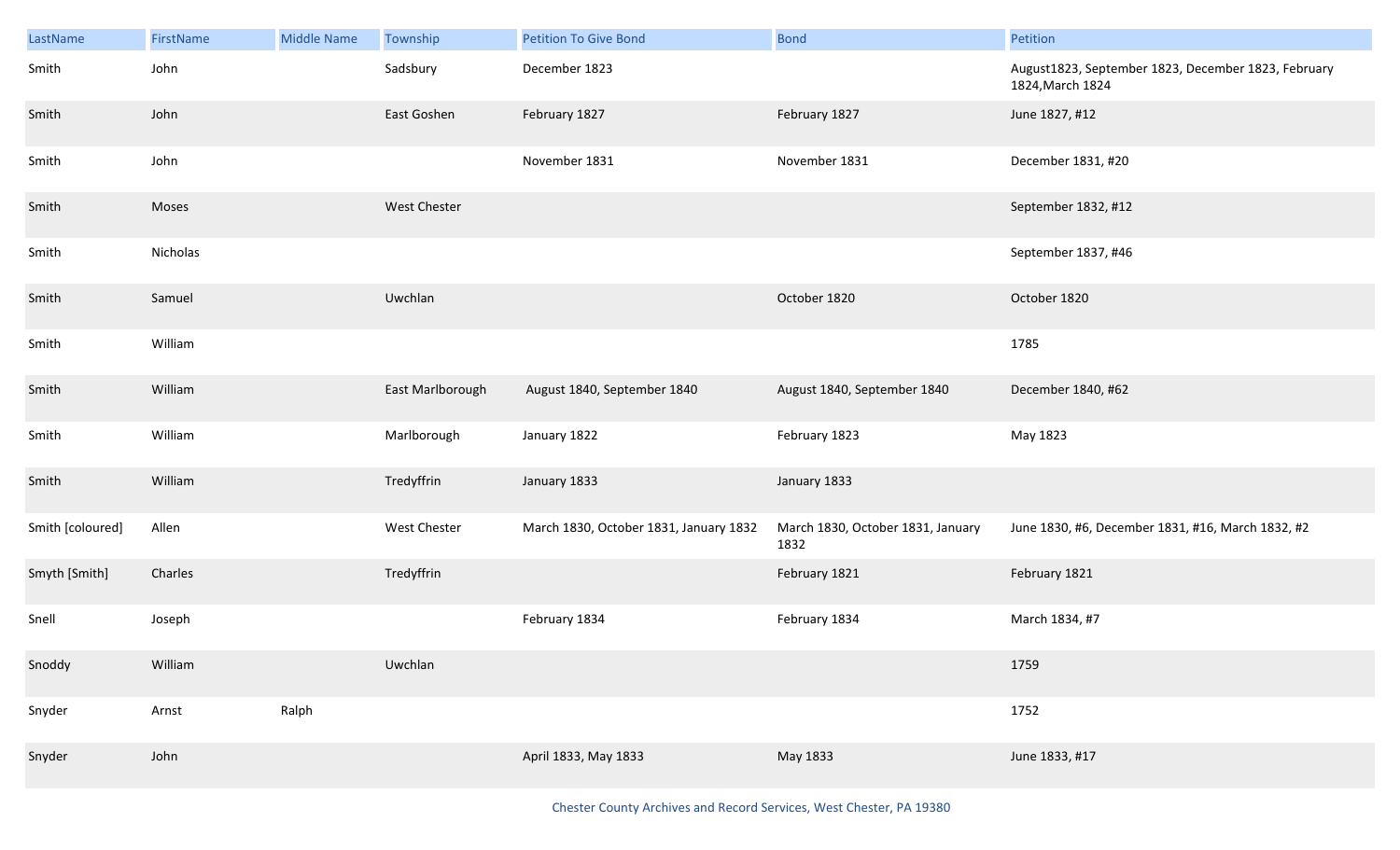| LastName       | FirstName | <b>Middle Name</b> | Township       | <b>Petition To Give Bond</b> | <b>Bond</b>               | Petition            |
|----------------|-----------|--------------------|----------------|------------------------------|---------------------------|---------------------|
| Snyder         | John      |                    | Schuylkill     | July 1835, September 1835    | July 1835, September 1830 | September 1835, #6  |
| Snyder         | Samuel    |                    |                |                              |                           | December 1835, #20  |
| Snyder         | Samuel    |                    |                | September 1835               | September 1835            |                     |
| Snyder         | William   |                    | Newlin         | <b>July 1823</b>             | <b>July 1823</b>          | September 1823      |
| Songster       | William   |                    |                |                              |                           | February 1820       |
| Southward      | Abraham   |                    |                |                              | May 1809                  | May 1809            |
| Spackman       | Daniel    |                    | East Goshen    |                              |                           | November 1820       |
| Spackman       | Isaac     |                    | West Whiteland | <b>July 1829</b>             | <b>July 1829</b>          | September 1829, #17 |
| Sparks         | Isaac     |                    |                | March 1838                   |                           | June 1838, #66      |
| Sparrowgrass   | Garrett   |                    |                | January 1842                 | January 1842              |                     |
| Sparrowgrass   | Janet     |                    |                |                              |                           | March 1842, #119    |
| Speakman       | Eber      |                    |                | May 1835                     | May 1835                  | June 1835, #7       |
| Speer [Spear]  | Samuel    |                    |                | November 1833                | November 1833             | March 1834, #4      |
| Spencer        | Thomas    |                    | West Chester   | December 1832                | December 1832             |                     |
| Sperry [Spary] | John      |                    |                |                              |                           | 1733                |
| Spiese         | Charles   |                    |                | February 1842                |                           |                     |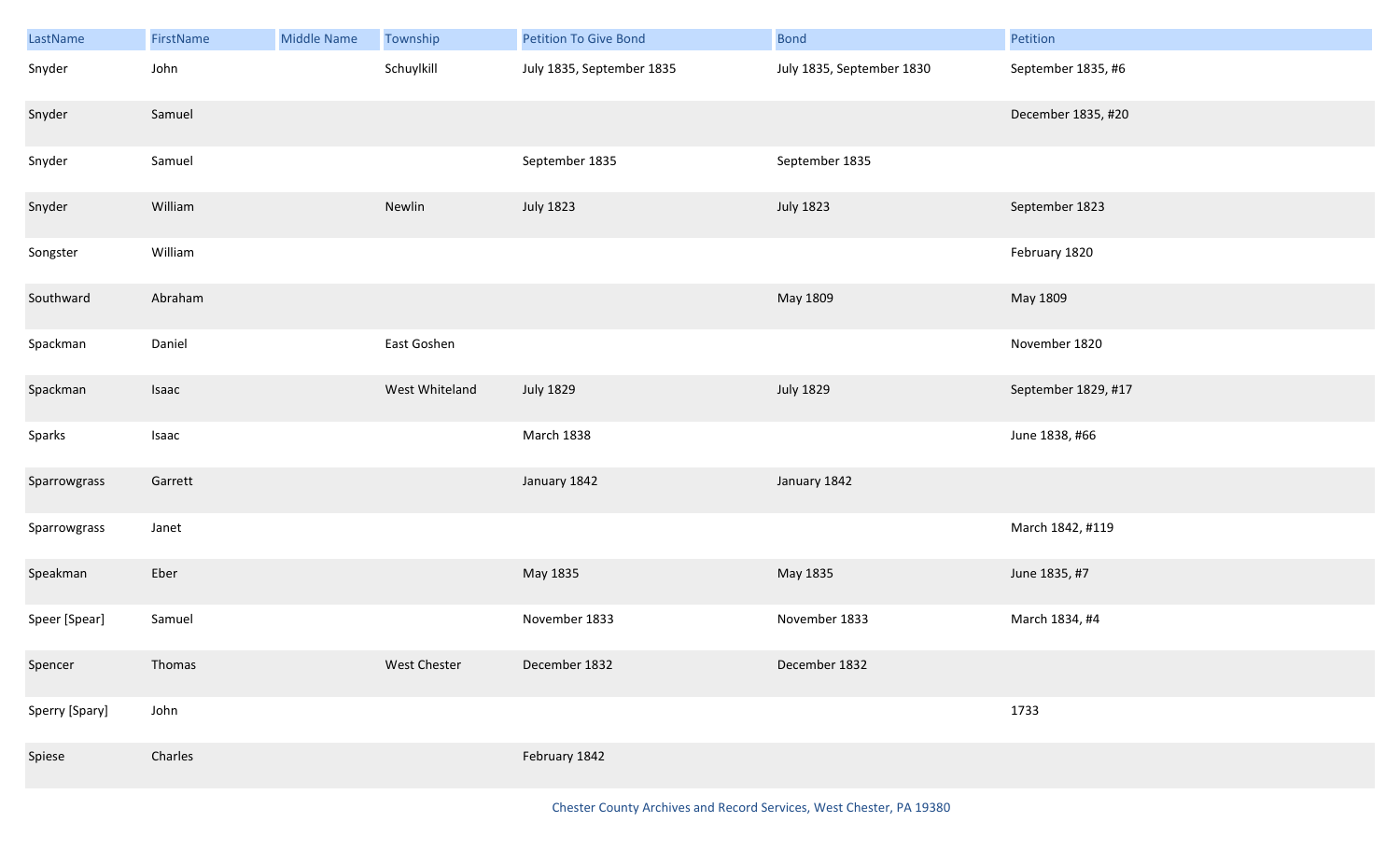| LastName            | FirstName        | <b>Middle Name</b> | Township         | <b>Petition To Give Bond</b> | <b>Bond</b>      | Petition            |
|---------------------|------------------|--------------------|------------------|------------------------------|------------------|---------------------|
| Sproul              | Robert           |                    |                  |                              | November 1820    | November 1820       |
| St.Clair            | John             |                    |                  | October 1837                 | October 1837     |                     |
| Stanford            | Joseph           |                    |                  |                              |                  | June 1817           |
| Stanley             | George           |                    |                  | <b>July 1836</b>             | <b>July 1836</b> | September 1836, #3  |
| Stanly              | John             |                    |                  | February 1840                | February 1840    |                     |
| Stapleton           | Jacob            |                    | Downingtown      | May 1822                     | April 1822       | June 1822           |
| Starr               | Isaac            |                    |                  |                              |                  | 1789                |
| Starrett            | Reuben           |                    | East Nantmeal    | May 1822                     | May 1822         | <b>July 1822</b>    |
| Starrett [Sterrett] | William          |                    |                  |                              |                  | 1799-1802, May 1803 |
| Steen               | Stuart [Stewart] |                    | East Fallowfield | August 1860                  |                  | December 1830, #3   |
| Stein               | Jacob            |                    | West Chester     | September 1831               | September 1831   | December 1831, #5   |
| Stephens            | Amos             |                    |                  | <b>June 1832</b>             | June 1832        | September 1832, #6  |
| Stephens            | Jonah            |                    |                  |                              |                  | 1800                |
| Stephens            | William          |                    | West Marlborough |                              | June 1819        | June 1819           |
| Stern               | Levi             |                    |                  | <b>June 1835</b>             | June 1835        | September 1835, #13 |
| Stevens             | James            |                    |                  |                              |                  | 1762                |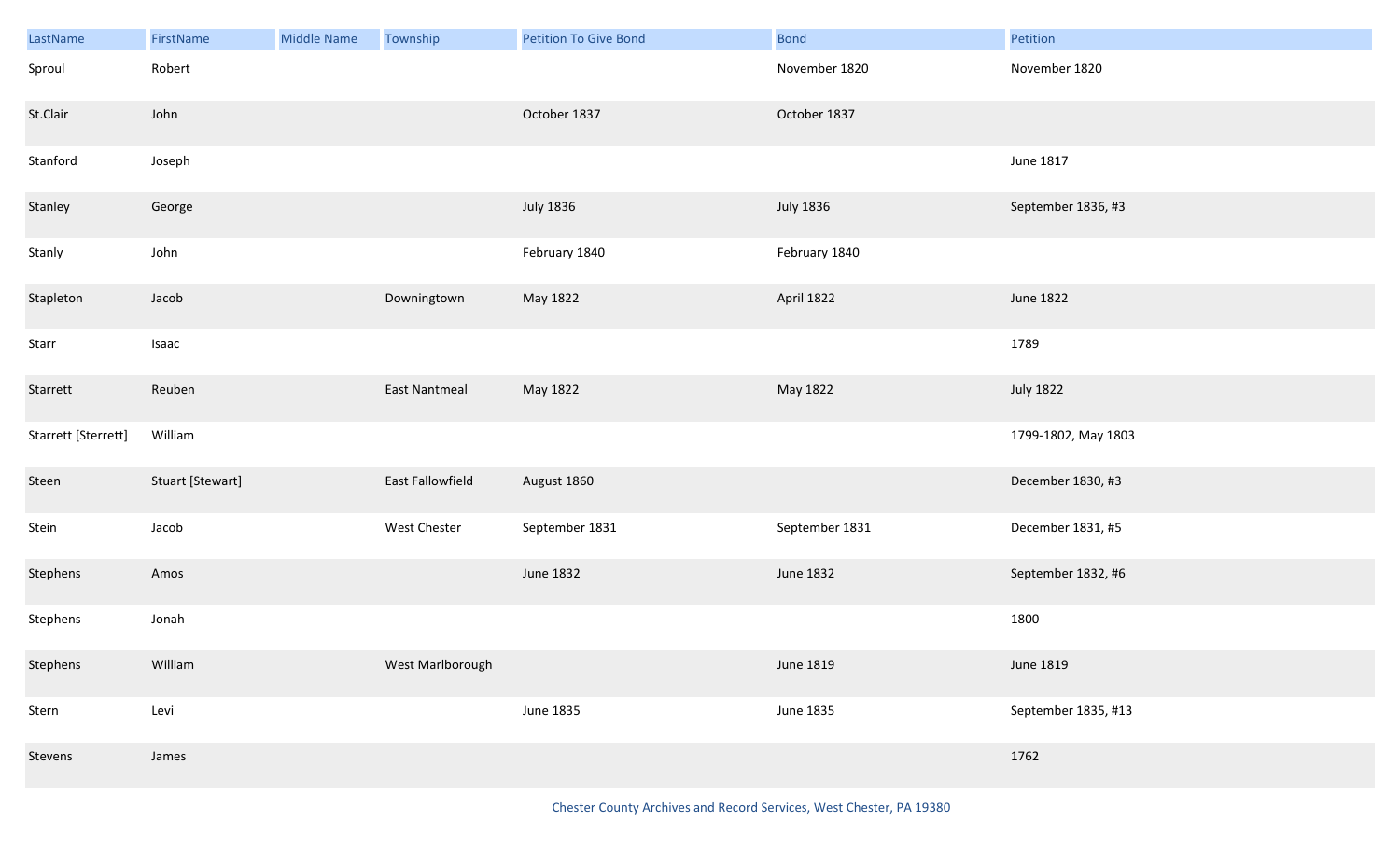| LastName                   | FirstName | <b>Middle Name</b> | Township            | <b>Petition To Give Bond</b>                                       | <b>Bond</b>                  | Petition                                |
|----------------------------|-----------|--------------------|---------------------|--------------------------------------------------------------------|------------------------------|-----------------------------------------|
| Stevenson                  | Robert    |                    |                     |                                                                    |                              | 1752                                    |
| Stewart                    | Emmor     |                    | West Whiteland      | December 1823                                                      | December 1823                | February 1824                           |
| Stillman [Steelman] Edmond |           |                    |                     |                                                                    |                              | 1800                                    |
| Stitler [Stiteler]         | Peter     |                    |                     | <b>July 1822</b>                                                   | <b>July 1822</b>             | September 1822                          |
| Stofer                     | Jacob     |                    |                     |                                                                    | January 1810                 | January 1810                            |
| Stone                      | Garrett   |                    | <b>Upper Oxford</b> | August 1822                                                        |                              | May 1814, December 1822                 |
| Stone                      | Hiram     |                    | East Marlborough    | June 1825, May 1826                                                | May 1826                     | September 1825, #13, September 1826, #2 |
| Storey                     | Alexander |                    |                     |                                                                    |                              | February 1812                           |
| Stott                      | Alexander |                    | Sadsbury            | September 1828                                                     | September 1828               | December 1828, #48                      |
| Stott                      | Horatis   |                    |                     | August 1836, April 1842                                            | August 1836, April 1842      | March 1842, #122                        |
| Stott                      | Jacob     |                    |                     |                                                                    |                              | 1798                                    |
| Stott                      | Jesse     |                    |                     | <b>March 1822</b>                                                  | April - May 1821, March 1822 | March 1822, April 1822                  |
| Stoy [Stay]                | Francis   | $P_{\cdot}$        | West Bradford       | November 1827, August 1829, October 1829 August 1829, October 1829 |                              | March 1828, #5, December 1829, #42      |
| Strembeck                  | William   |                    |                     |                                                                    |                              | 1765-1766                               |
| Strickland                 | John      |                    |                     |                                                                    |                              | 1789                                    |
| Strickland                 | Thomas    |                    |                     |                                                                    |                              | October 1808                            |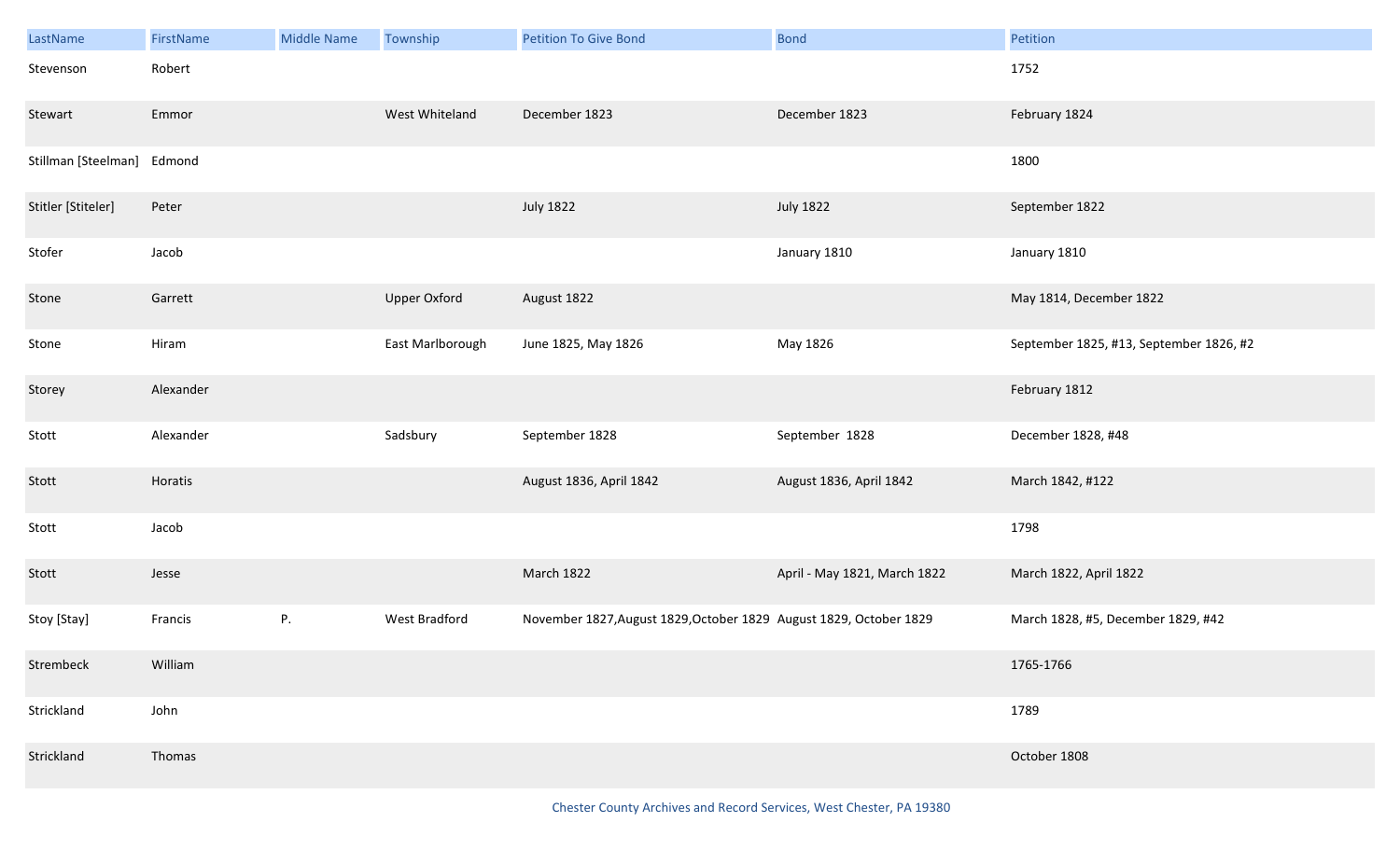| LastName        | FirstName | Middle Name | Township       | Petition To Give Bond | <b>Bond</b>      | Petition            |
|-----------------|-----------|-------------|----------------|-----------------------|------------------|---------------------|
| Stringfellow    | Samuel    |             |                |                       |                  | December 1826, #7   |
| Strode          | Jonathan  |             |                |                       |                  | 1800                |
| Strode          | Jonathan  |             |                |                       |                  | 1785-1786           |
| Stroud          | James     |             |                |                       |                  | 1787                |
| Stumpe          | William   |             |                | <b>July 1836</b>      | <b>July 1836</b> | September 1836, #4  |
| Sturgis         | Joseph    |             |                | <b>July 1835</b>      | <b>July 1835</b> | September 1835, #24 |
| Sturgis         | William   |             | East Bradford  | May 1831              | May 1831         | June 1831, #8       |
| Supold          | Frederick |             | East Whiteland |                       |                  | March 1839, #99     |
| Supold          | Frederick |             |                | September 1834        |                  |                     |
| Sutor           | John      |             |                |                       |                  | May 1805            |
| Swaner          | John      |             |                |                       | October 1820     | October 1820        |
| Swartzwalder    | Philip    |             |                | <b>July 1825</b>      |                  | September 1825, #15 |
| Swayne          | James     |             |                |                       |                  | 1787                |
| Swayne [Swaine] | James     |             |                |                       |                  | October 1804        |
| Sweney          | Dennis    |             |                |                       |                  | 1762                |
| Sweney          | Thomas    |             |                |                       |                  | October 1810        |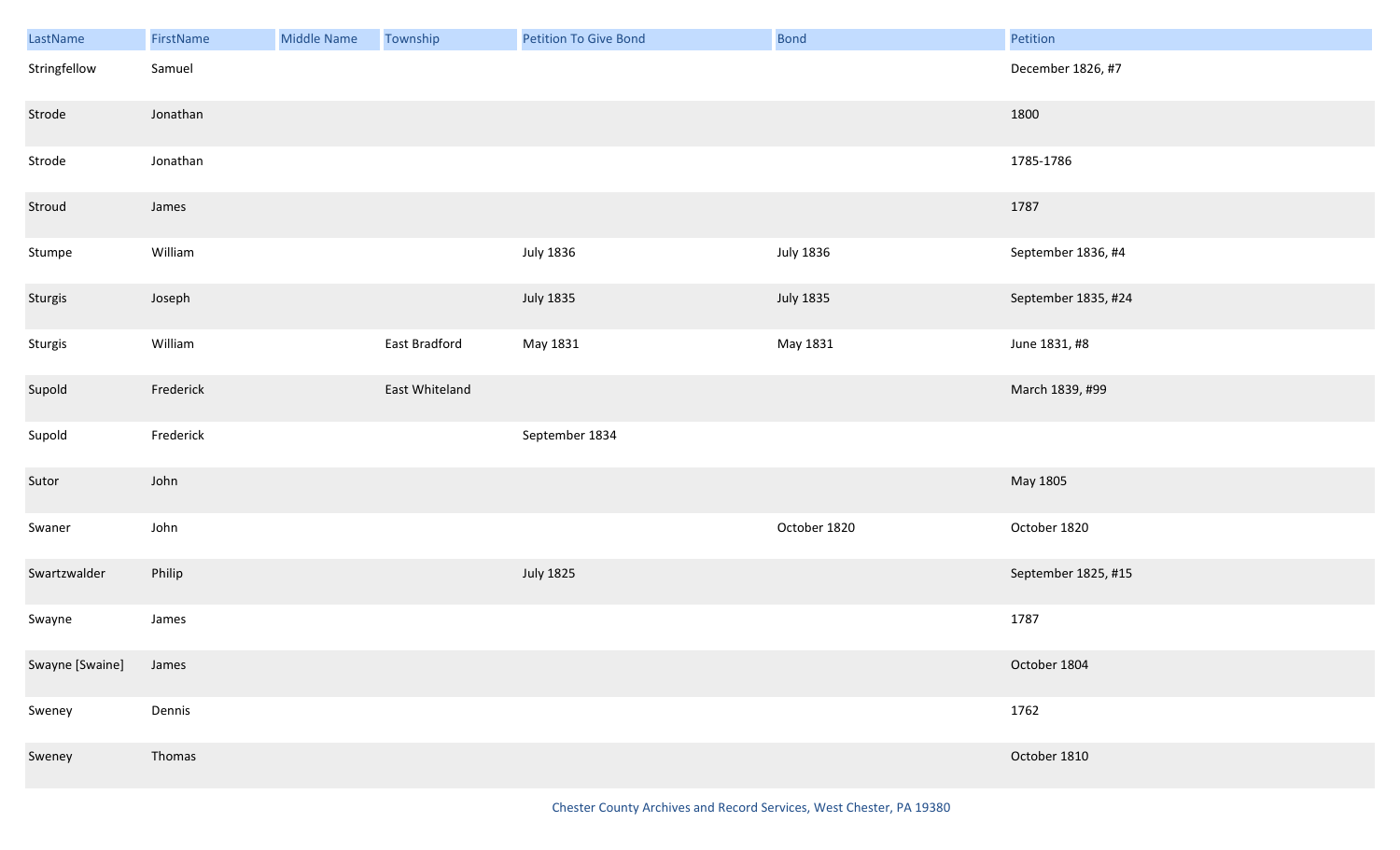| LastName          | FirstName | <b>Middle Name</b> | Township     | Petition To Give Bond    | <b>Bond</b>    | Petition                            |
|-------------------|-----------|--------------------|--------------|--------------------------|----------------|-------------------------------------|
| Syfritt           | Jacob     |                    |              | September 1836           | September 1836 | December 1836, #13                  |
| Sykes             | Joseph    |                    | New Garden   | February 1828            | February 1828  | March 1828, #4                      |
| Syphert [Sypher]  | Peter     |                    |              |                          |                | May 1813                            |
| Taggart [Tagart]  | Jesse     |                    |              |                          |                | August 1806                         |
| Talbots           | John      |                    |              | January 1841             | January 1841   | March 1841, #71                     |
| Taniers [Tanyard] | John      |                    | Chichester   |                          |                | 1767                                |
| Tapp              | Henry     |                    |              |                          |                | 1787                                |
| Taylor            | Emmor     |                    | West Chester | July 1831, December 1831 | December 1831  | September 1831, #9, March 1832, #11 |
| Taylor            | Emmor     |                    |              | September 1835           | September 1835 | December 1835, #12                  |
| Taylor            | Francis   |                    | East Caln    |                          | August 1808    | August 1808                         |
| Taylor            | Henrey    |                    |              | August 1837              | August 1837    | September 1837, #44                 |
| Taylor            | Isaac     |                    |              |                          |                | 1797                                |
| Taylor            | Isaac     |                    |              |                          |                | 1792                                |
| Taylor            | Jacob     |                    |              |                          |                | 1738                                |
| Taylor            | James     |                    |              |                          |                | 1788                                |
| Taylor            | John      |                    | Lower Oxford |                          | January 1809   | January 1809                        |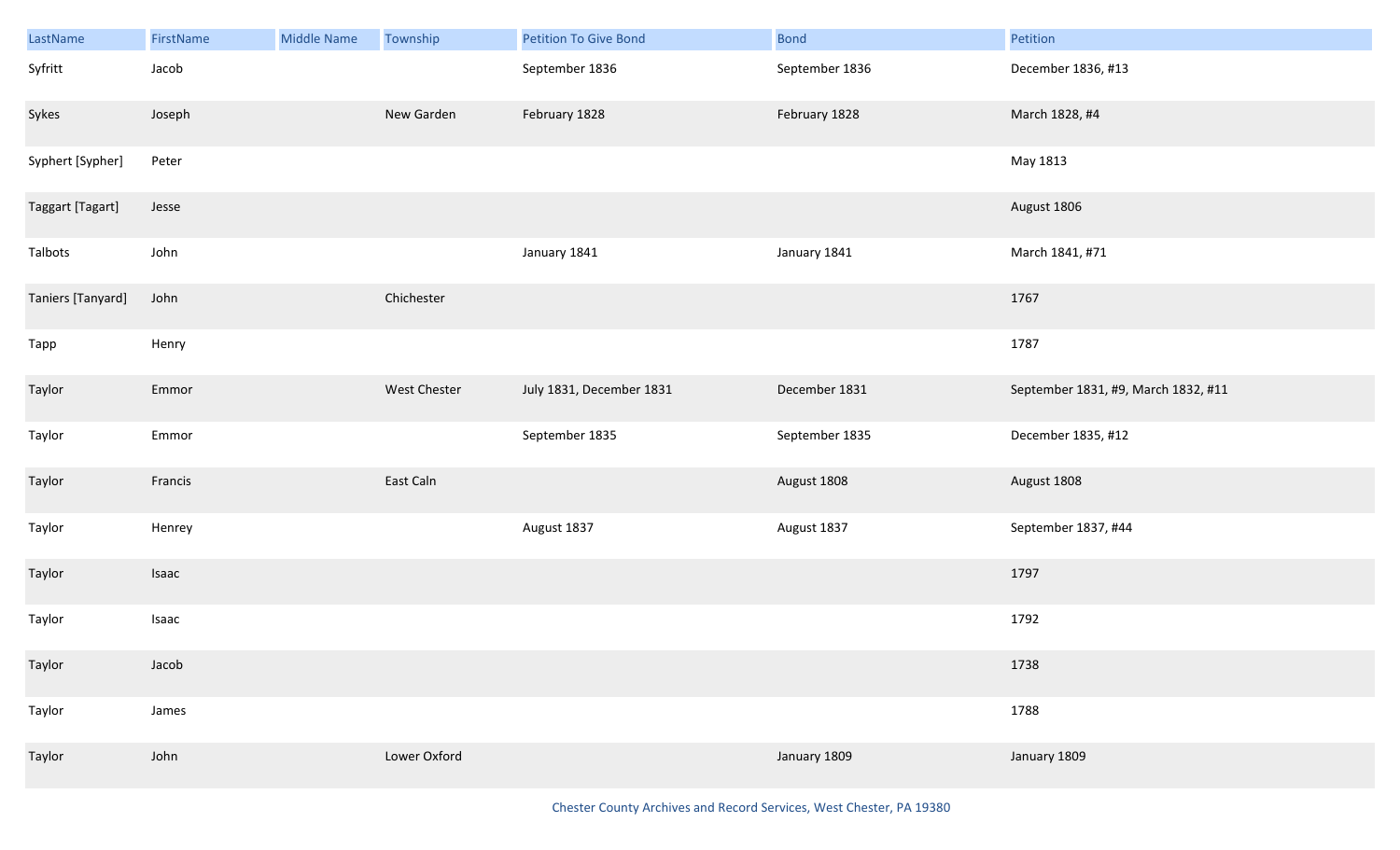| LastName | FirstName | <b>Middle Name</b> | Township      | <b>Petition To Give Bond</b> | Bond                    | Petition                      |
|----------|-----------|--------------------|---------------|------------------------------|-------------------------|-------------------------------|
| Taylor   | John      |                    |               |                              |                         | 1800                          |
| Taylor   | John      |                    |               |                              |                         | 1799                          |
| Taylor   | John      |                    |               | January 1829                 | January 1829            | March 1829, #6                |
| Taylor   | John      |                    | Kennett       | <b>July 1824</b>             |                         |                               |
| Taylor   | Reuben    |                    | East Bradford |                              | April - May 1821        | June 1821                     |
| Taylor   | Thomas    |                    |               | August 1830                  | August 1830             | December 1830, #1             |
| Taylor   | Thomas    |                    |               | <b>July 1821</b>             | <b>July 1821</b>        | September 1821                |
| Taylor   | Thomas    |                    |               | June 1832                    |                         |                               |
| Taylor   | William   |                    |               |                              |                         | June 18,1866                  |
| Taylor   | William   |                    | East Bradford | <b>July 1821</b>             | October 1820, July 1821 | October 1820                  |
| Temple   | Chalkley  |                    |               | <b>July 1839</b>             | July 1839               | September 1839, #13           |
| Temple   | Thomas    |                    |               |                              |                         | 1785                          |
| Temple   | Thomas    |                    | West Bradford | January 1833                 | January 1833            | March 1833, #3, June 1833, #3 |
| Temple   | Thomas    |                    |               | June 1827                    |                         | September 1827, #15           |
| Templin  | Samuel    |                    |               |                              |                         | 1745-1746                     |
| Teney    | Samuel    |                    |               |                              |                         | October 1808                  |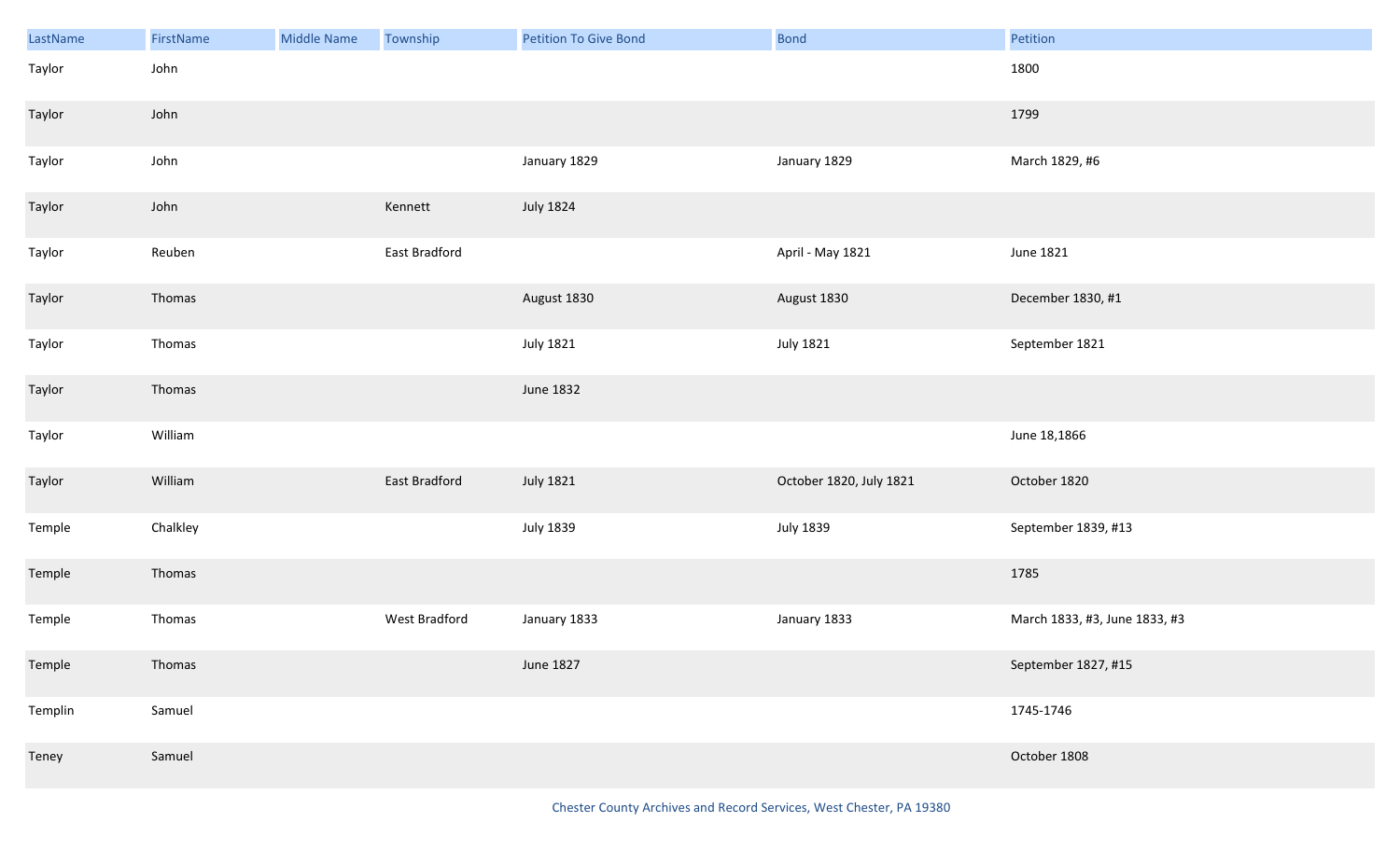| LastName | FirstName | <b>Middle Name</b> | Township         | <b>Petition To Give Bond</b> | <b>Bond</b>       | Petition            |
|----------|-----------|--------------------|------------------|------------------------------|-------------------|---------------------|
| Thomas   | Abraham   |                    | Willistown       | May 1823                     | May 1823          | May 1823            |
| Thomas   | Andrew    |                    |                  |                              |                   | 1744-1745           |
| Thomas   | Enoch     |                    | West Fallowfield |                              |                   | 1800-1801           |
| Thomas   | George    |                    | Pikeland         | <b>July 1840</b>             | <b>July 1840</b>  |                     |
| Thomas   | Isaac     |                    |                  |                              |                   | <b>April 1811</b>   |
| Thomas   | Jacob     |                    |                  |                              |                   | October 1815        |
| Thomas   | Jesse     |                    |                  |                              |                   | March 1834, #10     |
| Thomas   | John      |                    | Kennett          |                              |                   | June 1824, #17      |
| Thomas   | John      |                    | Tredyffrin       | December 1837                | December 1837     | December 1837, #63  |
| Thomas   | John      |                    | East Goshen      | January 1833                 | January 1833      |                     |
| Thomas   | John      |                    | West Nantmeal    | June 1827                    | June 1827         | September 1827, #10 |
| Thomas   | John      | W.                 |                  | <b>March 1830</b>            | <b>March 1830</b> | June 1830, #7       |
| Thomas   | Joseph    |                    |                  |                              |                   | December 1865       |
| Thomas   | Mary      |                    |                  |                              |                   | 1740-1741           |
| Thomas   | Mordecai  |                    |                  | February 1828                | February 1828     |                     |
| Thomas   | Seth      |                    |                  |                              |                   | <b>April 1805</b>   |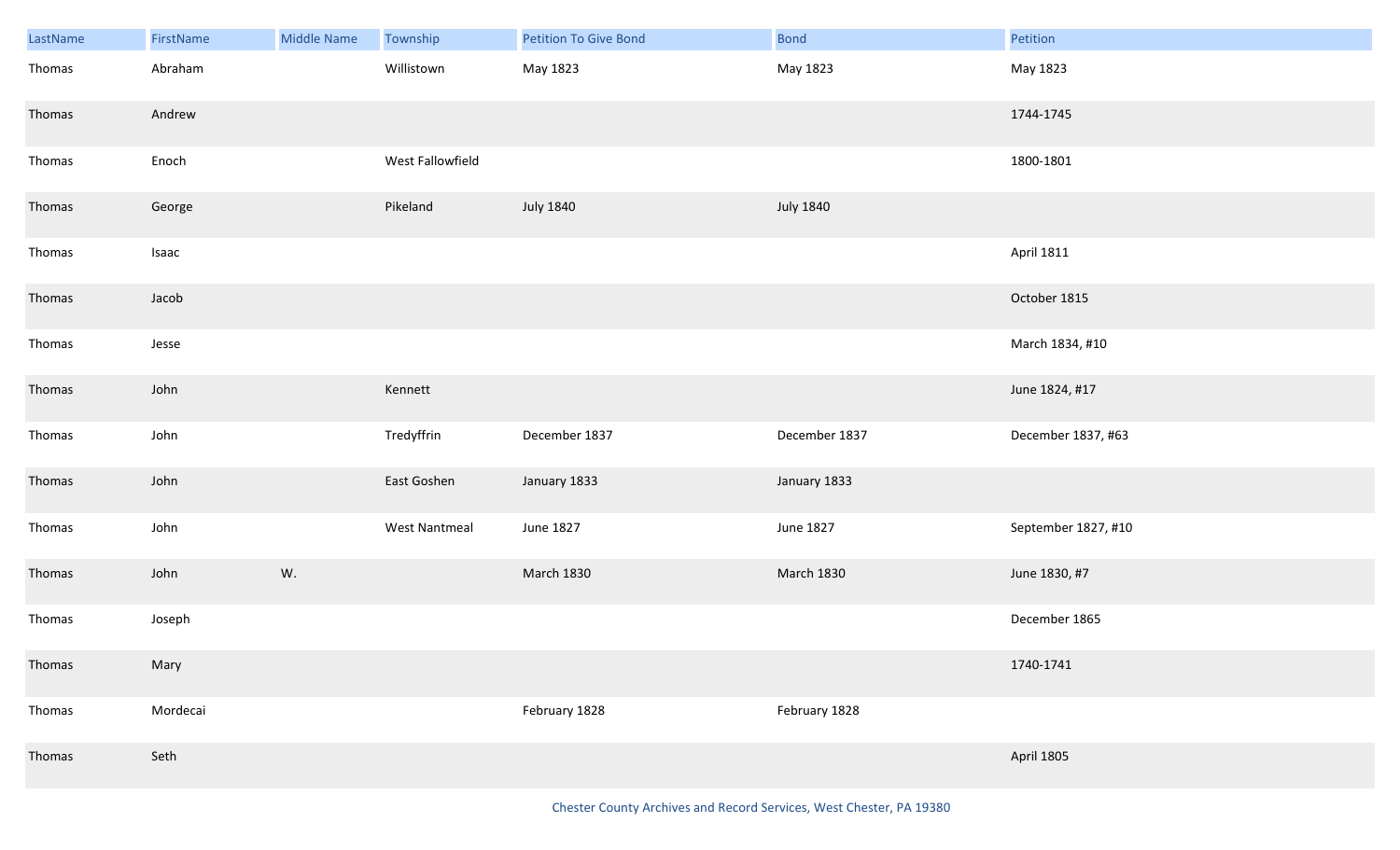| LastName | FirstName | <b>Middle Name</b> | Township         | <b>Petition To Give Bond</b> | <b>Bond</b>      | Petition            |
|----------|-----------|--------------------|------------------|------------------------------|------------------|---------------------|
| Thomas   | Stephen   |                    |                  |                              |                  | 1797                |
| Thomas   | Thomas    |                    |                  | October 1829                 | October 1829     | December 1829, #45  |
| Thomas   | William   |                    | West Caln        |                              |                  | July 1849, #23      |
| Thomas   | William   |                    |                  |                              |                  | 1764                |
| Thomas   | William   |                    |                  | March 1822                   | March 1822       | June 1822           |
| Thompson | Andrew    |                    | West Fallowfield | February 1824                | February 1824    | March 1824          |
| Thompson | Benjamin  |                    |                  |                              |                  | August 1806         |
| Thompson | Eber      |                    |                  | February 1834                |                  | June 1834, #5       |
| Thompson | John      |                    | Easttown         | <b>July 1823</b>             | <b>July 1823</b> | September 1823      |
| Thompson | Jos.      |                    | Willistown       | April 1837                   | April 1837       | June 1837, #36      |
| Thompson | Joseph    |                    |                  | <b>July 1831</b>             | <b>July 1831</b> | September 1831, #2  |
| Thompson | Joseph    |                    | East Whiteland   | May 1826                     | May 1826         | September 1826, #18 |
| Thompson | William   |                    |                  | February 1833                | February 1833    | June 1833, #2       |
| Thomson  | John      |                    | Sadsbury         |                              | November 1820    | November 1820       |
| Thomson  | Lambert   |                    | West Caln        |                              |                  | 1766-1767           |
| Thomson  | Mordecai  |                    |                  |                              |                  | 1783                |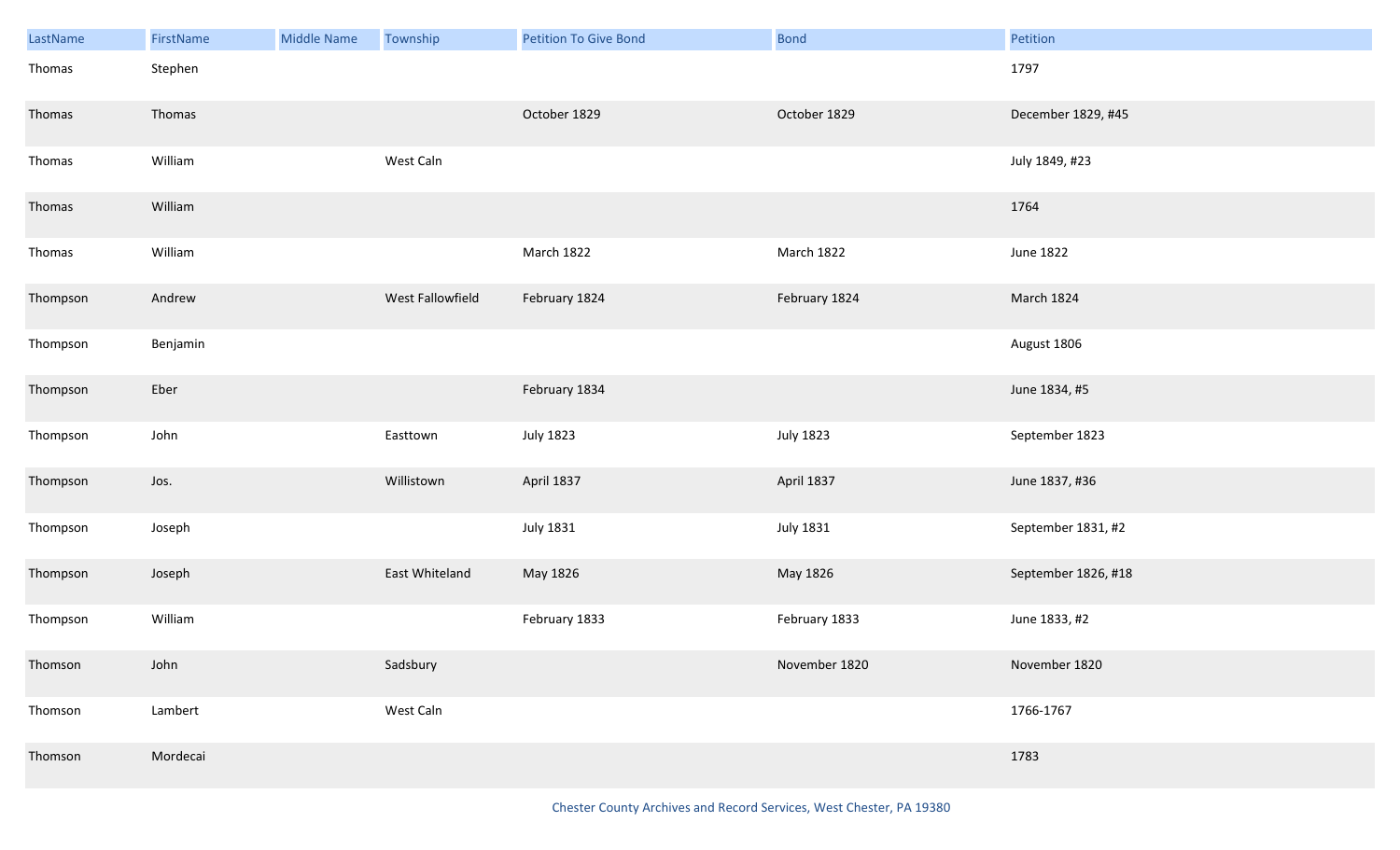| LastName           | FirstName | <b>Middle Name</b> | Township      | <b>Petition To Give Bond</b> | <b>Bond</b>    | Petition           |
|--------------------|-----------|--------------------|---------------|------------------------------|----------------|--------------------|
| Thomson            | William   |                    |               |                              |                | 1768               |
| <b>Tice</b>        | John      |                    |               |                              |                | 1758               |
| Todd               | James     |                    |               |                              |                | 1787               |
| Todd               | James     |                    |               |                              |                | 1756               |
| Tolbert            | William   | G.                 |               |                              |                | April 1822         |
| Toogood            | Robert    |                    | Sadsbury      | September 1825               | September 1825 | December 1825, #7  |
| Townsend           | Jacob     |                    | East Caln     | October 1823                 | October 1823   | December 1823      |
| Townsend           | John      |                    |               |                              | October 1820   | October 1820       |
| Townsend           | Joseph    |                    |               |                              |                | March 1840, #34    |
| Townsend           | Joseph    |                    | West Bradford | June 1825                    | June 1825      | September 1825, #4 |
| Travers            | Samuel    |                    | Tredyffrin    | September 1834               | September 1834 | December 1834, #6  |
| Trego              | George    |                    |               | October 1835                 |                | December 1835, #8  |
| Trego              | James     |                    |               |                              |                | 1747-1748          |
| Treville           | James     |                    |               |                              |                | 1746-1747          |
| Trevillo [Travala] | William   |                    |               |                              |                | 1785               |
| Trimble            | Lewis     |                    |               |                              |                | 1783               |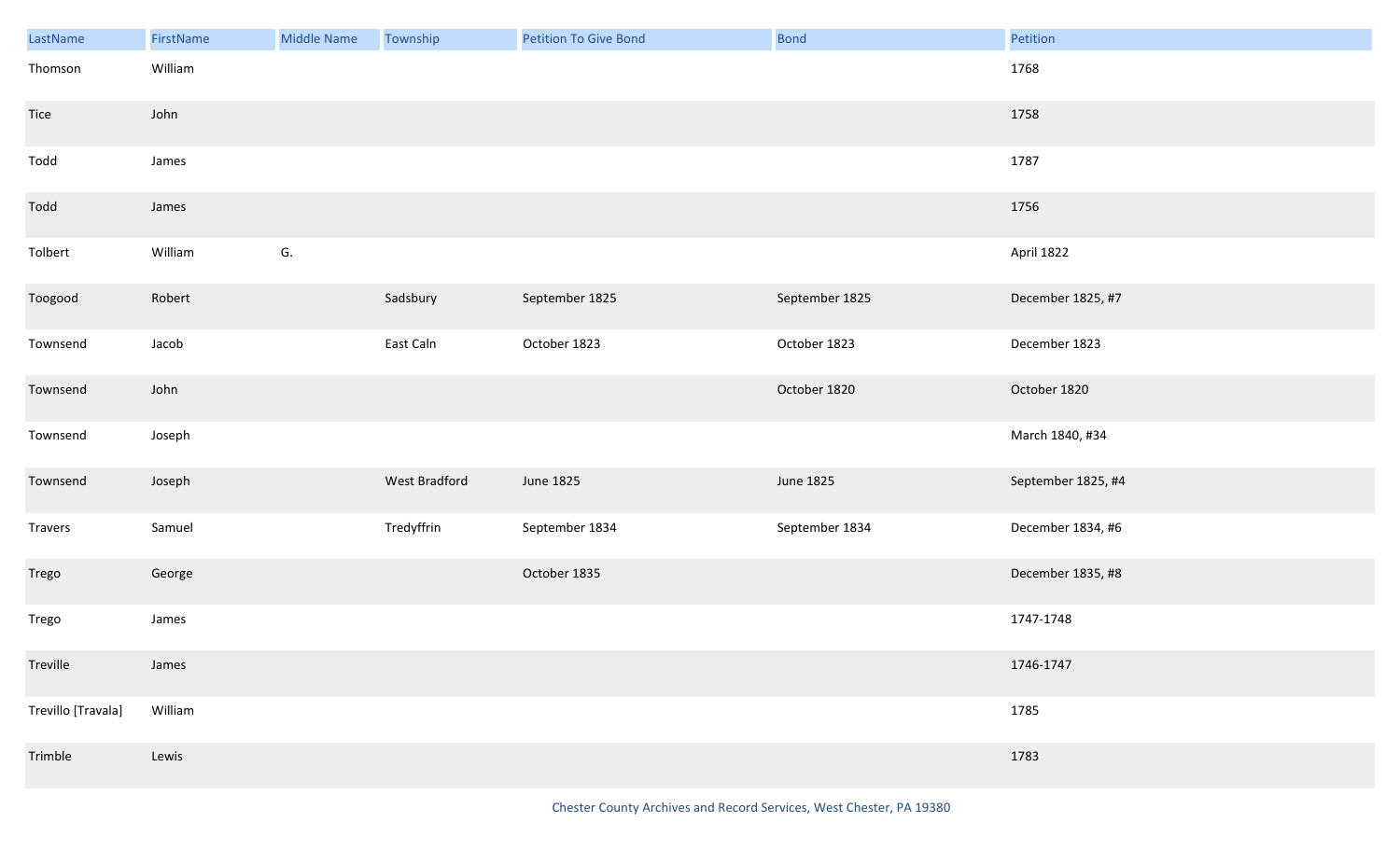| LastName       | FirstName | <b>Middle Name</b> | Township      | <b>Petition To Give Bond</b> | <b>Bond</b>                  | Petition            |
|----------------|-----------|--------------------|---------------|------------------------------|------------------------------|---------------------|
| Trotter        | Joseph    |                    |               |                              |                              | 1752-1753           |
| Truman         | John      |                    | Sadsbury      | August 1827                  | August 1827                  | December 1827, #6   |
| Truman         | Thomas    |                    | Sadsbury      |                              | March 1823                   |                     |
| Trusty         | Ben.      |                    |               |                              |                              | 1795                |
| Tully [Tulley] | John      |                    |               |                              |                              | 1789                |
| Turk           | Thomas    |                    |               |                              |                              | October 1820        |
| Turnbolt       | Thomas    |                    | Upper Oxford  | October 1823                 |                              | December 1823       |
| Turner         | Benjamin  |                    | Schuylkill    |                              |                              | March 1833, #10     |
| Turner         | Henry     |                    |               |                              |                              | January 1821        |
| Turner         | Miles     |                    | East Bradford |                              |                              | June 1832, #5       |
| Turner         | Robert    |                    |               |                              |                              | 1746                |
| Tyson          | John      |                    |               |                              | <b>July 1862</b>             | <b>July 1862</b>    |
| Tyson          | Joshua    |                    |               | <b>July 1835</b>             | <b>July 1835</b>             | September 1835, #25 |
| Umstead        | Joseph    |                    | Brandywine    |                              | June 1821                    | <b>July 1821</b>    |
| Underwood      | John      |                    |               | September 1833, October 1833 | September 1833, October 1833 | December 1833, #3   |
| Unley          | Cornelius |                    |               | <b>July 1838</b>             | <b>July 1838</b>             | September 1838, #79 |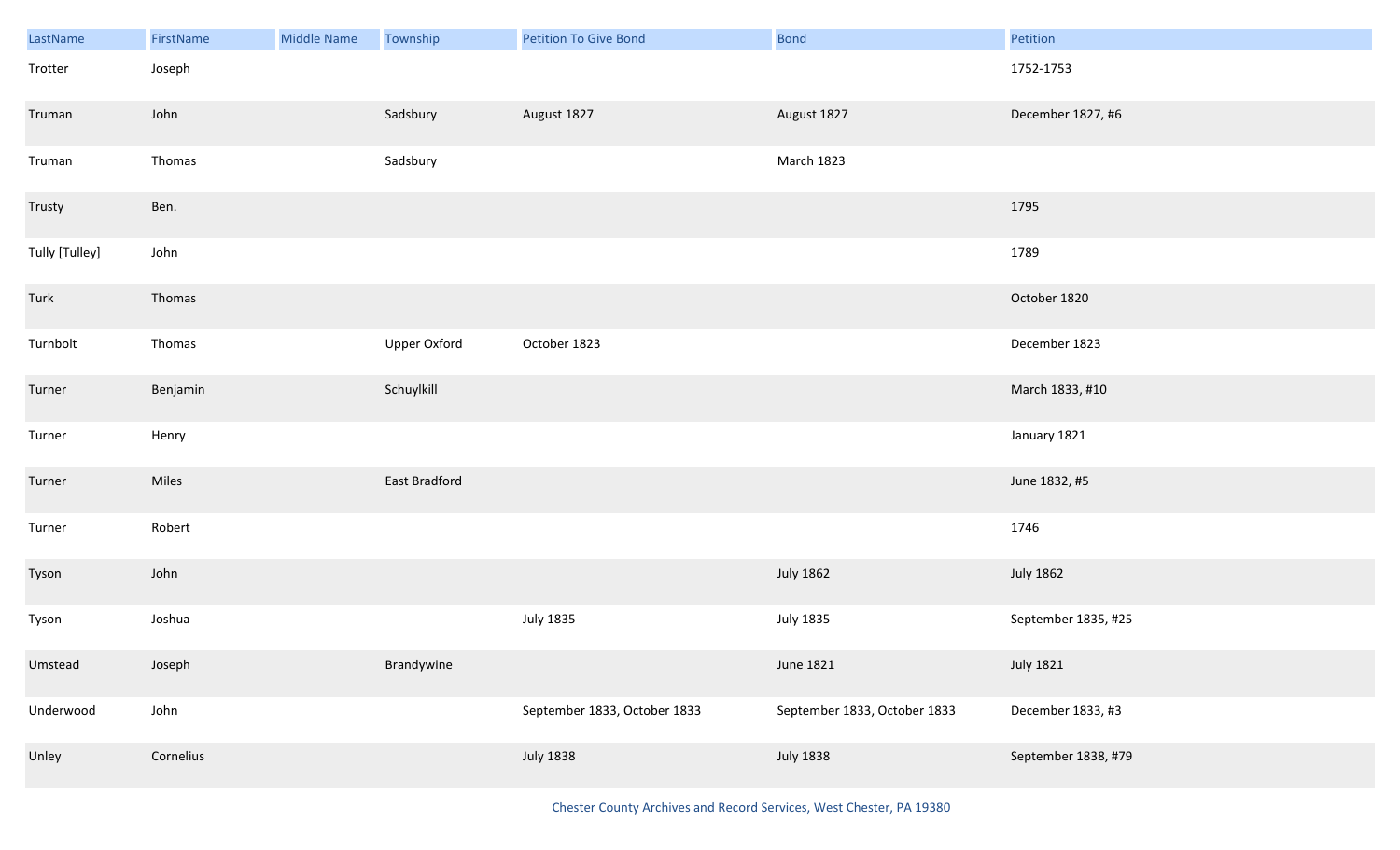| LastName               | FirstName | Middle Name | Township            | <b>Petition To Give Bond</b> | <b>Bond</b>      | Petition            |
|------------------------|-----------|-------------|---------------------|------------------------------|------------------|---------------------|
| Vaines                 | Hedges    |             |                     |                              |                  | 1746                |
| Vanderslice            | Joseph    |             |                     |                              | <b>July 1821</b> | <b>July 1821</b>    |
| Vanderslice            | Joseph    |             | <b>East Vincent</b> | <b>July 1841</b>             | <b>July 1841</b> | September 1841, #93 |
| Vanderslice            | Thomas    |             |                     |                              |                  | January 1821        |
| Vaughn                 | John      |             |                     |                              |                  | 1767                |
| Vernon                 | George    |             | West Caln           | March1827                    | June 1827,#14    |                     |
| Vernon                 | Jonathan  |             |                     |                              |                  | 1744                |
| Villers                | Jacob     |             |                     |                              |                  | June 1826, #1       |
| Waggoner [Wagner] John |           |             | West Whiteland      | February 1829                | February 1829    | March 1829, #7      |
| Walker                 | Enoch     |             | Charlestown         |                              | <b>July 1820</b> | <b>July 1820</b>    |
| Walker                 | James     |             | West Caln           | May 1836, August1837         | May 1836         | September 1837, #50 |
| Walker                 | Jason     |             |                     |                              | August 1837      |                     |
| Walker                 | John      |             |                     |                              |                  | 1786                |
| Walker                 | Samuel    |             |                     |                              |                  | 1788                |
| Wall                   | Edward    |             | Pennsbury           | <b>July 1828</b>             |                  | September 1828, #23 |
| Wallace                | Andrew    |             |                     |                              | October 1820     | October 1820        |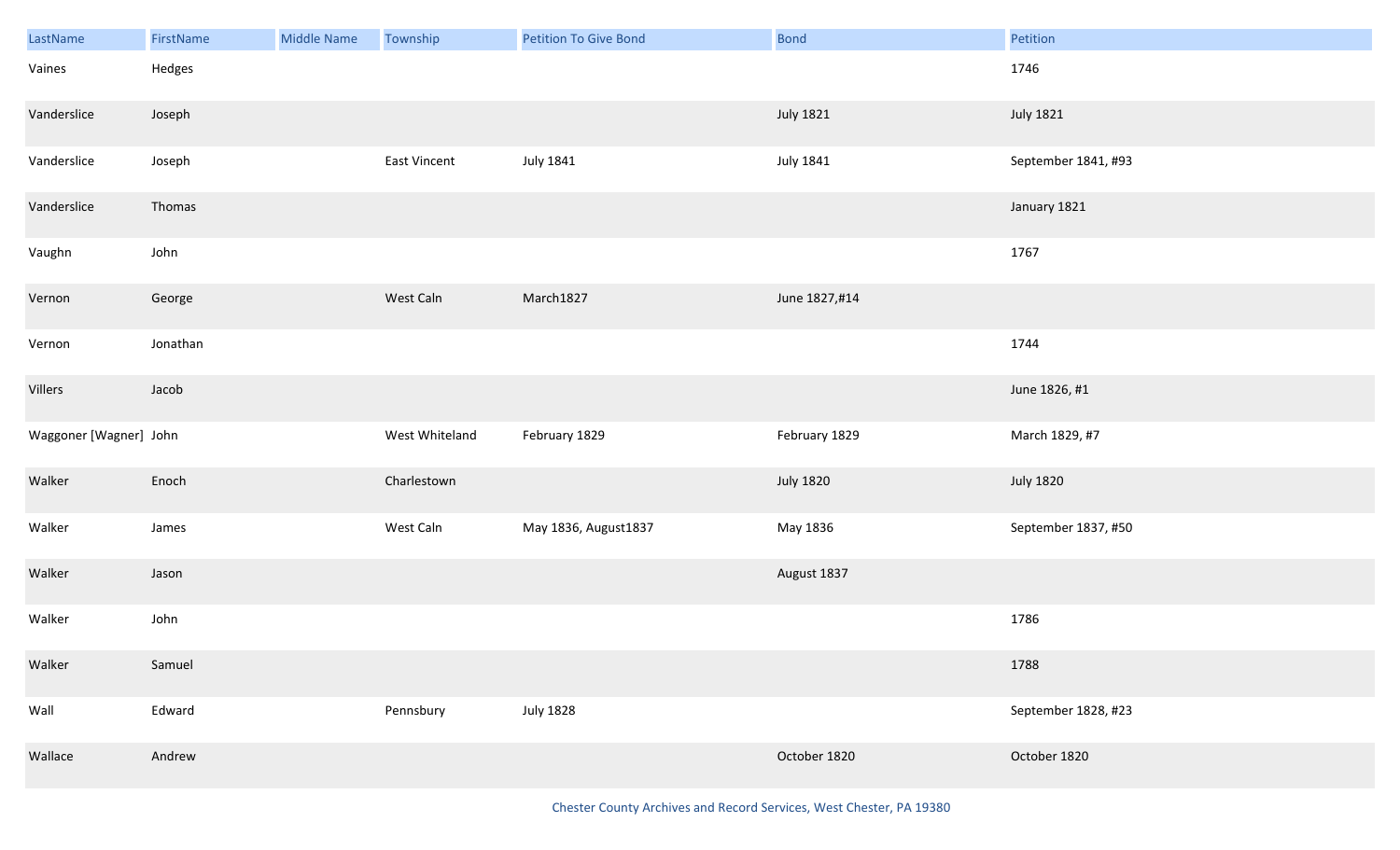| LastName         | FirstName | <b>Middle Name</b> | Township         | <b>Petition To Give Bond</b> | <b>Bond</b>           | Petition                  |
|------------------|-----------|--------------------|------------------|------------------------------|-----------------------|---------------------------|
| Wallace          | Andrew    |                    | East Marlborough | August 1829                  | August 1829           | September 1829,#27        |
| Wallace          | James     |                    |                  |                              |                       | June 1826, #3             |
| Wallace          | Richard   |                    | Birmingham       | May 1830                     | May 1830              | September 1830, #2        |
| Wallace          | Thomas    |                    | West Fallowfield |                              |                       | September 1821            |
| Wallace [Walles] | Phillip   |                    |                  |                              |                       | 1773                      |
| Walter           | John      |                    | Willistown       | June 1832                    | June 1832             | September 1832, #5        |
| Walton           | William   |                    | Brandywine       |                              |                       | March 1827, #5            |
| Waters           | Nathan    |                    |                  |                              |                       | August 1812               |
| Watson           | Joel      |                    |                  |                              |                       | September 1839, #10       |
| Watson           | Joel      |                    | East Bradford    | June 1822                    | June 1822             | September 1822            |
| Watson           | John      |                    |                  |                              |                       | 1790                      |
| Watson           | John      |                    | East Nantmeal    |                              |                       | 1773                      |
| Watson           | John      |                    | Pennsbury        | April 1833, June 1833        | April 1833, June 1833 | September 1833, #17       |
| Watson           | Joseph    |                    |                  |                              | October 1820          | October 1820              |
| Way              | Amos      |                    |                  |                              |                       | March 1803, December 1817 |
| Way              | John      |                    | Pennsbury        | January 1828                 | January 1828          | March 1828, #2            |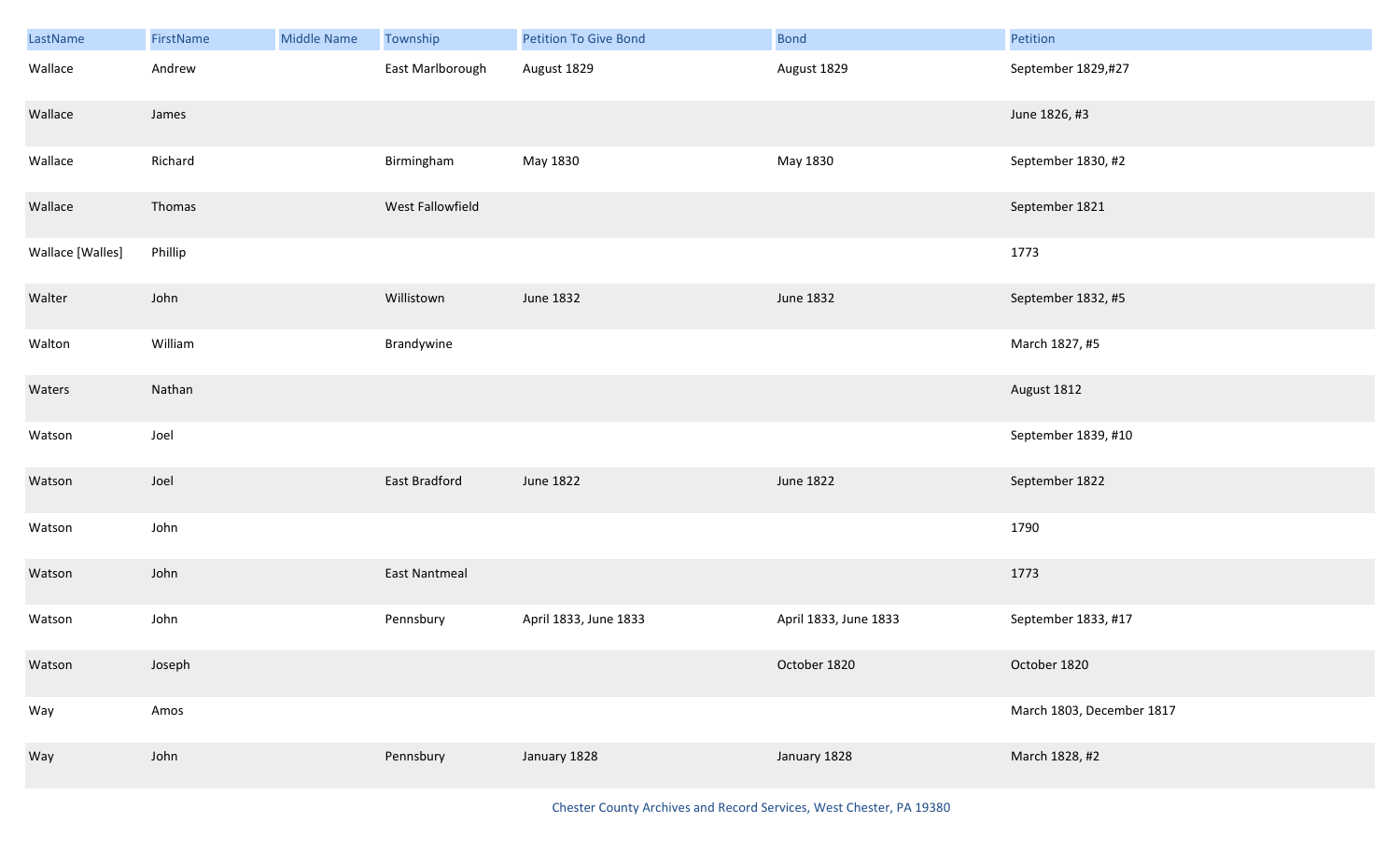| LastName       | FirstName | <b>Middle Name</b> | Township         | Petition To Give Bond | Bond           | Petition            |
|----------------|-----------|--------------------|------------------|-----------------------|----------------|---------------------|
| Way            | Nathaniel |                    |                  |                       |                | 1741                |
| Webb           | Eli       |                    |                  |                       |                | <b>March 1803</b>   |
| Webb           | George    |                    | Delaware County  | October 1839          | October 1839   | December 1839, #27  |
| Webb           | William   |                    | East Marlborough | January 1837          | January 1837   | March 1837, #31     |
| Webster        | John      |                    |                  |                       |                | 1790                |
| Webster        | John      | <b>B.</b>          | Radnor           |                       |                | 1788                |
| Weeks [Weekes] | Job       |                    |                  |                       |                | 1788                |
| Weigel         | Gideon    |                    |                  | September 1841        | September 1841 | December 1841, #106 |
| Weikel         | Jacob     |                    |                  |                       |                | May 1807            |
| Weip           | John      |                    |                  |                       |                | March 1836, #6      |
| Weiss          | John      |                    |                  | December 1835         | December 1835  |                     |
| Welch          | Francis   |                    |                  |                       |                | 1742                |
| Welch          | William   |                    |                  |                       |                | 1790                |
| Well           | Elhanan   |                    | North Coventry   | November 1841         | November 1841  |                     |
| Wells          | Enoch     |                    |                  |                       |                | 1774                |
| Wells          | George    |                    |                  |                       |                | December 1825, #9   |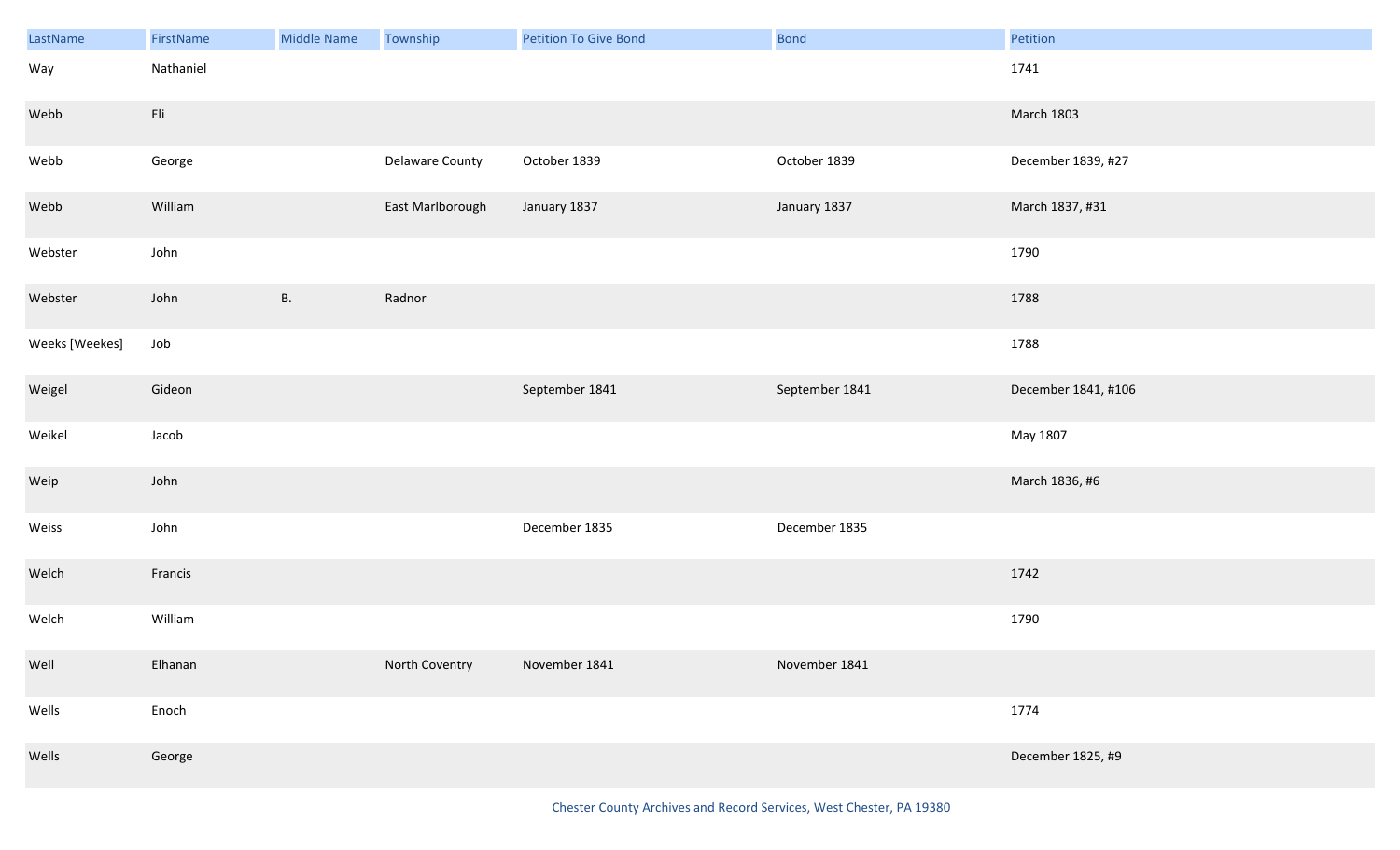| LastName               | FirstName | <b>Middle Name</b> | Township        | <b>Petition To Give Bond</b>  | <b>Bond</b>                   | Petition                                                 |
|------------------------|-----------|--------------------|-----------------|-------------------------------|-------------------------------|----------------------------------------------------------|
| Wells                  | George    |                    |                 | June 1834                     |                               | September 1834, #10                                      |
| Wells                  | Levi      |                    |                 |                               |                               | 1798                                                     |
| Wells                  | Seth      |                    |                 |                               |                               | June 1819                                                |
| Wentworth              | Ezekeil   |                    |                 |                               |                               | 1747-1748                                                |
| Wertz                  | Peter     |                    | Uwchlan         | August 1838                   | August 1838                   | December 1838, #92                                       |
| Weston                 | William   |                    | Birmingham      | September 1829, December 1829 | September 1829, December 1829 | September 1828, #31, December 1829, #39, March 1830, #12 |
| Wetherel<br>[Wetheral] | James     |                    |                 | August 1832                   | August 1832                   | December 1832, #2                                        |
| Whisler                | Jacob     |                    | Uwchlan         | February 1831                 | February 1831                 | June 1831, #2                                            |
| Whisler                | Jacob     |                    | East Whiteland  | September 1821                | August - September 1821       |                                                          |
| Whitcraft              | John      |                    |                 | February 1834                 |                               | June 1834, #2                                            |
| White                  | Ezekiel   |                    | Pennsbury       | August 1822                   | August 1822                   | December 1822                                            |
| White                  | James     |                    | East Nottingham | June 1842                     | June 1842                     | September 1842, #11                                      |
| White                  | John      |                    | Sadsbury        | June 1837                     | June 1837                     | September 1837, #43                                      |
| White                  | John      |                    | West Chester    | November 1833                 |                               | December 1833, #8                                        |
| White                  | Micajah   |                    |                 |                               |                               | September 1825, #2                                       |
| White                  | Samuel    |                    | Charlestown     |                               | October 1820                  | October 1820                                             |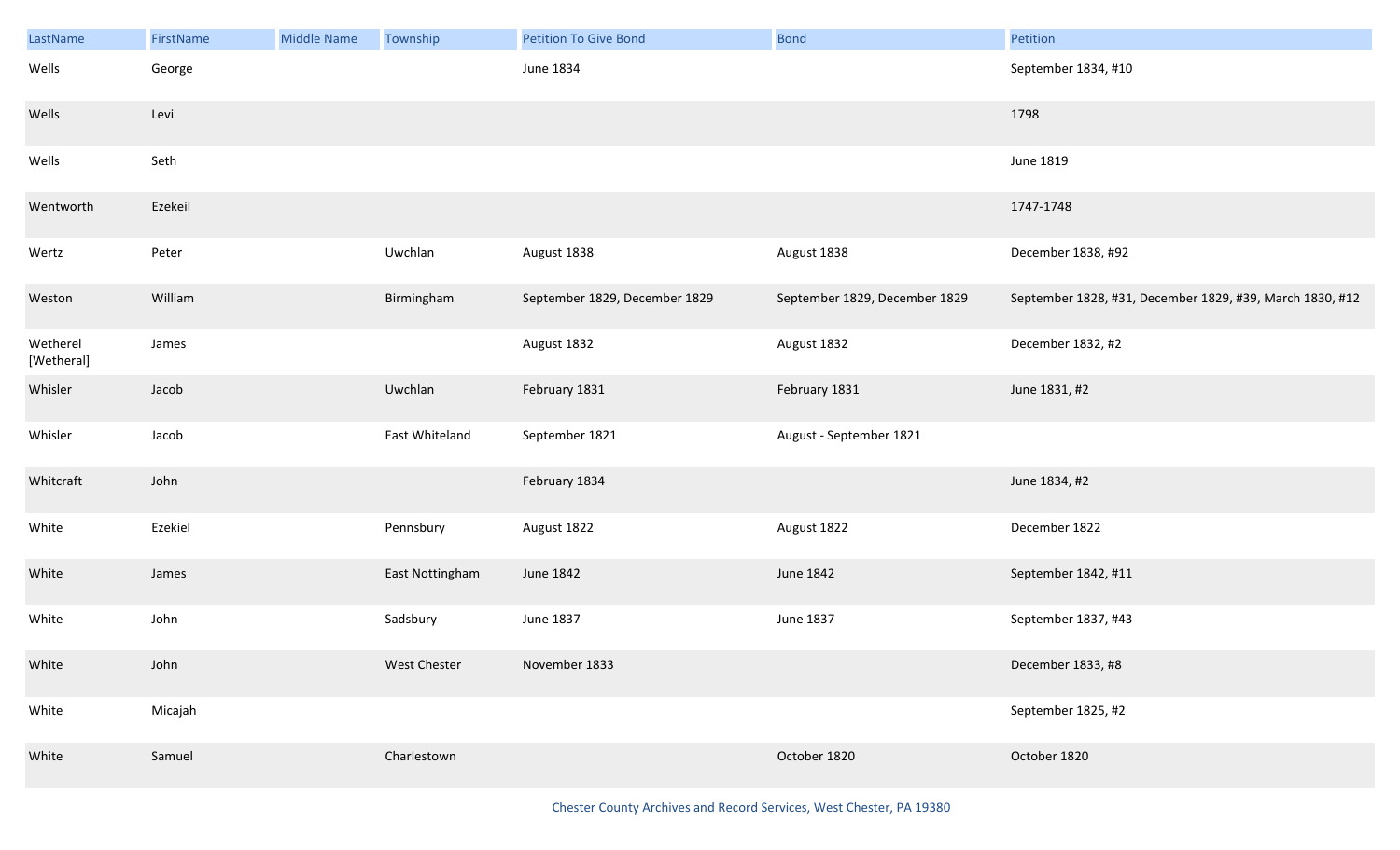| LastName               | FirstName                 | <b>Middle Name</b> | <b>Township</b> | <b>Petition To Give Bond</b> | <b>Bond</b>              | Petition                                                  |
|------------------------|---------------------------|--------------------|-----------------|------------------------------|--------------------------|-----------------------------------------------------------|
| White                  | William                   |                    | Charlestown     |                              | <b>July 1821</b>         | September 1821, October 1821                              |
| White                  | William                   |                    |                 | June 1831                    | June 1831                | September 1831, #3                                        |
| Whiteside              | Jacob                     |                    |                 |                              |                          | June 1841, #81                                            |
| Whomal                 | Thomas                    |                    |                 |                              |                          | 1744-1745                                                 |
| Wiand                  | David                     |                    |                 |                              |                          | February 1863                                             |
| Wickersham             | Job                       |                    | West Chester    | <b>July 1830</b>             | <b>July 1830</b>         |                                                           |
| Wickersham             | William                   |                    | West Goshen     | June 1824, December 1824     | June 1824, December 1824 | September 1824, March 1825, #2                            |
| Widener [Weidner] John |                           |                    | Brandywine      | March 1822, July 1822        | March 1822, July 1822    | June 1824, September 1824, March 1825, #16, June 1825, #3 |
| Wiley                  | William                   |                    |                 | April 1839                   | April 1839               | June 1839, #110                                           |
| Wilkinson              | John                      |                    |                 |                              | July 1820, July 1820     |                                                           |
| Wilkinson              | Thomas                    |                    |                 |                              |                          | 1788                                                      |
| Willer                 | Samuel                    |                    |                 | August 1826                  | August 1826              | December 1826, #14                                        |
| Williams               | Alixandor<br>[Alixsander] |                    |                 |                              |                          | 1737                                                      |
| Williams               | Bartholomew               |                    |                 | September 1823               | September 1823           | December 1823                                             |
| Williams               | David                     |                    | East Whiteland  |                              | August - September 1821  | December 1821                                             |
| Williams               | Isaac                     |                    |                 |                              |                          | 1800                                                      |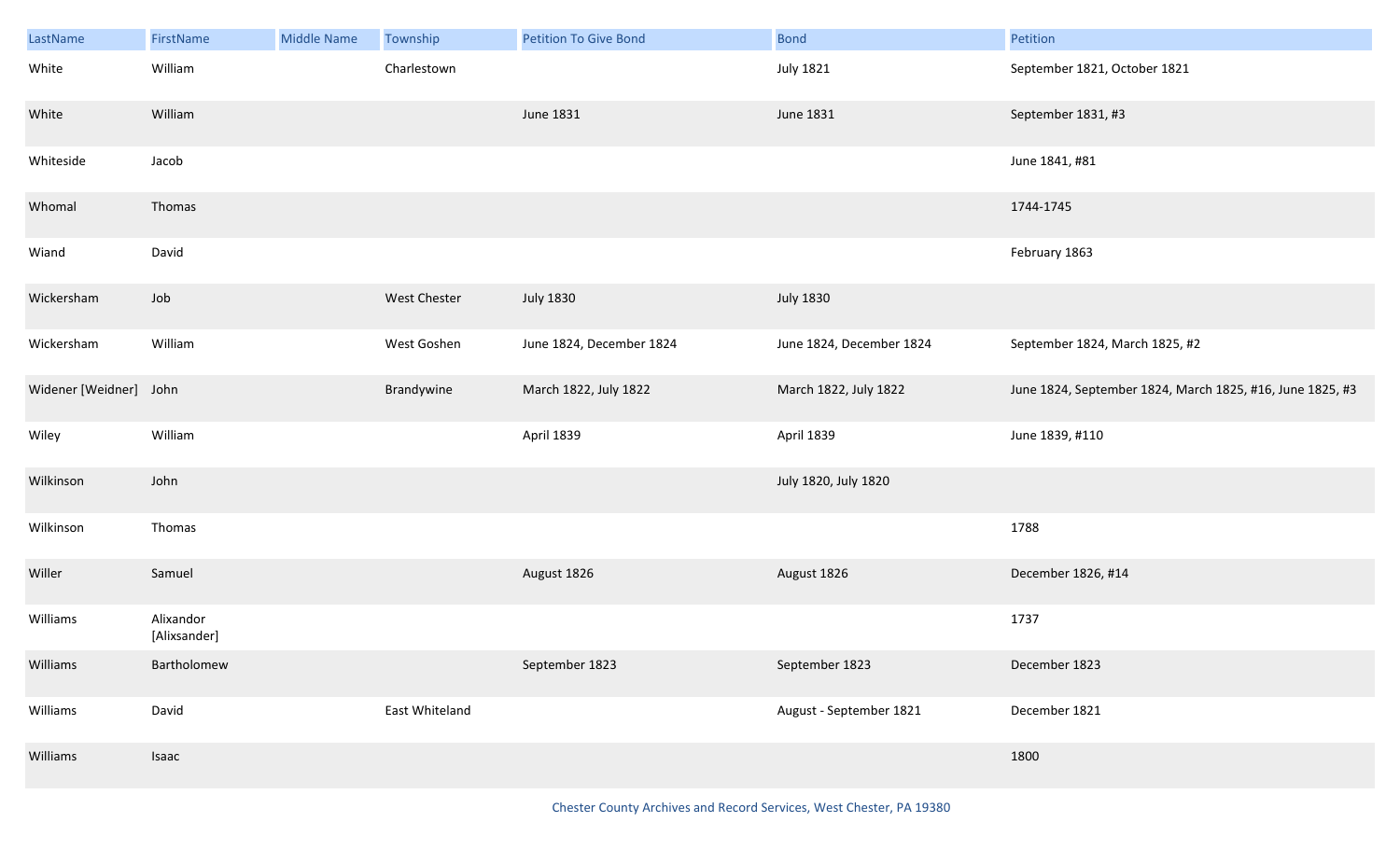| LastName   | FirstName  | <b>Middle Name</b> | Township        | <b>Petition To Give Bond</b> | <b>Bond</b>   | Petition                     |
|------------|------------|--------------------|-----------------|------------------------------|---------------|------------------------------|
| Williams   | Jacob      |                    |                 |                              |               | September 1839, #14          |
| Williams   | James      |                    |                 |                              | January 1809  | January 1809                 |
| Williams   | James      |                    |                 | January 1826                 | January 1826  | March 1826, #13              |
| Williams   | John       |                    |                 |                              |               | March 1835, #1               |
| Williams   | John       |                    |                 |                              |               | 1755-1756                    |
| Williams   | John       |                    |                 | November 1834                | November 1834 |                              |
| Williams   | John       |                    | Sadsbury        | October 1833                 | October 1833  |                              |
| Williams   | Jonathan   |                    | West Caln       | October 1822                 | October 1822  | December 1822                |
| Williams   | Jonathan   | M.                 |                 | June 1831                    |               | December 1831, #1            |
| Williams   | Joseph     |                    | West Caln       |                              |               | November 1816                |
| Williams   | L. [Lewis] | W.                 |                 |                              |               | March 1835, #11              |
| Williams   | Lewis      | W.                 | Delaware County | December 1834                | December 1834 |                              |
| Williams   | Moses      | V.                 | Vincent         |                              | August 1825   | September 1825, #16          |
| Williams   | Peter      |                    | West Chester    |                              |               | March 1823, May 1823         |
| Williams   | William    |                    |                 |                              |               | November 1817, December 1817 |
| Williamson | Daniel     |                    |                 |                              |               | 1741-1742                    |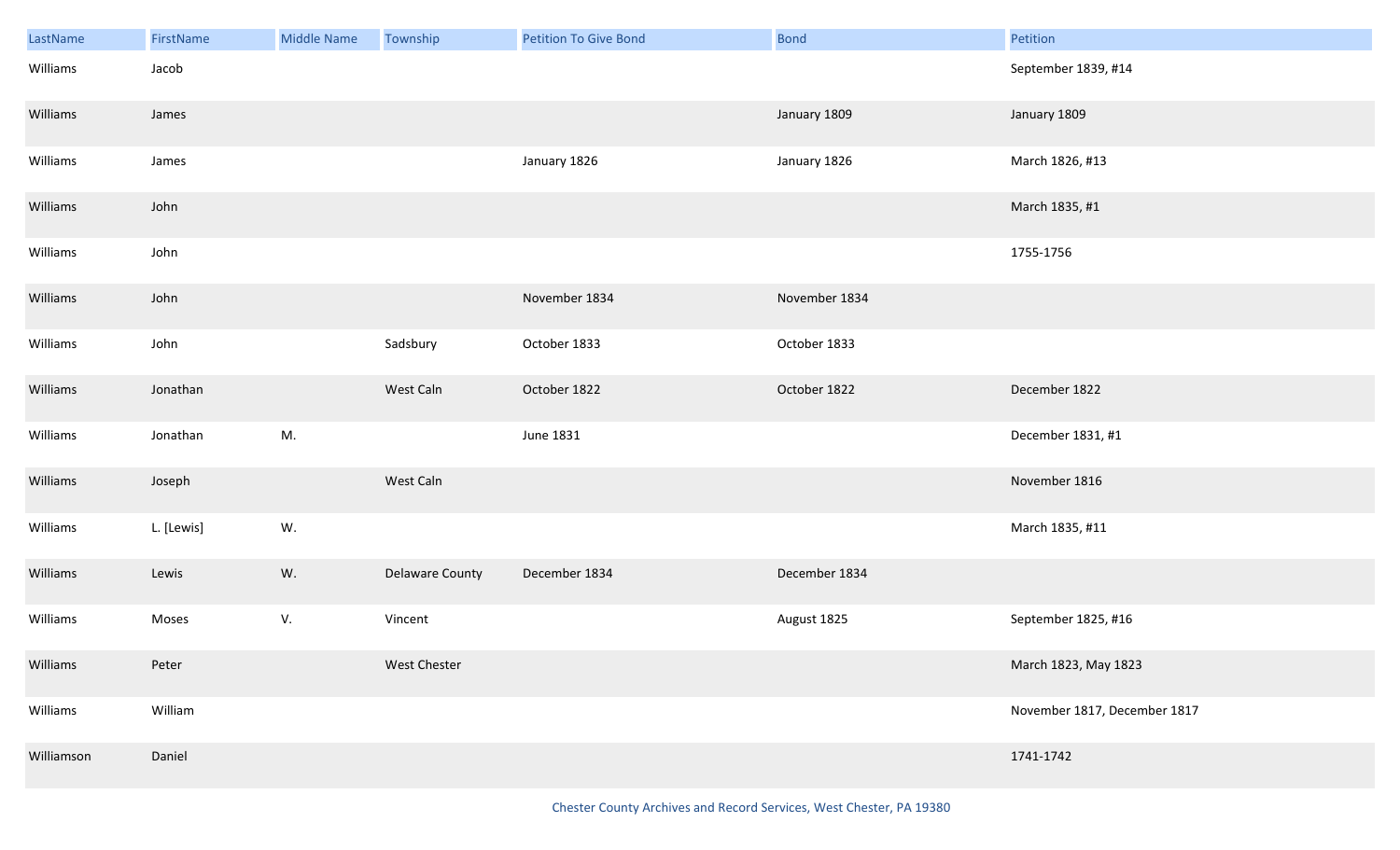| LastName   | FirstName | <b>Middle Name</b> | Township             | <b>Petition To Give Bond</b> | <b>Bond</b>                | Petition                                                      |
|------------|-----------|--------------------|----------------------|------------------------------|----------------------------|---------------------------------------------------------------|
| Williamson | David     |                    |                      |                              | August 1809                | August 1809                                                   |
| Williamson | Mills     |                    | Schuylkill           | October 1831, October 1839   | October 1831, October 1839 | December 1831, #8, December 1839, #26                         |
| Williamson | Thomas    |                    | <b>East Nantmeal</b> |                              | October 1821               | December 1821                                                 |
| Williamson | Thomas    |                    |                      |                              |                            | 1750                                                          |
| Williamson | William   |                    | <b>West Nantmeal</b> | June 1824                    | June 1824                  | September 1824                                                |
| Wilson     | David     |                    | <b>West Nantmeal</b> | August 1825                  | August 1825                |                                                               |
| Wilson     | George    |                    | East Nottingham      |                              |                            | 1799                                                          |
| Wilson     | Hiraim    |                    |                      |                              |                            | November 1852, #31                                            |
| Wilson     | James     |                    | East Nottingham      |                              |                            | 1798-1801                                                     |
| Wilson     | James     |                    |                      |                              |                            | 1747                                                          |
| Wilson     | James     |                    | East Fallowfield     | October 1835, June 1838      | October 1835, June 1838    | December 1835, #6, September 1836, #2, September 1838,<br>#78 |
| Wilson     | Robert    |                    |                      | <b>July 1824</b>             | <b>July 1824</b>           |                                                               |
| Wilson     | Thomas    |                    |                      |                              | January 1809               | January 1809                                                  |
| Wilson     | Thomas    |                    | West Bradford        | August 1837                  | 1837                       | September 1837, #41                                           |
| Wilson     | William   |                    |                      |                              |                            | 1787                                                          |
| Wilson     | William   |                    |                      | <b>July 1827</b>             |                            | September 1827, #9                                            |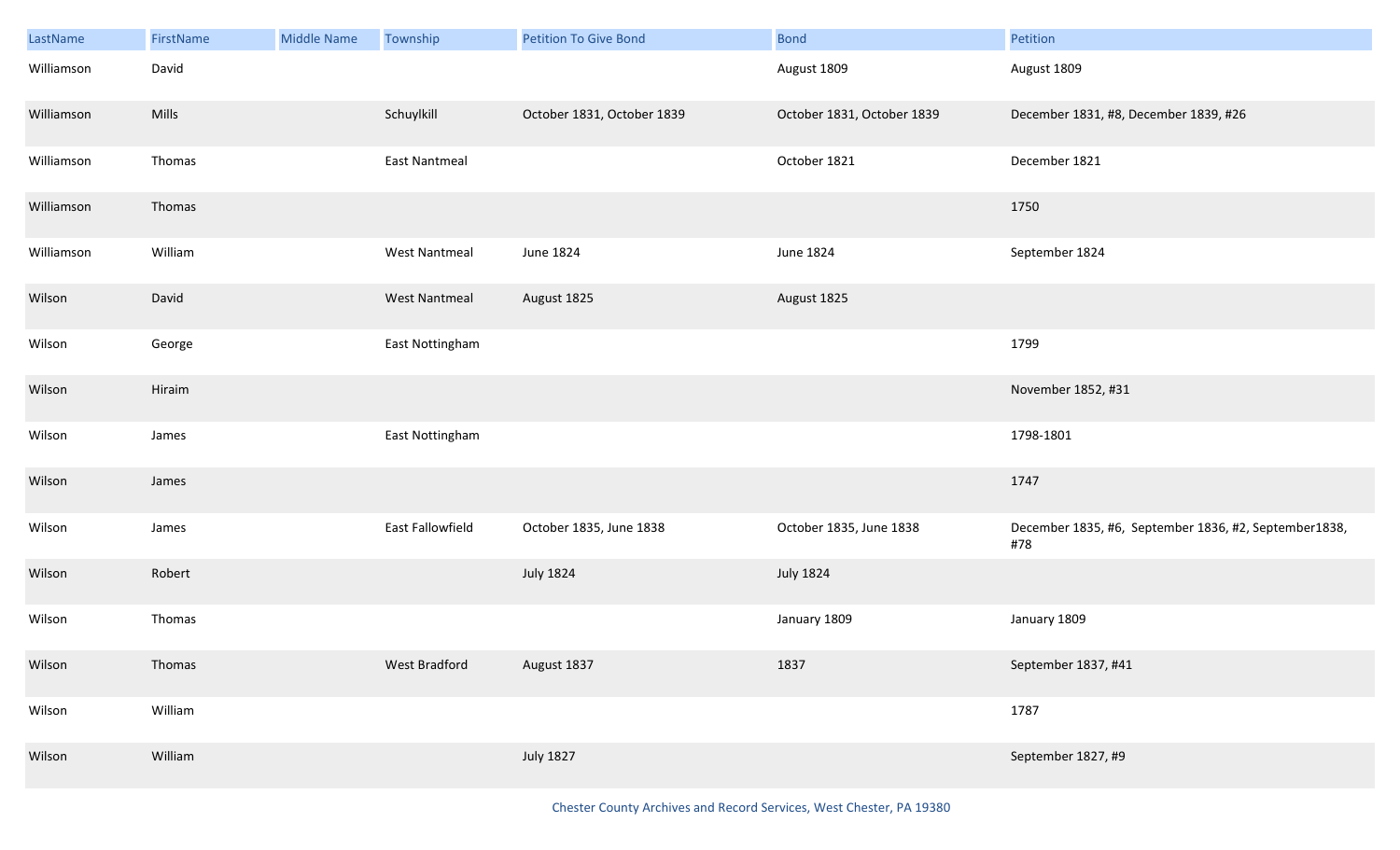| LastName                           | FirstName  | <b>Middle Name</b> | Township         | <b>Petition To Give Bond</b> | Bond                     | Petition                  |
|------------------------------------|------------|--------------------|------------------|------------------------------|--------------------------|---------------------------|
| Wilson                             | William    |                    | Easttown         | June 1832                    | June 1832                | September 1832, #4        |
| Wilson [Willson]                   | Andrew     |                    |                  |                              |                          | 1762                      |
| Winance                            | Jacob, Jr. |                    |                  |                              |                          | 1799                      |
| Winance                            | Jacob, Jr. |                    | East Nantmeal    |                              |                          | 1798-1799                 |
| Winance                            | Samuel     |                    |                  |                              |                          | August 1819               |
| Windal [Windle]                    | John       |                    |                  |                              | February 1822            | February 1822, April 1822 |
| Wingate                            | Thomas     |                    | East Nottingham  | January 1828                 | January 1828             | March 1828, #3            |
| Wise                               | Thomas     |                    | East Fallowfield | January 1825                 | January 1825, March 1825 | June 1825, #16            |
| Wise                               | Yhomas     |                    | East Goshen      |                              | November 1823            | 1823, February 1824       |
| Witherfield                        | Peter      |                    |                  |                              |                          | 1763                      |
| Withers                            | Augustus   |                    |                  |                              |                          | June 1819                 |
| Withers                            | John       |                    |                  |                              |                          | 1744-1745                 |
| Withrow                            | William    |                    |                  |                              |                          | 1764                      |
| Witman                             | Samuel     |                    |                  | <b>March 1839</b>            | March 1839               | June 1839, #108           |
| Wollaston [see Job James<br>Hayes] |            |                    |                  |                              |                          | 1799                      |
| Wonerly                            | Frederic   |                    | East Fallowfield | October 1831                 | October 1831             | December 1831, #19        |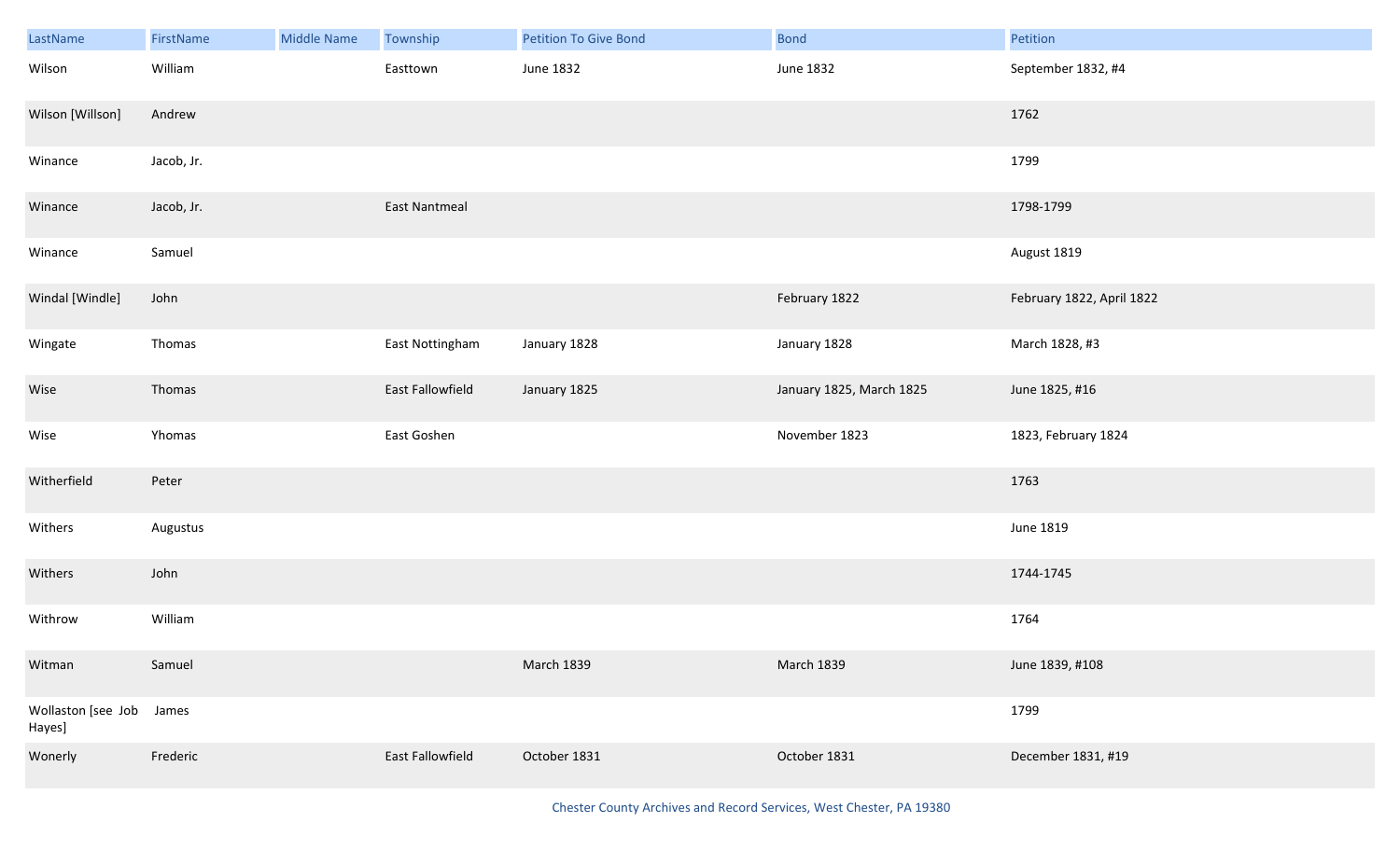| LastName | FirstName | <b>Middle Name</b> | Township         | <b>Petition To Give Bond</b> | <b>Bond</b>      | Petition             |
|----------|-----------|--------------------|------------------|------------------------------|------------------|----------------------|
| Wood     | Benjamin  |                    |                  | May 1856                     | April 1856       |                      |
| Wood     | John      |                    | West Fallowfield | October 1824                 | October 1824     | December 1824        |
| Wood     | Joseph    |                    |                  |                              |                  | May 1819             |
| Woodman  | William   | T.                 |                  |                              | April - May 1821 | June 1821, July 1821 |
| Woods    | James     |                    |                  | June 1825                    | June 1825        | September 1825, #9   |
| Woods    | Joseph    |                    |                  | October 1835                 | October 1835     | December 1835, #22   |
| Woodward | Aaron     |                    |                  |                              |                  | June 1836, #8        |
| Woodward | Aaron     |                    |                  | April 1836                   | April 1836       | June 1836, #8        |
| Woodward | Emmor     |                    |                  |                              |                  | December 1835, #16   |
| Woodward | Emmor     |                    |                  | August 1835, October 1835    |                  | September 1835, #16  |
| Woodward | Emmor     |                    |                  | <b>July 1827</b>             | <b>July 1827</b> |                      |
| Woodward | Jacob     |                    | Newlin           | December 1822                | December 1822    | March 1823           |
| Woodward | Jesse     |                    |                  |                              |                  | 1788                 |
| Woodward | John      |                    |                  |                              |                  | 1767                 |
| Woodward | Joseph    |                    |                  |                              |                  | September 1825, #1   |
| Woodward | Joseph    |                    | West Bradford    | May 1834                     | May 1834         | September 1834, #1   |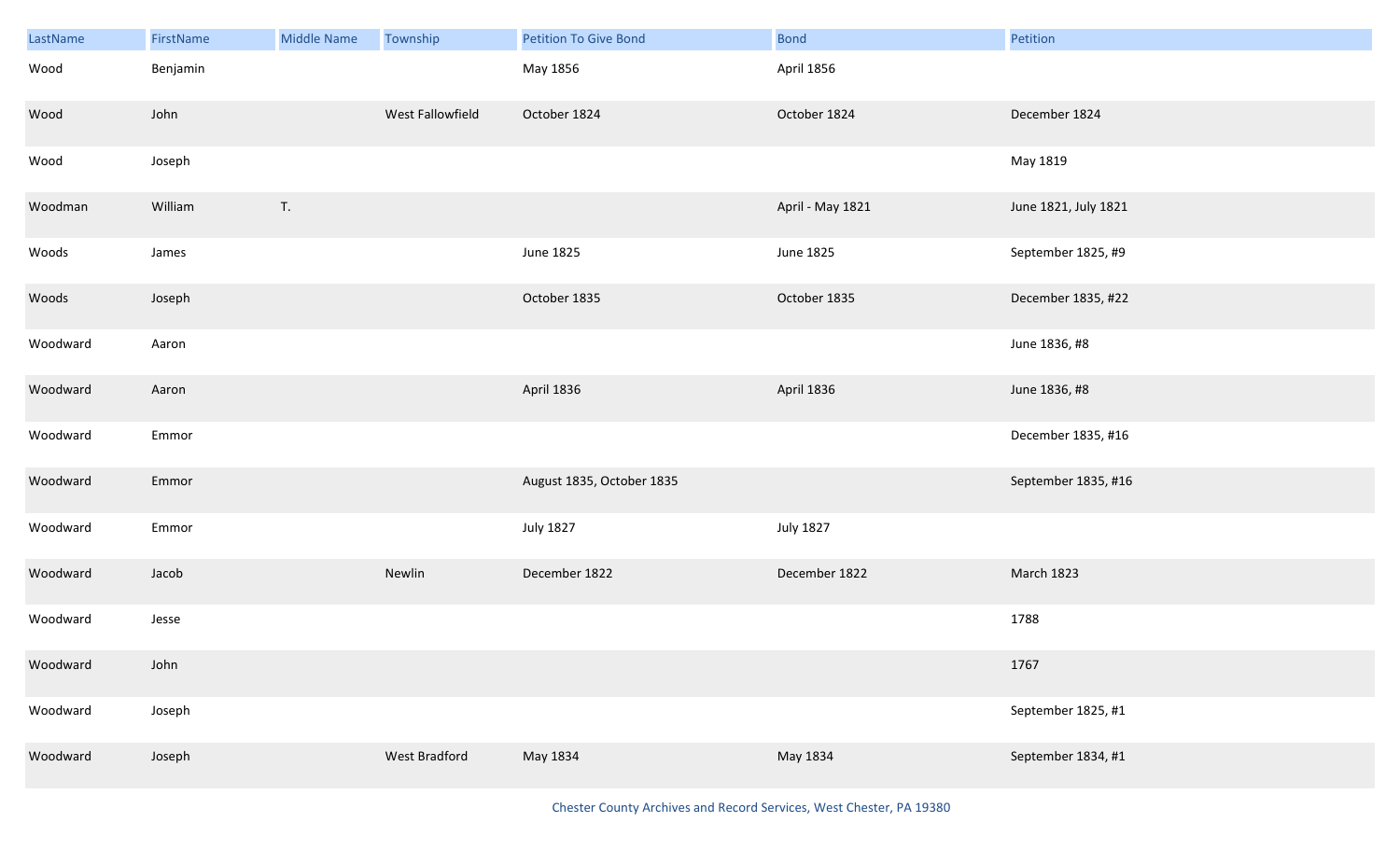| LastName    | FirstName | <b>Middle Name</b> | Township      | <b>Petition To Give Bond</b> | <b>Bond</b>               | Petition                                                                       |
|-------------|-----------|--------------------|---------------|------------------------------|---------------------------|--------------------------------------------------------------------------------|
| Woodward    | Nathan    |                    |               | November 1830                | November 1830             | December 1830, #20                                                             |
| Woodward    | Richard   | <b>B.</b>          | West Bradford | June 1828, October 1829      | September 1821, June 1828 | September 1821, September 1826, #25, December 1826, #8,<br>September 1828, #30 |
| Woodward    | Robert    |                    |               |                              | August - September 1821   | December 1821, March 1822                                                      |
| Woodward    | Thomas    |                    |               | August 1836                  | August 1836               |                                                                                |
| Woolley     | Thomas    |                    |               |                              |                           | 1769                                                                           |
| Wooster     | Thomas    | F.                 | West Chester  |                              |                           | September 1834, #20                                                            |
| Work        | Benjamin  |                    |               | May 1825                     | June 1825                 | September 1825, #18                                                            |
| Worrall     | Joseph    |                    |               |                              |                           | 1763                                                                           |
| Worrilow    | Joseph    |                    |               | December 1822                | November 1822             | December 1822                                                                  |
| Worth       | George    |                    |               |                              | <b>March 1810</b>         | <b>March 1810</b>                                                              |
| Worth       | George    |                    | Newlin        | January 1825                 | January 1825              | March 1825, #11, June 1825, #14                                                |
| Worthington | Asa       |                    |               |                              |                           | February 1812                                                                  |
| Wray        | Stephen   |                    |               |                              |                           | 1787                                                                           |
| Wright      | Samuel    |                    | East Bradford | <b>June 1823</b>             | January 1822              | September 1823                                                                 |
| Wright      | Syluamus  |                    |               | August 1838                  |                           | December 1838, #93                                                             |
| Yarnall     | Walker    |                    |               | May 1840, June 1840          | May 1840                  | June 1840, #44                                                                 |